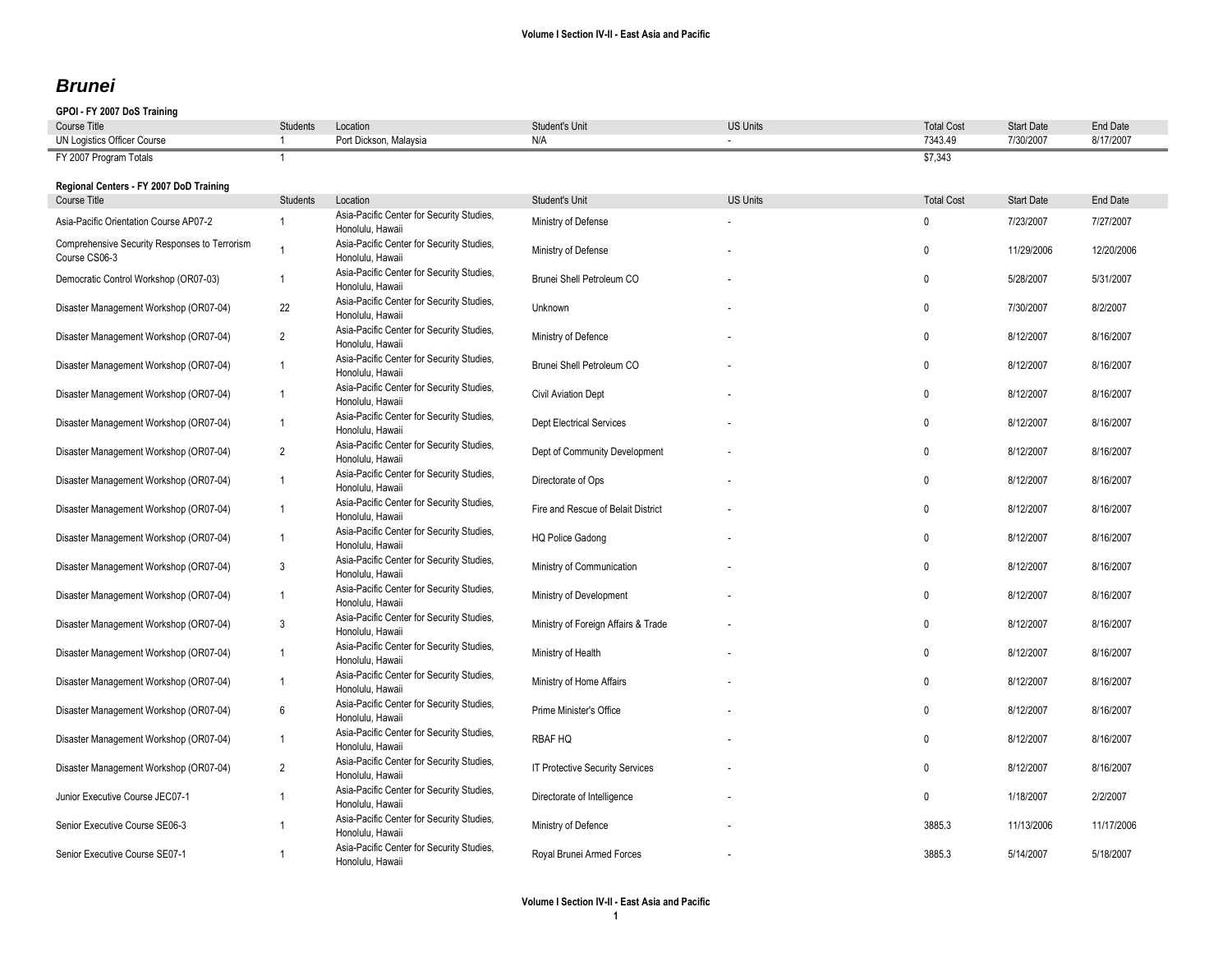| Stability, Security, Transition and Reconstruction<br>Course SS06-2 |          | Asia-Pacific Center for Security Studies,<br>Honolulu, Hawaii | Directorate of Defence Policy     |                 |                   | 11/29/2006        | 12/20/2006 |
|---------------------------------------------------------------------|----------|---------------------------------------------------------------|-----------------------------------|-----------------|-------------------|-------------------|------------|
| Stability, Security, Transition and Reconstruction<br>Course SS07-1 |          | Asia-Pacific Center for Security Studies,<br>Honolulu, Hawaii | Directorate of Strategic Planning |                 |                   | 4/11/2007         | 5/10/2007  |
| FY 2007 Program Totals                                              | 59       |                                                               |                                   |                 | \$7,771           |                   |            |
| Section 1004 - FY 2007 DoD Training                                 |          |                                                               |                                   |                 |                   |                   |            |
| Course Title                                                        | Students | Location                                                      | Student's Unit                    | <b>US Units</b> | <b>Total Cost</b> | <b>Start Date</b> | End Date   |
| ANALYTICAL TRAINING 08-2                                            | 30       | BANDAR SERI BEGAWAN                                           | <b>BRUNEI POLICE</b>              | ۰.              | 30000             | 2/4/2007          | 2/8/2007   |
| FY 2007 Program Totals                                              | 30       |                                                               |                                   |                 | \$30,000          |                   |            |
|                                                                     |          |                                                               |                                   |                 |                   |                   |            |
| Brunei FY 2007 Totals                                               | 90       |                                                               |                                   |                 | \$45,114          |                   |            |
|                                                                     |          |                                                               |                                   |                 |                   |                   |            |

## *Burma*

| Regional Centers - FY 2007 DoD Training |                 |                                                               |                     |                 |                   |                   |          |
|-----------------------------------------|-----------------|---------------------------------------------------------------|---------------------|-----------------|-------------------|-------------------|----------|
| Course Title                            | <b>Students</b> | Location                                                      | Student's Unit      | <b>US Units</b> | <b>Total Cost</b> | <b>Start Date</b> | End Date |
| Managing Porous Borders (OR07-01)       |                 | Asia-Pacific Center for Security Studies,<br>Honolulu, Hawaii | Anti Narcotics Unit |                 |                   | 2/27/2007         | 3/2/2007 |
| FY 2007 Program Totals                  |                 |                                                               |                     |                 |                   |                   |          |
|                                         |                 |                                                               |                     |                 |                   |                   |          |
| Burma FY 2007 Totals                    |                 |                                                               |                     |                 | \$0               |                   |          |

# *Cambodia*

| CTFP - FY 2007 DoD Training             |                 |                                                               |                              |                          |                   |                   |                 |
|-----------------------------------------|-----------------|---------------------------------------------------------------|------------------------------|--------------------------|-------------------|-------------------|-----------------|
| <b>Course Title</b>                     | <b>Students</b> | Location                                                      | Student's Unit               | <b>US Units</b>          | <b>Total Cost</b> | Start Date        | <b>End Date</b> |
| <b>CIV-MIL RESP TO TERRORISM</b>        | $\overline{2}$  | <b>CIVIL-MILITARY RELATIONS NPS</b><br>CENTER FOR MONTEREY CA | Navy                         | ٠                        | 10624             | 9/10/2007         | 9/21/2007       |
| <b>REGIONAL CENTERS SEMINARS</b>        |                 | ASIA PACIFIC CTR FOE SECURITY<br><b>STUDIES</b>               | Army                         | ٠                        | 1940              | 11/29/2006        | 12/6/2006       |
| FY 2007 Program Totals                  | 3               |                                                               |                              |                          | \$12,564          |                   |                 |
| GPOI - FY 2007 DoS Training             |                 |                                                               |                              |                          |                   |                   |                 |
| <b>Course Title</b>                     | Students        | Location                                                      | <b>Student's Unit</b>        | <b>US Units</b>          | <b>Total Cost</b> | <b>Start Date</b> | End Date        |
| KHAAN QUEST 07 CPX                      |                 | Ulaanbaatar, Mongolia                                         | N/A                          |                          | 18675.72          | 8/1/2007          | 8/10/2007       |
| KHAAN QUEST 07 FTX                      | 38              | Tavan Tolgoi (Five Hills Training Area),<br>Mongolia          | N/A                          | ٠                        | 177419.34         | 7/25/2007         | 8/15/2007       |
| UN Logistics Officer Course             |                 | Port Dickson, Malaysia                                        | N/A                          | ٠                        | 7343.49           | 7/30/2007         | 8/17/2007       |
| FY 2007 Program Totals                  | 43              |                                                               |                              |                          | \$203,439         |                   |                 |
| IMET-1 - FY 2007 DoS Training           |                 |                                                               |                              |                          |                   |                   |                 |
| <b>Course Title</b>                     | Students        | Location                                                      | Student's Unit               | <b>US Units</b>          | <b>Total Cost</b> | <b>Start Date</b> | End Date        |
| LANGUAGE INSTRUCTOR/ADV                 |                 | DLIELC. LACKLAND AFB TX                                       | Air Force                    |                          | 14303             | 10/9/2006         | 1/26/2007       |
| LANGUAGE INSTRUCTOR/ADV                 |                 | DLIELC. LACKLAND AFB TX                                       | Air Force                    |                          | 12676             | 1/8/2007          | 4/27/2007       |
| MANAGING ENG LANG TNG(MELT              |                 | DLIELC, LACKLAND AFB TX                                       | Air Force                    |                          | 9145              | 12/4/2006         | 1/26/2007       |
| MIL & PCKEEP OPS IAW ROL                |                 | NEWPORT, RI                                                   | Navy                         | ٠                        | 17902             | 10/9/2006         | 11/16/2006      |
| FY 2007 Program Totals                  |                 |                                                               |                              |                          | \$54,026          |                   |                 |
|                                         |                 |                                                               |                              |                          |                   |                   |                 |
| Regional Centers - FY 2007 DoD Training |                 |                                                               |                              |                          |                   |                   |                 |
| Course Title                            | <b>Students</b> | Location                                                      | Student's Unit               | <b>US Units</b>          | <b>Total Cost</b> | <b>Start Date</b> | End Date        |
| Executive Course EC06-3                 |                 | Asia-Pacific Center for Security Studies,<br>Honolulu, Hawaii | Royal Academy of Cambodia    |                          | 14148.86          | 10/3/2006         | 11/21/2006      |
| Executive Course EC06-3                 |                 | Asia-Pacific Center for Security Studies,<br>Honolulu, Hawaii | Ministry of National Defense | $\overline{\phantom{a}}$ | 14148.86          | 10/3/2006         | 11/21/2006      |
|                                         |                 |                                                               |                              |                          |                   |                   |                 |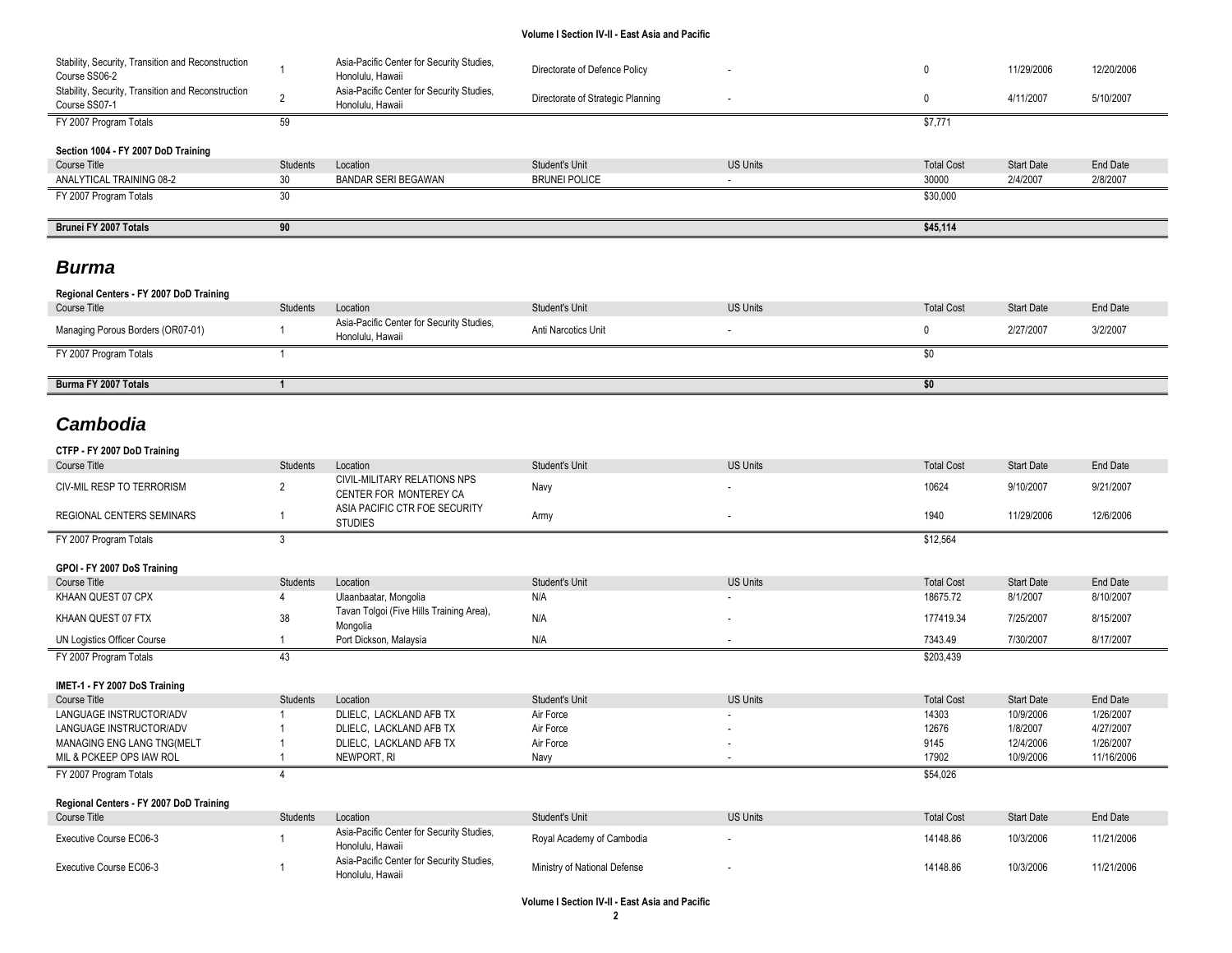| Cambodia FY 2007 Totals                                             | 407             |                                                               |                                                      |                 | \$1,209,910         |                   |                 |
|---------------------------------------------------------------------|-----------------|---------------------------------------------------------------|------------------------------------------------------|-----------------|---------------------|-------------------|-----------------|
| SCMTT CANOE 07-1<br>FY 2007 Program Totals                          | 15<br>335       | PHNOM PEHN                                                    | <b>RCAF</b>                                          |                 | 100000<br>\$869,000 | 11/27/2006        | 12/15/2006      |
| FUSION CANOE 07-2 PCB2007CNT003N                                    | 25              | PHNOM PEHN                                                    | RCAF//RCNP//ADP                                      |                 | 83000               | 5/29/2007         | 7/1/2007        |
| <b>FUSION CANOE 07-2</b>                                            | 25              | PHNOM PEHN                                                    | RCAF//RCNP//ADP                                      |                 | 115000              | 5/29/2007         | 7/1/2007        |
| FUSION CANOE 07-1 PCB2007CNT001N                                    | 45              | see notes                                                     | see Notes                                            |                 | 51000               | 11/20/2006        | 12/16/2006      |
| <b>FUSION CANOE 07-1</b>                                            | 45              | <b>STEONG TRENG</b>                                           | ADP//RCNP/RCAF                                       |                 | 100000              | 11/20/2006        | 12/16/2006      |
| <b>BAKER CANOE 08-1</b>                                             | 60              | <b>SISOPHON</b>                                               | ADP//RCNP/RCAF                                       |                 | 160000              | 4/11/2007         | 5/25/2006       |
| BAKER CANOE 07-1 PCB2007CNT002W                                     | 60              | <b>BATTAMBANG</b>                                             | ADP//RCNP/RCAF                                       |                 | 100000              | 1/25/2007         | 3/7/2007        |
| <b>BAKER CANOE 07-1</b>                                             | 60              | <b>BATTAMBANG</b>                                             | ADP//RCNP/RCAF                                       |                 | 160000              | 1/25/2007         | 3/7/2007        |
| Course Title                                                        | <b>Students</b> | Location                                                      | Student's Unit                                       | <b>US Units</b> | <b>Total Cost</b>   | <b>Start Date</b> | <b>End Date</b> |
| Section 1004 - FY 2007 DoD Training                                 |                 |                                                               |                                                      |                 |                     |                   |                 |
| FY 2007 Program Totals                                              | 22              |                                                               |                                                      |                 | \$70,882            |                   |                 |
| Course SS07-1                                                       |                 | Honolulu, Hawaii                                              | Air Force HQ                                         |                 | 7939.6              | 4/11/2007         | 5/10/2007       |
| Course SS06-2<br>Stability, Security, Transition and Reconstruction |                 | Honolulu, Hawaii<br>Asia-Pacific Center for Security Studies, |                                                      |                 |                     |                   |                 |
| Stability, Security, Transition and Reconstruction                  |                 | Asia-Pacific Center for Security Studies,                     | Royal Gendarnerie                                    |                 | 7939.6              | 11/29/2006        | 12/20/2006      |
| Senior Executive Course SE07-2                                      |                 | Asia-Pacific Center for Security Studies,<br>Honolulu, Hawaii | Ministry of National Defense, Planning and<br>Policy |                 | 3885.3              | 8/27/2007         | 8/31/2007       |
| Senior Executive Course SE07-1                                      |                 | Asia-Pacific Center for Security Studies,<br>Honolulu, Hawaii | Ministry of National Defense                         |                 | 3885.3              | 5/14/2007         | 5/18/2007       |
| Senior Executive Course SE06-3                                      |                 | Honolulu, Hawaii                                              | Ministry of National Defense                         |                 | 3885.3              | 11/13/2006        | 11/17/2006      |
| Managing Porous Borders (OR07-01)                                   |                 | Honolulu, Hawaii<br>Asia-Pacific Center for Security Studies, | Cabinet of Prince Norodom Striuudu                   |                 | 150                 | 2/27/2007         | 3/2/2007        |
| Managing Porous Borders (OR07-01)                                   | $\overline{2}$  | Honolulu, Hawaii<br>Asia-Pacific Center for Security Studies, | Intl Organization for Border Migration               |                 | 150                 | 2/27/2007         | 3/2/2007        |
| Managing Porous Borders (OR07-01)                                   |                 | Honolulu, Hawaii<br>Asia-Pacific Center for Security Studies, | Ministry of National Defense                         |                 | 150                 | 2/27/2007         | 3/2/2007        |
|                                                                     |                 | Honolulu, Hawaii<br>Asia-Pacific Center for Security Studies, |                                                      |                 |                     |                   |                 |
| Managing Porous Borders (OR07-01)                                   |                 | Honolulu, Hawaii<br>Asia-Pacific Center for Security Studies, | National Border Committee                            |                 | 150                 | 2/27/2007         | 3/2/2007        |
| Managing Porous Borders (OR07-01)                                   | 3               | Asia-Pacific Center for Security Studies,                     | Office of the Ministry Of Interior                   |                 | 150                 | 2/27/2007         | 3/2/2007        |
| Managing Porous Borders (OR07-01)                                   | 6               | Asia-Pacific Center for Security Studies,<br>Honolulu, Hawaii | Unknown                                              |                 | 150                 | 2/27/2007         | 3/2/2007        |
| Executive Course EC07-1                                             |                 | Asia-Pacific Center for Security Studies,<br>Honolulu, Hawaii | <b>High Command Headquarters</b>                     |                 | 14148.86            | 1/17/2007         | 3/6/2007        |

| Course Title                            | <b>Students</b> | Location                                        | Student's Unit | <b>US Units</b> | <b>Total Cost</b> | <b>Start Date</b> | End Date   |
|-----------------------------------------|-----------------|-------------------------------------------------|----------------|-----------------|-------------------|-------------------|------------|
| <b>REGIONAL CENTERS SEMINARS</b>        |                 | ASIA PACIFIC CTR FOE SECURITY<br><b>STUDIES</b> | Army           | . .             | 1940              | 11/29/2006        | 12/6/2006  |
| FY 2007 Program Totals                  |                 |                                                 |                |                 | \$1,940           |                   |            |
| GPOI - FY 2007 DoS Training             |                 |                                                 |                |                 |                   |                   |            |
| Course Title                            | Students        | Location                                        | Student's Unit | <b>US Units</b> | <b>Total Cost</b> | <b>Start Date</b> | End Date   |
| COESPU SENIOR LEADERSHIP SEMINAR 02     |                 |                                                 |                |                 |                   |                   | 11/11/2006 |
|                                         |                 | Vincenza, Italy                                 | N/A            |                 | 724.23            | 11/5/2006         |            |
| FY 2007 Program Totals                  |                 |                                                 |                |                 | \$724             |                   |            |
| Regional Centers - FY 2007 DoD Training |                 |                                                 |                |                 |                   |                   |            |
| Course Title                            | <b>Students</b> | Location                                        | Student's Unit | <b>US Units</b> | <b>Total Cost</b> | <b>Start Date</b> | End Date   |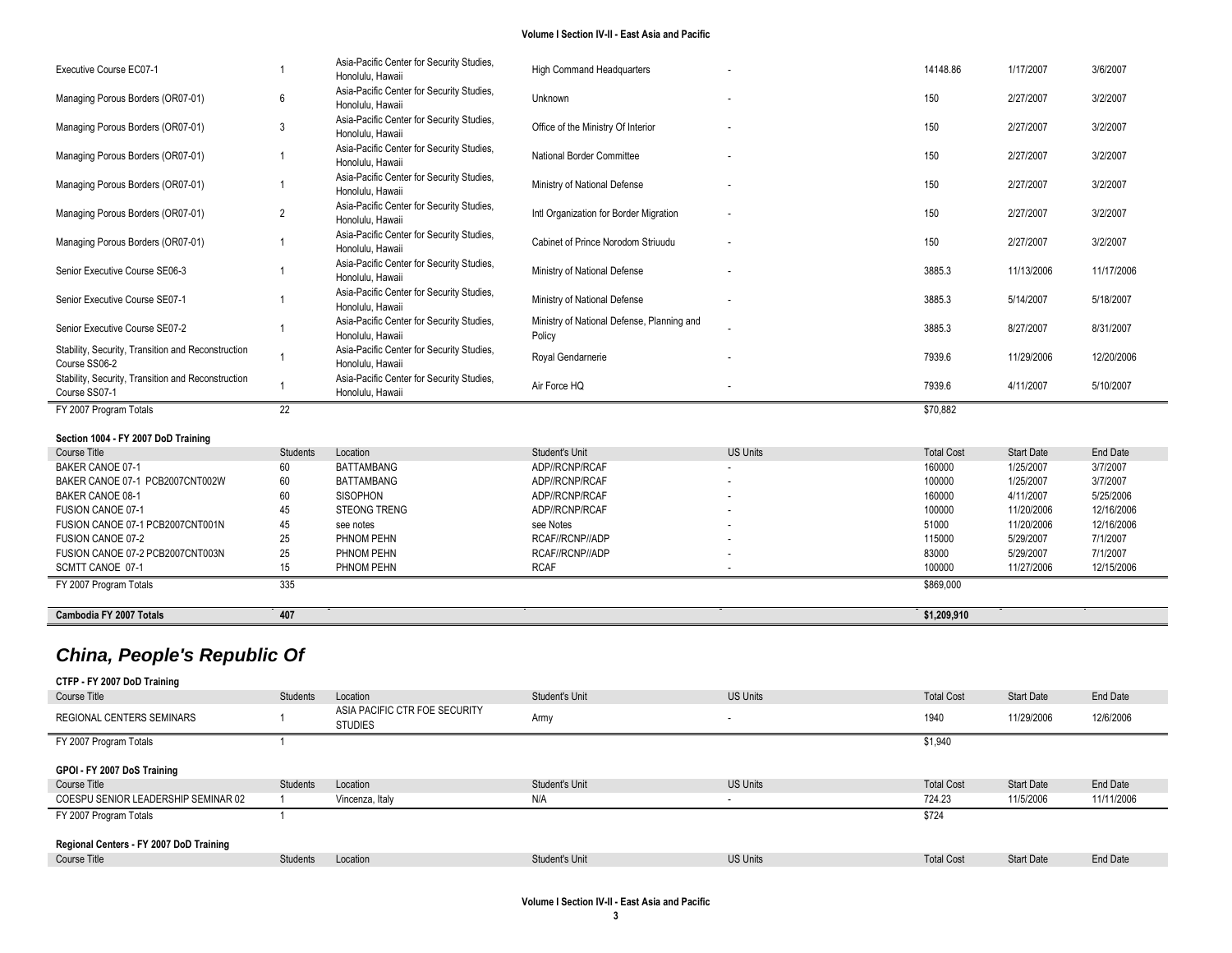| China, People's Republic Of FY 2007 Totals       |                                                               |                                     |                          | \$5,668 |           |           |
|--------------------------------------------------|---------------------------------------------------------------|-------------------------------------|--------------------------|---------|-----------|-----------|
|                                                  |                                                               |                                     |                          |         |           |           |
| FY 2007 Program Totals                           |                                                               |                                     |                          | \$3.004 |           |           |
| Working Group on Trilateral Confidence (NC07-01) | Asia-Pacific Center for Security Studies,<br>Honolulu, Hawaii | China Foundation for Intl Studies   |                          |         | 1/10/2007 | 1/11/2007 |
| Working Group on Trilateral Confidence (NC07-01) | Asia-Pacific Center for Security Studies,<br>Honolulu, Hawaii | Pudong Academy of Development       |                          |         | 1/10/2007 | 1/11/2007 |
| Working Group on Trilateral Confidence (NC07-01) | Asia-Pacific Center for Security Studies,<br>Honolulu, Hawaii | Shanghai Institute for Intl Studies | $\overline{\phantom{a}}$ |         | 1/10/2007 | 1/11/2007 |
| Washington Security and Defense Seminar          | Center for Hemispheric Defense Studies                        | <b>CHDS</b>                         |                          | 50      | 9/10/2007 | 9/14/2007 |
| Energy Security Cooperation (OR07-02)            | Asia-Pacific Center for Security Studies,<br>Honolulu, Hawaii | Center for Intl Energy Security     | ۰.                       | 2953.95 | 4/17/2007 | 4/19/2007 |

## *Cook Islands*

| Regional Centers - FY 2007 DoD Training |                 |                                                               |                            |                 |                   |                   |          |
|-----------------------------------------|-----------------|---------------------------------------------------------------|----------------------------|-----------------|-------------------|-------------------|----------|
| Course Title                            | <b>Students</b> | Location                                                      | Student's Unit             | <b>US Units</b> | <b>Total Cost</b> | <b>Start Date</b> | End Date |
| <b>Executive Course EC07-1</b>          |                 | Asia-Pacific Center for Security Studies,<br>Honolulu, Hawaii | National Police Department |                 | 14148.86          | 1/17/2007         | 3/6/2007 |
| FY 2007 Program Totals                  |                 |                                                               |                            |                 | \$14,149          |                   |          |
| Cook Islands FY 2007 Totals             |                 |                                                               |                            |                 | \$14,149          |                   |          |

# *Fiji*

## **IMET-1 - FY 2007 DoS Training** Course Title Students Students Location Students Unit Student's Unit US Units Unit US Units Total Cost Start Date End Date BASIC OFFICER CRS USMC 1 COMMANDING GENERAL, EDUCATION COMMANDING GENERAL, EDUCATION Navy Navy Research COMMAND 2006 4/10/2006 10/5/2006 10/5/2006 10/5/2006 10/5/2006 10/5/2006 10/5/2006 10/5/2006 10/5/2006 10/5/2006 10/5/2006 10/5/2006 10/5/2006 10/5/2006 10/5/2006 10/5/2006 INFO SYS OP ANALYST-BNCOC A COLOR DESCRIPTION AT A COLOR ARMY ARMY AND ARMY AND RESPONSIVE AT A SUBSEX 2006 12/14/2006 12/14/2006 FY 2007 Program Totals 2 \$33,512 **Regional Centers - FY 2007 DoD Training** Course Title Students Students Location Students Unit Student's Unit US Units Unit US Units Total Cost Start Date End Date Executive Course EC06-3 1 Asia-Pacific Center for Security Studies, المادية المستحدة بين المستحدة المستحدة المستحدة المستحدة المستحدة المستحدة المستحدة المستحدة المستحدة المستحدة<br>Honolulu, Hawaii المستحدة المستحدة المستحدة المستحدة المستحدة المستحدة المستحدة المستحدة المستحدة المستحدة الم FY 2007 Program Totals \$14,149 **Fiji FY 2007 Totals 3 \$47,661**

# *Hong Kong*

| .<br><b>Hong</b><br>otal<br>$\sim$ $\sim$ $\sim$ |  |
|--------------------------------------------------|--|
|                                                  |  |

## *Indonesia*

| ALP - FY 2007 DoD Training  |                 |                         |                |                 |                   |                   |           |
|-----------------------------|-----------------|-------------------------|----------------|-----------------|-------------------|-------------------|-----------|
| Course Title                | <b>Students</b> | Location                | Student's Unit | <b>US Units</b> | <b>Total Cost</b> | <b>Start Date</b> | End Date  |
| ALC ALP SCHOLARSHIP         |                 | DLIELC. LACKLAND AFB TX | Air Force      |                 | 5764              | 7/30/2007         | 9/28/2007 |
| FY 2007 Program Totals      |                 |                         |                |                 | \$5,764           |                   |           |
|                             |                 |                         |                |                 |                   |                   |           |
| CTFP - FY 2007 DoD Training |                 |                         |                |                 |                   |                   |           |
| Course Title                | <b>Students</b> | Location                | Student's Unit | <b>US Units</b> | <b>Total Cost</b> | <b>Start Date</b> | End Date  |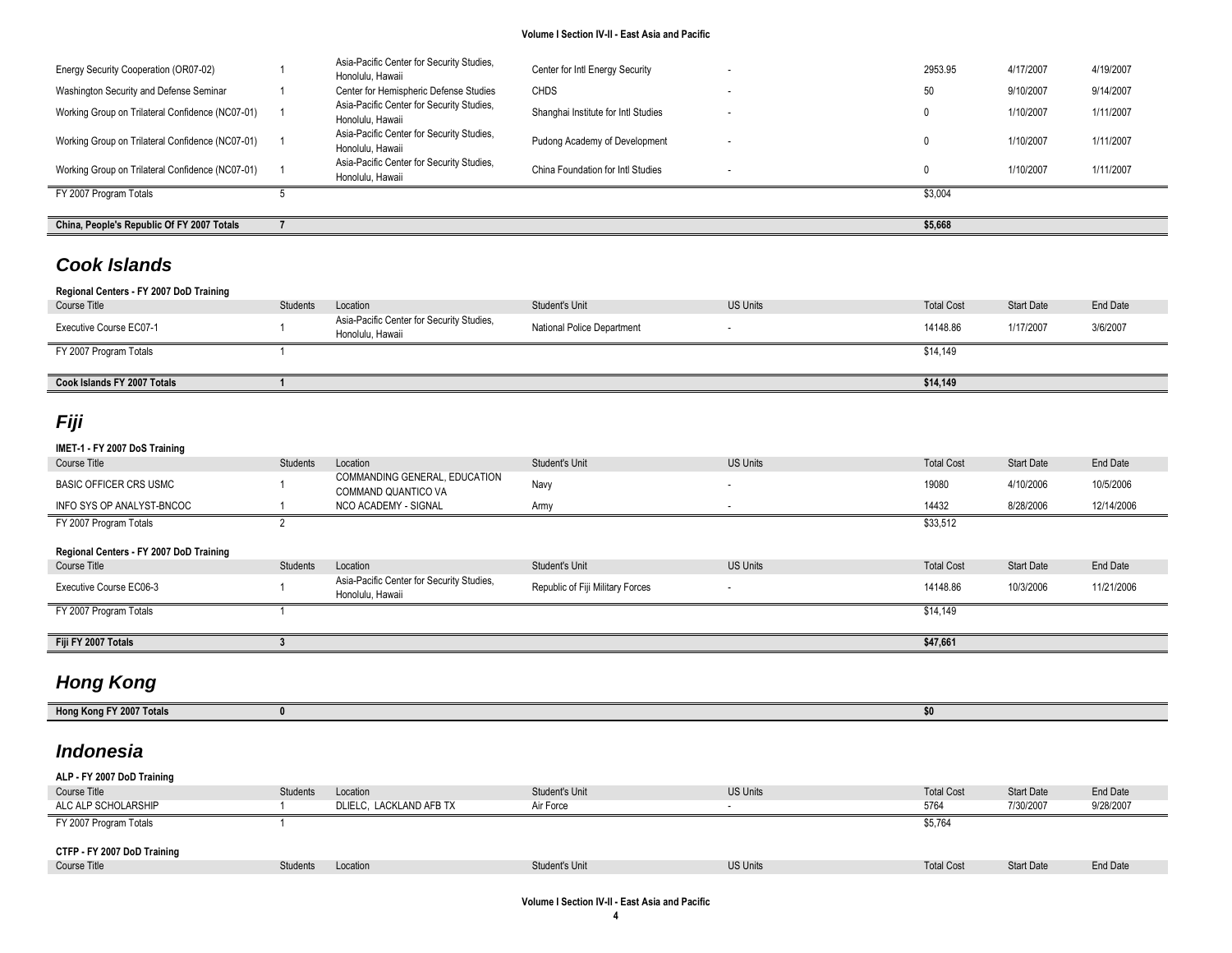| BOARDING OFF (MLE-01)EIMET                                                     | $\overline{2}$       | USCG MARITIME LAW ENFORCEMENT<br>ACAD FLETC CHARLESTON    | Navy                                                           | 33022        | 4/16/2007 | 5/23/2007 |
|--------------------------------------------------------------------------------|----------------------|-----------------------------------------------------------|----------------------------------------------------------------|--------------|-----------|-----------|
| BOARDING OFF (MLE-01)EIMET                                                     | $\overline{2}$       | USCG MARITIME LAW ENFORCEMENT<br>ACAD FLETC CHARLESTON    | Navy                                                           | 28722        | 4/23/2007 | 5/31/2007 |
| CIV-MIL RESP TO TERRORISM                                                      | 4                    | CIVIL-MILITARY RELATIONS NPS<br>CENTER FOR MONTEREY CA    | Navy                                                           | 47498        | 9/10/2007 | 9/21/2007 |
| CNTRTERRORISM FEL PRGM-CT                                                      |                      | NATIONAL DEFENSE UNIVERSITY                               | Army                                                           | 123539       | 10/1/2006 | 6/7/2007  |
| INTELLIGENCE IN COMBATTING TERRORISM<br>INTERNATIONAL OFFICER INTELLIGENCE CCC | $\overline{1}$       | <b>INTELLIGENCE SCHOOL</b>                                | Army                                                           | 3318         | 9/10/2007 | 9/21/2007 |
| PREP                                                                           |                      | INTELLIGENCE SCHOOL                                       | Army                                                           | 6856         | 3/19/2007 | 3/30/2007 |
| INTERNATIONAL OFFICER INTELLIGENCE CCC<br><b>PREP</b>                          | $\overline{1}$       | INTELLIGENCE SCHOOL                                       | Army                                                           | 4913         | 7/23/2007 | 8/3/2007  |
| LANGUAGE INSTRUCTOR/ADV                                                        | $\overline{1}$       | DLIELC, LACKLAND AFB TX                                   | <b>DOD LANGUAGE EDUCATION &amp;</b><br>TRAINING CENTER JAKARTA | 7273         | 10/1/2006 | 12/1/2006 |
| LANGUAGE INSTRUCTOR/BASIC                                                      | $\overline{1}$       | DLIELC, LACKLAND AFB TX                                   | ARMY EDUCATION & TRAINING<br>COMMAND BANDUNG                   | 12546        | 10/1/2006 | 1/26/2007 |
| MILITARY INTELLIGENCE CAPTAINS CAREER                                          | $\overline{1}$       | <b>INTELLIGENCE SCHOOL</b><br>COGARD INTL TRNG DET TRACEN | Army                                                           | 23398        | 3/30/2007 | 8/22/2007 |
| MTT MLE ADV BOARD OFF                                                          | $\overline{1}$       | YORKTOWN VA                                               | PORT ADMINISTRATION BENOA                                      | 0            | 4/2/2007  | 4/13/2007 |
| MTT MLE ADV BOARD OFF                                                          | -1                   | COGARD INTL TRNG DET TRACEN<br>YORKTOWN VA                | COAST GUARD BENOA                                              | 0            | 4/2/2007  | 4/13/2007 |
| MTT MLE ADV BOARD OFF                                                          | -1                   | COGARD INTL TRNG DET TRACEN<br>YORKTOWN VA                | PORT ADMINISTRATION BENOA                                      | 0            | 4/2/2007  | 4/13/2007 |
| MTT MLE ADV BOARD OFF                                                          |                      | COGARD INTL TRNG DET TRACEN<br>YORKTOWN VA                | PORT ADMINISTRATION MAJENE                                     | 0            | 4/2/2007  | 4/13/2007 |
| MTT MLE ADV BOARD OFF                                                          | -1                   | COGARD INTL TRNG DET TRACEN<br>YORKTOWN VA                | PORT ADMINISTRATION BENOA                                      | $\mathbf 0$  | 4/2/2007  | 4/13/2007 |
| MTT MLE ADV BOARD OFF                                                          | -1                   | COGARD INTL TRNG DET TRACEN<br>YORKTOWN VA                | PORT ADMINISTRATION BENOA                                      | 0            | 4/2/2007  | 4/13/2007 |
| MTT MLE ADV BOARD OFF                                                          |                      | COGARD INTL TRNG DET TRACEN<br>YORKTOWN VA                | PORT ADMINISTRATION BENOA                                      | $\mathbf 0$  | 4/2/2007  | 4/13/2007 |
| MTT MLE ADV BOARD OFF                                                          | -1                   | COGARD INTL TRNG DET TRACEN<br>YORKTOWN VA                | PORT ADMINISTRATION BENOA                                      | 0            | 4/2/2007  | 4/13/2007 |
| MTT MLE ADV BOARD OFF                                                          | 1                    | COGARD INTL TRNG DET TRACEN<br>YORKTOWN VA                | <b>MARINE POLICE BALI</b>                                      | $\mathbf 0$  | 4/2/2007  | 4/13/2007 |
| MTT MLE ADV BOARD OFF                                                          | 1                    | COGARD INTL TRNG DET TRACEN<br>YORKTOWN VA                | PORT ADMINISTRATION GILIMANUK                                  | $\mathbf 0$  | 4/2/2007  | 4/13/2007 |
| MTT MLE ADV BOARD OFF                                                          |                      | COGARD INTL TRNG DET TRACEN<br>YORKTOWN VA                | PORT ADMINISTRATION BENOA                                      | 0            | 4/2/2007  | 4/13/2007 |
| MTT MLE ADV BOARD OFF                                                          | -1                   | COGARD INTL TRNG DET TRACEN<br>YORKTOWN VA                | COAST GUARD BENOA                                              | 54414        | 4/2/2007  | 4/13/2007 |
| MTT MLE ADV BOARD OFF                                                          | $\blacktriangleleft$ | COGARD INTL TRNG DET TRACEN<br>YORKTOWN VA                | PORT ADMINISTRATION BENOA                                      | 0            | 4/2/2007  | 4/13/2007 |
| MTT MLE ADV BOARD OFF                                                          |                      | COGARD INTL TRNG DET TRACEN<br>YORKTOWN VA                | PORT ADMINISTRATION BENOA                                      | 0            | 4/2/2007  | 4/13/2007 |
| MTT MLE ADV BOARD OFF                                                          | -1                   | COGARD INTL TRNG DET TRACEN<br>YORKTOWN VA                | COAST GUARD BENOA                                              | $\pmb{0}$    | 4/2/2007  | 4/13/2007 |
| MTT MLE ADV BOARD OFF                                                          | -1                   | COGARD INTL TRNG DET TRACEN<br>YORKTOWN VA                | <b>COAST GUARD BENOA</b>                                       | $\mathbf 0$  | 4/2/2007  | 4/13/2007 |
| MTT MLE ADV BOARD OFF                                                          | 1                    | COGARD INTL TRNG DET TRACEN<br>YORKTOWN VA                | PORT ADMINISTRATION BENOA                                      | $\pmb{0}$    | 4/2/2007  | 4/13/2007 |
| MTT MLE ADV BOARD OFF                                                          |                      | COGARD INTL TRNG DET TRACEN<br>YORKTOWN VA                | <b>COAST GUARD BENOA</b>                                       | $\mathbf 0$  | 4/2/2007  | 4/13/2007 |
| MTT MLE ADV BOARD OFF                                                          | -1                   | COGARD INTL TRNG DET TRACEN<br>YORKTOWN VA                | PORT ADMINISTRATION BENOA                                      | $\mathbf{0}$ | 4/2/2007  | 4/13/2007 |
| MTT MLE ADV BOARD OFF                                                          | $\overline{1}$       | COGARD INTL TRNG DET TRACEN<br>YORKTOWN VA                | PORT ADMINISTRATION BENOA                                      | $\Omega$     | 4/2/2007  | 4/13/2007 |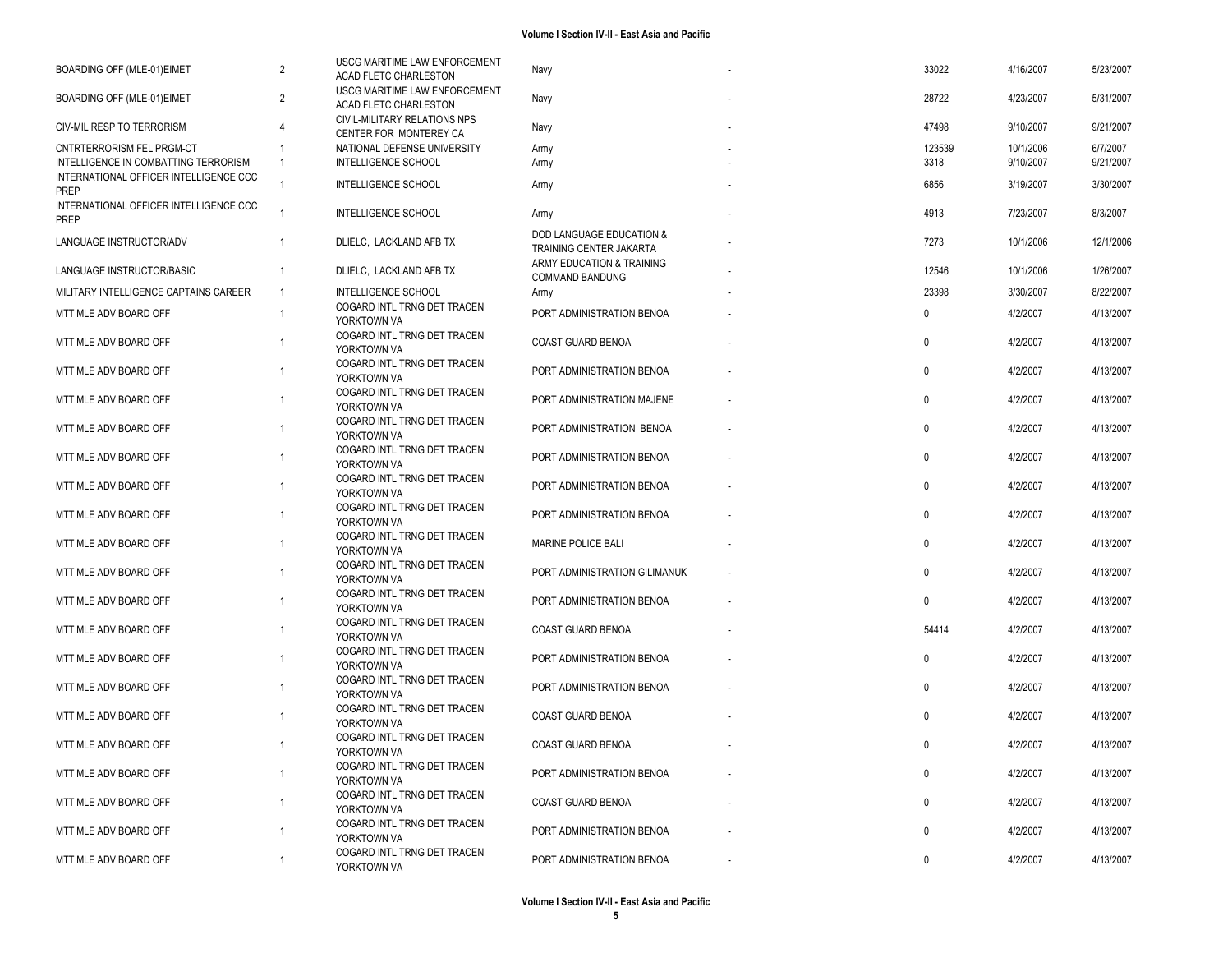| MTT MLE ADV BOARD OFF |                | COGARD INTL TRNG DET TRACEN<br>YORKTOWN VA | <b>INDONESIAN NAVY</b>       | $\mathbf 0$  | 4/2/2007  | 4/13/2007 |
|-----------------------|----------------|--------------------------------------------|------------------------------|--------------|-----------|-----------|
| MTT MLE ADV BOARD OFF | $\mathbf{1}$   | COGARD INTL TRNG DET TRACEN<br>YORKTOWN VA | PORT ADMINISTRATION BENOA    | 0            | 4/2/2007  | 4/13/2007 |
| MTT MLE ADV BOARD OFF | $\overline{1}$ | COGARD INTL TRNG DET TRACEN<br>YORKTOWN VA | PORT ADMINISTRATION BENOA    | $\mathbf{0}$ | 4/2/2007  | 4/13/2007 |
| MTT MLE ADV BOARD OFF | -1             | COGARD INTL TRNG DET TRACEN<br>YORKTOWN VA | COAST GUARD PADANG BAY       | 0            | 4/2/2007  | 4/13/2007 |
| MTT MLE ADV BOARD OFF | $\mathbf{1}$   | COGARD INTL TRNG DET TRACEN<br>YORKTOWN VA | COAST GUARD MAKASSAR         | $\mathbf{0}$ | 4/16/2007 | 4/27/2007 |
| MTT MLE ADV BOARD OFF | -1             | COGARD INTL TRNG DET TRACEN<br>YORKTOWN VA | <b>COAST GUARD MAKASSAR</b>  | $\mathbf 0$  | 4/16/2007 | 4/27/2007 |
| MTT MLE ADV BOARD OFF | $\overline{1}$ | COGARD INTL TRNG DET TRACEN<br>YORKTOWN VA | <b>COAST GUARD MAKASSAR</b>  | $\mathbf 0$  | 4/16/2007 | 4/27/2007 |
| MTT MLE ADV BOARD OFF | $\overline{1}$ | COGARD INTL TRNG DET TRACEN<br>YORKTOWN VA | PORT ADMINISTRATION MAKASSAR | $\mathbf{0}$ | 4/16/2007 | 4/27/2007 |
| MTT MLE ADV BOARD OFF | $\overline{1}$ | COGARD INTL TRNG DET TRACEN<br>YORKTOWN VA | COAST GUARD MAKASSAR         | $\mathbf 0$  | 4/16/2007 | 4/27/2007 |
| MTT MLE ADV BOARD OFF | $\mathbf{1}$   | COGARD INTL TRNG DET TRACEN<br>YORKTOWN VA | COAST GUARD MAKASSAR         | $\mathbf 0$  | 4/16/2007 | 4/27/2007 |
| MTT MLE ADV BOARD OFF | 1              | COGARD INTL TRNG DET TRACEN<br>YORKTOWN VA | COAST GUARD MAKASSAR         | $\mathbf{0}$ | 4/16/2007 | 4/27/2007 |
| MTT MLE ADV BOARD OFF | $\overline{1}$ | COGARD INTL TRNG DET TRACEN<br>YORKTOWN VA | <b>COAST GUARD MAKASSAR</b>  | $\mathbf 0$  | 4/16/2007 | 4/27/2007 |
| MTT MLE ADV BOARD OFF | $\mathbf{1}$   | COGARD INTL TRNG DET TRACEN<br>YORKTOWN VA | RESCUE TEAM MAKASSAR         | $\mathbf 0$  | 4/16/2007 | 4/27/2007 |
| MTT MLE ADV BOARD OFF | $\mathbf{1}$   | COGARD INTL TRNG DET TRACEN<br>YORKTOWN VA | <b>FERSTRY MAKASSAR</b>      | $\mathbf{0}$ | 4/16/2007 | 4/27/2007 |
| MTT MLE ADV BOARD OFF | $\overline{1}$ | COGARD INTL TRNG DET TRACEN<br>YORKTOWN VA | MARINE POLICE MAKASSAR       | 0            | 4/16/2007 | 4/27/2007 |
| MTT MLE ADV BOARD OFF | -1             | COGARD INTL TRNG DET TRACEN<br>YORKTOWN VA | COAST GUARD MAKASSAR         | 0            | 4/16/2007 | 4/27/2007 |
| MTT MLE ADV BOARD OFF | 1              | COGARD INTL TRNG DET TRACEN<br>YORKTOWN VA | PORT ADMINISTRATION MAKASSAR | $\mathbf{0}$ | 4/16/2007 | 4/27/2007 |
| MTT MLE ADV BOARD OFF | $\overline{1}$ | COGARD INTL TRNG DET TRACEN<br>YORKTOWN VA | PORT ADMINISTRATION MAKASSAR | 0            | 4/16/2007 | 4/27/2007 |
| MTT MLE ADV BOARD OFF | -1             | COGARD INTL TRNG DET TRACEN<br>YORKTOWN VA | PORT ADMINISTRATION MAKASSAR | $\mathbf 0$  | 4/16/2007 | 4/27/2007 |
| MTT MLE ADV BOARD OFF | $\mathbf{1}$   | COGARD INTL TRNG DET TRACEN<br>YORKTOWN VA | PORT SECURITY MAKASSAR       | $\mathbf{0}$ | 4/16/2007 | 4/27/2007 |
| MTT MLE ADV BOARD OFF | $\overline{1}$ | COGARD INTL TRNG DET TRACEN<br>YORKTOWN VA | COAST GUARD MAKASSAR         | 25688        | 4/16/2007 | 4/27/2007 |
| MTT MLE ADV BOARD OFF | $\overline{1}$ | COGARD INTL TRNG DET TRACEN<br>YORKTOWN VA | PORT ADMINISTRATION MAKASSAR | $\mathbf{0}$ | 4/16/2007 | 4/27/2007 |
| MTT MLE ADV BOARD OFF | $\mathbf{1}$   | COGARD INTL TRNG DET TRACEN<br>YORKTOWN VA | COAST GUARD MAKASSAR         | $\mathbf{0}$ | 4/16/2007 | 4/27/2007 |
| MTT MLE ADV BOARD OFF | -1             | COGARD INTL TRNG DET TRACEN<br>YORKTOWN VA | COAST GUARD MAKASSAR         | $\Omega$     | 4/16/2007 | 4/27/2007 |
| MTT MLE ADV BOARD OFF | $\mathbf{1}$   | COGARD INTL TRNG DET TRACEN<br>YORKTOWN VA | PORT ADMINISTRATION MAKASSAR | 0            | 4/16/2007 | 4/27/2007 |
| MTT MLE ADV BOARD OFF | $\mathbf{1}$   | COGARD INTL TRNG DET TRACEN<br>YORKTOWN VA | COAST GUARD MAKASSAR         | 0            | 4/16/2007 | 4/27/2007 |
| MTT MLE ADV BOARD OFF | $\mathbf{1}$   | COGARD INTL TRNG DET TRACEN<br>YORKTOWN VA | COAST GUARD MAKASSAR         | 0            | 4/16/2007 | 4/27/2007 |
| MTT MLE ADV BOARD OFF | $\mathbf{1}$   | COGARD INTL TRNG DET TRACEN<br>YORKTOWN VA | <b>COAST GUARD BATAM</b>     | 0            | 4/30/2007 | 5/11/2007 |
| MTT MLE ADV BOARD OFF | -1             | COGARD INTL TRNG DET TRACEN<br>YORKTOWN VA | COAST GUARD BATAM            | 0            | 4/30/2007 | 5/11/2007 |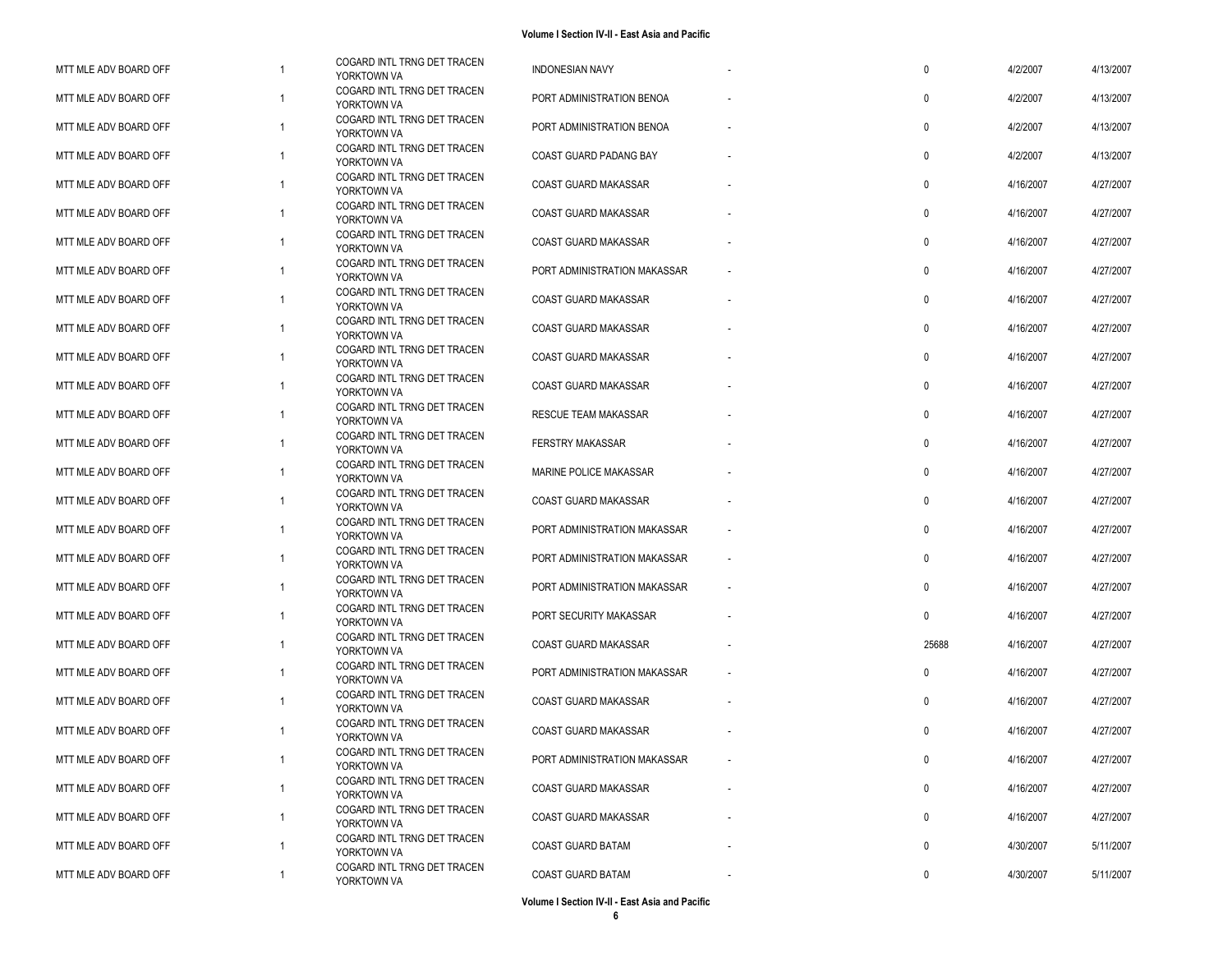| MTT MLE ADV BOARD OFF      | $\mathbf{1}$   | COGARD INTL TRNG DET TRACEN<br>YORKTOWN VA | <b>COAST GUARD BATAM</b>        | 0            | 4/30/2007 | 5/11/2007 |
|----------------------------|----------------|--------------------------------------------|---------------------------------|--------------|-----------|-----------|
| MTT MLE ADV BOARD OFF      | -1             | COGARD INTL TRNG DET TRACEN<br>YORKTOWN VA | COAST GUARD TANJUNG UBAN        | $\mathbf{0}$ | 4/30/2007 | 5/11/2007 |
| MTT MLE ADV BOARD OFF      | $\overline{1}$ | COGARD INTL TRNG DET TRACEN<br>YORKTOWN VA | <b>COAST GUARD BATAM</b>        | $\mathbf{0}$ | 4/30/2007 | 5/11/2007 |
| MTT MLE ADV BOARD OFF      | -1             | COGARD INTL TRNG DET TRACEN<br>YORKTOWN VA | PORT ADMINISTRATION BATAM       | $\mathbf{0}$ | 4/30/2007 | 5/11/2007 |
| MTT MLE ADV BOARD OFF      | $\overline{1}$ | COGARD INTL TRNG DET TRACEN<br>YORKTOWN VA | PORT ADMINISTRATION BATAM       | $\mathbf{0}$ | 4/30/2007 | 5/11/2007 |
| MTT MLE ADV BOARD OFF      | $\overline{1}$ | COGARD INTL TRNG DET TRACEN<br>YORKTOWN VA | PORT ADMINISTRATION BATAM       | $\mathbf{0}$ | 4/30/2007 | 5/11/2007 |
| MTT MLE ADV BOARD OFF      | $\mathbf{1}$   | COGARD INTL TRNG DET TRACEN<br>YORKTOWN VA | COAST GUARD BATAM               | 0            | 4/30/2007 | 5/11/2007 |
| MTT MLE ADV BOARD OFF      | $\overline{1}$ | COGARD INTL TRNG DET TRACEN<br>YORKTOWN VA | COAST GUAR BATU AMPAR           | 0            | 4/30/2007 | 5/11/2007 |
| MTT MLE ADV BOARD OFF      | $\overline{1}$ | COGARD INTL TRNG DET TRACEN<br>YORKTOWN VA | COAST GUARD BATAM               | $\mathbf{0}$ | 4/30/2007 | 5/11/2007 |
| MTT MLE ADV BOARD OFF      | $\overline{1}$ | COGARD INTL TRNG DET TRACEN<br>YORKTOWN VA | <b>COAST GUARD BATAM</b>        | 24600        | 4/30/2007 | 5/11/2007 |
| MTT MLE ADV BOARD OFF      | $\overline{1}$ | COGARD INTL TRNG DET TRACEN<br>YORKTOWN VA | PORT ADMINISTRATION BATAM       | $\mathbf{0}$ | 4/30/2007 | 5/11/2007 |
| MTT MLE ADV BOARD OFF      | $\overline{1}$ | COGARD INTL TRNG DET TRACEN<br>YORKTOWN VA | <b>COAST GUARD BATAM</b>        | $\mathbf{0}$ | 4/30/2007 | 5/11/2007 |
| MTT MLE ADV BOARD OFF      | $\overline{1}$ | COGARD INTL TRNG DET TRACEN<br>YORKTOWN VA | COAST GUARD BATU AMPAR          | 0            | 4/30/2007 | 5/11/2007 |
| MTT MLE ADV BOARD OFF      | $\overline{1}$ | COGARD INTL TRNG DET TRACEN<br>YORKTOWN VA | PORT ADMINISTRATION BATAM       | 0            | 4/30/2007 | 5/11/2007 |
| MTT MLE ADV BOARD OFF      | $\overline{1}$ | COGARD INTL TRNG DET TRACEN<br>YORKTOWN VA | <b>COAST GUARD BATAM</b>        | $\mathbf{0}$ | 4/30/2007 | 5/11/2007 |
| MTT MLE ADV BOARD OFF      | $\overline{1}$ | COGARD INTL TRNG DET TRACEN<br>YORKTOWN VA | PORT ADMINISTRATION BATAM       | $\mathbf{0}$ | 4/30/2007 | 5/11/2007 |
| MTT MLE ADV BOARD OFF      | $\overline{1}$ | COGARD INTL TRNG DET TRACEN<br>YORKTOWN VA | PORT ADMINISTRATION BATAM       | $\mathbf 0$  | 4/30/2007 | 5/11/2007 |
| MTT MLE ADV BOARD OFF      | $\overline{1}$ | COGARD INTL TRNG DET TRACEN<br>YORKTOWN VA | COAST GUARD NONGSA              | 0            | 4/30/2007 | 5/11/2007 |
| MTT MLE ADV BOARD OFF      | $\overline{1}$ | COGARD INTL TRNG DET TRACEN<br>YORKTOWN VA | PORT ADMINISTRATION PULAU SAMBU | $\mathbf 0$  | 4/30/2007 | 5/11/2007 |
| MTT MLE ADV BOARD OFF      | $\overline{1}$ | COGARD INTL TRNG DET TRACEN<br>YORKTOWN VA | PORT ADMINISTRATION BATAM       | 0            | 4/30/2007 | 5/11/2007 |
| MTT MLE ADV BOARD OFF      | $\mathbf{1}$   | COGARD INTL TRNG DET TRACEN<br>YORKTOWN VA | COAST GUARD SEKUPANG            | 0            | 4/30/2007 | 5/11/2007 |
| MTT MLE ADV BOARD OFF      | $\overline{1}$ | COGARD INTL TRNG DET TRACEN<br>YORKTOWN VA | PORT ADMINISTRATION BATAM       | 0            | 4/30/2007 | 5/11/2007 |
| MTT MLE ADV BOARD OFF      | -1             | COGARD INTL TRNG DET TRACEN<br>YORKTOWN VA | HARBOUR BAY BATU AMPAR          | $\mathbf{0}$ | 4/30/2007 | 5/11/2007 |
| MTT PORT SECURITY, VUL ASM | -1             | COGARD INTL TRNG DET TRACEN<br>YORKTOWN VA | COAST GUARD BRONDONG            | $\mathbf{0}$ | 7/5/2007  | 7/14/2007 |
| MTT PORT SECURITY, VUL ASM | 1              | COGARD INTL TRNG DET TRACEN<br>YORKTOWN VA | COAST GUARD PANTOLOAN           | 0            | 7/5/2007  | 7/14/2007 |
| MTT PORT SECURITY, VUL ASM | $\mathbf{1}$   | COGARD INTL TRNG DET TRACEN<br>YORKTOWN VA | COAST GUARD JAKARTA             | 0            | 7/5/2007  | 7/14/2007 |
| MTT PORT SECURITY, VUL ASM | $\mathbf{1}$   | COGARD INTL TRNG DET TRACEN<br>YORKTOWN VA | COAST GUARD KENDARI             | $\pmb{0}$    | 7/5/2007  | 7/14/2007 |
| MTT PORT SECURITY, VUL ASM | $\overline{1}$ | COGARD INTL TRNG DET TRACEN<br>YORKTOWN VA | COAST GUARD LHOK TUAN           | 0            | 7/5/2007  | 7/14/2007 |
| MTT PORT SECURITY, VUL ASM | $\mathbf{1}$   | COGARD INTL TRNG DET TRACEN<br>YORKTOWN VA | COAST GUARD JAKARTA             | 0            | 7/5/2007  | 7/14/2007 |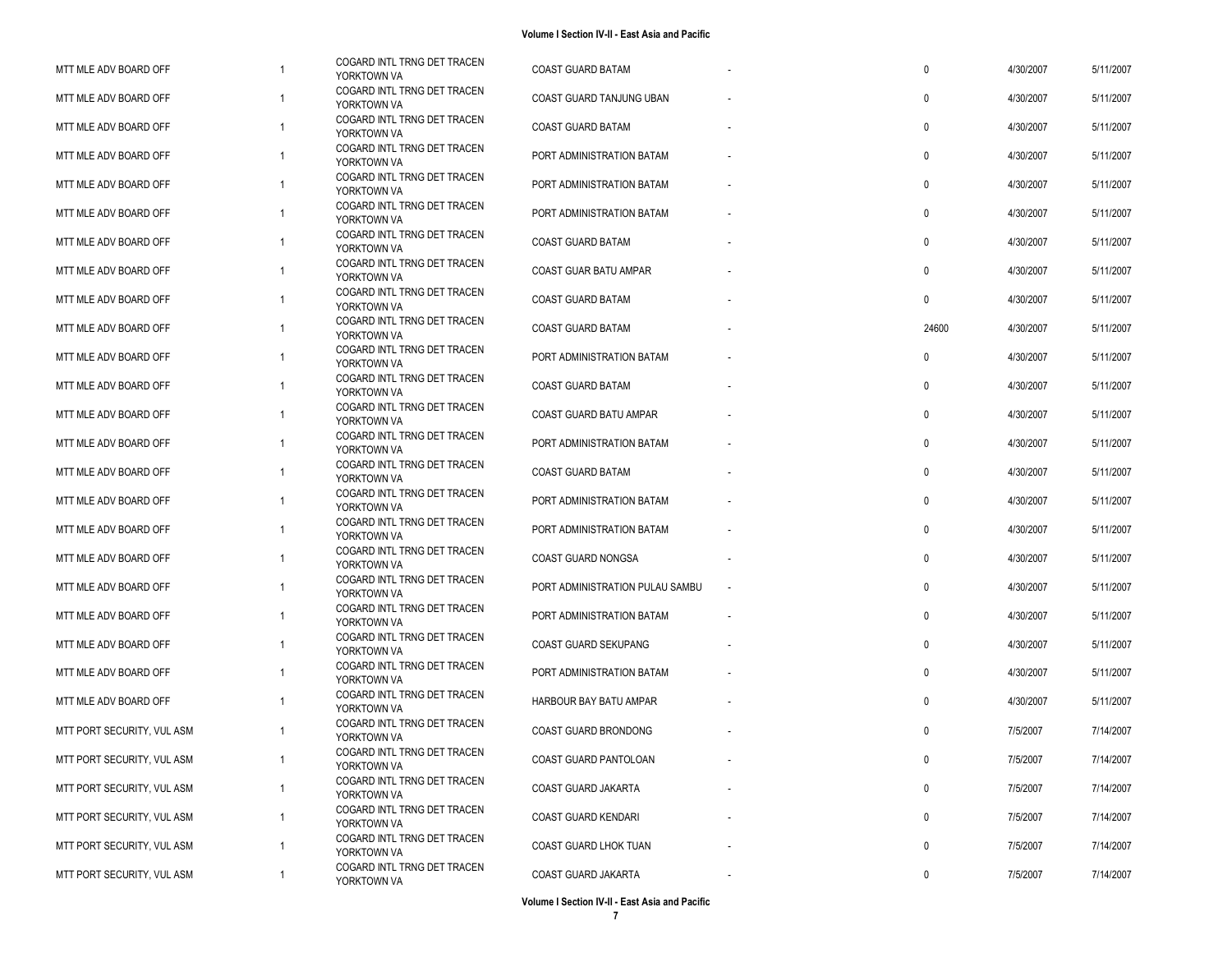| MTT PORT SECURITY, VUL ASM       |                | COGARD INTL TRNG DET TRACEN<br>YORKTOWN VA      | <b>COAST GUARD SAMPIT</b>            | $\Omega$  | 7/5/2007   | 7/14/2007 |
|----------------------------------|----------------|-------------------------------------------------|--------------------------------------|-----------|------------|-----------|
| MTT PORT SECURITY, VUL ASM       |                | COGARD INTL TRNG DET TRACEN<br>YORKTOWN VA      | <b>COAST GUARD SINABANG</b>          | $\Omega$  | 7/5/2007   | 7/14/2007 |
| MTT PORT SECURITY. VUL ASM       |                | COGARD INTL TRNG DET TRACEN<br>YORKTOWN VA      | COAST GUARD TANJUNG INTAN<br>CILACAP | $\Omega$  | 7/5/2007   | 7/14/2007 |
| MTT PORT SECURITY. VUL ASM       |                | COGARD INTL TRNG DET TRACEN<br>YORKTOWN VA      | COAST GUARD GORONTALO                | $\Omega$  | 7/5/2007   | 7/14/2007 |
| MTT PORT SECURITY, VUL ASM       |                | COGARD INTL TRNG DET TRACEN<br>YORKTOWN VA      | <b>COAST GUARD TANJUNG PRIOK</b>     | $\Omega$  | 7/5/2007   | 7/14/2007 |
| MTT PORT SECURITY. VUL ASM       |                | COGARD INTL TRNG DET TRACEN<br>YORKTOWN VA      | <b>COAST GUARD CALANG</b>            | $\Omega$  | 7/5/2007   | 7/14/2007 |
| MTT PORT SECURITY, VUL ASM       |                | COGARD INTL TRNG DET TRACEN<br>YORKTOWN VA      | <b>COAST GUARD KUPANG</b>            | $\Omega$  | 7/5/2007   | 7/14/2007 |
| MTT PORT SECURITY, VUL ASM       |                | COGARD INTL TRNG DET TRACEN<br>YORKTOWN VA      | COAST GUARD CALANG                   | $\Omega$  | 7/5/2007   | 7/14/2007 |
| MTT PORT SECURITY, VUL ASM       |                | COGARD INTL TRNG DET TRACEN<br>YORKTOWN VA      | <b>COAST GUARD LUWUK</b>             | 31390     | 7/5/2007   | 7/14/2007 |
| MTT PORT SECURITY, VUL ASM       |                | COGARD INTL TRNG DET TRACEN<br>YORKTOWN VA      | <b>COAST GUARD TANJUNG PRIOK</b>     | $\Omega$  | 7/5/2007   | 7/14/2007 |
| MTT PORT SECURITY, VUL ASM       |                | COGARD INTL TRNG DET TRACEN<br>YORKTOWN VA      | <b>COAST GUARD DUMAI</b>             | $\Omega$  | 7/5/2007   | 7/14/2007 |
| MTT PORT SECURITY, VUL ASM       |                | COGARD INTL TRNG DET TRACEN<br>YORKTOWN VA      | COAST GUARD BELAWAN                  | $\Omega$  | 7/5/2007   | 7/14/2007 |
| MTT PORT SECURITY, VUL ASM       |                | COGARD INTL TRNG DET TRACEN<br>YORKTOWN VA      | COAST GUARD SUNDA KELAPA             | $\Omega$  | 7/5/2007   | 7/14/2007 |
| MTT PORT SECURITY, VUL ASM       |                | COGARD INTL TRNG DET TRACEN<br>YORKTOWN VA      | COAST GUARD KOLONODALE               | $\Omega$  | 7/5/2007   | 7/14/2007 |
| NWC INT'L FELLOWS-CT             |                | NATIONAL WAR COLLEGE                            | Army                                 | 69158     | 10/1/2006  | 6/6/2007  |
| <b>REGIONAL CENTERS SEMINARS</b> | $\overline{2}$ | ASIA PACIFIC CTR FOE SECURITY<br><b>STUDIES</b> | Army                                 | 3880      | 11/29/2006 | 12/6/2006 |
| <b>REGIONAL CENTERS SEMINARS</b> |                | MARSHALL CENTER                                 | Army                                 | 6303      | 1/26/2007  | 3/2/2007  |
| <b>REGIONAL CENTERS SEMINARS</b> | $\overline{2}$ | ASIA PACIFIC CTR FOE SECURITY<br><b>STUDIES</b> | Army                                 | 3880      | 5/31/2007  | 6/21/2007 |
| SPEC/OPS COMBTNG TERRORISM       |                | HURLBURT FIELD. FL                              | Air Force                            | 9295      | 1/29/2007  | 2/9/2007  |
| FY 2007 Program Totals           | 114            |                                                 |                                      | \$519,693 |            |           |

#### **GPOI - FY 2007 DoS Training**

| Course Title                                   | Students        | Location                                             | Student's Unit | <b>US Units</b> | <b>Total Cost</b> | <b>Start Date</b> | End Date   |
|------------------------------------------------|-----------------|------------------------------------------------------|----------------|-----------------|-------------------|-------------------|------------|
| COESPU HIGH LEVEL COURSE 06                    |                 | Vincenza, Italy                                      | N/A            |                 | 20683.44          | 5/21/2007         | 6/24/2007  |
| COESPU MIDDLE MANAGEMENT COURSE 07             | 10 <sup>1</sup> | Vincenza, Italy                                      | N/A            |                 | 51708.6           | 5/7/2007          | 6/24/2007  |
| COESPU SENIOR LEADERSHIP SEMINAR 02            |                 | Vincenza, Italy                                      | N/A            |                 | 724.23            | 11/5/2006         | 11/11/2006 |
| KHAAN QUEST 07 CPX                             |                 | Ulaanbaatar, Mongolia                                | N/A            |                 | 18675.72          | 8/1/2007          | 8/10/2007  |
| KHAAN QUEST 07 FTX                             | 89              | Tavan Tolgoi (Five Hills Training Area),<br>Mongolia | N/A            |                 | 415534.77         | 7/25/2007         | 8/15/2007  |
| <b>UN Logistics Officer Course</b>             |                 | Port Dickson, Malaysia                               | N/A            |                 | 7343.49           | 7/30/2007         | 8/17/2007  |
| UN Peace Support Operations Instructors Course |                 | Gazipur, Bangladesh                                  | N/A            |                 | 11111.12          | 6/17/2007         | 6/28/2007  |
| FY 2007 Program Totals                         |                 |                                                      |                |                 | \$525.781         |                   |            |

### **IMET -1 - FY 2007 DoS Training**

| Course Title                         | <b>Students</b> | Location                                             | Student's Unit | <b>US Units</b> | <b>Total Cost</b> | <b>Start Date</b> | End Date   |
|--------------------------------------|-----------------|------------------------------------------------------|----------------|-----------------|-------------------|-------------------|------------|
| 682 NSA (FE/SEAS/PACIF)-MA           |                 | MONTEREY. CA                                         | Navy           |                 | 116553            | 7/5/2005          | 12/15/2006 |
| AEROSPACE MED PRI NON-DOD            |                 | <b>BROOKS CITY BASE</b>                              | Air Force      |                 | 7052              | 2/12/2007         | 3/30/2007  |
| AIR COMD & STAFF COLLEGE             |                 | MAXWELL AFB. AL                                      | Air Force      |                 | 42880             | 8/9/2006          | 6/11/2007  |
| AIR WAR COLLEGE                      |                 | MAXWELL AFB. AL                                      | Air Force      |                 | 48800             | 7/24/2006         | 5/29/2007  |
| ARMY WAR COLLEGE (RES CRS)           |                 | ARMY WAR COLLEGE                                     | <b>Arm</b>     |                 | 55287             | 8/7/2006          | 6/9/2007   |
| <b>COMMAND &amp; STAFF COLL USMC</b> |                 | COMMANDING GENERAL, EDUCATION<br>COMMAND QUANTICO VA | Navy           |                 | 46551             | 7/17/2006         | 6/6/2007   |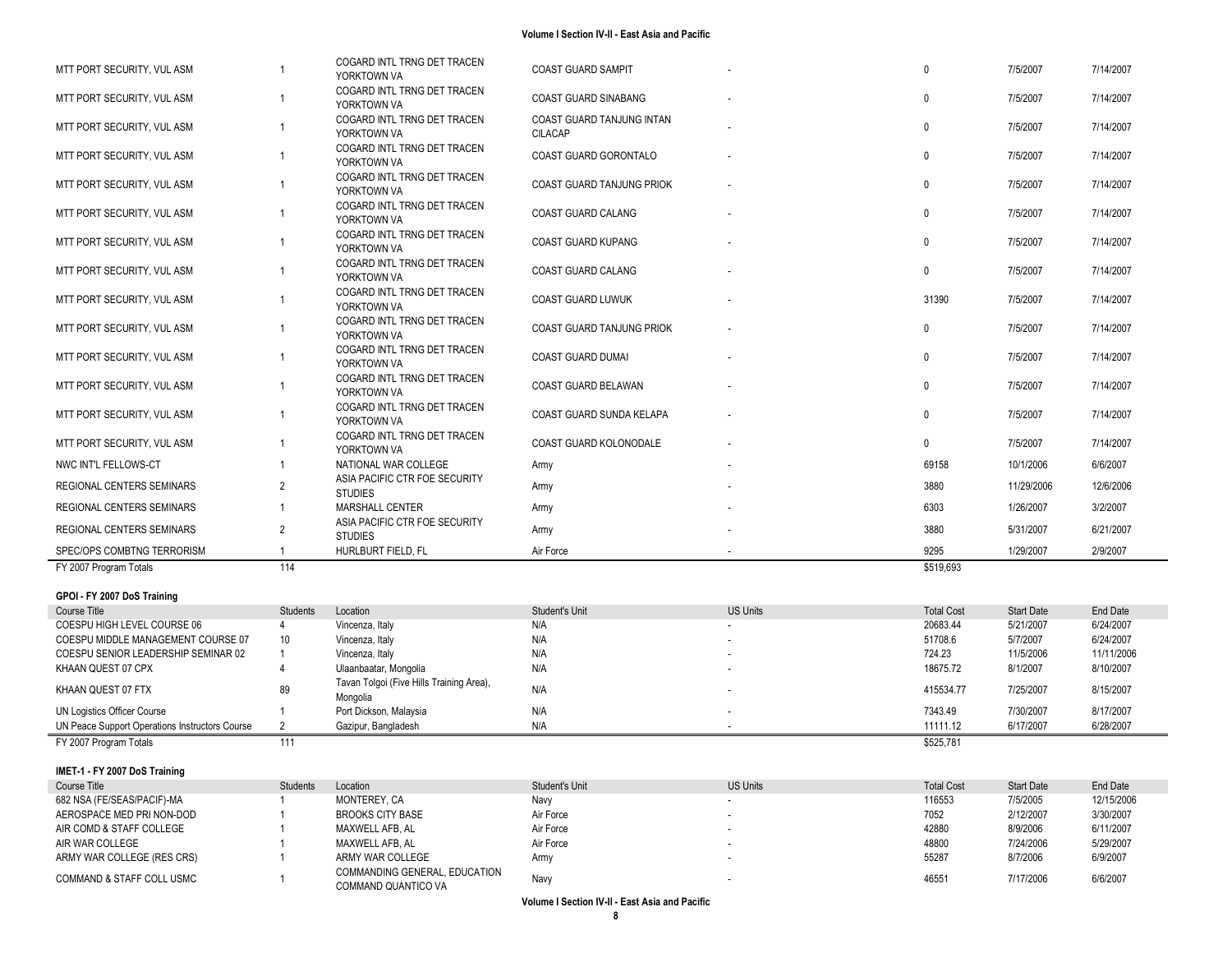| DEF ACQUISITION MGMT           | $\overline{1}$ | IDARM NAVAL POSTGRADUATE SCHOOL<br>MONTEREY CA | Navy                                 | 9831         | 10/23/2006 | 11/3/2006 |
|--------------------------------|----------------|------------------------------------------------|--------------------------------------|--------------|------------|-----------|
| <b>DISAM FOREIGN PURCHASER</b> |                | WRIGHT PATTERSON AFB, OH - DISAM               | Air Force                            | 7006         | 9/12/2007  | 9/27/2007 |
| DISAM INTL-PURCHASER (IL)      | $\overline{1}$ | WRIGHT PATTERSON AFB, OH - DISAM               | Air Force                            | 7006         | 9/12/2007  | 9/27/2007 |
|                                |                |                                                |                                      |              |            |           |
| DISAM INTL-PURCHASER (IT)      | $\overline{2}$ | WRIGHT PATTERSON AFB, OH - DISAM               | Air Force                            | 14012        | 9/12/2007  | 9/27/2007 |
|                                |                |                                                | DIRECTORE OF                         |              |            |           |
| DISAM PLNG & RES MGT MET       | $\overline{1}$ | <b>VARIOUS</b>                                 | PROCUREMENTSERVICE, DIRECTORATE      | $\pmb{0}$    | 8/5/2007   | 8/11/2007 |
|                                |                |                                                | GENERAL OF DEFENSE FACILITIES        |              |            |           |
|                                |                |                                                | DIRECTORE OF                         |              |            |           |
| DISAM PLNG & RES MGT MET       | $\overline{1}$ | <b>VARIOUS</b>                                 | PROCUREMENTSERVICE, DIRECTORATE      | $\pmb{0}$    | 8/5/2007   | 8/11/2007 |
|                                |                |                                                | GENERAL OF DEFENSE FACILITIES        |              |            |           |
|                                |                |                                                | DIRECTORE OF                         |              |            |           |
|                                | $\overline{1}$ | <b>VARIOUS</b>                                 |                                      | $\pmb{0}$    |            |           |
| DISAM PLNG & RES MGT MET       |                |                                                | PROCUREMENTSERVICE, DIRECTORATE      |              | 8/5/2007   | 8/11/2007 |
|                                |                |                                                | GENERAL OF DEFENSE FACILITIES        |              |            |           |
|                                |                |                                                | DIRECTORE OF                         |              |            |           |
| DISAM PLNG & RES MGT MET       | $\overline{1}$ | <b>VARIOUS</b>                                 | PROCUREMENTSERVICE, DIRECTORATE      | $\mathbf 0$  | 8/5/2007   | 8/11/2007 |
|                                |                |                                                | GENERAL OF DEFENSE FACILITIES        |              |            |           |
|                                |                |                                                | DIRECTORE OF                         |              |            |           |
| DISAM PLNG & RES MGT MET       | $\overline{1}$ | <b>VARIOUS</b>                                 | PROCUREMENTSERVICE, DIRECTORATE      | $\mathbf 0$  | 8/5/2007   | 8/11/2007 |
|                                |                |                                                | GENERAL OF DEFENSE FACILITIES        |              |            |           |
|                                |                |                                                | DIRECTORE OF                         |              |            |           |
| DISAM PLNG & RES MGT MET       | $\overline{1}$ | <b>VARIOUS</b>                                 | PROCUREMENTSERVICE, DIRECTORATE      | $\mathbf 0$  | 8/5/2007   | 8/11/2007 |
|                                |                |                                                |                                      |              |            |           |
|                                |                |                                                | GENERAL OF DEFENSE FACILITIES        |              |            |           |
|                                |                |                                                | DIRECTORE OF                         |              |            |           |
| DISAM PLNG & RES MGT MET       | $\overline{1}$ | <b>VARIOUS</b>                                 | PROCUREMENTSERVICE, DIRECTORATE      | 16850        | 8/5/2007   | 8/11/2007 |
|                                |                |                                                | GENERAL OF DEFENSE FACILITIES        |              |            |           |
|                                |                |                                                | DIRECTORE OF                         |              |            |           |
| DISAM PLNG & RES MGT MET       | $\overline{1}$ | <b>VARIOUS</b>                                 | PROCUREMENTSERVICE, DIRECTORATE      | 0            | 8/5/2007   | 8/11/2007 |
|                                |                |                                                | GENERAL OF DEFENSE FACILITIES        |              |            |           |
|                                |                |                                                | DIRECTORE OF                         |              |            |           |
|                                | $\overline{1}$ |                                                |                                      | $\pmb{0}$    |            |           |
| DISAM PLNG & RES MGT MET       |                | <b>VARIOUS</b>                                 | PROCUREMENTSERVICE, DIRECTORATE      |              | 8/5/2007   | 8/11/2007 |
|                                |                |                                                | GENERAL OF DEFENSE FACILITIES        |              |            |           |
|                                |                |                                                | DIRECTORE OF                         |              |            |           |
| DISAM PLNG & RES MGT MET       | $\overline{1}$ | <b>VARIOUS</b>                                 | PROCUREMENTSERVICE, DIRECTORATE      | $\mathbf 0$  | 8/5/2007   | 8/11/2007 |
|                                |                |                                                | GENERAL OF DEFENSE FACILITIES        |              |            |           |
|                                |                |                                                | DIRECTORE OF                         |              |            |           |
| DISAM PLNG & RES MGT MET       | $\overline{1}$ | <b>VARIOUS</b>                                 | PROCUREMENTSERVICE, DIRECTORATE      | $\mathbf 0$  | 8/5/2007   | 8/11/2007 |
|                                |                |                                                | GENERAL OF DEFENSE FACILITIES        |              |            |           |
|                                |                |                                                | DIRECTORE OF                         |              |            |           |
| DISAM PLNG & RES MGT MET       | $\overline{1}$ | <b>VARIOUS</b>                                 | PROCUREMENTSERVICE, DIRECTORATE      | $\mathbf 0$  | 8/5/2007   | 8/11/2007 |
|                                |                |                                                |                                      |              |            |           |
|                                |                |                                                | <b>GENERAL OF DEFENSE FACILITIES</b> |              |            |           |
|                                |                |                                                | DIRECTORE OF                         |              |            |           |
| DISAM PLNG & RES MGT MET       | $\overline{1}$ | <b>VARIOUS</b>                                 | PROCUREMENTSERVICE, DIRECTORATE      | $\mathsf{0}$ | 8/5/2007   | 8/11/2007 |
|                                |                |                                                | GENERAL OF DEFENSE FACILITIES        |              |            |           |
|                                |                |                                                | DIRECTORE OF                         |              |            |           |
| DISAM PLNG & RES MGT MET       | $\overline{1}$ | <b>VARIOUS</b>                                 | PROCUREMENTSERVICE, DIRECTORATE      | $\mathbf 0$  | 8/5/2007   | 8/11/2007 |
|                                |                |                                                | GENERAL OF DEFENSE FACILITIES        |              |            |           |
|                                |                |                                                | DIRECTORE OF                         |              |            |           |
| DISAM PLNG & RES MGT MET       | $\overline{1}$ | <b>VARIOUS</b>                                 | PROCUREMENTSERVICE, DIRECTORATE      | $\mathbf 0$  | 8/5/2007   | 8/11/2007 |
|                                |                |                                                | GENERAL OF DEFENSE FACILITIES        |              |            |           |
|                                |                |                                                |                                      |              |            |           |
|                                |                |                                                | DIRECTORE OF                         |              |            |           |
| DISAM PLNG & RES MGT MET       | $\overline{1}$ | <b>VARIOUS</b>                                 | PROCUREMENTSERVICE, DIRECTORATE      | 0            | 8/5/2007   | 8/11/2007 |
|                                |                |                                                | GENERAL OF DEFENSE FACILITIES        |              |            |           |
|                                |                |                                                | DIRECTORE OF                         |              |            |           |
| DISAM PLNG & RES MGT MET       | $\overline{1}$ | <b>VARIOUS</b>                                 | PROCUREMENTSERVICE, DIRECTORATE      | $\mathbf 0$  | 8/5/2007   | 8/11/2007 |
|                                |                |                                                | GENERAL OF DEFENSE FACILITIES        |              |            |           |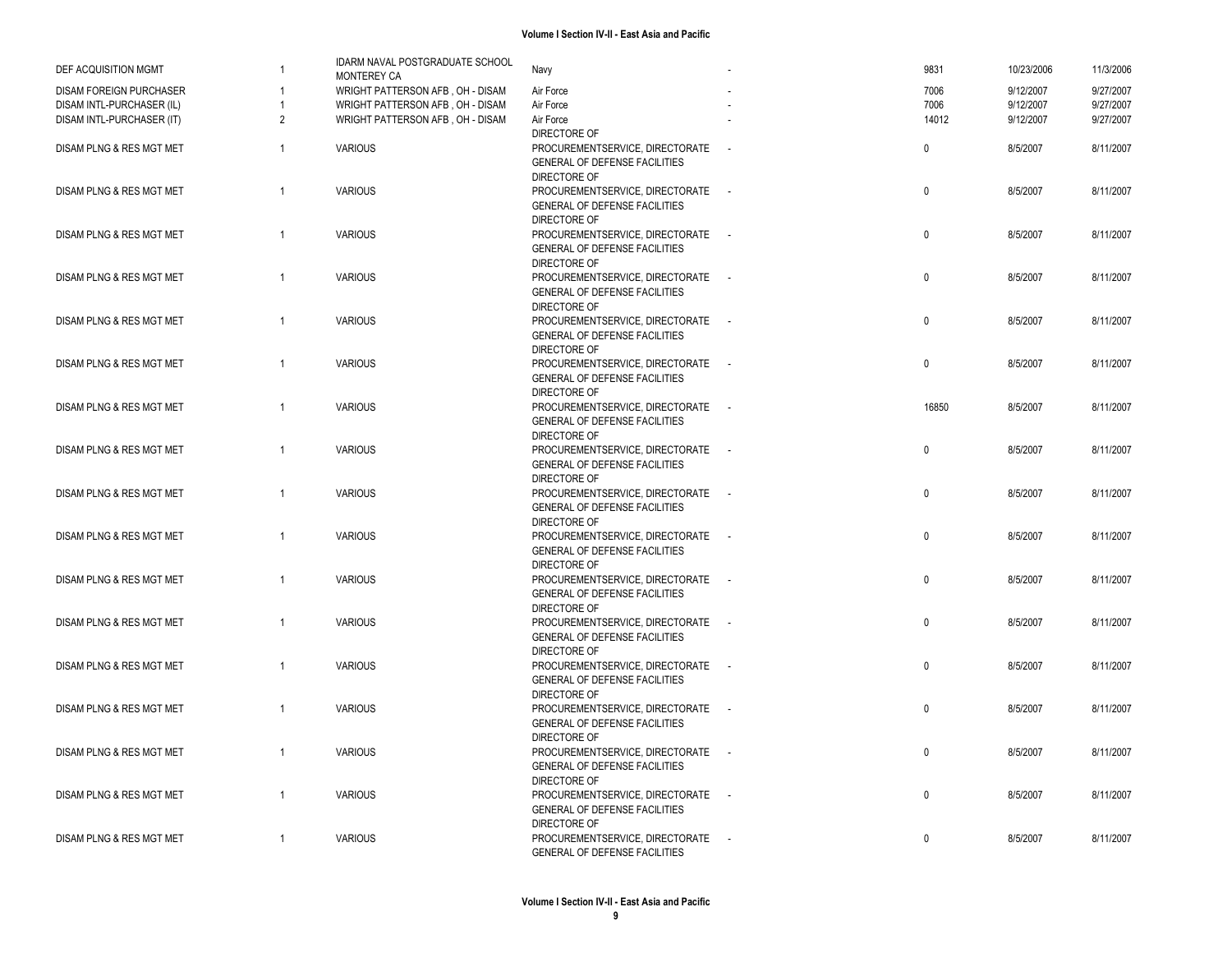|                                         |                |                                 | DIRECTORE OF                         |                          |              |            |            |
|-----------------------------------------|----------------|---------------------------------|--------------------------------------|--------------------------|--------------|------------|------------|
| DISAM PLNG & RES MGT MET                |                | <b>VARIOUS</b>                  | PROCUREMENTSERVICE, DIRECTORATE      |                          | 0            | 8/5/2007   | 8/11/2007  |
|                                         |                |                                 | GENERAL OF DEFENSE FACILITIES        |                          |              |            |            |
|                                         |                |                                 | DIRECTORE OF                         |                          |              |            |            |
|                                         |                |                                 |                                      |                          |              |            |            |
| DISAM PLNG & RES MGT MET                | $\overline{1}$ | <b>VARIOUS</b>                  | PROCUREMENTSERVICE, DIRECTORATE      |                          | $\mathbf 0$  | 8/5/2007   | 8/11/2007  |
|                                         |                |                                 | <b>GENERAL OF DEFENSE FACILITIES</b> |                          |              |            |            |
|                                         |                |                                 | DIRECTORE OF                         |                          |              |            |            |
| DISAM PLNG & RES MGT MET                | $\overline{1}$ | <b>VARIOUS</b>                  | PROCUREMENTSERVICE, DIRECTORATE      |                          | $\mathbf 0$  | 8/5/2007   | 8/11/2007  |
|                                         |                |                                 | <b>GENERAL OF DEFENSE FACILITIES</b> |                          |              |            |            |
|                                         |                |                                 |                                      |                          |              |            |            |
|                                         |                |                                 | DIRECTORE OF                         |                          |              |            |            |
| DISAM PLNG & RES MGT MET                |                | <b>VARIOUS</b>                  | PROCUREMENTSERVICE, DIRECTORATE      |                          | 0            | 8/5/2007   | 8/11/2007  |
|                                         |                |                                 | GENERAL OF DEFENSE FACILITIES        |                          |              |            |            |
|                                         |                |                                 | DIRECTORE OF                         |                          |              |            |            |
| DISAM PLNG & RES MGT MET                | $\overline{1}$ | <b>VARIOUS</b>                  | PROCUREMENTSERVICE, DIRECTORATE      | $\overline{\phantom{a}}$ | $\mathbf 0$  | 8/5/2007   | 8/11/2007  |
|                                         |                |                                 | <b>GENERAL OF DEFENSE FACILITIES</b> |                          |              |            |            |
|                                         |                |                                 |                                      |                          |              |            |            |
| DISAM PLNG & RES MGT MET                |                | <b>VARIOUS</b>                  | Air Force                            |                          | 1987         | 8/5/2007   | 8/11/2007  |
| DISAM PLNG & RES MGT MET                |                | <b>VARIOUS</b>                  | <b>MET</b>                           |                          | $\mathbf{0}$ | 8/5/2007   | 8/11/2007  |
| <b>ENGINEER CAPTAINS CAREER</b>         |                | <b>ENGINEER SCHOOL</b>          | Army                                 |                          | 15763        | 1/16/2007  | 6/14/2007  |
| ENGR CCC INT'L STU PREP                 |                | CHEMICAL SCHOOL                 | Army                                 |                          | 6933         | 1/2/2007   | 1/12/2007  |
| <b>ESCORT OFFICER</b>                   |                | SATFA-OT                        | Army                                 |                          | 10200        | 9/8/2007   | 9/21/2007  |
|                                         |                |                                 |                                      |                          |              |            |            |
| EXEC HLTHCR RES MGT CRS                 |                | <b>BROOKS CITY BASE</b>         | Air Force                            |                          | 6985         | 4/16/2007  | 4/27/2007  |
| <b>HEALTH CARE SPECIALISTS</b>          |                | ARMY MEDICAL DEPARTMENT CENTER  | Army                                 |                          | 11747        | 7/10/2006  | 10/31/2006 |
|                                         |                | & SCHOOL                        |                                      |                          |              |            |            |
|                                         |                | ARMY MEDICAL DEPARTMENT CENTER  |                                      |                          |              |            |            |
| HEALTH CARE SPECIALISTS                 |                | & SCHOOL                        | Army                                 |                          | 18644        | 1/24/2007  | 5/15/2007  |
|                                         |                | <b>DIMO</b>                     |                                      |                          | 4006         | 12/2/2006  | 12/8/2006  |
| <b>HIV/AIDS CONFERENCE</b>              |                |                                 | Air Force                            |                          |              |            |            |
| IF PREPARATORY COURSE                   |                | NATIONAL WAR COLLEGE            | Army                                 |                          | 54148        | 6/13/2007  | 8/3/2007   |
| <b>ILE OFFICER PREP</b>                 |                | COMMAND & GENERAL STAFF COLLEGE | Army                                 |                          | 3787         | 1/29/2007  | 2/9/2007   |
| <b>INFANTRY BASIC OFFICER LDR</b>       |                | <b>INFANTRY SCHOOL</b>          | Army                                 |                          | 14564        | 4/2/2007   | 7/2/2007   |
| INTERMEDIATE LEVEL EDUC                 |                | COMMAND & GENERAL STAFF COLLEGE | Army                                 |                          | 41389        | 2/13/2006  | 12/15/2006 |
| INTERNATIONAL OFF PREPARATORY - INF OFF |                |                                 |                                      |                          |              |            |            |
|                                         |                | <b>INFANTRY SCHOOL</b>          | Army                                 |                          | 8073         | 3/5/2007   | 3/8/2007   |
| ADV                                     |                |                                 |                                      |                          |              |            |            |
| INTERNATIONAL OFFICER PREPARATORY       | -1             | COMMAND & GENERAL STAFF COLLEGE | Army                                 |                          | 4213         | 1/10/2007  | 1/25/2007  |
| INTL FELLOWS ORIENTATION                |                | ARMY WAR COLLEGE                | Army                                 |                          | 17096        | 6/25/2007  | 8/3/2007   |
|                                         |                | NAVAL OCEANOGRAPHIC OFFICE      |                                      |                          |              |            |            |
| INTL HYDROG MGT & ENG PGM               |                | STENNIS SPACE CENTER MS         | Navy                                 |                          | 30961        | 3/26/2007  | 9/26/2007  |
|                                         |                | ARMY LOGISTICS MANAGEMENT       |                                      |                          |              |            |            |
| INT'L OFF LOG PREP-LEDC                 |                | COLLEGE                         | Army                                 |                          | 3788         | 7/23/2007  | 8/3/2007   |
|                                         |                |                                 |                                      |                          |              |            |            |
| INTL OFF SCH (FOR AC&SC)                |                | MAXWELL AFB, AL                 | Air Force                            |                          | 15780        | 6/18/2007  | 7/27/2007  |
| INTL OFF SCH (FOR AWC)                  |                | MAXWELL AFB, AL                 | Air Force                            |                          | 15660        | 6/4/2007   | 7/13/2007  |
|                                         |                | ARMY LOGISTICS MANAGEMENT       |                                      |                          |              |            |            |
| LOG EXEC DEV                            |                | COLLEGE                         | Army                                 |                          | 6364         | 7/31/2006  | 12/7/2006  |
| MANEUVER CAPTAINS CAREER                |                | <b>INFANTRY SCHOOL</b>          | Army                                 |                          | 7705         | 3/8/2007   | 5/8/2007   |
| MANEUVER CAPTAINS CAREER                |                | <b>INFANTRY SCHOOL</b>          |                                      |                          | 8258         | 5/9/2007   | 8/2/2007   |
|                                         |                |                                 | Army                                 |                          |              |            |            |
| MEDICAL STRATEGIC LEADERSHIP PROGRAM    | $\overline{1}$ | ARMY MEDICAL DEPARTMENT CENTER  | Army                                 |                          | 10603        | 10/13/2006 | 11/4/2006  |
|                                         |                | & SCHOOL                        |                                      |                          |              |            |            |
|                                         |                | NAVAL COMMAND COLLEGE NEWPORT   |                                      |                          |              |            |            |
| NAVAL COMMAND COLLEGE                   |                | RI                              | Navy                                 |                          | 97624        | 7/26/2006  | 6/15/2007  |
| NAVAL STAFF COL - 10 MONTH              |                | NAVAL STAFF COLLEGE NEWPORT RI  |                                      |                          | 96711        | 7/26/2006  | 6/15/2007  |
|                                         |                |                                 | Navy                                 |                          |              |            |            |
| OT PARTICIPANT                          |                | <b>NDU</b>                      | ARMY HEADQUARTERS JAKARTA            |                          | 7934         | 9/8/2007   | 9/21/2007  |
| OT PARTICIPANT                          |                | <b>NDU</b>                      | KODIKLAT TNI AD                      |                          | 7934         | 9/8/2007   | 9/21/2007  |
| OT PARTICIPANT                          |                | <b>NDU</b>                      | ARMY HEADQUARTERS                    |                          | 7934         | 9/8/2007   | 9/21/2007  |
| OT PARTICIPANT                          |                | <b>NDU</b>                      | DELETE                               |                          | 7934         | 9/8/2007   | 9/21/2007  |
| OT PARTICIPANT                          |                | <b>NDU</b>                      | ARMY HEADQUARTERS JAKARTA            |                          | 7934         | 9/8/2007   | 9/21/2007  |
|                                         |                |                                 |                                      |                          |              |            |            |
| PREVENTIVE MEDICINE SPEC                |                | ARMY MEDICAL DEPARTMENT CENTER  | Army                                 |                          | 11091        | 6/19/2006  | 10/3/2006  |
|                                         |                | & SCHOOL                        |                                      |                          |              |            |            |
| SOS INT'L OFF SCH CRS                   |                | MAXWELL AFB, AL                 | Air Force                            |                          | 12079        | 1/8/2007   | 2/16/2007  |
| SOS INT'L OFF SCH CRS                   | 2              | MAXWELL AFB, AL                 | Air Force                            |                          | 30960        | 2/26/2007  | 4/6/2007   |
|                                         |                |                                 |                                      |                          |              |            |            |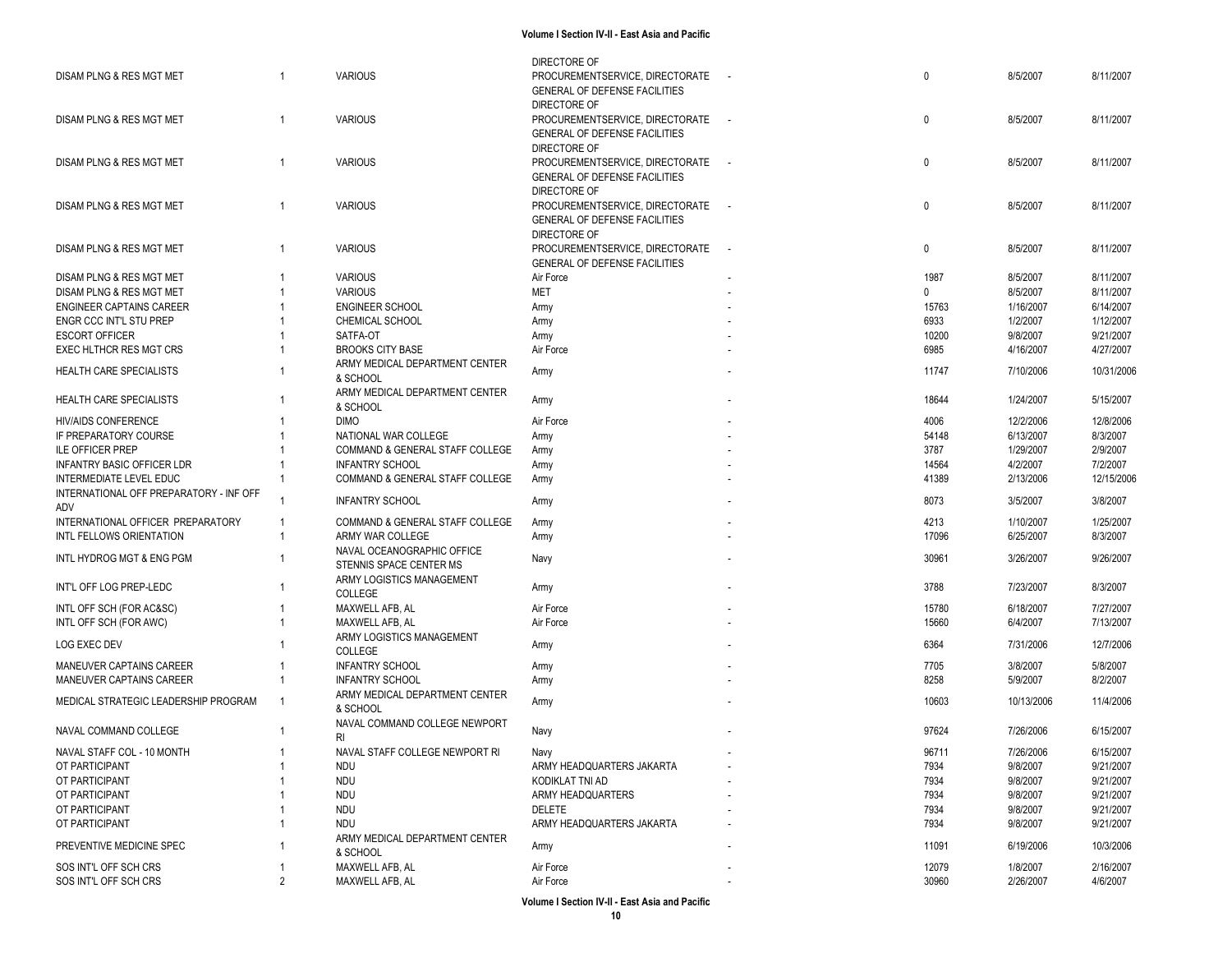| SPECIALIZED ENG LANG TNG | DLIELC. LACKLAND AFB TX                               | Army      | 8378        | 11/4/2006 | 1/5/2007  |
|--------------------------|-------------------------------------------------------|-----------|-------------|-----------|-----------|
| SPECIALIZED ENG LANG TNG | DLIELC. LACKLAND AFB TX                               | Army      | 10692       | 5/14/2007 | 7/13/2007 |
| SQUADRON OFFICER SCHOOL  | MAXWELL AFB. AL                                       | Air Force | 3333        | 2/26/2007 | 3/30/2007 |
| SQUADRON OFFICER SCHOOL  | MAXWELL AFB. AL                                       | Air Force | 12180       | 4/16/2007 | 5/18/2007 |
| SWOS - INTL              | SURFACE WARFARE OFFICERS SCHOOL<br>COMMAND NEWPORT RI | Navy      | 40820       | 4/16/2007 | 8/3/2007  |
| FY 2007 Program Totals   |                                                       |           | \$1.054.020 |           |           |

## **Misc DOD/DOS Non-SA - FY 2007 DoD Training**

| <b>Course Title</b>                    | Students | Location<br>.      | Student's Unit | <b>US Units</b> | <b>Total Cost</b> | <b>Start Date</b> | <b>End Date</b> |
|----------------------------------------|----------|--------------------|----------------|-----------------|-------------------|-------------------|-----------------|
| <b>EVIDENCE RECOVERY TRAINING 08-1</b> |          | <b>MEGAMENDUNG</b> |                |                 | 50000             | 1/15/2007         | 2/17/2007       |
| FY 2007 Program Totals                 |          |                    |                |                 | \$50,000          |                   |                 |

### **Regional Centers - FY 2007 DoD Training**

| Course Title                                                           | <b>Students</b> | Location                                                      | Student's Unit                                  | <b>US Units</b> | <b>Total Cost</b> | <b>Start Date</b> | End Date   |
|------------------------------------------------------------------------|-----------------|---------------------------------------------------------------|-------------------------------------------------|-----------------|-------------------|-------------------|------------|
| Comprehensive Security Responses to Terrorism<br>Course CS06-3         |                 | Asia-Pacific Center for Security Studies,<br>Honolulu, Hawaii | Intelligence Agency                             |                 | 8661.84           | 11/29/2006        | 12/20/2006 |
| Comprehensive Security Responses to Terrorism<br>Course CS06-3         |                 | Asia-Pacific Center for Security Studies,<br>Honolulu, Hawaii | 1st Air Force Special Operation Wing            |                 | 8661.84           | 11/29/2006        | 12/20/2006 |
| Countering Ideological Support for Terrorism in<br>Southeastern Europe |                 | Marshall Center Garmisch, Germany                             | <b>UNK</b>                                      |                 | 2746.79           | 5/14/2007         | 5/18/2007  |
| Executive Course EC06-3                                                |                 | Asia-Pacific Center for Security Studies,<br>Honolulu, Hawaii | <b>TNI Headquarters</b>                         |                 | 14148.86          | 10/3/2006         | 11/21/2006 |
| Executive Course EC06-3                                                |                 | Asia-Pacific Center for Security Studies,<br>Honolulu, Hawaii | <b>BA 15 TNI</b>                                |                 | 14148.86          | 10/3/2006         | 11/21/2006 |
| Executive Course EC06-3                                                |                 | Asia-Pacific Center for Security Studies,<br>Honolulu, Hawaii | Department of Defense                           |                 | 14148.86          | 10/3/2006         | 11/21/2006 |
| Executive Course EC06-3                                                |                 | Asia-Pacific Center for Security Studies,<br>Honolulu, Hawaii | <b>Military Training Center</b>                 |                 | 14148.86          | 10/3/2006         | 11/21/2006 |
| Executive Course EC06-3                                                |                 | Asia-Pacific Center for Security Studies,<br>Honolulu, Hawaii | Suryadarma Air Force Base                       |                 | 14148.86          | 10/3/2006         | 11/21/2006 |
| <b>Executive Course EC07-1</b>                                         |                 | Asia-Pacific Center for Security Studies,<br>Honolulu. Hawaii | <b>Presidential Security Service</b>            |                 | 14148.86          | 1/17/2007         | 3/6/2007   |
| Executive Course EC07-1                                                |                 | Asia-Pacific Center for Security Studies,<br>Honolulu, Hawaii | Air Chief of Staff Office                       |                 | 14148.86          | 1/17/2007         | 3/6/2007   |
| Program on Terrorism and Security Studies<br>$07 - 2$                  |                 | Marshall Center Garmisch, Germany                             | <b>UNK</b>                                      |                 | 4776              | 1/24/2007         | 3/4/2007   |
| Senior Executive Course SE06-3                                         |                 | Asia-Pacific Center for Security Studies,<br>Honolulu, Hawaii | Information Center of Indonesia Armed<br>Forces |                 | 3885.3            | 11/13/2006        | 11/17/2006 |
| Senior Executive Course SE07-1                                         |                 | Asia-Pacific Center for Security Studies,<br>Honolulu, Hawaii | Navy HQ, Plans and Budget                       |                 | 3885.3            | 5/14/2007         | 5/18/2007  |
| Senior Executive Course SE07-2                                         |                 | Asia-Pacific Center for Security Studies,<br>Honolulu, Hawaii | Dephan Republic Indonesia, Strategy             |                 | 3885.3            | 8/27/2007         | 8/31/2007  |
| Stability, Security, Transition and Reconstruction<br>Course SS06-2    |                 | Asia-Pacific Center for Security Studies,<br>Honolulu, Hawaii | Pusdikzi Indonesian Engineering School          | $\sim$          | 7939.6            | 11/29/2006        | 12/20/2006 |
| Stability, Security, Transition and Reconstruction<br>Course SS07-1    |                 | Asia-Pacific Center for Security Studies,<br>Honolulu, Hawaii | Western Fleet Command                           |                 | 7939.6            | 4/11/2007         | 5/10/2007  |
| Stability, Security, Transition and Reconstruction<br>Course SS07-1    |                 | Asia-Pacific Center for Security Studies,<br>Honolulu, Hawaii | Squadron 14th                                   |                 | 7939.6            | 4/11/2007         | 5/10/2007  |
| FY 2007 Program Totals                                                 | 17              |                                                               |                                                 |                 | \$159,363         |                   |            |

### **Section 1004 - FY 2007 DoD Training**

| Course Title                      | <b>Students</b> | Location           | Student's Unit  | <b>US Units</b> | <b>Total Cost</b> | <b>Start Date</b> | End Date  |
|-----------------------------------|-----------------|--------------------|-----------------|-----------------|-------------------|-------------------|-----------|
| BAKER IRON 07-1                   |                 | <b>MEGAMENDUNG</b> | <b>BNN</b>      |                 | 200000            | 2/18/2007         | 3/25/2007 |
| PID2007CNT005W<br>BAKER IRON 07-1 |                 | <b>MEGAMENDUNG</b> | <b>BNN</b>      |                 | 155000            | 2/18/2007         | 3/25/2007 |
| BAKER IRON 08-1                   |                 | MEDAN              | BNN//INP        |                 | 207000            | 4/29/2007         | 6/15/2007 |
| BAKER IRON 08-2                   |                 | <b>MAKASSAR</b>    | <b>BNN//INP</b> |                 | 207000            | 7/21/2007         | 9/1/2007  |
|                                   |                 |                    |                 |                 |                   |                   |           |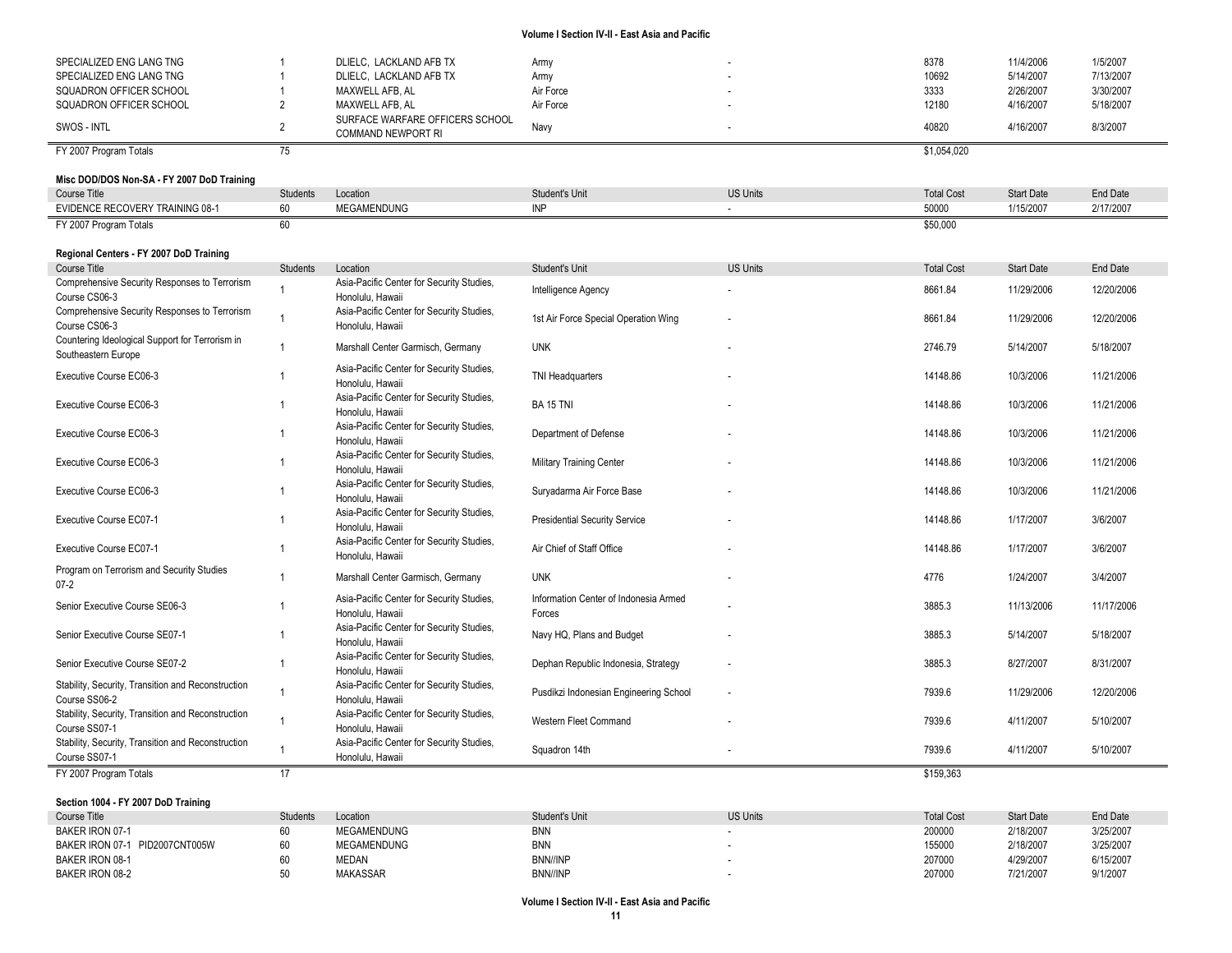| Indonesia FY 2007 Totals        | 973 |                      |               | \$4,463,622 |            |            |
|---------------------------------|-----|----------------------|---------------|-------------|------------|------------|
|                                 |     |                      |               |             |            |            |
| FY 2007 Program Totals          | 595 |                      |               | \$2,149,000 |            |            |
| SCMTT IRON 08-2                 |     | <b>TANGJUNG BATU</b> | POLAIR        | 100000      | 4/14/2007  | 5/2/2007   |
| SCMTT IRON 07-2                 | 15  | MANADO               | <b>POLAIR</b> | 100000      | 7/9/2007   | 7/27/2007  |
| SCMTT IRON 07-1                 |     | <b>JAKARTA</b>       | <b>POLAIR</b> | 100000      | 3/5/2007   | 3/30/2007  |
| INTEL SMEE 08-1A                | 30  | <b>JAKARTA</b>       | BNN//INP      | 15000       | 5/12/2007  | 5/16/2007  |
| INTEL SMEE 07-1B                | 20  | <b>JAKARTA</b>       | BNN//INP      | 15000       | 4/16/2007  | 4/20/2007  |
| I2 TRAINING 08-1B               | 30  | JAKARTA              | BNN//INP      | 20000       | 6/23/2007  | 6/27/2007  |
| I2 TRAINING 07-1C               | 30  | JAKARTA              | <b>BNN</b>    | 32000       | 2/19/2007  | 3/2/2007   |
| FUSION IRON 08-1                | 70  | TERAKHAN // BANGKA   | <b>POLAIR</b> | 379000      | 4/1/2007   | 5/19/2007  |
| FUSION IRON 07-2 PID2007CNT006N | 40  | <b>BATAM</b>         | POLAIR//BNN   | 117000      | 7/4/2007   | 7/29/2007  |
| FUSION IRON 07-2                |     | <b>BATAM</b>         | POLAIR//BNN   | 165000      | 7/4/2007   | 7/29/2007  |
| FUSION IRON 07-1 PID2007CNT004N | 30  | MANADO               | POLAIR//BNN   | 97000       | 11/20/2006 | 12/18/2006 |
| FUSION IRON 07-1                | 30  | <b>MANADO</b>        | POLAIR//BNN   | 240000      | 11/20/2006 | 12/18/2006 |
|                                 |     |                      |               |             |            |            |

# *Kiribati*

| Kiribati<br>יוגזה ו |  |  |  |  |
|---------------------|--|--|--|--|
|                     |  |  |  |  |

## *Korea, Republic of*

| Exchange - FY 2007 DoD Training                                |                 |                                                      |                       |                 |                   |                   |                 |
|----------------------------------------------------------------|-----------------|------------------------------------------------------|-----------------------|-----------------|-------------------|-------------------|-----------------|
| Course Title                                                   | <b>Students</b> | Location                                             | Student's Unit        | <b>US Units</b> | <b>Total Cost</b> | <b>Start Date</b> | End Date        |
| ADV GEODETIC SURVEYING (AGS)                                   |                 | School of Geospatial-Intellegence                    | Army                  |                 |                   | 6/20/2007         | 9/19/2007       |
| ADV TOPOGRAPHIC ANALYSIS                                       |                 | School of Geospatial-Intellegence                    | Army                  |                 |                   | 7/6/2006          | 10/26/2006      |
| <b>ILE OFFICER PREP</b>                                        |                 | COMMAND & GENERAL STAFF COLLEGE                      | Army                  |                 |                   | 1/29/2007         | 2/9/2007        |
| <b>ILE OFFICER PREP</b>                                        |                 | COMMAND & GENERAL STAFF COLLEGE                      | Army                  |                 |                   | 7/20/2007         | 8/10/2007       |
| INTERMEDIATE LEVEL EDUC                                        |                 | <b>COMMAND &amp; GENERAL STAFF COLLEGE</b>           | Army                  |                 |                   | 2/13/2006         | 12/15/2006      |
| INTERMEDIATE LEVEL EDUC                                        |                 | <b>COMMAND &amp; GENERAL STAFF COLLEGE</b>           | Army                  |                 |                   | 8/14/2006         | 6/15/2007       |
| INTERNATIONAL OFFICER PREPARATORY                              |                 | COMMAND & GENERAL STAFF COLLEGE                      | Army                  |                 |                   | 1/10/2007         | 1/25/2007       |
| INTERNATIONAL OFFICER PREPARATORY                              |                 | <b>COMMAND &amp; GENERAL STAFF COLLEGE</b>           | Army                  |                 |                   | 7/3/2007          | 7/18/2007       |
| <b>REGIONAL CENTERS SEMINARS</b>                               |                 | ASIA PACIFIC CTR FOE SECURITY<br><b>STUDIES</b>      | Army                  |                 |                   | 4/11/2007         | 5/9/2007        |
| <b>REGIONAL CENTERS SEMINARS</b>                               | $\overline{2}$  | ASIA PACIFIC CTR FOE SECURITY<br><b>STUDIES</b>      | Army                  |                 | $\Omega$          | 7/31/2007         | 8/22/2007       |
| <b>REGIONAL CENTERS SEMINARS</b>                               |                 | ASIA PACIFIC CTR FOE SECURITY<br><b>STUDIES</b>      | Army                  |                 | 0                 | 8/27/2007         | 8/31/2007       |
| FY 2007 Program Totals                                         | 13              |                                                      |                       |                 | \$0               |                   |                 |
|                                                                |                 |                                                      |                       |                 |                   |                   |                 |
| GPOI - FY 2007 DoS Training                                    |                 |                                                      |                       |                 |                   |                   |                 |
| Course Title                                                   | Students        | Location                                             | Student's Unit        | <b>US Units</b> | <b>Total Cost</b> | <b>Start Date</b> | End Date        |
| KHAAN QUEST 07 CPX                                             | 3               | Ulaanbaatar, Mongolia                                | N/A                   |                 | 14006.79          | 8/1/2007          | 8/10/2007       |
| KHAAN QUEST 07 FTX                                             | 9               | Tavan Tolgoi (Five Hills Training Area),<br>Mongolia | N/A                   |                 | 42020.37          | 7/25/2007         | 8/15/2007       |
| FY 2007 Program Totals                                         | 12              |                                                      |                       |                 | \$56,027          |                   |                 |
| PME - FY 2007 DoD Training                                     |                 |                                                      |                       |                 |                   |                   |                 |
| Course Title                                                   | <b>Students</b> | Location                                             | Student's Unit        | <b>US Units</b> | <b>Total Cost</b> | <b>Start Date</b> | <b>End Date</b> |
| ACSC - EXCHANGE PROGRAM                                        |                 | MAXWELL AFB. AL                                      | Air Force             |                 | <sup>0</sup>      | 8/9/2006          | 6/11/2007       |
| <b>COMMAND &amp; STAFF COLL USMC</b>                           |                 | COMMANDING GENERAL, EDUCATION<br>COMMAND QUANTICO VA | Navy                  |                 | 30123             | 7/17/2006         | 6/6/2007        |
| FY 2007 Program Totals                                         | 2               |                                                      |                       |                 | \$30,123          |                   |                 |
|                                                                |                 |                                                      |                       |                 |                   |                   |                 |
| Regional Centers - FY 2007 DoD Training<br><b>Course Title</b> | <b>Students</b> | Location                                             | <b>Student's Unit</b> | <b>US Units</b> | <b>Total Cost</b> | <b>Start Date</b> | <b>End Date</b> |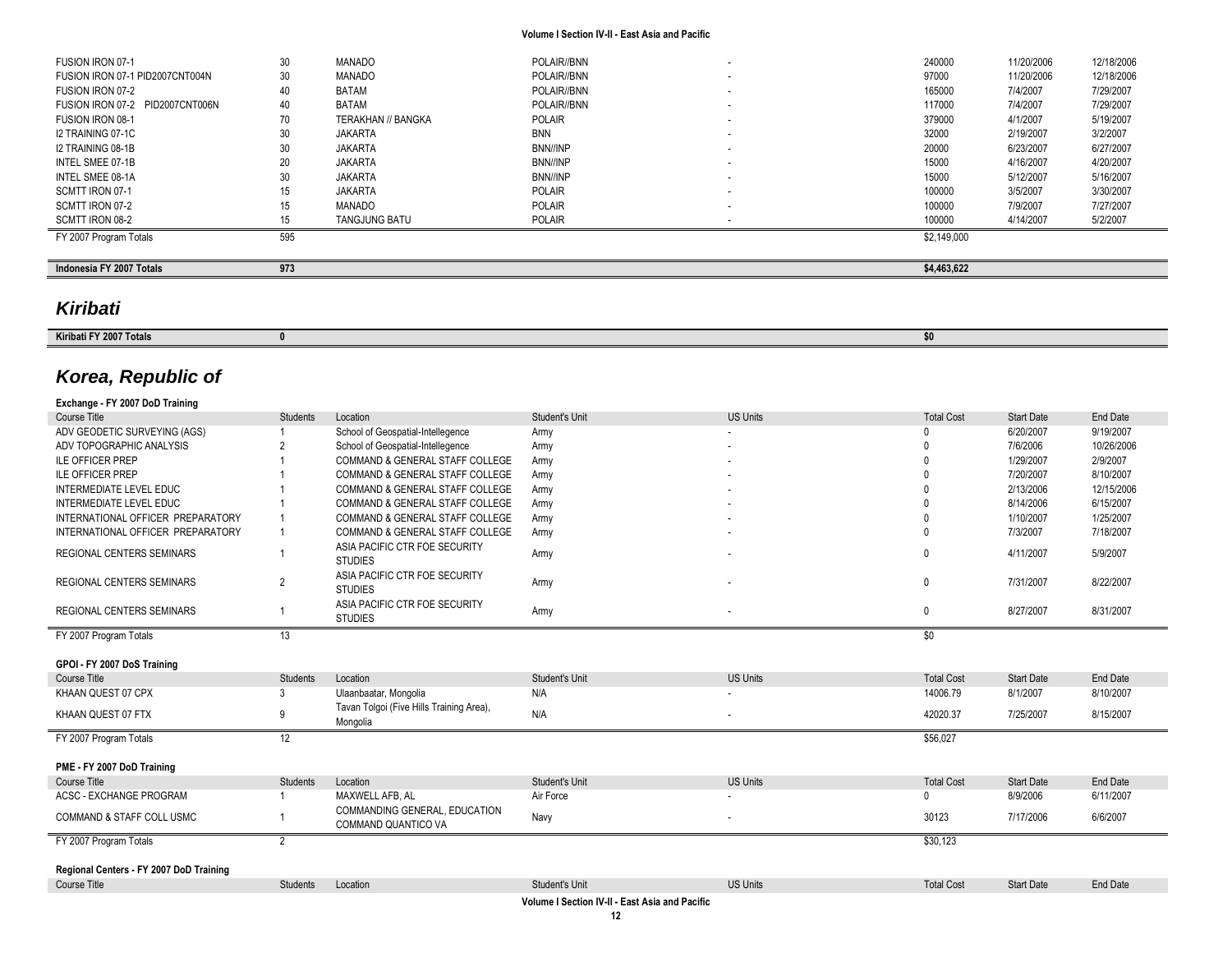| Comprehensive Security Responses to Terrorism<br>Course CS07-1 |                          | Asia-Pacific Center for Security Studies,<br>Honolulu, Hawaii | <b>Presidential Security Service</b>                     |                 | $\mathbf{0}$                 | 7/31/2007                      | 8/22/2007             |
|----------------------------------------------------------------|--------------------------|---------------------------------------------------------------|----------------------------------------------------------|-----------------|------------------------------|--------------------------------|-----------------------|
| Comprehensive Security Responses to Terrorism<br>Course CS07-1 | $\mathbf{1}$             | Asia-Pacific Center for Security Studies,<br>Honolulu, Hawaii | Joint Staff College in KNDU                              |                 | $\mathbf{0}$                 | 7/31/2007                      | 8/22/2007             |
| Energy Security Cooperation (OR07-02)                          | $\mathbf{1}$             | Asia-Pacific Center for Security Studies,<br>Honolulu, Hawaii | <b>Energy Economics Institute</b>                        |                 | 1866.07                      | 4/17/2007                      | 4/19/2007             |
| Executive Course EC06-3                                        | $\overline{1}$           | Asia-Pacific Center for Security Studies,<br>Honolulu, Hawaii | <b>ROK Army</b>                                          |                 | $\mathbf{0}$                 | 10/3/2006                      | 11/21/2006            |
| Executive Course EC06-3                                        | 1                        | Asia-Pacific Center for Security Studies,<br>Honolulu, Hawaii | <b>ROK Air Force</b>                                     |                 | $\mathbf{0}$                 | 10/3/2006                      | 11/21/2006            |
| Senior Executive Course SE06-3                                 | $\overline{1}$           | Asia-Pacific Center for Security Studies,                     | Office of the Prime Minister, Exercise &                 |                 | 3885.3                       | 11/13/2006                     | 11/17/2006            |
| Senior Executive Course SE07-1                                 | $\mathbf 1$              | Honolulu, Hawaii<br>Asia-Pacific Center for Security Studies, | <b>Training Division</b><br>Ministry of National Defense |                 | 3885.3                       | 5/14/2007                      | 5/18/2007             |
| Senior Executive Course SE07-2                                 | $\overline{1}$           | Honolulu, Hawaii<br>Asia-Pacific Center for Security Studies, | ROK Army HQ, Non-Weapon Systems                          |                 | 3885.3                       | 8/27/2007                      | 8/31/2007             |
| Stability, Security, Transition and Reconstruction             |                          | Honolulu, Hawaii<br>Asia-Pacific Center for Security Studies, |                                                          |                 |                              |                                |                       |
| Course SS06-2                                                  | $\mathbf{1}$             | Honolulu, Hawaii                                              | Armed Forces Medical Command                             |                 | $\mathbf{0}$                 | 11/29/2006                     | 12/20/2006            |
| Stability, Security, Transition and Reconstruction             | $\overline{2}$           | Asia-Pacific Center for Security Studies,                     | Security Education Institution                           |                 | $\mathbf{0}$                 | 4/11/2007                      | 5/10/2007             |
| Course SS07-1                                                  |                          | Honolulu, Hawaii                                              |                                                          |                 |                              |                                |                       |
| FY 2007 Program Totals                                         | 11                       |                                                               |                                                          |                 | \$13,522                     |                                |                       |
|                                                                |                          |                                                               |                                                          |                 |                              |                                |                       |
| Service Academies - FY 2007 DoD Training                       |                          |                                                               |                                                          |                 |                              |                                |                       |
| Course Title                                                   | Students                 | Location                                                      | Student's Unit                                           | <b>US Units</b> | <b>Total Cost</b>            | <b>Start Date</b>              | End Date              |
| U.S. Naval Academy                                             | $\mathbf{1}$             | U.S. Naval Academy                                            | N/A                                                      | $\blacksquare$  | 71033                        | 7/1/2006                       | 6/1/2007              |
| FY 2007 Program Totals                                         | $\mathbf{1}$             |                                                               |                                                          |                 | \$71,033                     |                                |                       |
|                                                                |                          |                                                               |                                                          |                 |                              |                                |                       |
| Korea, Republic of FY 2007 Totals                              | 39                       |                                                               |                                                          |                 | \$170,705                    |                                |                       |
|                                                                |                          |                                                               |                                                          |                 |                              |                                |                       |
| Laos                                                           |                          |                                                               |                                                          |                 |                              |                                |                       |
|                                                                |                          |                                                               |                                                          |                 |                              |                                |                       |
| GPOI - FY 2007 DoS Training<br><b>Course Title</b>             |                          |                                                               |                                                          | <b>US Units</b> |                              |                                |                       |
| UN Logistics Officer Course                                    | Students<br>$\mathbf{1}$ | Location<br>Port Dickson, Malaysia                            | Student's Unit<br>N/A                                    |                 | <b>Total Cost</b><br>7343.49 | <b>Start Date</b><br>7/30/2007 | End Date<br>8/17/2007 |
|                                                                | $\mathbf{1}$             |                                                               |                                                          |                 |                              |                                |                       |
| FY 2007 Program Totals                                         |                          |                                                               |                                                          |                 | \$7,343                      |                                |                       |
| IMET-1 - FY 2007 DoS Training                                  |                          |                                                               |                                                          |                 |                              |                                |                       |
| Course Title                                                   | Students                 | Location                                                      | Student's Unit                                           | <b>US Units</b> | <b>Total Cost</b>            | <b>Start Date</b>              | End Date              |
| <b>ESCORT OFFICER</b>                                          | $\overline{1}$           | SATFA-OT                                                      | Army                                                     |                 | 5600                         | 6/17/2007                      | 6/24/2007             |
| OT PARTICIPANT                                                 | 3                        | <b>NDU</b>                                                    | Army                                                     |                 | 16914                        | 6/17/2007                      | 6/24/2007             |
| FY 2007 Program Totals                                         | 4                        |                                                               |                                                          |                 | \$22,514                     |                                |                       |
|                                                                |                          |                                                               |                                                          |                 |                              |                                |                       |
| Regional Centers - FY 2007 DoD Training                        |                          |                                                               |                                                          |                 |                              |                                |                       |
| Course Title                                                   | Students                 | Location                                                      | Student's Unit                                           | <b>US Units</b> | <b>Total Cost</b>            | <b>Start Date</b>              | <b>End Date</b>       |
| Disaster Management Workshop (OR07-04)                         | $\mathbf{1}$             | Asia-Pacific Center for Security Studies,<br>Honolulu, Hawaii | <b>ASEAN</b>                                             |                 | 428.5                        | 7/30/2007                      | 8/2/2007              |
| Executive Course EC06-3                                        | $\mathbf 1$              | Asia-Pacific Center for Security Studies,<br>Honolulu, Hawaii | MOFA, Eastern Europe Division                            |                 | 14148.86                     | 10/3/2006                      | 11/21/2006            |
| Executive Course EC06-3                                        | $\mathbf 1$              | Asia-Pacific Center for Security Studies,<br>Honolulu, Hawaii | Army Foreign Relations Dept                              |                 | 14148.86                     | 10/3/2006                      | 11/21/2006            |

FY 2007 Program Totals 9 \$48,033

Managing Porous Borders (OR07-01) 5

المادي المستقدر المستقدر المستقدر المستقدر المستقدر المستقدر المستقدر المستقدر المستقدر المستقدر المستقدر المستقدر<br>Honolulu, Hawaii و المستقدر المستقدر المستقدر المستقدر المستقدر المستقدر المستقدر المستقدر المستقدر المستق

Asia-Pacific Center for Security Studies,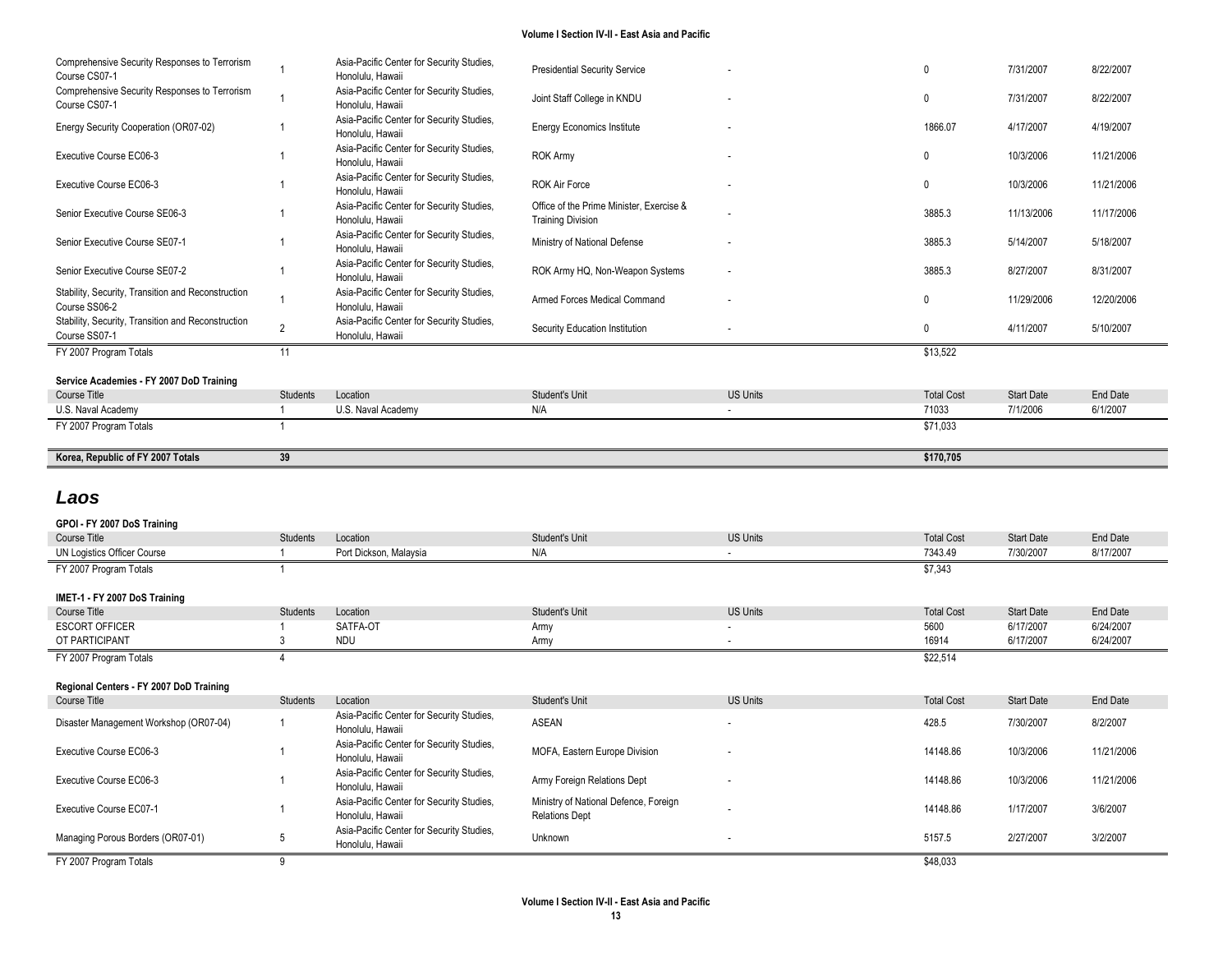### **Section 1004 - FY 2007 DoD Training**

| Course Title           | <b>Students</b> | Location         | Student's Unit | <b>US Units</b> | <b>Total Cost</b> | <b>Start Date</b> | End Date  |
|------------------------|-----------------|------------------|----------------|-----------------|-------------------|-------------------|-----------|
| LAOS SURVIVAL TRAINING |                 | <b>VEINTIANE</b> | LNP            |                 | 100000            | 5/5/2007          | 5/16/2007 |
| FY 2007 Program Totals |                 |                  |                |                 | \$100,000         |                   |           |
|                        |                 |                  |                |                 |                   |                   |           |
| Laos FY 2007 Totals    | 51<br>◡         |                  |                |                 | \$177,890         |                   |           |

# *Malaysia*

| CTFP - FY 2007 DoD Training      |                 |                                            |                                                    |                          |                   |                   |                 |
|----------------------------------|-----------------|--------------------------------------------|----------------------------------------------------|--------------------------|-------------------|-------------------|-----------------|
| Course Title                     | <b>Students</b> | Location                                   | Student's Unit                                     | <b>US Units</b>          | <b>Total Cost</b> | <b>Start Date</b> | <b>End Date</b> |
| <b>CNTRTERRORISM FEL PRGM-CT</b> |                 | NATIONAL DEFENSE UNIVERSITY                | Army                                               |                          | 123129            | 10/1/2006         | 6/7/2007        |
| CNTRTERRORISM FEL PRGM-CT        | $\overline{1}$  | NATIONAL DEFENSE UNIVERSITY                | Army                                               |                          | 32225             | 7/23/2007         | 9/30/2007       |
| CONTINGENCY PREP CMD&CONTL       | $\overline{1}$  | COGARD TRAINING CENTER YORKTOWN<br>VA      | Navy                                               |                          | 5361              | 5/7/2007          | 5/11/2007       |
| <b>INTL CRISIS CMD/CTRL</b>      | 2               | COGARD TRAINING CENTER YORKTOWN<br>VA      | Navy                                               |                          | 12906             | 5/14/2007         | 5/25/2007       |
| MET BOARDING OFF CN              | $\overline{1}$  | COGARD INTL TRNG DET TRACEN<br>YORKTOWN VA | Executive Officer, KM Siangin, North<br>Territory  |                          | $\Omega$          | 7/7/2007          | 7/14/2007       |
| MET BOARDING OFF CN              | $\overline{1}$  | COGARD INTL TRNG DET TRACEN<br>YORKTOWN VA | Executive Officer, KM Marudu, South<br>Territory   |                          | $\mathbf{0}$      | 7/7/2007          | 7/14/2007       |
| MET BOARDING OFF CN              | $\overline{1}$  | COGARD INTL TRNG DET TRACEN<br>YORKTOWN VA | Executive Officer, KM Siamil, North Territory      |                          | $\mathbf{0}$      | 7/7/2007          | 7/14/2007       |
| MET BOARDING OFF CN              | $\overline{1}$  | COGARD INTL TRNG DET TRACEN<br>YORKTOWN VA | Executive Officer, KM Danga, South Territory       | $\sim$                   | $\mathbf 0$       | 7/7/2007          | 7/14/2007       |
| MET BOARDING OFF CN              | $\overline{1}$  | COGARD INTL TRNG DET TRACEN<br>YORKTOWN VA | Commanding Officer, KM Lang                        |                          | 29758             | 7/7/2007          | 7/14/2007       |
| MET BOARDING OFF CN              | $\overline{1}$  | COGARD INTL TRNG DET TRACEN<br>YORKTOWN VA | Coxswain, DM 13, Sarawak Territory                 |                          | $\mathbf{0}$      | 7/7/2007          | 7/14/2007       |
| MET BOARDING OFF CN              | $\overline{1}$  | COGARD INTL TRNG DET TRACEN<br>YORKTOWN VA | Executive Officer, KM Pintar, Sabah Territory      | $\overline{\phantom{a}}$ | $\mathbf{0}$      | 7/7/2007          | 7/14/2007       |
| MET BOARDING OFF CN              | $\overline{1}$  | COGARD INTL TRNG DET TRACEN<br>YORKTOWN VA | Executive Officer, Southern Region HQ              | $\sim$                   | $\Omega$          | 7/7/2007          | 7/14/2007       |
| MET BOARDING OFF CN              | $\overline{1}$  | COGARD INTL TRNG DET TRACEN<br>YORKTOWN VA | Assistant Director (Trainer), Training Center      |                          | $\mathbf{0}$      | 7/7/2007          | 7/14/2007       |
| MET BOARDING OFF CN              | $\overline{1}$  | COGARD INTL TRNG DET TRACEN<br>YORKTOWN VA | Commanding Officer, KM Sipadan, East<br>Territory  |                          | $\mathbf 0$       | 7/7/2007          | 7/14/2007       |
| MET BOARDING OFF CN              | $\overline{1}$  | COGARD INTL TRNG DET TRACEN<br>YORKTOWN VA | Commanding Officer, KM Tabah, Sarawak<br>Territory |                          | $\Omega$          | 7/7/2007          | 7/14/2007       |
| MET BOARDING OFF CN              | $\overline{1}$  | COGARD INTL TRNG DET TRACEN<br>YORKTOWN VA | Executive Officer, KM Labas, Sabah Territory       | $\sim$                   | $\mathbf{0}$      | 7/7/2007          | 7/14/2007       |
| MET BOARDING OFF CN              | $\overline{1}$  | COGARD INTL TRNG DET TRACEN<br>YORKTOWN VA | Executive Officer, KM Sempadi, South<br>Territory  |                          | $\Omega$          | 7/7/2007          | 7/14/2007       |
| MET BOARDING OFF CN              | $\overline{1}$  | COGARD INTL TRNG DET TRACEN<br>YORKTOWN VA | Executive Officer, KM Bidong, South<br>Territory   |                          | $\mathbf 0$       | 7/7/2007          | 7/14/2007       |
| MET BOARDING OFF CN              | $\overline{1}$  | COGARD INTL TRNG DET TRACEN<br>YORKTOWN VA | Executive Officer, KM Marlin, North Territory      |                          | $\mathbf{0}$      | 7/7/2007          | 7/14/2007       |
| MET BOARDING OFF CN              | $\overline{1}$  | COGARD INTL TRNG DET TRACEN<br>YORKTOWN VA | Commanding Officer, KM Jujur, East<br>Territory    |                          | $\mathbf{0}$      | 7/7/2007          | 7/14/2007       |
| MET BOARDING OFF CN              | $\overline{1}$  | COGARD INTL TRNG DET TRACEN<br>YORKTOWN VA | Executive Officer, KM Adil, Sabah Territory        |                          | $\Omega$          | 7/7/2007          | 7/14/2007       |
| MET BOARDING OFF CN              | $\overline{1}$  | COGARD INTL TRNG DET TRACEN<br>YORKTOWN VA | KM Berani, Sabah Territory                         |                          | $\mathbf{0}$      | 7/7/2007          | 7/14/2007       |
| MET BOARDING OFF CN              | $\overline{1}$  | COGARD INTL TRNG DET TRACEN<br>YORKTOWN VA | Coxswain, KM Bijak, Sarawak Territory              |                          | 0                 | 7/7/2007          | 7/14/2007       |
| MET BOARDING OFF CN              | $\overline{1}$  | COGARD INTL TRNG DET TRACEN<br>YORKTOWN VA | Executive Officer, KM Segantang, East<br>Territory |                          | $\mathbf{0}$      | 7/7/2007          | 7/14/2007       |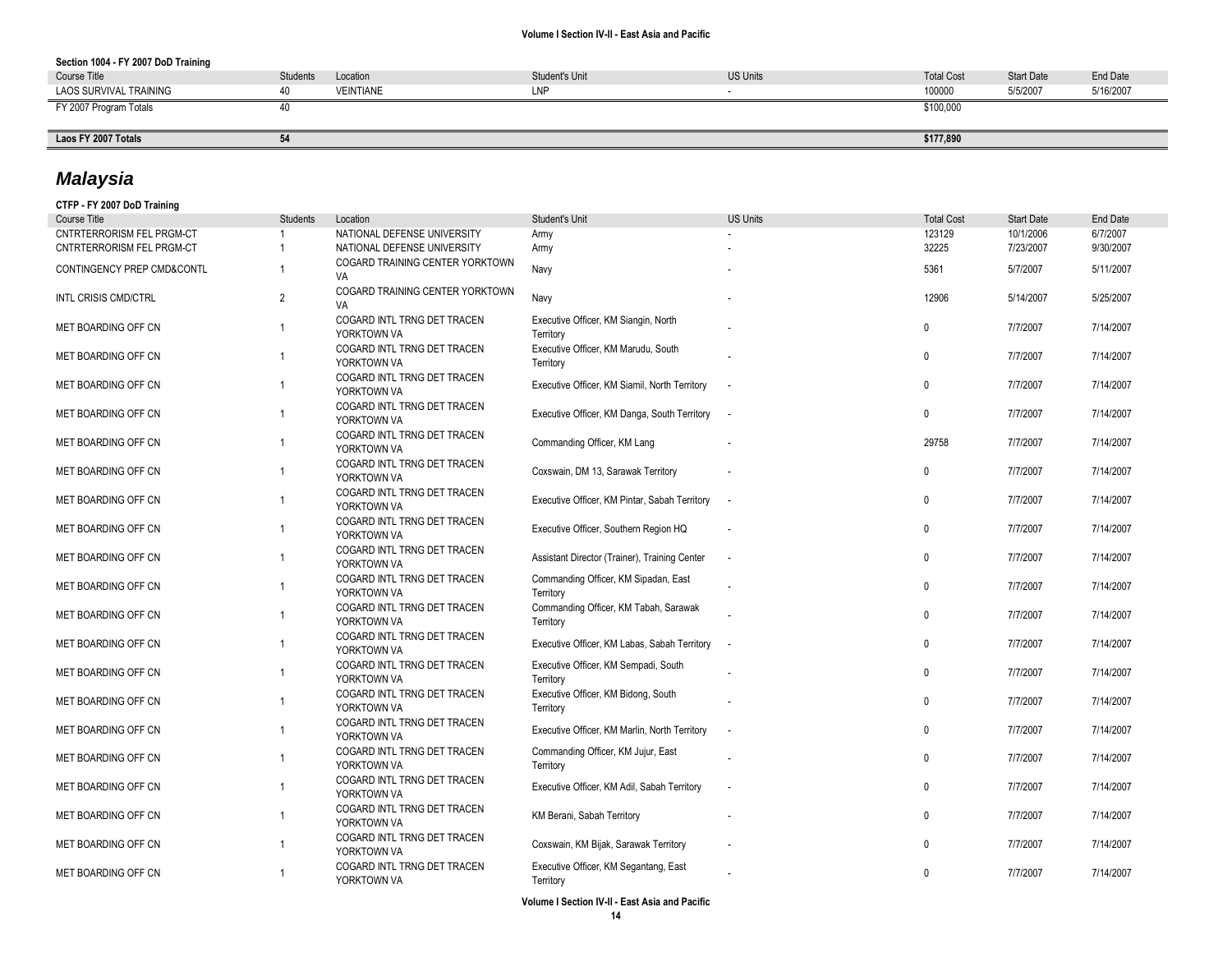| MET BOARDING OFF CN       |   | COGARD INTL TRNG DET TRACEN<br>YORKTOWN VA | Executive Officer, KM Jarak, East Territory       | $\mathbf 0$  | 7/7/2007  | 7/14/2007 |
|---------------------------|---|--------------------------------------------|---------------------------------------------------|--------------|-----------|-----------|
| MET BOARDING OFF CN       |   | COGARD INTL TRNG DET TRACEN<br>YORKTOWN VA | Executive Officer, KM Cekal, Sarawak<br>Territory | $\mathbf 0$  | 7/7/2007  | 7/14/2007 |
| MET BOARDING OFF CN       | 1 | COGARD INTL TRNG DET TRACEN<br>YORKTOWN VA | Executive Officer, KM Nyireh, North Territory     | $\mathbf 0$  | 7/7/2007  | 7/14/2007 |
| MET BOARDING OFF CN       |   | COGARD INTL TRNG DET TRACEN<br>YORKTOWN VA | Executive Officer, KM Kimanis, North<br>Territory | 0            | 7/7/2007  | 7/14/2007 |
| MET INTERDICTION PLANNING |   | COGARD INTL TRNG DET TRACEN<br>YORKTOWN VA | Marine Police Sarawak Region HQ                   | $\mathbf 0$  | 7/15/2007 | 7/21/2007 |
| MET INTERDICTION PLANNING | 1 | COGARD INTL TRNG DET TRACEN<br>YORKTOWN VA | Marine Police Northern Region HQ                  | $\mathbf 0$  | 7/15/2007 | 7/21/2007 |
| MET INTERDICTION PLANNING |   | COGARD INTL TRNG DET TRACEN<br>YORKTOWN VA | Marine Police Southern Region HQ                  | $\mathbf 0$  | 7/15/2007 | 7/21/2007 |
| MET INTERDICTION PLANNING | 1 | COGARD INTL TRNG DET TRACEN<br>YORKTOWN VA | Marine Police Northern Region HQ                  | 0            | 7/15/2007 | 7/21/2007 |
| MET INTERDICTION PLANNING | 1 | COGARD INTL TRNG DET TRACEN<br>YORKTOWN VA | Kuching Base, Marine Police Sarawak<br>Region     | $\mathbf 0$  | 7/15/2007 | 7/21/2007 |
| MET INTERDICTION PLANNING |   | COGARD INTL TRNG DET TRACEN<br>YORKTOWN VA | Kota Kinabalu Base, Marine Police Sabah<br>Region | $\mathbf 0$  | 7/15/2007 | 7/21/2007 |
| MET INTERDICTION PLANNING |   | COGARD INTL TRNG DET TRACEN<br>YORKTOWN VA | Royal Msian Marine Police HQ, Bukit Aman          | 0            | 7/15/2007 | 7/21/2007 |
| MET INTERDICTION PLANNING | 1 | COGARD INTL TRNG DET TRACEN<br>YORKTOWN VA | Marine Police Southern Region HQ                  | $\mathbf 0$  | 7/15/2007 | 7/21/2007 |
| MET INTERDICTION PLANNING | 1 | COGARD INTL TRNG DET TRACEN<br>YORKTOWN VA | Kemaman Base, Marine Police Northern<br>Region    | $\mathbf 0$  | 7/15/2007 | 7/21/2007 |
| MET INTERDICTION PLANNING |   | COGARD INTL TRNG DET TRACEN<br>YORKTOWN VA | Marine Police Northern Region HQ                  | $\mathbf 0$  | 7/15/2007 | 7/21/2007 |
| MET INTERDICTION PLANNING | 1 | COGARD INTL TRNG DET TRACEN<br>YORKTOWN VA | Penang Base, Marine Police Northern<br>Region     | 22011        | 7/15/2007 | 7/21/2007 |
| MET INTERDICTION PLANNING |   | COGARD INTL TRNG DET TRACEN<br>YORKTOWN VA | Marine Police Northern Region HQ                  | $\mathbf{0}$ | 7/15/2007 | 7/21/2007 |
| MET INTERDICTION PLANNING |   | COGARD INTL TRNG DET TRACEN<br>YORKTOWN VA | Marine Police Sarawak Region HQ                   | $\mathbf 0$  | 7/15/2007 | 7/21/2007 |
| MET INTERDICTION PLANNING | 1 | COGARD INTL TRNG DET TRACEN<br>YORKTOWN VA | Marine Police Sarawak Region HQ                   | $\mathbf 0$  | 7/15/2007 | 7/21/2007 |
| MET INTERDICTION PLANNING |   | COGARD INTL TRNG DET TRACEN<br>YORKTOWN VA | Marine Police Northern Region HQ                  | $\mathbf 0$  | 7/15/2007 | 7/21/2007 |
| MET INTERDICTION PLANNING |   | COGARD INTL TRNG DET TRACEN<br>YORKTOWN VA | Mersing Base, Marine Police Southern<br>Region    | 0            | 7/15/2007 | 7/21/2007 |
| MET JOINT CTR NARC EIMET  | 1 | COGARD INTL TRNG DET TRACEN<br>YORKTOWN VA | Limbang Base, Marine Police Sarawak<br>Region     | $\mathbf 0$  | 6/25/2007 | 6/29/2007 |
| MET JOINT CTR NARC EIMET  | 1 | COGARD INTL TRNG DET TRACEN<br>YORKTOWN VA | Penang Base, Marine Police Northern<br>Region     | $\mathbf 0$  | 6/25/2007 | 6/29/2007 |
| MET JOINT CTR NARC EIMET  |   | COGARD INTL TRNG DET TRACEN<br>YORKTOWN VA | Kuching Base, Marine Police Sarawak<br>Region     | $\mathbf 0$  | 6/25/2007 | 6/29/2007 |
| MET JOINT CTR NARC EIMET  | 1 | COGARD INTL TRNG DET TRACEN<br>YORKTOWN VA | Kota Kinabalu Base, Marine Police Sabah<br>Region | 0            | 6/25/2007 | 6/29/2007 |
| MET JOINT CTR NARC EIMET  | 1 | COGARD INTL TRNG DET TRACEN<br>YORKTOWN VA | Sarikei Base, Marine Police Sarawak Region        | $\mathbf 0$  | 6/25/2007 | 6/29/2007 |
| MET JOINT CTR NARC EIMET  |   | COGARD INTL TRNG DET TRACEN<br>YORKTOWN VA | Kota Kinabalu Base, Marine Police Sabah<br>Region | 0            | 6/25/2007 | 6/29/2007 |
| MET JOINT CTR NARC EIMET  | 1 | COGARD INTL TRNG DET TRACEN<br>YORKTOWN VA | Kuching Base, Marine Police Sarawak<br>Region     | 0            | 6/25/2007 | 6/29/2007 |
| MET JOINT CTR NARC EIMET  |   | COGARD INTL TRNG DET TRACEN<br>YORKTOWN VA | Kuching Base, Marine Police Sarawak<br>Region     | 0            | 6/25/2007 | 6/29/2007 |
| MET JOINT CTR NARC EIMET  | 1 | COGARD INTL TRNG DET TRACEN<br>YORKTOWN VA | Kota Kinabalu Base, Marine Police Sabah<br>Region | 0            | 6/25/2007 | 6/29/2007 |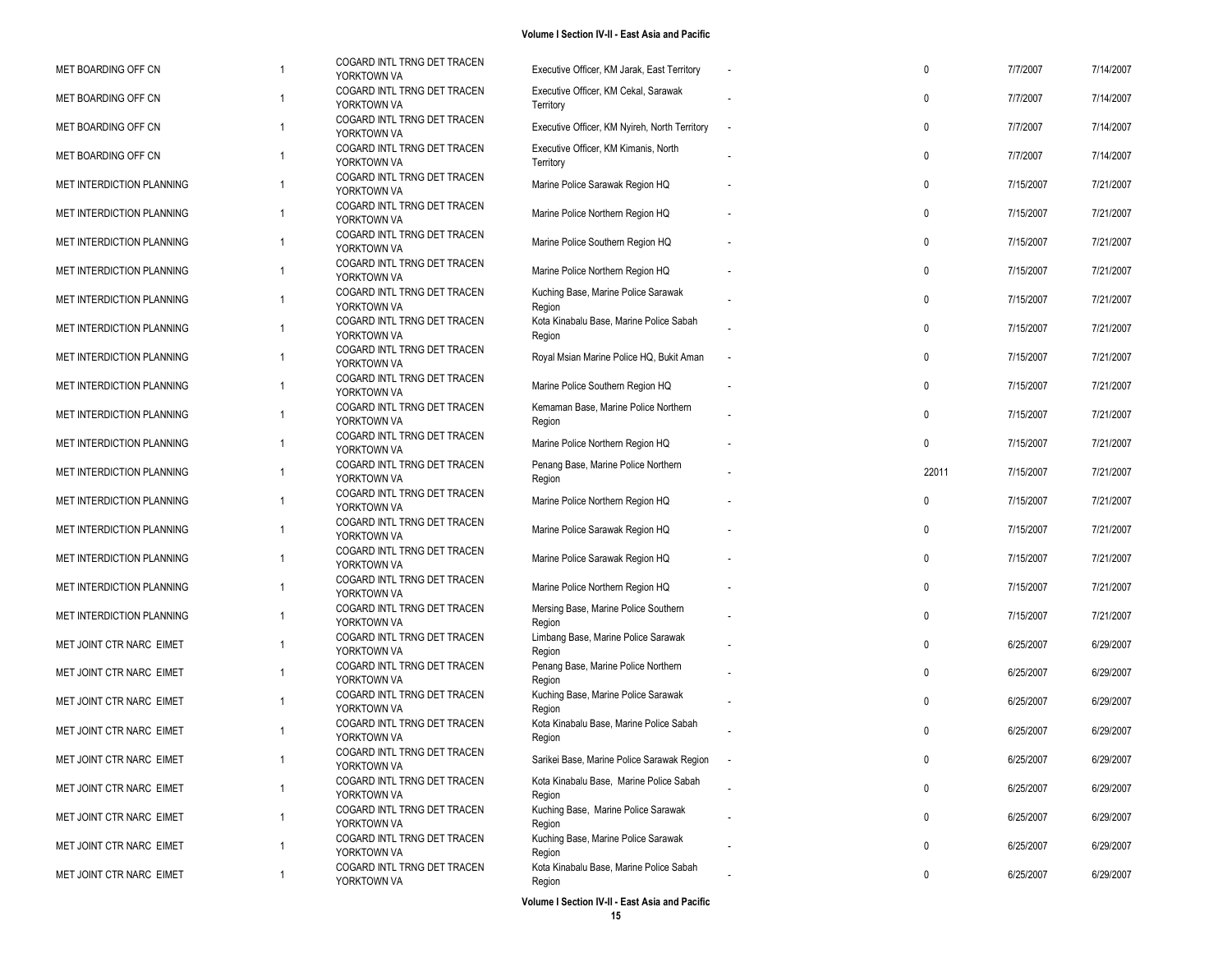| MET JOINT CTR NARC EIMET |                | COGARD INTL TRNG DET TRACEN<br>YORKTOWN VA | Kota Kinabalu Base, Marine Police Sabah<br>Region       | $\mathbf 0$  | 6/25/2007 | 6/29/2007 |
|--------------------------|----------------|--------------------------------------------|---------------------------------------------------------|--------------|-----------|-----------|
| MET JOINT CTR NARC EIMET | 1              | COGARD INTL TRNG DET TRACEN<br>YORKTOWN VA | Penang Base, Marine Police Northern                     | $\mathbf{0}$ | 6/25/2007 | 6/29/2007 |
| MET JOINT CTR NARC EIMET | 1              | COGARD INTL TRNG DET TRACEN<br>YORKTOWN VA | Region<br>Penang Base, Marine Police Northern<br>Region | $\mathbf 0$  | 6/25/2007 | 6/29/2007 |
| MET JOINT CTR NARC EIMET | 1              | COGARD INTL TRNG DET TRACEN<br>YORKTOWN VA | Labuan Base, Marine Police Sabah Region                 | $\mathbf 0$  | 6/25/2007 | 6/29/2007 |
| MET JOINT CTR NARC EIMET | 1              | COGARD INTL TRNG DET TRACEN<br>YORKTOWN VA | Bintulu Base, Marine Police Sarawak Region              | $\mathbf 0$  | 6/25/2007 | 6/29/2007 |
| MET JOINT CTR NARC EIMET | 1              | COGARD INTL TRNG DET TRACEN<br>YORKTOWN VA | Bintulu Base, Marine Police Sarawak Region              | $\mathbf 0$  | 6/25/2007 | 6/29/2007 |
| MET JOINT CTR NARC EIMET | 1              | COGARD INTL TRNG DET TRACEN<br>YORKTOWN VA | Tampoi Base, Marine Police Southern<br>Region           | $\mathbf 0$  | 6/25/2007 | 6/29/2007 |
| MET JOINT CTR NARC EIMET | 2              | COGARD INTL TRNG DET TRACEN<br>YORKTOWN VA | Penang Base, Marine Police Northern<br>Region           | 10781        | 6/25/2007 | 6/29/2007 |
| MET JOINT CTR NARC EIMET | 1              | COGARD INTL TRNG DET TRACEN<br>YORKTOWN VA | Kota Kinabalu Base, Marine Police Sabah<br>Region       | $\mathbf{0}$ | 6/25/2007 | 6/29/2007 |
| MET JOINT CTR NARC EIMET | 1              | COGARD INTL TRNG DET TRACEN<br>YORKTOWN VA | Mersing Base, Marine Police Southern<br>Region          | 0            | 6/25/2007 | 6/29/2007 |
| MET JOINT CTR NARC EIMET | 1              | COGARD INTL TRNG DET TRACEN<br>YORKTOWN VA | Kota Kinabalu Base, Marine Police Sabah<br>Region       | $\mathbf 0$  | 6/25/2007 | 6/29/2007 |
| MET JOINT CTR NARC EIMET | 1              | COGARD INTL TRNG DET TRACEN<br>YORKTOWN VA | Kuching Base, Marine Police Sarawak<br>Region           | $\mathbf 0$  | 6/25/2007 | 6/29/2007 |
| MET JOINT CTR NARC EIMET | 1              | COGARD INTL TRNG DET TRACEN<br>YORKTOWN VA | Bintulu Base, Marine Police Sarawak<br>Region           | $\mathbf 0$  | 6/25/2007 | 6/29/2007 |
| MET JOINT CTR NARC EIMET | 1              | COGARD INTL TRNG DET TRACEN<br>YORKTOWN VA | Labuan Base, Marine Police Sabah Region                 | 0            | 6/25/2007 | 6/29/2007 |
| MET JOINT CTR NARC EIMET | 1              | COGARD INTL TRNG DET TRACEN<br>YORKTOWN VA | Penang Base, Marine Police Northern<br>Region           | $\mathbf 0$  | 6/25/2007 | 6/29/2007 |
| <b>MET MLE TRAINER</b>   | 1              | COGARD INTL TRNG DET TRACEN<br>YORKTOWN VA | Port Klang Base, Marine Police Northern<br>Region       | $\mathbf 0$  | 6/18/2007 | 6/22/2007 |
| MET MLE TRAINER          | 1              | COGARD INTL TRNG DET TRACEN<br>YORKTOWN VA | Tawau Base, Marine Police Sabah Region                  | $\mathbf 0$  | 6/18/2007 | 6/22/2007 |
| <b>MET MLE TRAINER</b>   | 1              | COGARD INTL TRNG DET TRACEN<br>YORKTOWN VA | Kota Kinabalu Base, Marine Police Sabah<br>Region       | $\mathbf 0$  | 6/18/2007 | 6/22/2007 |
| <b>MET MLE TRAINER</b>   | 1              | COGARD INTL TRNG DET TRACEN<br>YORKTOWN VA | Marine Police Training Center, Johor                    | $\mathbf 0$  | 6/18/2007 | 6/22/2007 |
| MET MLE TRAINER          | 1              | COGARD INTL TRNG DET TRACEN<br>YORKTOWN VA | Marine Police Training Center, Johor                    | 0            | 6/18/2007 | 6/22/2007 |
| <b>MET MLE TRAINER</b>   | 1              | COGARD INTL TRNG DET TRACEN<br>YORKTOWN VA | Marine Police Northern Region HQ                        | 0            | 6/18/2007 | 6/22/2007 |
| <b>MET MLE TRAINER</b>   | 1              | COGARD INTL TRNG DET TRACEN<br>YORKTOWN VA | Marine Police Northern Region HQ                        | $\mathbf 0$  | 6/18/2007 | 6/22/2007 |
| <b>MET MLE TRAINER</b>   | 1              | COGARD INTL TRNG DET TRACEN<br>YORKTOWN VA | Marine Police Eastern Region HQ                         | $\mathbf 0$  | 6/18/2007 | 6/22/2007 |
| <b>MET MLE TRAINER</b>   | 1              | COGARD INTL TRNG DET TRACEN<br>YORKTOWN VA | Penang Base, Marine Police Northern<br>Region           | $\mathbf{0}$ | 6/18/2007 | 6/22/2007 |
| MET MLE TRAINER          |                | COGARD INTL TRNG DET TRACEN<br>YORKTOWN VA | Sarikei Base, Marine Police Sarawak Region              | $\mathbf 0$  | 6/18/2007 | 6/22/2007 |
| MET MLE TRAINER          | $\mathbf{1}$   | COGARD INTL TRNG DET TRACEN<br>YORKTOWN VA | Bintulu Base, Marine Police Sarawak<br>Region           | $\mathbf 0$  | 6/18/2007 | 6/22/2007 |
| <b>MET MLE TRAINER</b>   | $\overline{2}$ | COGARD INTL TRNG DET TRACEN<br>YORKTOWN VA | Kemaman Base, Marine Police Eastern<br>Region           | 49481        | 6/18/2007 | 6/22/2007 |
| MTT MLE ADV BOARD OFF    | $\mathbf{1}$   | COGARD INTL TRNG DET TRACEN<br>YORKTOWN VA | Marine Police Sarawak Region HQ                         | 0            | 8/16/2007 | 9/2/2007  |
| MTT MLE ADV BOARD OFF    | 1              | COGARD INTL TRNG DET TRACEN<br>YORKTOWN VA | Penang Base, Marine Police Northern<br>Region           | 0            | 8/16/2007 | 9/2/2007  |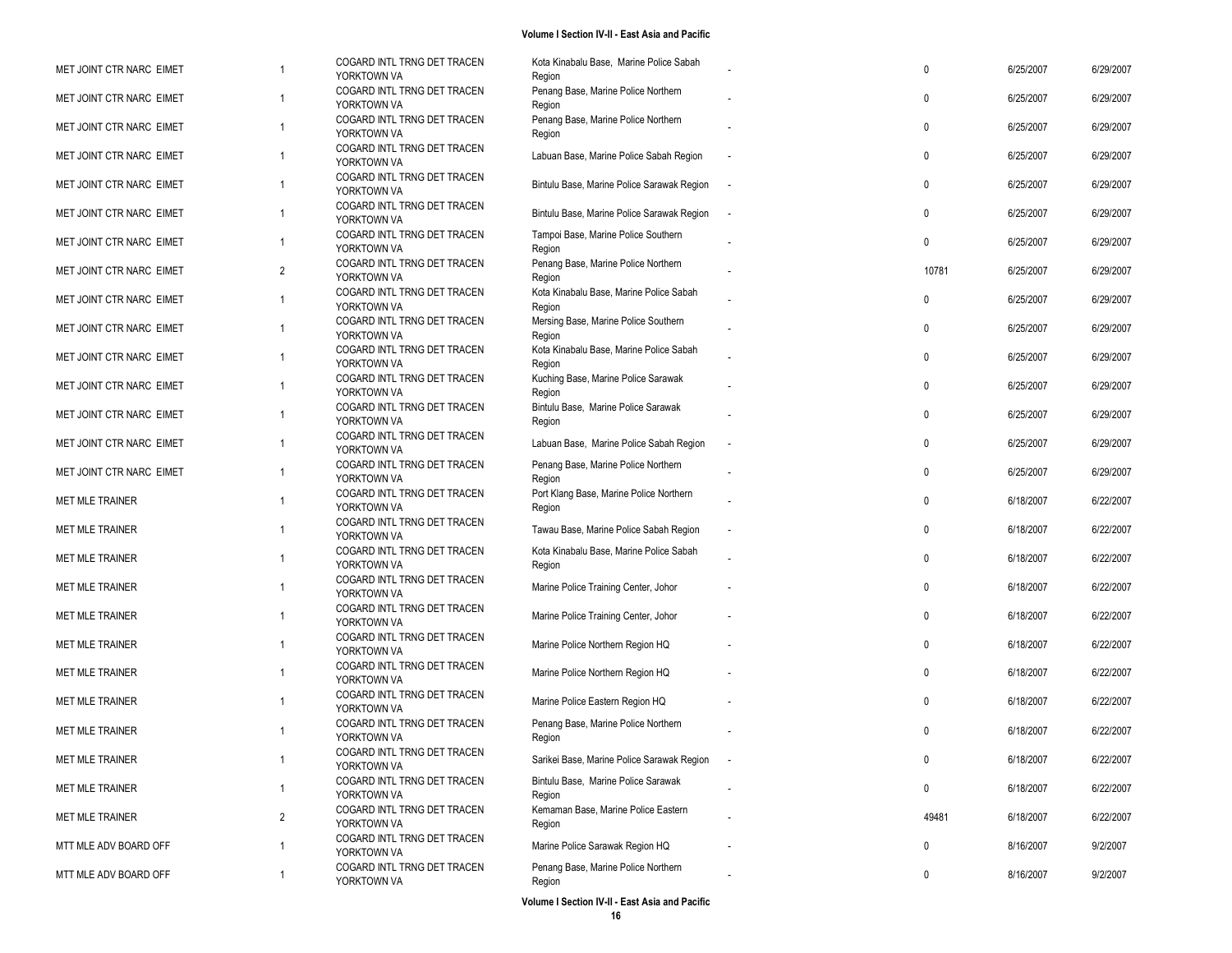| MTT MLE ADV BOARD OFF      |                 | COGARD INTL TRNG DET TRACEN                       | Kota Kinabalu Base, Marine Police Sabah           |                          | 0                 | 8/16/2007         | 9/2/2007  |
|----------------------------|-----------------|---------------------------------------------------|---------------------------------------------------|--------------------------|-------------------|-------------------|-----------|
|                            |                 | YORKTOWN VA                                       | Region                                            |                          |                   |                   |           |
| MTT MLE ADV BOARD OFF      | $\overline{1}$  | COGARD INTL TRNG DET TRACEN                       | Kota Kinabalu Base, Marine Police Sabah           |                          | $\mathbf{0}$      | 8/16/2007         | 9/2/2007  |
|                            |                 | YORKTOWN VA                                       | Region                                            |                          |                   |                   |           |
| MTT MLE ADV BOARD OFF      | $\overline{1}$  | COGARD INTL TRNG DET TRACEN<br>YORKTOWN VA        | Mersing Base, Marine Police Southern<br>Region    |                          | $\mathbf{0}$      | 8/16/2007         | 9/2/2007  |
|                            |                 | COGARD INTL TRNG DET TRACEN                       | Tampoi Base, Marine Police Southern               |                          |                   |                   |           |
| MTT MLE ADV BOARD OFF      | -1              | YORKTOWN VA                                       | Region                                            |                          | $\mathbf{0}$      | 8/16/2007         | 9/2/2007  |
|                            |                 | COGARD INTL TRNG DET TRACEN                       |                                                   |                          |                   |                   |           |
| MTT MLE ADV BOARD OFF      | -1              | YORKTOWN VA                                       | Bintulu Base, Marine Police Sarawak Region        |                          | $\mathbf{0}$      | 8/16/2007         | 9/2/2007  |
|                            |                 | COGARD INTL TRNG DET TRACEN                       |                                                   |                          |                   |                   |           |
| MTT MLE ADV BOARD OFF      | -1              | YORKTOWN VA                                       | Labuan Base, Marine Police Sabah Region           | $\overline{\phantom{a}}$ | 60157             | 8/16/2007         | 9/2/2007  |
| MTT MLE ADV BOARD OFF      | -1              | COGARD INTL TRNG DET TRACEN                       | Penang Base, Marine Police Northern               |                          | 0                 | 8/16/2007         | 9/2/2007  |
|                            |                 | YORKTOWN VA                                       | Region                                            |                          |                   |                   |           |
| MTT MLE ADV BOARD OFF      | -1              | COGARD INTL TRNG DET TRACEN                       | Labuan Base, Marine Police Sabah Region           | $\overline{\phantom{a}}$ | 0                 | 8/16/2007         | 9/2/2007  |
|                            |                 | YORKTOWN VA                                       |                                                   |                          |                   |                   |           |
| MTT MLE ADV BOARD OFF      | $\overline{1}$  | COGARD INTL TRNG DET TRACEN<br>YORKTOWN VA        | Kuching Base, Marine Police Sarawak<br>Region     |                          | $\mathbf{0}$      | 8/16/2007         | 9/2/2007  |
|                            |                 | COGARD INTL TRNG DET TRACEN                       | Mersing Base, Marine Police Southern              |                          |                   |                   |           |
| MTT MLE ADV BOARD OFF      | -1              | YORKTOWN VA                                       | Region                                            |                          | $\mathbf{0}$      | 8/16/2007         | 9/2/2007  |
|                            |                 | COGARD INTL TRNG DET TRACEN                       | Kota Kinabalu Base, Marine Police Sabah           |                          |                   |                   |           |
| MTT MLE ADV BOARD OFF      | -1              | YORKTOWN VA                                       | Region                                            |                          | $\mathbf{0}$      | 8/16/2007         | 9/2/2007  |
| MTT MLE ADV BOARD OFF      | -1              | COGARD INTL TRNG DET TRACEN                       | Kota Kinabalu Base, Marine Police Sabah           |                          | $\mathbf 0$       | 8/16/2007         | 9/2/2007  |
|                            |                 | YORKTOWN VA                                       | Region                                            |                          |                   |                   |           |
| MTT MLE ADV BOARD OFF      | -1              | COGARD INTL TRNG DET TRACEN                       | Kuching Base, Marine Police Sarawak               |                          | 0                 | 8/16/2007         | 9/2/2007  |
|                            |                 | YORKTOWN VA<br>COGARD INTL TRNG DET TRACEN        | Region                                            |                          |                   |                   |           |
| MTT MLE ADV BOARD OFF      | -1              | YORKTOWN VA                                       | Sarikei Base, Marine Police Sarawak Region        | $\sim$                   | 0                 | 8/16/2007         | 9/2/2007  |
|                            |                 | COGARD INTL TRNG DET TRACEN                       | Penang Base, Marine Police Northern               |                          |                   |                   |           |
| MTT MLE ADV BOARD OFF      | $\overline{1}$  | YORKTOWN VA                                       | Region                                            |                          | $\mathbf{0}$      | 8/16/2007         | 9/2/2007  |
| MTT MLE ADV BOARD OFF      | -1              | COGARD INTL TRNG DET TRACEN                       | Kuching Base, Marine Police Sarawak               |                          | $\mathbf{0}$      | 8/16/2007         | 9/2/2007  |
|                            |                 | YORKTOWN VA                                       | Region                                            |                          |                   |                   |           |
| MTT MLE ADV BOARD OFF      | -1              | COGARD INTL TRNG DET TRACEN                       | Penang Base, Marine Police Northern               |                          | $\Omega$          | 8/16/2007         | 9/2/2007  |
|                            |                 | YORKTOWN VA                                       | Region                                            |                          |                   |                   |           |
| MTT MLE ADV BOARD OFF      | -1              | COGARD INTL TRNG DET TRACEN<br>YORKTOWN VA        | Kota Kinabalu Base, Marine Police Sabah<br>Region |                          | $\mathbf{0}$      | 8/16/2007         | 9/2/2007  |
|                            |                 | COGARD INTL TRNG DET TRACEN                       | Kota Kinabalu Base, Marine Police Sabah           |                          |                   |                   |           |
| MTT MLE ADV BOARD OFF      | -1              | YORKTOWN VA                                       | Region                                            |                          | $\mathbf{0}$      | 8/16/2007         | 9/2/2007  |
|                            |                 | COGARD INTL TRNG DET TRACEN                       |                                                   |                          |                   |                   |           |
| MTT MLE ADV BOARD OFF      | -1              | YORKTOWN VA                                       | Bintulu Base, Marine Police Sarawak Region        |                          | 0                 | 8/16/2007         | 9/2/2007  |
| MTT MLE ADV BOARD OFF      | $\overline{1}$  | COGARD INTL TRNG DET TRACEN                       | Bintulu Base, Marine Police Sarawak Region        | $\overline{\phantom{a}}$ | $\mathbf{0}$      | 8/16/2007         | 9/2/2007  |
|                            |                 | YORKTOWN VA                                       |                                                   |                          |                   |                   |           |
| MTT MLE ADV BOARD OFF      | $\overline{1}$  | COGARD INTL TRNG DET TRACEN                       | Kota Kinabalu Base, Marine Police Sabah           |                          | $\mathbf{0}$      | 8/16/2007         | 9/2/2007  |
|                            |                 | YORKTOWN VA<br>U S NAV SMALL CRAFT INSTR AND TECH | Region                                            |                          |                   |                   |           |
| PATROL CFT OPS RIVER ENV   | -1              | TRNG SCH STENNIS SPACE CTR MS                     | Navy                                              |                          | 14653             | 2/16/2007         | 4/12/2007 |
|                            |                 | ASIA PACIFIC CTR FOE SECURITY                     |                                                   |                          |                   |                   |           |
| REGIONAL CENTERS SEMINARS  |                 | <b>STUDIES</b>                                    | Army                                              |                          | 1940              | 11/29/2006        | 12/6/2006 |
| REGIONAL CENTERS SEMINARS  | 3               | ASIA PACIFIC CTR FOE SECURITY                     | Army                                              |                          | 5820              | 7/31/2007         | 8/22/2007 |
|                            |                 | <b>STUDIES</b>                                    |                                                   |                          |                   |                   |           |
| RULE OF LAW&DISCP MIL OPS  | -1              | U S NAV SMALL CRAFT INSTR AND TECH                | Navy                                              |                          | 384               | 4/16/2007         | 4/20/2007 |
| FY 2007 Program Totals     | 113             | TRNG SCH STENNIS SPACE CTR MS                     |                                                   |                          | \$368,606         |                   |           |
|                            |                 |                                                   |                                                   |                          |                   |                   |           |
| FMF - FY 2007 DoS Training |                 |                                                   |                                                   |                          |                   |                   |           |
| Course Title               | <b>Students</b> | Location                                          | Student's Unit                                    | <b>US Units</b>          | <b>Total Cost</b> | <b>Start Date</b> | End Date  |
| <b>INTRO TO ALC</b>        |                 | DLIELC, LACKLAND AFB TX                           | Air Force                                         |                          | 8305              | 8/14/2006         | 10/6/2006 |
| LANGUAGE INSTRUCTOR/ADV    |                 | DLIELC, LACKLAND AFB TX                           | Air Force                                         |                          | 12842             | 8/14/2006         | 12/1/2006 |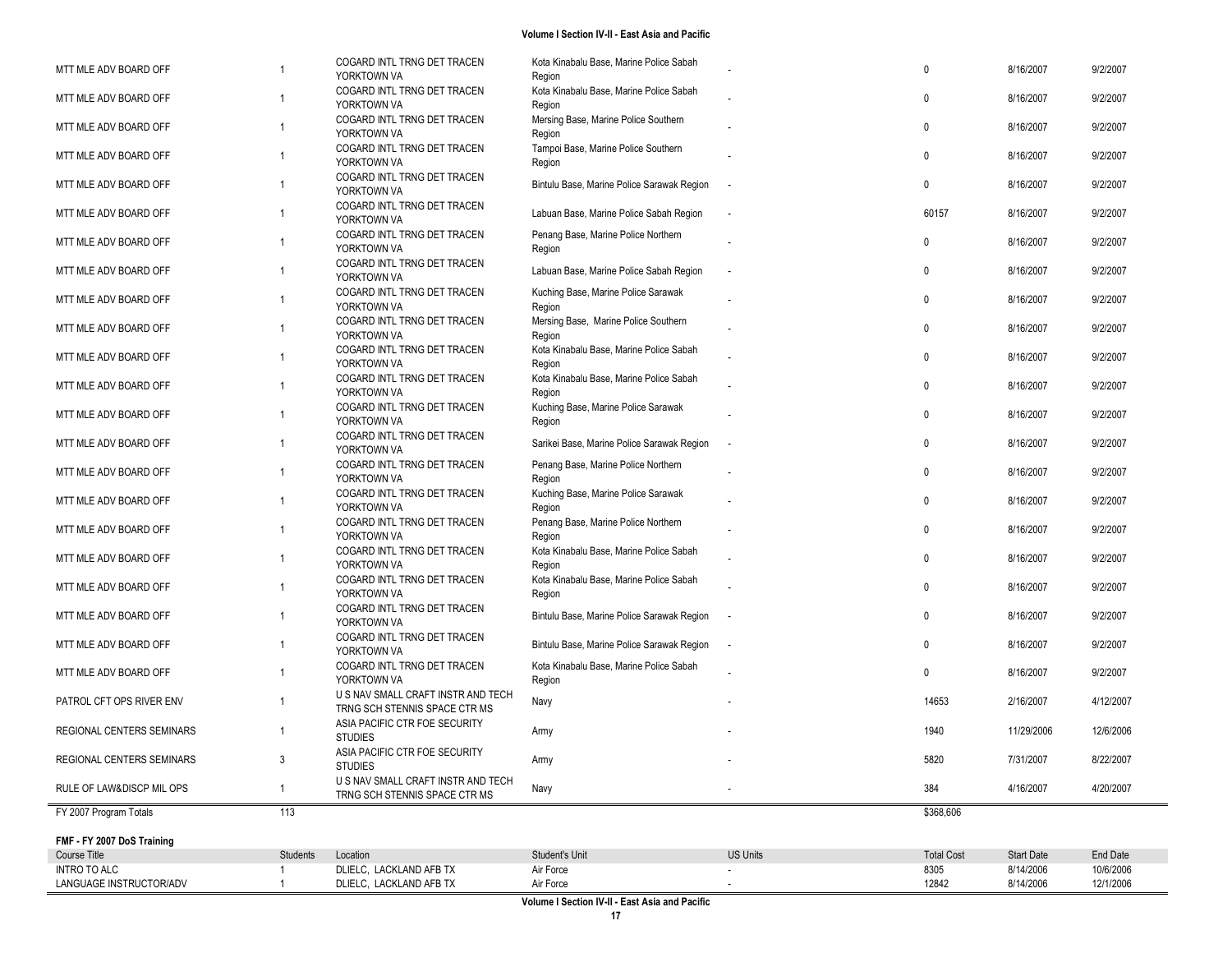$\sim$ 

| FY 2007 Program Totals                         | $\overline{2}$  |                                     |                        |                 | \$21,147          |                   |                 |
|------------------------------------------------|-----------------|-------------------------------------|------------------------|-----------------|-------------------|-------------------|-----------------|
|                                                |                 |                                     |                        |                 |                   |                   |                 |
| GPOI - FY 2007 DoS Training                    |                 |                                     |                        |                 |                   |                   |                 |
| Course Title                                   | <b>Students</b> | Location                            | Student's Unit         | <b>US Units</b> | <b>Total Cost</b> | <b>Start Date</b> | <b>End Date</b> |
| COESPU SENIOR LEADERSHIP SEMINAR 02            | $\mathbf{1}$    | Vincenza, Italy                     | N/A                    |                 | 724.23            | 11/5/2006         | 11/11/2006      |
| UN Logistics Officer Course                    | 17              | Port Dickson, Malaysia              | N/A                    |                 | 124839.33         | 7/30/2007         | 8/17/2007       |
| UN Peace Support Operations Instructors Course | 2               | Gazipur, Bangladesh                 | N/A                    |                 | 11111.12          | 6/17/2007         | 6/28/2007       |
| FY 2007 Program Totals                         | 20              |                                     |                        |                 | \$136,675         |                   |                 |
|                                                |                 |                                     |                        |                 |                   |                   |                 |
| IMET-1 - FY 2007 DoS Training                  |                 |                                     |                        |                 |                   |                   |                 |
| Course Title                                   | <b>Students</b> | Location                            | Student's Unit         | <b>US Units</b> | <b>Total Cost</b> | <b>Start Date</b> | <b>End Date</b> |
| ADV LANG PROFICIENCY SKILL                     | $\overline{2}$  | DLIELC, LACKLAND AFB TX             |                        |                 | 15735             | 7/17/2006         | 10/6/2006       |
| AEROMEDICAL/*                                  | $\overline{2}$  | <b>BROOKS CITY BASE</b>             | Air Force<br>Air Force |                 | 1376              | 4/2/2007          | 4/6/2007        |
|                                                | $\overline{2}$  | <b>BROOKS CITY BASE</b>             |                        |                 |                   |                   |                 |
| AEROSPACE MED PRI                              |                 |                                     | Air Force              |                 | 8106              | 2/12/2007         | 3/30/2007       |
| AEROSPACE PHYSIOLOGY(SATP)                     |                 | <b>BROOKS CITY BASE</b>             | Air Force              |                 | 3395              | 7/9/2007          | 8/17/2007       |
| AIR COMD & STAFF COLLEGE                       |                 | MAXWELL AFB, AL                     | Air Force              |                 | 41862             | 8/9/2006          | 6/11/2007       |
| AMPHIB PLAN SR OFF-INTL                        | -1              | EXPEDITIONARY WARFARE TRAINING      | Navy                   |                 | 7565              | 2/5/2007          | 4/13/2007       |
|                                                |                 | GROUP PACIFIC SAN DIEGO CA          |                        |                 |                   |                   |                 |
| AMPHIB WARFARE INDOC                           | $\mathbf 1$     | EXPEDITIONARY WARFARE TRAINING      | Navy                   |                 | 1007              | 8/13/2007         | 8/17/2007       |
|                                                |                 | GROUP PACIFIC SAN DIEGO CA          |                        |                 |                   |                   |                 |
| BOARDING TEAM MEMBER EIMET                     | $\overline{2}$  | USCG MARITIME LAW ENFORCEMENT       | Navy                   |                 | 15550             | 7/30/2007         | 8/9/2007        |
|                                                |                 | ACAD FLETC CHARLESTON               |                        |                 |                   |                   |                 |
| COMB STRAT INTEL TNG PRGM                      | $\mathbf 1$     | Defense Intelligence Agency (CSITP) | Air Force              |                 | 8348              | 4/2/2007          | 5/18/2007       |
| DEF ACQUISITION MGMT                           |                 | IDARM NAVAL POSTGRADUATE SCHOOL     | Navy                   |                 | 6115              | 3/5/2007          | 3/16/2007       |
|                                                |                 | <b>MONTEREY CA</b>                  |                        |                 |                   |                   |                 |
| DEF RES MGT CRS                                |                 | MONTEREY, CA                        | Navy                   |                 | 8345              | 4/23/2007         | 5/17/2007       |
| DEF RES MGT CRS                                | 3               | MONTEREY, CA                        | Navy                   |                 | 25356             | 8/20/2007         | 9/14/2007       |
| DIVER SECOND CLASS                             |                 | NAVDIVSALVTRACEN PANAMA CITY FL     | Navy                   |                 | 11345             | 10/10/2006        | 2/1/2007        |
| EWO STAFF OFFICER (SATP)                       |                 | RANDOLPH AFB, TX                    | Air Force              |                 | 6496              | 7/16/2007         | 8/21/2007       |
| FLT SAFETY OFF (SATP/FSO)                      |                 | KIRKLAND AFB, NM                    | Air Force              |                 | 8384              | 7/13/2007         | 9/21/2007       |
| <b>ICAF</b>                                    |                 | INDUSTRIAL COLLEGE OF THE ARMED     | Army                   |                 | 88711             | 8/7/2006          | 6/6/2007        |
|                                                |                 | <b>FORCES</b>                       |                        |                 |                   |                   |                 |
| IF PREPARATORY COURSE                          |                 | NATIONAL WAR COLLEGE                | Army                   |                 | 48239             | 6/13/2007         | 8/3/2007        |
| <b>ILE OFFICER PREP</b>                        |                 | COMMAND & GENERAL STAFF COLLEGE     | Army                   |                 | 4579              | 7/20/2007         | 8/10/2007       |
| <b>INSTRUCTOR TNG COURSE</b>                   | -1              | <b>INFANTRY SCHOOL</b>              | Army                   |                 | 1342              | 6/11/2007         | 6/22/2007       |
| <b>INSTRUCTOR TRAINING COURSE</b>              |                 | ARMY MEDICAL DEPARTMENT CENTER      |                        |                 | 1743              | 8/20/2007         | 8/30/2007       |
|                                                |                 | & SCHOOL                            | Army                   |                 |                   |                   |                 |
| INTELLIGENCE IN COMBATTING TERRORISM           | $\overline{1}$  | <b>INTELLIGENCE SCHOOL</b>          | Army                   |                 | 2518              | 7/30/2007         | 8/10/2007       |
| INTERMEDIATE LEVEL EDUC                        | $\mathbf{1}$    | COMMAND & GENERAL STAFF COLLEGE     | Army                   |                 | 40420             | 8/14/2006         | 6/15/2007       |
| INTERNATIONAL MILITARY STUDENT OFFICER         | $\mathbf 1$     | ARMOR SCHOOL                        | Army                   |                 | 3049              | 1/12/2007         | 2/2/2007        |
| INTERNATIONAL OFFICER PREPARATORY              | $\overline{1}$  | COMMAND & GENERAL STAFF COLLEGE     | Army                   |                 | 3944              | 7/3/2007          | 7/18/2007       |
|                                                |                 | SURFACE WARFARE OFFICERS SCHOOL     |                        |                 |                   |                   |                 |
| INTL JT MARITIME TACT DEV                      | -1              | <b>COMMAND NEWPORT RI</b>           | Navy                   |                 | 8681              | 10/16/2006        | 12/8/2006       |
|                                                |                 | FLEET INTELLIGENCE TRAINING CENTER  |                        |                 |                   |                   |                 |
| INTL MARITIME INTELL(IMIC)                     | -1              | <b>PACIFIC</b>                      | Navy                   |                 | 3087              | 10/10/2006        | 10/27/2006      |
|                                                |                 | COGARD TRAINING CENTER YORKTOWN     |                        |                 |                   |                   |                 |
| INTL MARITIME OFF                              | $\overline{2}$  | VA                                  | Navy                   |                 | 23698             | 6/4/2007          | 8/10/2007       |
| INTL OFF INTEL ADVANCED                        | $\mathbf{1}$    | <b>INTELLIGENCE SCHOOL</b>          | Army                   |                 | 23657             | 7/17/2006         | 12/13/2006      |
| INTL OFF SCH (FOR AC&SC)                       |                 | MAXWELL AFB, AL                     | Air Force              |                 | 12093             | 6/18/2007         | 7/27/2007       |
| INTL OFF SCH (FOR AWC)                         |                 | MAXWELL AFB, AL                     | Air Force              |                 | 11290             | 6/4/2007          | 7/13/2007       |
| JOINT AIR OPS PLANNING CRS                     |                 | MAXWELL AFB, AL                     | Air Force              |                 | 2600              | 4/16/2007         | 4/27/2007       |
| JOINT OPERATIONS MEDICAL MANAGERS              | $\mathbf{1}$    | <b>JMRTC</b>                        |                        |                 | 2871              | 8/13/2007         | 8/17/2007       |
|                                                |                 | COMMANDANT JOINT FORCES STAFF       | Army                   |                 |                   |                   |                 |
| JOINT TRANSITION COURSE                        | -1              | COLLEGE NORFOLK VA                  | Navy                   |                 | 4616              | 4/2/2007          | 4/6/2007        |
|                                                |                 |                                     |                        |                 |                   |                   |                 |
| <b>JT/COMB WARFIGHT</b>                        | $\mathbf{1}$    | COMMANDANT JOINT FORCES STAFF       | Navy                   |                 | 10903             | 9/13/2006         | 11/17/2006      |
|                                                |                 | COLLEGE NORFOLK VA                  |                        |                 |                   |                   |                 |
| <b>JT/COMB WARFIGHT</b>                        | $\mathbf{1}$    | COMMANDANT JOINT FORCES STAFF       | Navy                   |                 | 8997              | 4/10/2007         | 6/14/2007       |
|                                                |                 | COLLEGE NORFOLK VA                  |                        |                 |                   |                   |                 |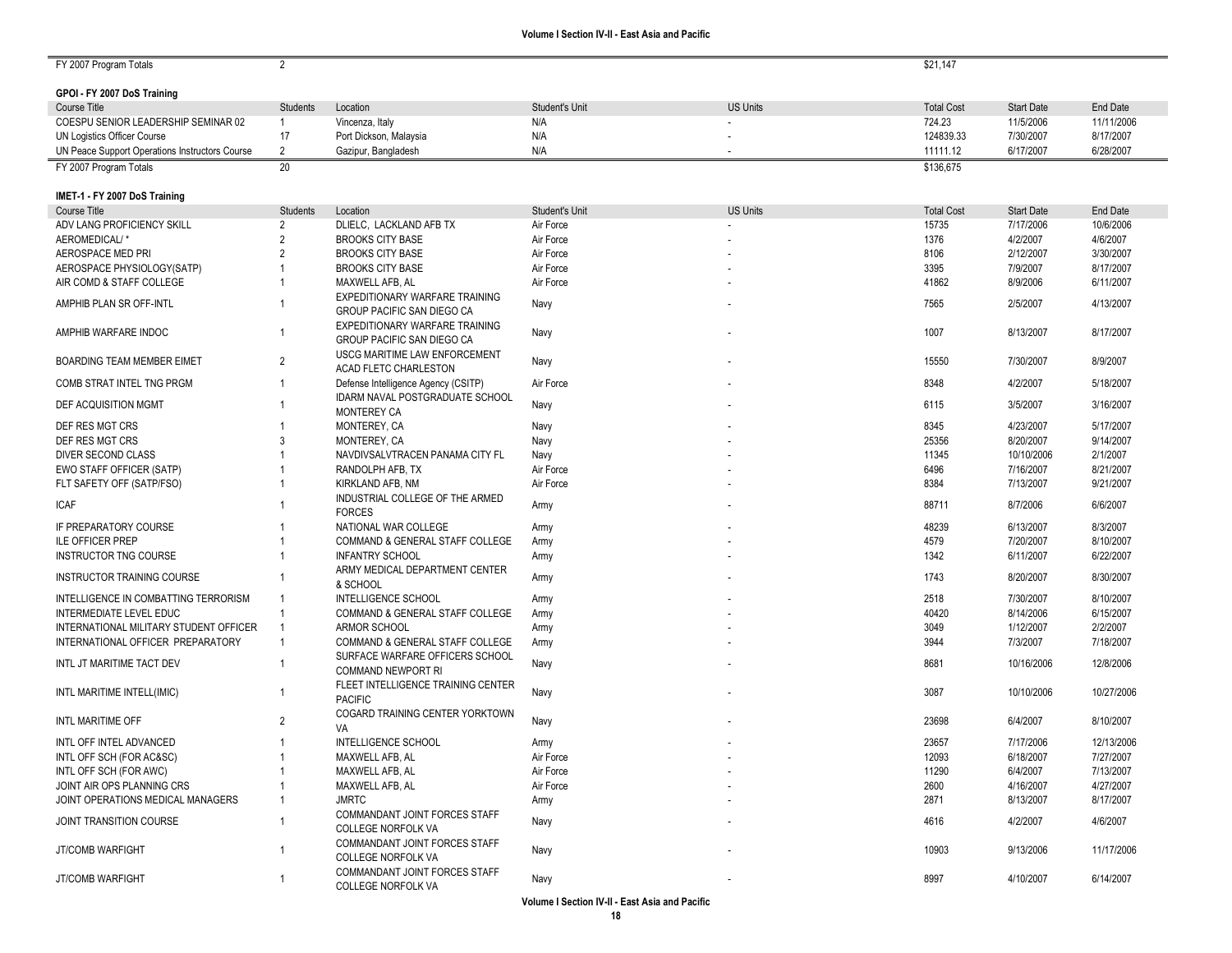| LEGAL ASPECTS CMBTERRORISM           |                | NEWPORT, RI                                                         | Navy      | 13482     | 12/4/2006  | 12/15/2006 |
|--------------------------------------|----------------|---------------------------------------------------------------------|-----------|-----------|------------|------------|
| <b>MANEUVER CAPTAINS CAREER</b>      |                | <b>ARMOR SCHOOL</b>                                                 | Army      | 7790      | 2/5/2007   | 4/6/2007   |
| MANEUVER CAPTAINS CAREER             |                | ARMOR SCHOOL                                                        | Army      | 8780      | 4/9/2007   | 7/3/2007   |
| MEDICAL STRATEGIC LEADERSHIP PROGRAM |                | ARMY MEDICAL DEPARTMENT CENTER<br>& SCHOOL                          | Army      | 11750     | 10/13/2006 | 11/4/2006  |
| MEDICAL STRATEGIC LEADERSHIP PROGRAM | $\overline{2}$ | ARMY MEDICAL DEPARTMENT CENTER<br>& SCHOOL                          | Army      | 20242     | 7/13/2007  | 8/4/2007   |
| MILITARY LAW DEV PROGRAM             |                | NEWPORT, RI                                                         | Navy      | 19183     | 10/9/2006  | 12/15/2006 |
| MULTI-CRITERIA DECISION MK           |                | MONTEREY, CA                                                        | Navy      | 4400      | 8/20/2007  | 8/31/2007  |
| NAVAL COMMAND COLLEGE                |                | NAVAL COMMAND COLLEGE NEWPORT<br>RI                                 | Navy      | 92859     | 7/26/2006  | 6/15/2007  |
| NAVAL GUNFIRE LIAISON OFF            |                | EXPEDITIONARY WARFARE TRAINING<br><b>GROUP PACIFIC SAN DIEGO CA</b> | Navy      | 7592      | 8/27/2007  | 9/28/2007  |
| NAVAL STAFF COL - 5 1/2 MO           |                | NAVAL STAFF COLLEGE NEWPORT RI                                      | Navy      | 48575     | 1/10/2007  | 6/15/2007  |
| OJT NAVWARCOL                        |                | NEWPORT, RI                                                         | Navy      | 7079      | 6/18/2007  | 7/23/2007  |
| PATHFINDER                           |                | <b>INFANTRY SCHOOL</b>                                              | Army      | 2286      | 6/25/2007  | 7/16/2007  |
| PROSP COMMANDING/EXEC OFF            | $\overline{2}$ | USCG ACADEMY CMD & OPS NEW<br><b>LONDON CT</b>                      | Navy      | 7269      | 6/18/2007  | 6/29/2007  |
| SOS INT'L OFF SCH CRS                |                | MAXWELL AFB, AL                                                     | Air Force | 7106      | 9/11/2006  | 10/27/2006 |
| SOS INT'L OFF SCH CRS                |                | MAXWELL AFB. AL                                                     | Air Force | 8823      | 1/8/2007   | 2/15/2007  |
| SPEC ENG LANG TRNG (SET)             |                | DLIELC, LACKLAND AFB TX                                             | Navy      | 5772      | 8/7/2006   | 10/6/2006  |
| SPECIALIZED ENG LANG TNG             |                | DLIELC. LACKLAND AFB TX                                             | Air Force | 6025      | 1/1/2007   | 3/2/2007   |
| SPECIALIZED ENG LANG TNG             |                | DLIELC. LACKLAND AFB TX                                             | Air Force | 6032      | 5/7/2007   | 7/6/2007   |
| SPECIALIZED ENG LANG TNG             |                | DLIELC, LACKLAND AFB TX                                             | Navy      | 9292      | 6/11/2007  | 8/10/2007  |
| SPECIALIZED ENG LANG TNG             |                | DLIELC, LACKLAND AFB TX                                             | Navy      | 5952      | 6/18/2007  | 8/17/2007  |
| SQUADRON OFFICER SCHOOL              |                | MAXWELL AFB, AL                                                     | Air Force | 3248      | 11/1/2006  | 12/8/2006  |
| SQUADRON OFFICER SCHOOL              |                | MAXWELL AFB. AL                                                     | Air Force | 2943      | 2/25/2007  | 3/28/2007  |
| SR INTERNATIONAL DEF MGT             |                | MONTEREY, CA                                                        | Navy      | 17470     | 6/25/2007  | 7/20/2007  |
| THEATER AIR OPNS CRS(TAOC)           |                | <b>TYNDALL AFB. FL</b>                                              | Air Force | 9770      | 9/12/2006  | 10/2/2006  |
| USA FLIGHT SURGEON (PRIMARY)         |                | USA SCHOOL OF AVIATION MEDICINE                                     | Army      | 3946      | 7/9/2007   | 8/17/2007  |
| USAF SENIOR NCO ACADEMY              |                | MAXWELL AFB. AL                                                     | Air Force | 4209      | 3/6/2007   | 4/19/2007  |
| FY 2007 Program Totals               | 72             |                                                                     |           | \$817,898 |            |            |

### **Misc DOD/DOS Non -SA - FY 2007 DoD Training**

| <b>Course Title</b>                    | <b>Students</b> | Location         | Student's Unit | <b>US Units</b> | <b>Total Cost</b>   | <b>Start Date</b> | <b>End Date</b> |
|----------------------------------------|-----------------|------------------|----------------|-----------------|---------------------|-------------------|-----------------|
| <b>BOMB BLAST 07</b>                   | 110             | <b>OH//LUMUT</b> | RMP//RMMP      |                 | 120000              | 7/30/2007         | 8/17/2007       |
| FY 2007 Program<br>∵ Totals<br>⊺ ∠∪∪ r | 110             |                  |                |                 | 300.000<br>NIZU,UUL |                   |                 |

### **Regional Centers - FY 2007 DoD Training**

| Course Title                                                   | Students | Location                                                      | Student's Unit                                              | <b>US Units</b>          | <b>Total Cost</b> | <b>Start Date</b> | End Date   |
|----------------------------------------------------------------|----------|---------------------------------------------------------------|-------------------------------------------------------------|--------------------------|-------------------|-------------------|------------|
| Comprehensive Security Responses to Terrorism<br>Course CS06-3 |          | Asia-Pacific Center for Security Studies,<br>Honolulu, Hawaii | Malaysian Maritime Enforcement Agency                       | $\overline{\phantom{a}}$ | 8661.84           | 11/29/2006        | 12/20/2006 |
| Comprehensive Security Responses to Terrorism<br>Course CS07-1 |          | Asia-Pacific Center for Security Studies,<br>Honolulu. Hawaii | Royal Malaysian Police HQ                                   |                          | 8661.84           | 7/31/2007         | 8/22/2007  |
| Comprehensive Security Responses to Terrorism<br>Course CS07-1 |          | Asia-Pacific Center for Security Studies,<br>Honolulu, Hawaii | Royal Malaysian Police                                      |                          | 8661.84           | 7/31/2007         | 8/22/2007  |
| Comprehensive Security Responses to Terrorism<br>Course CS07-1 |          | Asia-Pacific Center for Security Studies,<br>Honolulu, Hawaii | Royal Malaysian Air Force                                   |                          | 8661.84           | 7/31/2007         | 8/22/2007  |
| Executive Course EC06-3                                        |          | Asia-Pacific Center for Security Studies,<br>Honolulu, Hawaii | Royal Malaysian Police                                      |                          | 14148.86          | 10/3/2006         | 11/21/2006 |
| Executive Course EC06-3                                        |          | Asia-Pacific Center for Security Studies,<br>Honolulu. Hawaii | Office of the Prime Minister, National<br>Security Division |                          | 14148.86          | 10/3/2006         | 11/21/2006 |
| Executive Course EC06-3                                        |          | Asia-Pacific Center for Security Studies,<br>Honolulu, Hawaii | Malaysian Army, 1st Brigade                                 |                          | 14148.86          | 10/3/2006         | 11/21/2006 |
| Executive Course EC07-1                                        |          | Asia-Pacific Center for Security Studies,<br>Honolulu, Hawaii | Royal Malaysian Police HQ                                   |                          | 14148.86          | 1/17/2007         | 3/6/2007   |
| <b>Executive Course EC07-1</b>                                 |          | Asia-Pacific Center for Security Studies,<br>Honolulu, Hawaii | Royal Malaysian Air Force                                   |                          | 14148.86          | 1/17/2007         | 3/6/2007   |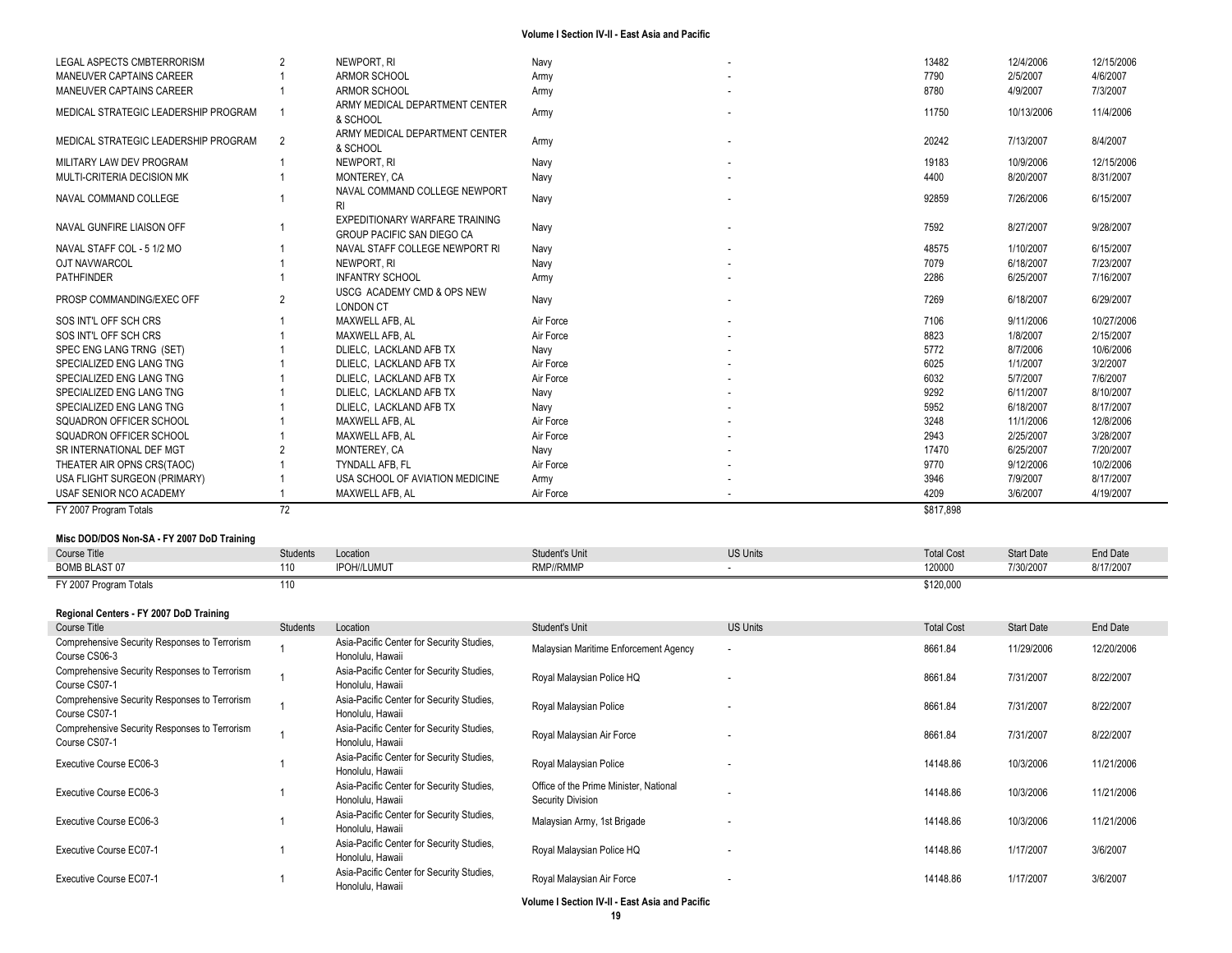| Senior Executive Course SE07-1                                      |                | Asia-Pacific Center for Security Studies,<br>Honolulu. Hawaii | Malaysian Coast Guard Maritime<br><b>Enforcement Agency</b> |                 | 3885.3            | 5/14/2007         | 5/18/2007  |
|---------------------------------------------------------------------|----------------|---------------------------------------------------------------|-------------------------------------------------------------|-----------------|-------------------|-------------------|------------|
| Senior Executive Course SE07-2                                      |                | Asia-Pacific Center for Security Studies,<br>Honolulu, Hawaii | 4th Infantry Division Headquarters                          |                 | 3885.3            | 8/27/2007         | 8/31/2007  |
| Stability, Security, Transition and Reconstruction<br>Course SS06-2 |                | Asia-Pacific Center for Security Studies,<br>Honolulu, Hawaii | Office of the Prime Minister                                |                 | 7939.6            | 11/29/2006        | 12/20/2006 |
| Stability, Security, Transition and Reconstruction<br>Course SS06-2 |                | Asia-Pacific Center for Security Studies,<br>Honolulu, Hawaii | Malaysian Armed Forces                                      |                 | 7939.6            | 11/29/2006        | 12/20/2006 |
| Stability, Security, Transition and Reconstruction<br>Course SS07-1 |                | Asia-Pacific Center for Security Studies,<br>Honolulu, Hawaii | Prime Minister's Dept                                       |                 | 7939.6            | 4/11/2007         | 5/10/2007  |
| Stability, Security, Transition and Reconstruction<br>Course SS07-1 |                | Asia-Pacific Center for Security Studies,<br>Honolulu, Hawaii | Army HQ                                                     |                 | 7939.6            | 4/11/2007         | 5/10/2007  |
| FY 2007 Program Totals                                              | 15             |                                                               |                                                             |                 | \$144,921         |                   |            |
| Section 1004 - FY 2007 DoD Training                                 |                |                                                               |                                                             |                 |                   |                   |            |
| Course Title                                                        | Students       | Location                                                      | Student's Unit                                              | <b>US Units</b> | <b>Total Cost</b> | <b>Start Date</b> | End Date   |
| ANALYTICAL TRAINING 08-1                                            | 30             | <b>KUALA LUMPUR</b>                                           | <b>RMP</b>                                                  |                 | 65000             | 1/14/2007         | 2/2/2007   |
| <b>BAKER MINT 07-1</b>                                              | 40             | <b>IPOH</b>                                                   | RMP//RMC                                                    |                 | 374000            | 4/9/2007          | 6/20/2007  |
| BAKER MINT 07-1 PMY2007CNT008W                                      | 40             | <b>IPOH</b>                                                   | RMP//RMC                                                    |                 | 295000            | 4/9/2007          | 6/20/2007  |
| <b>BAKER MINT 07-2</b>                                              | 40             | <b>IPOH</b>                                                   | RMP//RMC//PGK                                               |                 | 212000            | 7/20/2007         | 8/28/2007  |
| BAKER MINT 07-2 PMY2007CNT010W                                      | 40             | <b>IPOH</b>                                                   | RMP//RMC//PGK                                               |                 | 236000            | 7/20/2007         | 8/28/2007  |
| BAKER MINT 08-1                                                     | 40             | <b>IPOH</b>                                                   | RMP//RMC//PGK                                               |                 | 207000            | 10/29/2006        | 12/16/2006 |
| FUSION MINT 07-2                                                    | 40             | LANGKAWI                                                      | <b>RMMP//PGK</b>                                            |                 | 180000            | 1/20/2007         | 2/25/2007  |
| FUSION MINT 07-2 PMY2007CNT009N                                     | 40             | LANGKAWI                                                      | RMMP//PGK                                                   |                 | 127000            | 1/20/2007         | 2/25/2007  |
| FUSION MINT 08-2                                                    | 35             | <b>PENANG</b>                                                 | <b>RMMP</b>                                                 |                 | 318000            | 2/18/2007         | 3/30/2006  |
| SCMTT MINT 07-1                                                     | 20             | PENANG                                                        | <b>RMMP</b>                                                 |                 | 100000            | 8/13/2007         | 8/30/2007  |
| SCMTT MINT 08-1                                                     | 15             | LANGKAWI                                                      | <b>RMMP</b>                                                 |                 | 100000            | 6/23/2007         | 7/11/2007  |
| FY 2007 Program Totals                                              | 380            |                                                               |                                                             |                 | \$2,214,000       |                   |            |
| Service Academies - FY 2007 DoD Training                            |                |                                                               |                                                             |                 |                   |                   |            |
| Course Title                                                        | Students       | Location                                                      | Student's Unit                                              | <b>US Units</b> | <b>Total Cost</b> | <b>Start Date</b> | End Date   |
| U.S. Naval Academy                                                  | $\overline{2}$ | U.S. Naval Academy                                            | N/A                                                         |                 | 0                 | 7/1/2006          | 6/1/2007   |
| FY 2007 Program Totals                                              | $\overline{2}$ |                                                               |                                                             |                 | $\$0$             |                   |            |
| Malaysia FY 2007 Totals                                             | 714            |                                                               |                                                             |                 | \$3,823,246       |                   |            |
|                                                                     |                |                                                               |                                                             |                 |                   |                   |            |

# *Marshall Islands*

| Regional Centers - FY 2007 DoD Training |                 |                                                               |                                       |                          |                   |                   |            |
|-----------------------------------------|-----------------|---------------------------------------------------------------|---------------------------------------|--------------------------|-------------------|-------------------|------------|
| Course Title                            | Students        | Location                                                      | Student's Unit                        | <b>US Units</b>          | <b>Total Cost</b> | <b>Start Date</b> | End Date   |
| Executive Course EC06-3                 |                 | Asia-Pacific Center for Security Studies,<br>Honolulu, Hawaii | Treasury, Customs, Revenue & Taxation | $\overline{\phantom{a}}$ | 14148.86          | 10/3/2006         | 11/21/2006 |
| Executive Course EC07-1                 |                 | Asia-Pacific Center for Security Studies,<br>Honolulu, Hawaii | Ministry of Foreign Affairs           | ۰.                       | 14148.86          | 1/17/2007         | 3/6/2007   |
| FY 2007 Program Totals                  |                 |                                                               |                                       |                          | \$28,298          |                   |            |
| Section 1004 - FY 2007 DoD Training     |                 |                                                               |                                       |                          |                   |                   |            |
| Course Title                            | <b>Students</b> | Location                                                      | Student's Unit                        | <b>US Units</b>          | <b>Total Cost</b> | <b>Start Date</b> | End Date   |
| SCMTT MINE 07-1                         | 15              | MAJURO                                                        | RMI POLICE                            |                          | 100000            | 4/16/2007         | 5/4/2007   |
| FY 2007 Program Totals                  | 15              |                                                               |                                       |                          | \$100,000         |                   |            |
| Marshall Islands FY 2007 Totals         | 17              |                                                               |                                       |                          | \$128,298         |                   |            |

# *Micronesia*

**Regional Centers - FY 2007 DoD Training**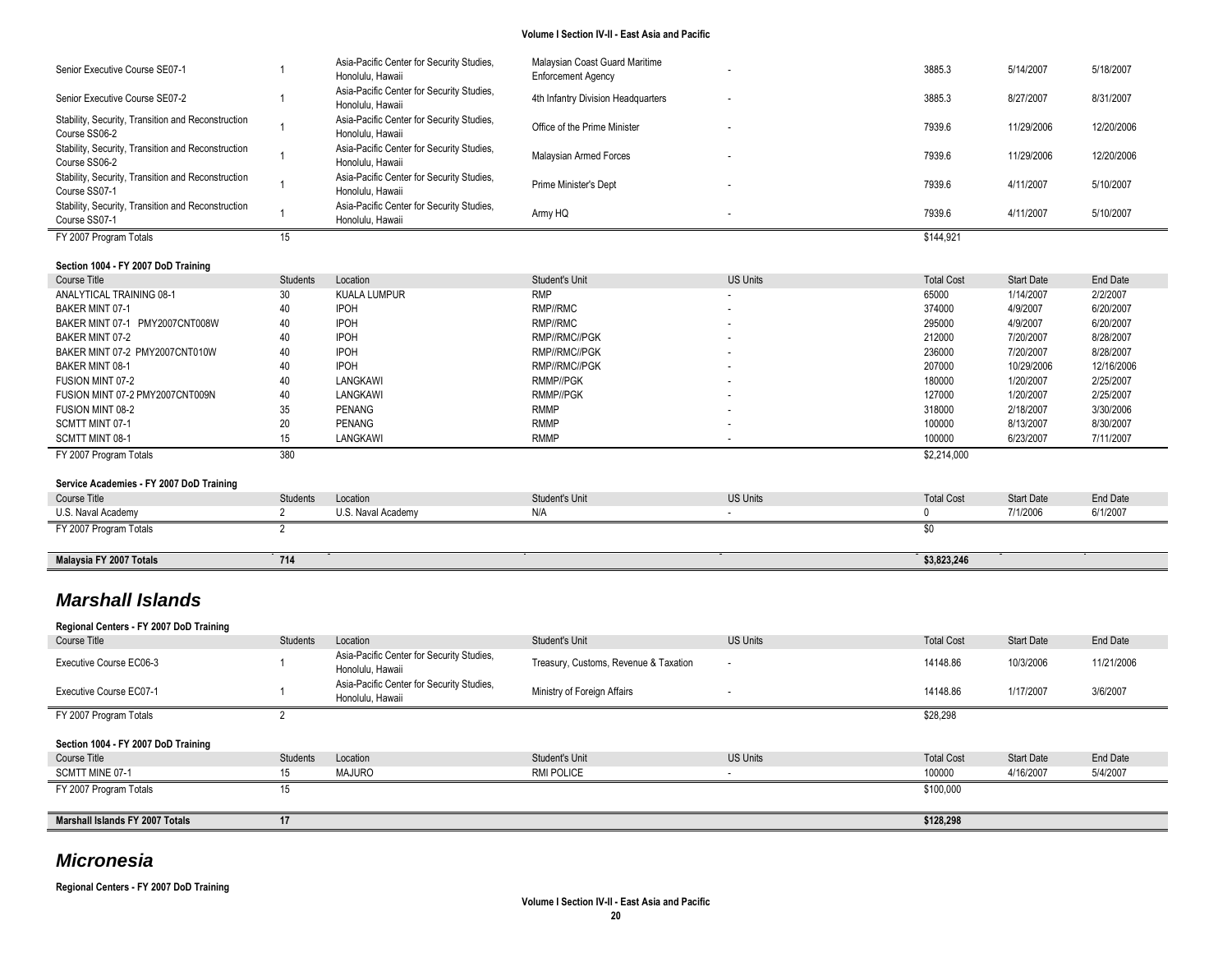| Course Title                                             | Students        | Location                                                      | Student's Unit                                   | <b>US Units</b>          | <b>Total Cost</b> | <b>Start Date</b> | End Date   |
|----------------------------------------------------------|-----------------|---------------------------------------------------------------|--------------------------------------------------|--------------------------|-------------------|-------------------|------------|
| Executive Course EC06-3                                  |                 | Asia-Pacific Center for Security Studies,<br>Honolulu, Hawaii | Pohnpei Port Authority                           |                          | 14148.86          | 10/3/2006         | 11/21/2006 |
| Executive Course EC06-3                                  |                 | Asia-Pacific Center for Security Studies,<br>Honolulu. Hawaii | Attorney General's Office                        |                          | 14148.86          | 10/3/2006         | 11/21/2006 |
| Executive Course EC07-1                                  |                 | Asia-Pacific Center for Security Studies,<br>Honolulu. Hawaii | Department of Transport Comm &<br>Infrastructure |                          | 14148.86          | 1/17/2007         | 3/6/2007   |
| FY 2007 Program Totals                                   | 3               |                                                               |                                                  |                          | \$42,447          |                   |            |
| Section 1004 - FY 2007 DoD Training                      |                 |                                                               |                                                  |                          |                   |                   |            |
| Course Title                                             | Students        | Location                                                      | Student's Unit                                   | <b>US Units</b>          | <b>Total Cost</b> | <b>Start Date</b> | End Date   |
| I2 TRAINING 08-1C                                        | 30              | <b>PHONPEI</b>                                                | <b>FSM FED POLICE</b>                            |                          | 20000             | 7/7/2007          | 7/11/2007  |
| FY 2007 Program Totals                                   | 30              |                                                               |                                                  |                          | \$20,000          |                   |            |
|                                                          |                 |                                                               |                                                  |                          |                   |                   |            |
| Service Academies - FY 2007 DoD Training<br>Course Title | <b>Students</b> | Location                                                      | Student's Unit                                   | <b>US Units</b>          | <b>Total Cost</b> | <b>Start Date</b> | End Date   |
| U.S. Naval Academy                                       | 2               | U.S. Naval Academy                                            | N/A                                              |                          | $\mathbf 0$       | 7/1/2006          | 6/1/2007   |
| FY 2007 Program Totals                                   | $\overline{2}$  |                                                               |                                                  |                          | \$0               |                   |            |
|                                                          |                 |                                                               |                                                  |                          |                   |                   |            |
|                                                          |                 |                                                               |                                                  |                          |                   |                   |            |
| Micronesia FY 2007 Totals                                | 35              |                                                               |                                                  |                          | \$62,447          |                   |            |
|                                                          |                 |                                                               |                                                  |                          |                   |                   |            |
| <b>Mongolia</b>                                          |                 |                                                               |                                                  |                          |                   |                   |            |
|                                                          |                 |                                                               |                                                  |                          |                   |                   |            |
| CTFP - FY 2007 DoD Training<br>Course Title              | Students        | Location                                                      | Student's Unit                                   | <b>US Units</b>          | <b>Total Cost</b> | <b>Start Date</b> | End Date   |
| REGIONAL CENTERS SEMINARS                                |                 | ASIA PACIFIC CTR FOE SECURITY                                 | Army                                             | $\overline{\phantom{a}}$ | 1940              | 11/29/2006        | 12/6/2006  |
| FY 2007 Program Totals                                   | $\overline{1}$  | <b>STUDIES</b>                                                |                                                  |                          | \$1,940           |                   |            |
|                                                          |                 |                                                               |                                                  |                          |                   |                   |            |
| GPOI - FY 2007 DoS Training<br>Course Title              | <b>Students</b> | Location                                                      | Student's Unit                                   | <b>US Units</b>          | <b>Total Cost</b> | <b>Start Date</b> | End Date   |
| KHAAN QUEST 07 CPX                                       | 28              | Ulaanbaatar, Mongolia                                         | N/A                                              |                          | 130730.04         | 8/1/2007          | 8/10/2007  |
| KHAAN QUEST 07 FTX                                       | 187             | Tavan Tolgoi (Five Hills Training Area),<br>Mongolia          | N/A                                              |                          | 873089.91         | 7/25/2007         | 8/15/2007  |
| UN Peace Support Operations Instructors Course           | 23              | Ulaanbaatar, Mongolia                                         | N/A                                              |                          | 107385.39         | 1/29/2007         | 2/9/2007   |
| UN Peace Support Operations Instructors Course           | $\overline{2}$  | Gazipur, Bangladesh                                           | N/A                                              |                          | 11111.12          | 6/17/2007         | 6/28/2007  |

**IMET-1 - FY 2007 DoS Training**

| Course Title                  | Students | Location                                                             | Student's Unit | <b>US Units</b> | <b>Total Cost</b> | <b>Start Date</b> | End Date   |
|-------------------------------|----------|----------------------------------------------------------------------|----------------|-----------------|-------------------|-------------------|------------|
| 682 NSA (FE/SEAS/PACIF)-MA    |          | MONTEREY, CA                                                         | Navy           | $\sim$          | 141410            | 1/3/2006          | 6/15/2007  |
| 689 C DEF DEC MAKING/PLAN     |          | MONTEREY, CA                                                         | Navy           | $\sim$          | 199254            | 9/26/2005         | 3/23/2007  |
| AMERICAN LANGUAGE COURSE      |          | DLIELC. LACKLAND AFB TX                                              | Navy           | $\sim$          | 16072             | 4/2/2007          | 6/22/2007  |
| AMERICAN LANGUAGE COURSE      |          | DLIELC. LACKLAND AFB TX                                              | Air Force      |                 | 10902             | 6/4/2007          | 8/8/2007   |
| AMERICAN LANGUAGE COURSE      |          | DLIELC. LACKLAND AFB TX                                              | Air Force      |                 | 8434              | 8/20/2007         | 9/28/2007  |
| ARMY WAR COLLEGE (RES CRS)    |          | ARMY WAR COLLEGE                                                     | Army           | $\sim$          | 55391             | 8/7/2006          | 6/9/2007   |
| CHEM CCC INT'L STU PREP       |          | <b>CHEMICAL SCHOOL</b>                                               | Army           |                 | 7257              | 4/27/2007         | 5/11/2007  |
| COMMAND & STAFF COLL USMC     |          | COMMANDING GENERAL, EDUCATION<br>COMMAND QUANTICO VA                 | Navy           |                 | 61242             | 7/17/2006         | 6/6/2007   |
| DRILL INSTRUCTOR USMC         |          | COMMANDING GENERAL MARINE<br>CORPS RECRUIT DEPOT WRR SAN<br>DIEGO CA | Navy           |                 | 7972              | 7/5/2007          | 9/19/2007  |
| ENG BOLCIII INT'L STU PREP    |          | CHEMICAL SCHOOL                                                      | Army           | $\sim$          | 2839              | 5/7/2007          | 5/18/2007  |
| ENGINEER BASIC OFFICER LEADER |          | <b>ENGINEER SCHOOL</b>                                               | Army           | $\sim$          | 10093             | 5/23/2007         | 9/6/2007   |
| ENGLISH LANGUAGE CRSE         |          | AIR FORCE SECURITY ASSISTANCE<br><b>TRAINING</b>                     | Army           |                 | 14963             | 6/5/2006          | 10/20/2006 |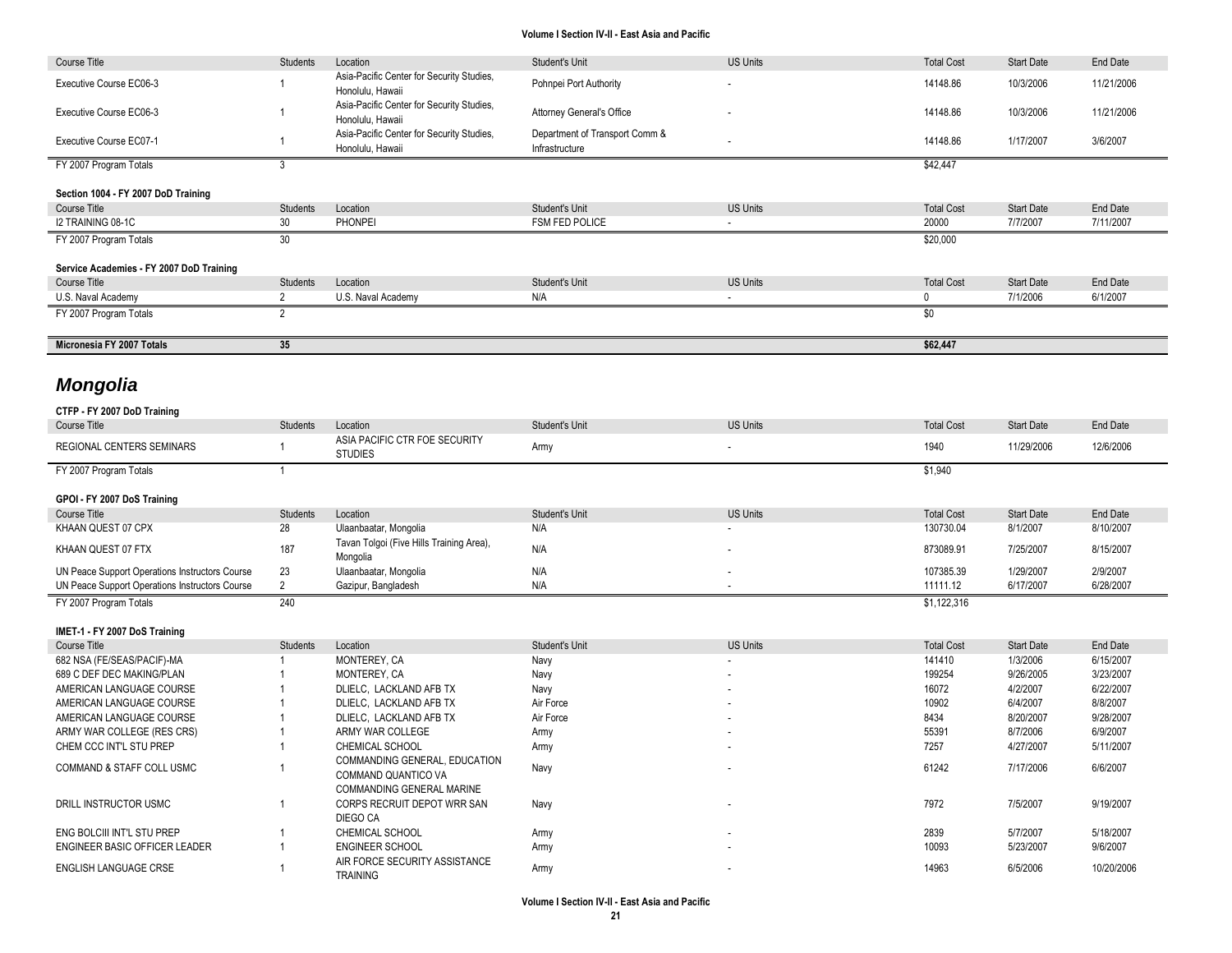| <b>ENGLISH LANGUAGE CRSE</b>                   |    | DLIELC, LACKLAND AFB TX                     | Army                                                        | 17750        | 12/11/2006 | 4/20/2007  |
|------------------------------------------------|----|---------------------------------------------|-------------------------------------------------------------|--------------|------------|------------|
| <b>ENGLISH LANGUAGE CRSE</b>                   |    | DLIELC, LACKLAND AFB TX                     | Army                                                        | 25150        | 1/22/2007  | 8/17/2007  |
| <b>ENGLISH LANGUAGE CRSE</b>                   |    | DLIELC, LACKLAND AFB TX                     | Army                                                        | 18834        | 3/5/2007   | 7/27/2007  |
| <b>ENGLISH LANGUAGE CRSE</b>                   |    | DLIELC, LACKLAND AFB TX                     | Army                                                        | 18150        | 3/26/2007  | 8/10/2007  |
| ENGLISH LANGUAGE CRSE                          |    | DLIELC, LACKLAND AFB TX                     | Army                                                        | 18911        | 4/9/2007   | 6/15/2007  |
| HEALTH CARE SPECIALISTS                        |    | ARMY MEDICAL DEPARTMENT CENTER              | Army                                                        | 14418        | 6/19/2006  | 10/11/2006 |
|                                                |    | & SCHOOL<br>INDUSTRIAL COLLEGE OF THE ARMED |                                                             |              |            |            |
| ICAF                                           |    | <b>FORCES</b>                               | Army                                                        | 88919        | 8/7/2006   | 6/6/2007   |
| <b>INFANTRY BASIC OFFICER LDR</b>              |    | <b>INFANTRY SCHOOL</b>                      | Army                                                        | 10919        | 8/28/2006  | 11/30/2006 |
| INTERNATIONAL OFF PREPARATORY - INF OFF<br>ADV |    | <b>INFANTRY SCHOOL</b>                      | Army                                                        | 6392         | 7/11/2007  | 7/16/2007  |
| INTL FELLOWS ORIENTATION                       |    | ARMY WAR COLLEGE                            | Army                                                        | 19119        | 6/25/2007  | 8/3/2007   |
| LANGUAGE INSTRUCTOR/ADV                        |    | DLIELC, LACKLAND AFB TX                     | Air Force                                                   | 10069        | 8/14/2006  | 12/1/2006  |
| LANGUAGE INSTRUCTOR/BASIC                      |    | DLIELC, LACKLAND AFB TX                     | Air Force                                                   | 17150        | 8/21/2006  | 2/23/2007  |
| MANEUVER CAPTAINS CAREER                       |    | <b>INFANTRY SCHOOL</b>                      | Army                                                        | 8261         | 7/17/2007  | 9/17/2007  |
| MET CIV-MILITARY RELATIONS                     |    | MONGOLIA (IN COUNTRY TRAINING)              | MINERALS AND OIL AUTHORITY                                  |              | 5/21/2007  | 5/25/2007  |
| MET CIV-MILITARY RELATIONS                     |    | MONGOLIA (IN COUNTRY TRAINING)              | INSTITUTE OF DEFENSE STUDIES                                |              | 5/21/2007  | 5/25/2007  |
| MET CIV-MILITARY RELATIONS                     |    | MONGOLIA (IN COUNTRY TRAINING)              | BORDER PROTECTION AGENCY                                    |              | 5/21/2007  | 5/25/2007  |
| MET CIV-MILITARY RELATIONS                     |    | MONGOLIA (IN COUNTRY TRAINING)              | NATIONAL POLICE AGENCY                                      | <sup>n</sup> | 5/21/2007  | 5/25/2007  |
| MET CIV-MILITARY RELATIONS                     |    | MONGOLIA (IN COUNTRY TRAINING)              | INSTITUTE OF DEFENSE STUDIES                                | $\Omega$     | 5/21/2007  | 5/25/2007  |
|                                                |    |                                             |                                                             |              |            |            |
| MET CIV-MILITARY RELATIONS                     |    | MONGOLIA (IN COUNTRY TRAINING)              | NATIONAL COMMITTEE FOR HUMAN<br><b>RIGHTS</b>               | $\Omega$     | 5/21/2007  | 5/25/2007  |
| MET CIV-MILITARY RELATIONS                     |    | MONGOLIA (IN COUNTRY TRAINING)              | <b>GENERAL STAFF HQ. MAF</b>                                | $\mathbf{0}$ | 5/21/2007  | 5/25/2007  |
| MET CIV-MILITARY RELATIONS                     |    | MONGOLIA (IN COUNTRY TRAINING)              | NATIONAL SECURITY COUNCIL                                   | $\Omega$     | 5/21/2007  | 5/25/2007  |
|                                                |    |                                             | MINISTRY OF SOCIAL WELFARE AND                              |              |            |            |
| MET CIV-MILITARY RELATIONS                     |    | MONGOLIA (IN COUNTRY TRAINING)              | <b>LABOR</b>                                                | $\Omega$     | 5/21/2007  | 5/25/2007  |
| MET CIV-MILITARY RELATIONS                     |    | MONGOLIA (IN COUNTRY TRAINING)              | <b>BORDER FORCES INSTTUTE</b>                               | $\mathbf{0}$ | 5/21/2007  | 5/25/2007  |
| MET CIV-MILITARY RELATIONS                     |    | MONGOLIA (IN COUNTRY TRAINING)              | NATIONAL SECURITY COUNCIL                                   | $\mathbf{0}$ | 5/21/2007  | 5/25/2007  |
| MET CIV-MILITARY RELATIONS                     |    | MONGOLIA (IN COUNTRY TRAINING)              | STATE PROFESSIONAL INSPECTION<br><b>AGENCY</b>              | $\Omega$     | 5/21/2007  | 5/25/2007  |
| MET CIV-MILITARY RELATIONS                     |    | MONGOLIA (IN COUNTRY TRAINING)              | MINISTRY OF FOREIGN AFFAIRS                                 | $\Omega$     | 5/21/2007  | 5/25/2007  |
| MET CIV-MILITARY RELATIONS                     |    |                                             | NATIONAL SECURITY COUNCIL                                   | $\Omega$     | 5/21/2007  | 5/25/2007  |
|                                                |    | MONGOLIA (IN COUNTRY TRAINING)              |                                                             |              |            |            |
| MET CIV-MILITARY RELATIONS                     |    | MONGOLIA (IN COUNTRY TRAINING)              | MINISTRY OF JUSTICE AND HOME<br><b>AFFAIRS</b>              | $\Omega$     | 5/21/2007  | 5/25/2007  |
| MET CIV-MILITARY RELATIONS                     |    | MONGOLIA (IN COUNTRY TRAINING)              | NATIONAL SECURITY COUNCIL                                   | $\Omega$     | 5/21/2007  | 5/25/2007  |
| MET CIV-MILITARY RELATIONS                     |    | MONGOLIA (IN COUNTRY TRAINING)              | OFFICE OF IMMIGRATION.<br>NATURALIZATION & FOREIGN CITIZENS | <sup>n</sup> | 5/21/2007  | 5/25/2007  |
| MET CIV-MILITARY RELATIONS                     |    | MONGOLIA (IN COUNTRY TRAINING)              | INSTITUTE FOR STRATEGIC STUDIES                             |              | 5/21/2007  | 5/25/2007  |
| MET CIV-MILITARY RELATIONS                     |    | MONGOLIA (IN COUNTRY TRAINING)              | NATIONAL WATER AUTHORITY                                    |              | 5/21/2007  | 5/25/2007  |
| MET CIV-MILITARY RELATIONS                     |    | MONGOLIA (IN COUNTRY TRAINING)              | MINISTRY OF FOOD AND AGRICULTURE                            | $\Omega$     | 5/21/2007  | 5/25/2007  |
| MET CIV-MILITARY RELATIONS                     |    | MONGOLIA (IN COUNTRY TRAINING)              | <b>GENERAL AUTHORITY FOR</b>                                | $\Omega$     | 5/21/2007  | 5/25/2007  |
|                                                |    |                                             | <b>IMPLEMENTING COURT DECISION</b>                          |              |            |            |
| MET CIV-MILITARY RELATIONS                     |    | MONGOLIA (IN COUNTRY TRAINING)              | MINISTRY OF HEALTH                                          |              | 5/21/2007  | 5/25/2007  |
| MET CIV-MILITARY RELATIONS                     |    | MONGOLIA (IN COUNTRY TRAINING)              | <b>BANK OF MONGOLIA</b>                                     | $\Omega$     | 5/21/2007  | 5/25/2007  |
| MET CIV-MILITARY RELATIONS                     |    | MONGOLIA (IN COUNTRY TRAINING)              | MINISTRY OF NATURE                                          |              | 5/21/2007  | 5/25/2007  |
| MET CIV-MILITARY RELATIONS                     |    | MONGOLIA (IN COUNTRY TRAINING)              | MOD                                                         |              | 5/21/2007  | 5/25/2007  |
| MET CIV-MILITARY RELATIONS                     |    | MONGOLIA (IN COUNTRY TRAINING)              | MINISTRY OF CONSTRUCTION AND<br>URBAN DEVELOPMENT           | $\Omega$     | 5/21/2007  | 5/25/2007  |
| MET CIV-MILITARY RELATIONS                     |    | MONGOLIA (IN COUNTRY TRAINING)              | INSTITUTE OF DEFENSE STUDIES                                | 0            | 5/21/2007  | 5/25/2007  |
| MET CIV-MILITARY RELATIONS                     |    | MONGOLIA (IN COUNTRY TRAINING)              | NATIONAL SECURITY COUNCIL                                   | $\mathbf{0}$ | 5/21/2007  | 5/25/2007  |
| MET CIV-MILITARY RELATIONS                     |    | MONGOLIA (IN COUNTRY TRAINING)              | MINISTRY OF FOREIGN AFFAIRS                                 | 0            | 5/21/2007  | 5/25/2007  |
| MET CIV-MILITARY RELATIONS                     |    | MONGOLIA (IN COUNTRY TRAINING)              | PRESIDENT'S OFFICE                                          | 57866        | 5/21/2007  | 5/25/2007  |
|                                                |    |                                             | MINISTRY OF JUSTICE AND HOME                                |              |            |            |
| MET CIV-MILITARY RELATIONS                     |    | MONGOLIA (IN COUNTRY TRAINING)              | <b>AFFAIRS</b>                                              | 0            | 5/21/2007  | 5/25/2007  |
| MET CIV-MILITARY RELATIONS                     |    | MONGOLIA (IN COUNTRY TRAINING)              | MOD                                                         | 0            | 5/21/2007  | 5/25/2007  |
| MET CIV-MILITARY RELATIONS                     | -1 | MONGOLIA (IN COUNTRY TRAINING)              | STATE GENERAL PROSECUTOR'S<br><b>OFFICE</b>                 | 0            | 5/21/2007  | 5/25/2007  |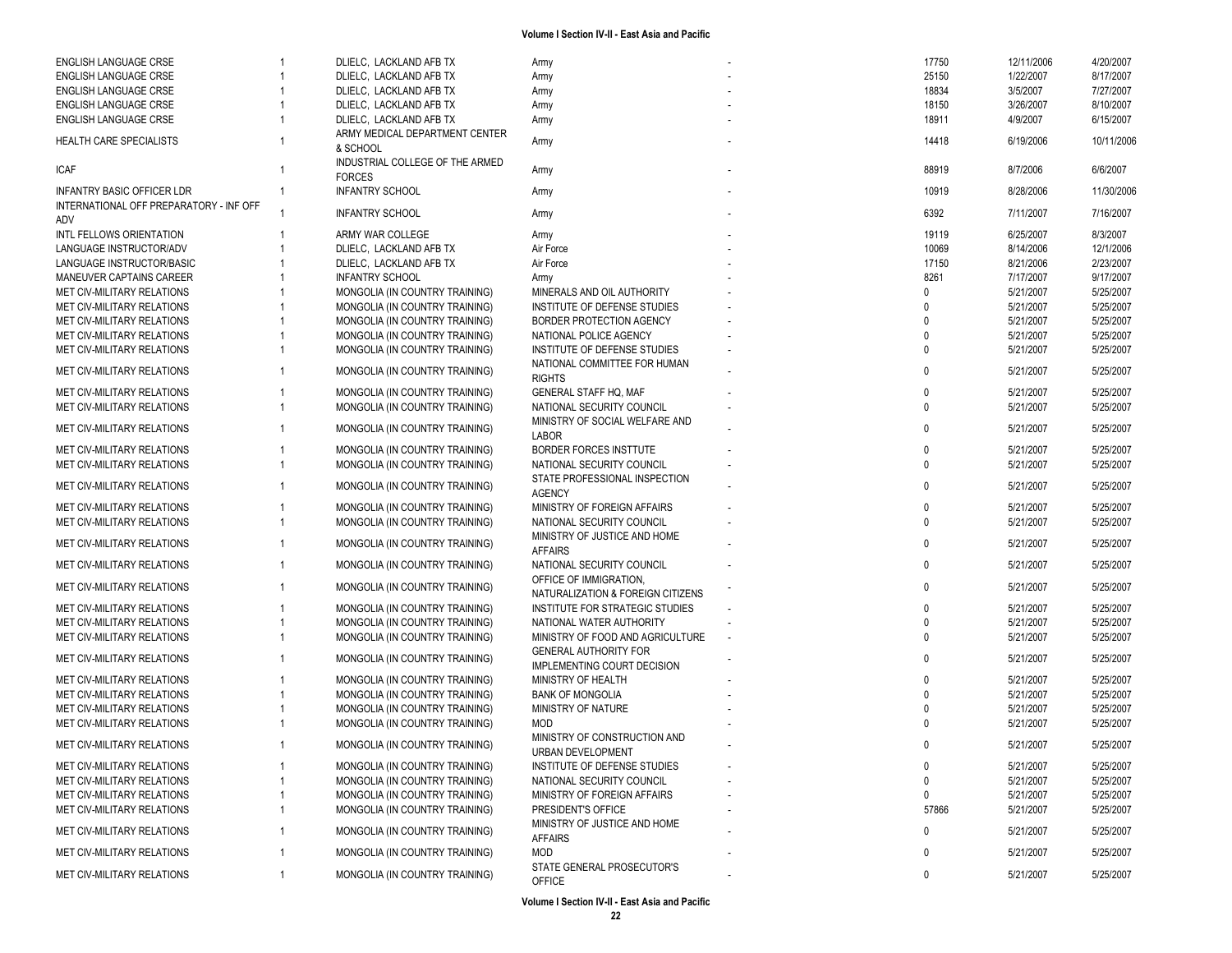| MET CIV-MILITARY RELATIONS        |                | MONGOLIA (IN COUNTRY TRAINING) | STATE PROFESSIONAL INSPECTION<br><b>AGENCY</b>             | $\mathbf{0}$ | 5/21/2007 | 5/25/2007 |
|-----------------------------------|----------------|--------------------------------|------------------------------------------------------------|--------------|-----------|-----------|
| MET CIV-MILITARY RELATIONS        |                | MONGOLIA (IN COUNTRY TRAINING) | STATE SUPREME COURT                                        |              | 5/21/2007 | 5/25/2007 |
| <b>MET CIV-MILITARY RELATIONS</b> |                | MONGOLIA (IN COUNTRY TRAINING) | INSTITUTE OF DEFENSE STUDIES                               |              | 5/21/2007 | 5/25/2007 |
| <b>MET CIV-MILITARY RELATIONS</b> |                | MONGOLIA (IN COUNTRY TRAINING) | INSTITUTE FOR STRATEGIC STUDIES                            |              | 5/21/2007 | 5/25/2007 |
| MET CIV-MILITARY RELATIONS        |                | MONGOLIA (IN COUNTRY TRAINING) | CABINET SECRETARIAT                                        |              | 5/21/2007 | 5/25/2007 |
|                                   |                |                                | <b>GOVERNER'S OFFICE FOR</b>                               |              |           |           |
| MET CIV-MILITARY RELATIONS        |                | MONGOLIA (IN COUNTRY TRAINING) | <b>ULAANBAATAR CITY</b>                                    |              | 5/21/2007 | 5/25/2007 |
| MET CIV-MILITARY RELATIONS        |                | MONGOLIA (IN COUNTRY TRAINING) | NATIONAL POLICE AGENCY                                     |              | 5/21/2007 | 5/25/2007 |
| MET CIV-MILITARY RELATIONS        |                | MONGOLIA (IN COUNTRY TRAINING) | UNIVERSITY OF HUMANITIES                                   |              | 5/21/2007 | 5/25/2007 |
| MET CIV-MILITARY RELATIONS        |                | MONGOLIA (IN COUNTRY TRAINING) | UNIVERSITY OF SCIENCE AND<br><b>TECHNOLOGY</b>             |              | 5/21/2007 | 5/25/2007 |
| MET CIV-MILITARY RELATIONS        |                | MONGOLIA (IN COUNTRY TRAINING) | MINISTRY OF FOREIGN AFFAIRS                                |              | 5/21/2007 | 5/25/2007 |
| MET CIV-MILITARY RELATIONS        |                | MONGOLIA (IN COUNTRY TRAINING) | NATIONAL EMERGENCY MANAGEMENT<br><b>AGENCY</b>             |              | 5/21/2007 | 5/25/2007 |
| <b>MET CIV-MILITARY RELATIONS</b> |                | MONGOLIA (IN COUNTRY TRAINING) | NATIONAL POLICE AGENCY                                     |              | 5/21/2007 | 5/25/2007 |
| MET CIV-MILITARY RELATIONS        |                | MONGOLIA (IN COUNTRY TRAINING) | MINISTRY OF INDUSTRY AND TRADE                             |              | 5/21/2007 | 5/25/2007 |
| <b>MET CIV-MILITARY RELATIONS</b> |                | MONGOLIA (IN COUNTRY TRAINING) | NATIONAL SECURITY COUNCIL                                  |              | 5/21/2007 | 5/25/2007 |
| MET CIV-MILITARY RELATIONS        |                | MONGOLIA (IN COUNTRY TRAINING) | NATIONAL DEFENSE UNIVERSITY                                |              | 5/21/2007 | 5/25/2007 |
|                                   |                |                                | INSTITUTE FOR INTERNATIONAL                                |              |           |           |
| MET CIV-MILITARY RELATIONS        |                | MONGOLIA (IN COUNTRY TRAINING) | <b>STUDIES</b>                                             |              | 5/21/2007 | 5/25/2007 |
| MET CIV-MILITARY RELATIONS        |                | MONGOLIA (IN COUNTRY TRAINING) | DEFENSE MANAGEMENT ACADEMY                                 |              | 5/21/2007 | 5/25/2007 |
| MET CIV-MILITARY RELATIONS        |                | MONGOLIA (IN COUNTRY TRAINING) | FOREIGN INVESTMENT AND FOREIGN<br>TRADE AGENCY             |              | 5/21/2007 | 5/25/2007 |
| MET CIV-MILITARY RELATIONS        |                | MONGOLIA (IN COUNTRY TRAINING) | NATIONAL SECURITY COUNCIL                                  |              | 5/21/2007 | 5/25/2007 |
| <b>MET CIV-MILITARY RELATIONS</b> |                | MONGOLIA (IN COUNTRY TRAINING) | DEFENSE MANAGEMENT ACADEMY                                 |              | 5/21/2007 | 5/25/2007 |
| MET CIV-MILITARY RELATIONS        |                | MONGOLIA (IN COUNTRY TRAINING) | POLICE ACADEMY                                             |              | 5/21/2007 | 5/25/2007 |
|                                   |                |                                | INFORMATION, COMMUNICATION &                               |              |           |           |
| MET CIV-MILITARY RELATIONS        |                | MONGOLIA (IN COUNTRY TRAINING) | TECHNOLOGY AGENCY                                          |              | 5/21/2007 | 5/25/2007 |
| MET CIV-MILITARY RELATIONS        |                | MONGOLIA (IN COUNTRY TRAINING) | STATE PROFESSIONAL INSPECTION<br><b>AGENCY</b>             | $\mathbf 0$  | 5/21/2007 | 5/25/2007 |
| MET CIV-MILITARY RELATIONS        |                | MONGOLIA (IN COUNTRY TRAINING) | STATE PROFESSIONAL INSPECTION                              | $\Omega$     | 5/21/2007 | 5/25/2007 |
| MET CIV-MILITARY RELATIONS        |                | MONGOLIA (IN COUNTRY TRAINING) | <b>AGENCY</b><br>INSTITUTE FOR STRATEGIC STUDIES           |              | 5/21/2007 | 5/25/2007 |
| MET CIV-MILITARY RELATIONS        |                | MONGOLIA (IN COUNTRY TRAINING) | STATE PROFESSIONAL INSPECTION                              |              | 5/21/2007 | 5/25/2007 |
| MET CIV-MILITARY RELATIONS        |                | MONGOLIA (IN COUNTRY TRAINING) | <b>AGENCY</b><br>CABINET SECRETARIAT                       |              | 5/21/2007 | 5/25/2007 |
| MET CIV-MILITARY RELATIONS        |                | MONGOLIA (IN COUNTRY TRAINING) | <b>GOVERNER'S OFFICE FOR</b>                               |              | 5/21/2007 | 5/25/2007 |
|                                   |                |                                | ULAANBAATAR CITY                                           |              |           |           |
| MET CIV-MILITARY RELATIONS        |                | MONGOLIA (IN COUNTRY TRAINING) | INSTITUTE FOR STRATEGIC STUDIES                            |              | 5/21/2007 | 5/25/2007 |
| MET CIV-MILITARY RELATIONS        |                | MONGOLIA (IN COUNTRY TRAINING) | MINISTRY OF FUEL AND ENERGY                                |              | 5/21/2007 | 5/25/2007 |
| MET CIV-MILITARY RELATIONS        |                | MONGOLIA (IN COUNTRY TRAINING) | ADMINISTRATION OF LAND AFFAIRS.<br>GEODESY AND CARTOGRAPHY | $\Omega$     | 5/21/2007 | 5/25/2007 |
| MET CIV-MILITARY RELATIONS        |                | MONGOLIA (IN COUNTRY TRAINING) | INSTITUTE FOR STRATEGIC STUDIES                            |              | 5/21/2007 | 5/25/2007 |
| <b>MET CIV-MILITARY RELATIONS</b> |                | MONGOLIA (IN COUNTRY TRAINING) | MINISTRY OF ROADS TRANSPORTATION<br>AND TOURISM            |              | 5/21/2007 | 5/25/2007 |
| MET CIV-MILITARY RELATIONS        |                | MONGOLIA (IN COUNTRY TRAINING) | MINISTRY OF DEFENSE                                        |              | 5/21/2007 | 5/25/2007 |
| MET CIV-MILITARY RELATIONS        |                | MONGOLIA (IN COUNTRY TRAINING) | GENERAL INTELLIGENCE AGENCY                                |              | 5/21/2007 | 5/25/2007 |
| MET CIV-MILITARY RELATIONS        |                | MONGOLIA (IN COUNTRY TRAINING) | NATIONAL SECURITY COUNCIL                                  |              | 5/21/2007 | 5/25/2007 |
|                                   | $\overline{1}$ |                                | MINSITRY OF EDUCATION CULTURE AND                          | 0            | 5/21/2007 | 5/25/2007 |
| MET CIV-MILITARY RELATIONS        |                | MONGOLIA (IN COUNTRY TRAINING) | <b>SCIENCE</b>                                             |              |           |           |
| MET CIV-MILITARY RELATIONS        |                | MONGOLIA (IN COUNTRY TRAINING) | PARLIAMENT SECRETARIAT<br>NATIONAL CENTER FOR              | $\Omega$     | 5/21/2007 | 5/25/2007 |
| MET CIV-MILITARY RELATIONS        |                | MONGOLIA (IN COUNTRY TRAINING) | STANDARDIZATION & METROLOGY                                | 0            | 5/21/2007 | 5/25/2007 |
| MET CIV-MILITARY RELATIONS        |                | MONGOLIA (IN COUNTRY TRAINING) | INSTITUTE OF DEFENSE STUDIES                               | $\Omega$     | 5/21/2007 | 5/25/2007 |
| MET CIV-MILITARY RELATIONS        |                | MONGOLIA (IN COUNTRY TRAINING) | <b>GENERAL CUSTOMS OFFICE</b>                              |              | 5/21/2007 | 5/25/2007 |
| MET CIV-MILITARY RELATIONS        |                | MONGOLIA (IN COUNTRY TRAINING) | MINISTRY OF FINANCE                                        |              | 5/21/2007 | 5/25/2007 |
| MET CIV-MILITARY RELATIONS        |                | MONGOLIA (IN COUNTRY TRAINING) | MONGOLIAN TAX ADMINISTRATION                               |              | 5/21/2007 | 5/25/2007 |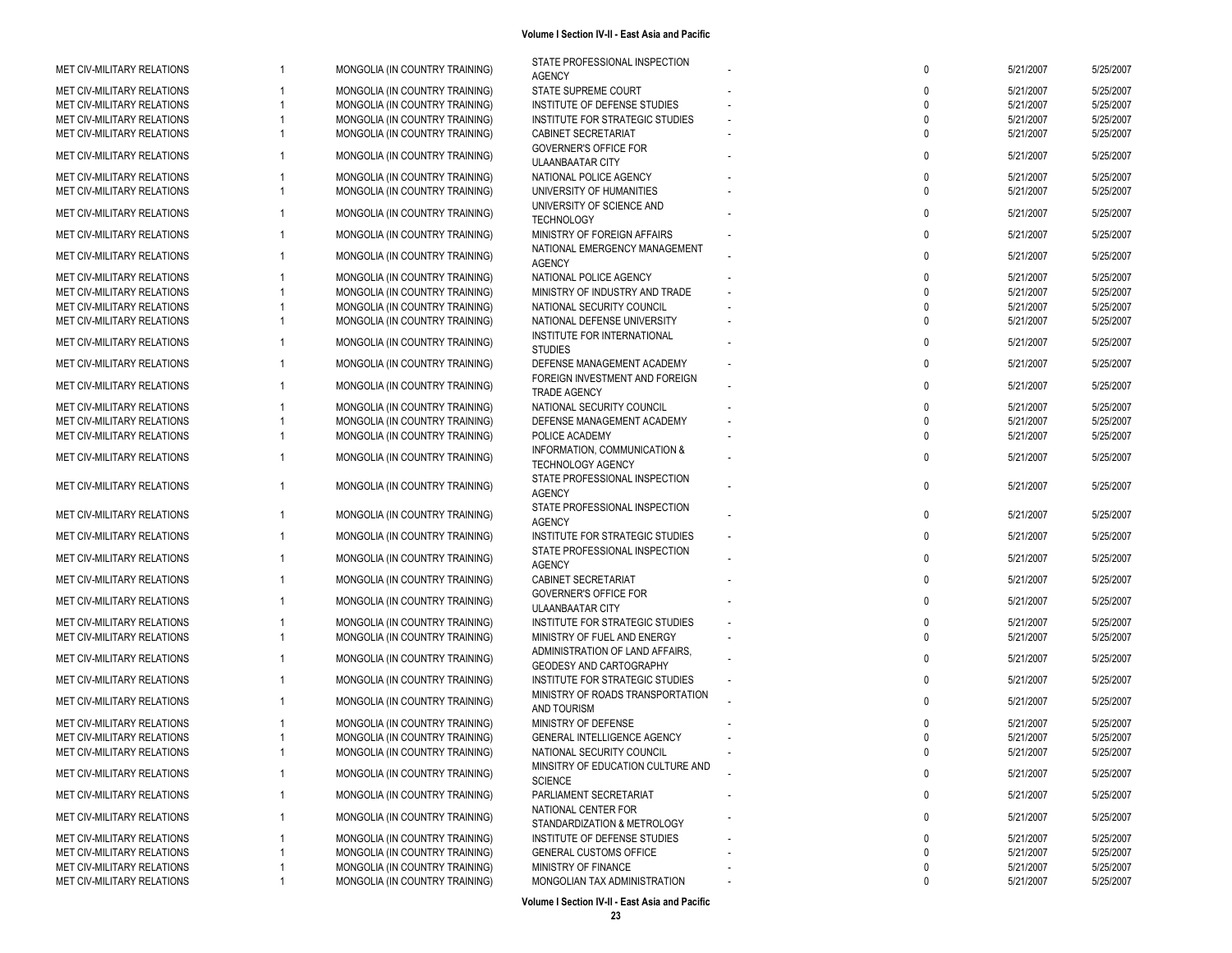| FY 2007 Program Totals                           | 115 |                                |                                                |                          | \$976,831 |            |            |
|--------------------------------------------------|-----|--------------------------------|------------------------------------------------|--------------------------|-----------|------------|------------|
| <b>WARRIOR LEADER</b>                            |     | NCO ACADEMY ALASKA             | Army                                           |                          | 9882      | 8/30/2007  | 9/28/2007  |
| SR INTERNATIONAL DEF MGT                         |     | MONTEREY, CA                   | Navy                                           | $\overline{\phantom{a}}$ | 8708      | 6/25/2007  | 7/20/2007  |
| SPECIALIZED ENG LANG TNG                         |     | DLIELC. LACKLAND AFB TX        | Navy                                           | $\overline{\phantom{a}}$ | 8742      | 5/7/2007   | 7/6/2007   |
| SIGNAL BASIC OFFICER LDR                         |     | SIGNAL SCHOOL                  | Army                                           |                          | 10520     | 8/25/2006  | 11/29/2006 |
| SERGEANTS MAJ (INTERNATIONAL FELLOWS)<br>PRE-CRS |     | SERGEANTS MAJOR ACADEMY        | Army                                           |                          | 7142      | 7/3/2007   | 7/31/2007  |
| RANGER                                           |     | <b>INFANTRY SCHOOL</b>         | Army                                           |                          | 7292      | 8/29/2006  | 10/27/2006 |
| QUARTERMASTER BASIC OFFICER LEADER               |     | QUARTERMASTER SCHOOL           | Army                                           | $\overline{\phantom{a}}$ | 10932     | 10/30/2006 | 2/2/2007   |
| PK LATEST DEVELOPMENTS PKLD                      |     | NEWPORT. RI                    | Navy                                           |                          | 27192     | 7/23/2007  | 8/3/2007   |
| MIL & PCKEEP OPS IAW ROL                         |     | NEWPORT. RI                    | Navv                                           |                          | 18684     | 4/9/2007   | 5/17/2007  |
| MET CIV-MILITARY RELATIONS                       |     | MONGOLIA (IN COUNTRY TRAINING) | NATIONAL LEGAL CENTER                          | $\overline{\phantom{a}}$ |           | 5/21/2007  | 5/25/2007  |
| MET CIV-MILITARY RELATIONS                       |     | MONGOLIA (IN COUNTRY TRAINING) | STATE PROFESSIONAL INSPECTION<br><b>AGENCY</b> |                          |           | 5/21/2007  | 5/25/2007  |
| MET CIV-MILITARY RELATIONS                       |     | MONGOLIA (IN COUNTRY TRAINING) | STATE PROFESSIONAL INSPECTION<br><b>AGENCY</b> |                          |           | 5/21/2007  | 5/25/2007  |

### **Regional Centers - FY 2007 DoD Training**

| Course Title                                                                            | <b>Students</b> | Location                                                      | Student's Unit                                          | <b>US Units</b> | <b>Total Cost</b> | <b>Start Date</b> | End Date   |
|-----------------------------------------------------------------------------------------|-----------------|---------------------------------------------------------------|---------------------------------------------------------|-----------------|-------------------|-------------------|------------|
| Central Asian Parliamentarians Conference                                               |                 | Marshall Center Garmisch, Germany                             | <b>UNK</b>                                              |                 | 7037.46           | 10/23/2006        | 10/26/2006 |
| Comprehensive Security Responses to Terrorism<br>Course CS06-3                          |                 | Asia-Pacific Center for Security Studies,<br>Honolulu. Hawaii | Military Intelligence Agency                            |                 | 8661.84           | 11/29/2006        | 12/20/2006 |
| Comprehensive Security Responses to Terrorism<br>Course CS07-1                          |                 | Asia-Pacific Center for Security Studies,<br>Honolulu, Hawaii | <b>Criminal Police Department</b>                       |                 | 8661.84           | 7/31/2007         | 8/22/2007  |
| Conference on Defense Oversight and the Inspector<br>General and Ombudsman-type Systems | 3               | Marshall Center Garmisch, Germany                             | <b>UNK</b>                                              |                 | 5576.05           | 9/5/2007          | 9/7/2007   |
| Executive Course EC06-3                                                                 |                 | Asia-Pacific Center for Security Studies,<br>Honolulu, Hawaii | <b>Border Protection General Board</b>                  |                 | 14148.86          | 10/3/2006         | 11/21/2006 |
| Executive Course EC06-3                                                                 |                 | Asia-Pacific Center for Security Studies,<br>Honolulu, Hawaii | <b>Cabinet Secretariat</b>                              |                 | 14148.86          | 10/3/2006         | 11/21/2006 |
| Executive Course EC07-1                                                                 |                 | Asia-Pacific Center for Security Studies,<br>Honolulu, Hawaii | Institute for Strategic Studies                         |                 | 14148.86          | 1/17/2007         | 3/6/2007   |
| Program in Advanced Security Studies 07-1                                               |                 | Marshall Center Garmisch, Germany                             | <b>UNK</b>                                              |                 | 37220             | 1/17/2007         | 4/15/2007  |
| Program in Advanced Security Studies 07-4                                               |                 | Marshall Center Garmisch, Germany                             | <b>UNK</b>                                              |                 | 37524             | 5/16/2007         | 8/12/2007  |
| Program on Terrorism and Security Studies<br>$07 - 2$                                   |                 | Marshall Center Garmisch, Germany                             | <b>UNK</b>                                              |                 | 4553              | 1/24/2007         | 3/4/2007   |
| Program on Terrorism and Security Studies<br>$07 - 5$                                   |                 | Marshall Center Garmisch, Germany                             | <b>UNK</b>                                              |                 | 7185              | 5/23/2007         | 7/1/2007   |
| Security and Stability in Central Asia: Initiatives<br>During the EU Presidency         | 6               | Marshall Center Garmisch, Germany                             | <b>UNK</b>                                              |                 | 15139.67          | 4/17/2007         | 4/19/2007  |
| Senior Executive Course SE06-3                                                          |                 | Asia-Pacific Center for Security Studies,<br>Honolulu, Hawaii | Ministry of Foreign Affairs                             |                 | 3885.3            | 11/13/2006        | 11/17/2006 |
| Senior Executive Course SE07-1                                                          |                 | Asia-Pacific Center for Security Studies,<br>Honolulu. Hawaii | Ministry of Defense, Strategic Management<br>& Planning |                 | 3885.3            | 5/14/2007         | 5/18/2007  |
| Senior Executive Course SE07-2                                                          |                 | Asia-Pacific Center for Security Studies,<br>Honolulu, Hawaii | Democratic Party of Mongolia                            |                 | 3885.3            | 8/27/2007         | 8/31/2007  |
| Senior Executive Seminar 07-3                                                           | $\overline{2}$  | Marshall Center Garmisch, Germany                             | <b>UNK</b>                                              |                 | 5040              | 1/24/2007         | 3/4/2007   |
| Senior Executive Seminar 07-6                                                           | $\mathcal{R}$   | Marshall Center Garmisch, Germany                             | <b>UNK</b>                                              |                 | 9420              | 8/20/2007         | 8/31/2007  |
| Stability, Security, Transition and Reconstruction<br>Course SS06-2                     |                 | Asia-Pacific Center for Security Studies,<br>Honolulu, Hawaii | Institute for Strategic Studies                         |                 | 7939.6            | 11/29/2006        | 12/20/2006 |
| Stability, Security, Transition and Reconstruction<br>Course SS07-1                     |                 | Asia-Pacific Center for Security Studies,<br>Honolulu, Hawaii | <b>NSC Office</b>                                       |                 | 7939.6            | 4/11/2007         | 5/10/2007  |
| FY 2007 Program Totals                                                                  | 38              |                                                               |                                                         |                 | \$216,001         |                   |            |
|                                                                                         |                 |                                                               |                                                         |                 |                   |                   |            |
| Mongolia FY 2007 Totals                                                                 | 394             |                                                               |                                                         |                 | \$2,317,088       |                   |            |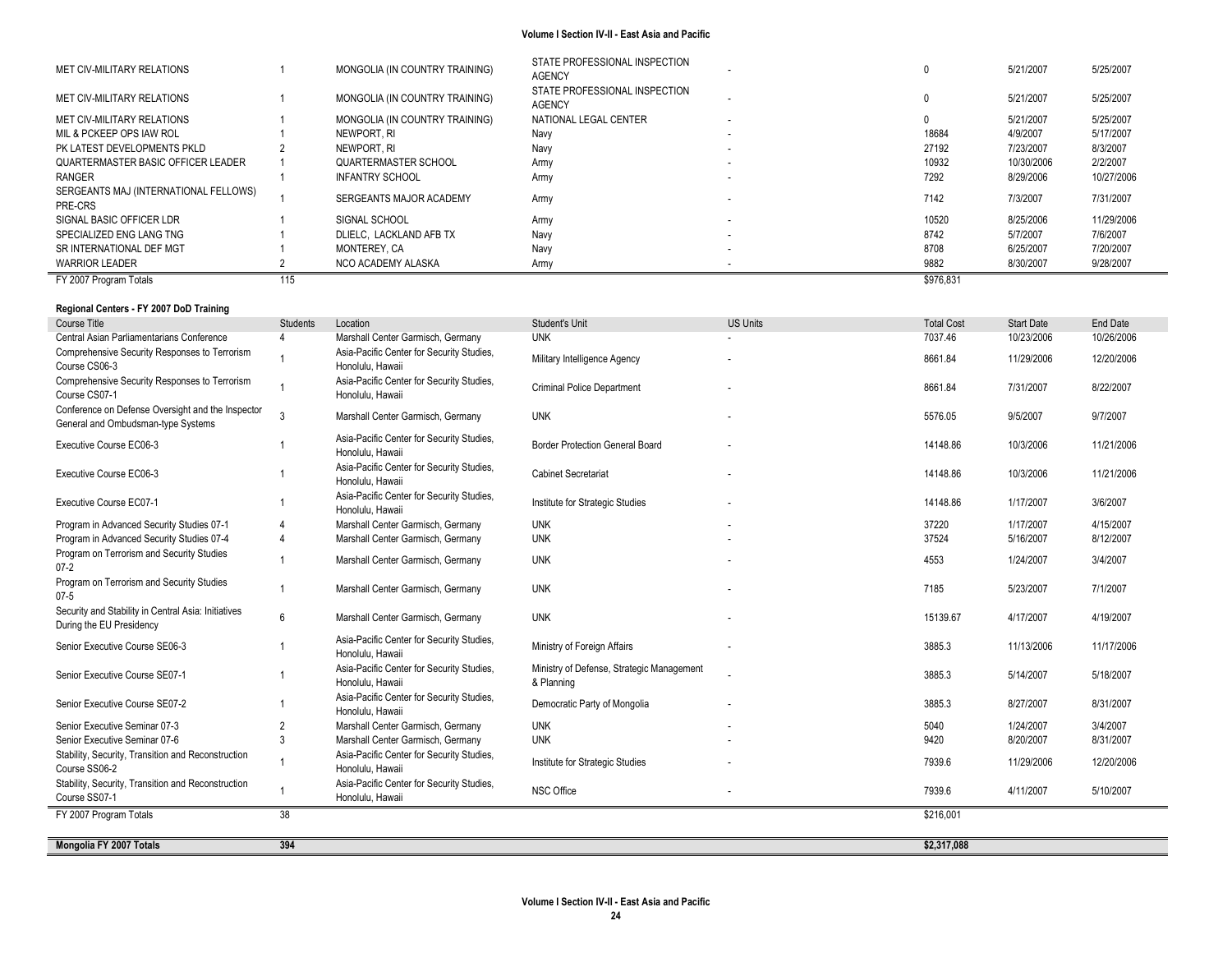## *Nauru*

| Nauru FY 2007 Totals |  |
|----------------------|--|
|                      |  |

## *Niue*

| <b>Niue</b><br>zuu/lotal |  |
|--------------------------|--|

# *Palau*

| Regional Centers - FY 2007 DoD Training |                 |                                                               |                           |                 |                   |                   |            |
|-----------------------------------------|-----------------|---------------------------------------------------------------|---------------------------|-----------------|-------------------|-------------------|------------|
| Course Title                            | <b>Students</b> | Location                                                      | Student's Unit            | <b>US Units</b> | <b>Total Cost</b> | <b>Start Date</b> | End Date   |
| Executive Course EC06-3                 |                 | Asia-Pacific Center for Security Studies,<br>Honolulu, Hawaii | Bureau of Foreign Affairs |                 | 14148.86          | 10/3/2006         | 11/21/2006 |
| Executive Course EC07-1                 |                 | Asia-Pacific Center for Security Studies,<br>Honolulu, Hawaii | Vice President Office     |                 | 14148.86          | 1/17/2007         | 3/6/2007   |
| FY 2007 Program Totals                  |                 |                                                               |                           |                 | \$28,298          |                   |            |
| Palau FY 2007 Totals                    |                 |                                                               |                           |                 | \$28,298          |                   |            |

# *Papua New Guinea*

| <b>Course Title</b>          | <b>Students</b> | Location                                             | Student's Unit                                    | <b>US Units</b> | <b>Total Cost</b> | <b>Start Date</b> | End Date   |
|------------------------------|-----------------|------------------------------------------------------|---------------------------------------------------|-----------------|-------------------|-------------------|------------|
| <b>HM-SCH BAS</b>            | $\overline{2}$  | NAVAL HOSPITAL CORPS SCHOOL<br><b>GREAT LAKES IL</b> | Navy                                              |                 | 21640             | 5/1/2007          | 8/8/2007   |
| <b>INFANTRYMAN BNCOC</b>     |                 | NCO ACADEMY - INFANTRY                               | Army                                              |                 | 26472             | 8/14/2006         | 10/4/2006  |
| <b>INFANTRYMAN BNCOC</b>     |                 | NCO ACADEMY - INFANTRY                               | Army                                              |                 | 16688             | 6/19/2007         | 7/27/2007  |
| <b>INSTRUCTOR TNG COURSE</b> |                 | <b>INFANTRY SCHOOL</b>                               | Army                                              |                 | 3140              | 8/6/2007          | 8/21/2007  |
| <b>INSTRUCTOR TRAINING</b>   | 5               | NCO ACADEMY - ARMY PACIFIC 25ID (FT<br>SHAFTER)      | Army                                              |                 | 10035             | 9/21/2006         | 10/12/2006 |
| <b>INTL MARITIME OFF</b>     | $\overline{2}$  | COGARD TRAINING CENTER YORKTOWN<br>VA                | Navy                                              |                 | 27398             | 1/29/2007         | 4/6/2007   |
| MANEUVER ANCOC               | $\overline{2}$  | NCO ACADEMY - INFANTRY                               | Army                                              |                 | 15320             | 7/9/2007          | 8/8/2007   |
| MANEUVER ANCOC               |                 | NCO ACADEMY - INFANTRY                               | Army                                              |                 | 1106              | 8/16/2007         | 8/24/2007  |
| MANEUVER ANCOC (INFANTRYMAN) | $\overline{2}$  | NCO ACADEMY - INFANTRY                               | Army                                              |                 | 942               | 8/9/2007          | 8/15/2007  |
| MTT MLE ADV BOARD OFF        |                 | COGARD INTL TRNG DET TRACEN<br>YORKTOWN VA           | Papua New Guinea Defence Force (Maritime<br>Unit) |                 |                   | 3/12/2007         | 3/23/2007  |
| MTT MLE ADV BOARD OFF        |                 | COGARD INTL TRNG DET TRACEN<br>YORKTOWN VA           | Papua New Guinea Defence Force (Maritime<br>Unit) |                 | $\mathbf{0}$      | 3/12/2007         | 3/23/2007  |
| MTT MLE ADV BOARD OFF        |                 | COGARD INTL TRNG DET TRACEN<br>YORKTOWN VA           | Papua New Guinea Defence Force (Maritime<br>Unit) |                 | 0                 | 3/12/2007         | 3/23/2007  |
| MTT MLE ADV BOARD OFF        |                 | COGARD INTL TRNG DET TRACEN<br>YORKTOWN VA           | Papua New Guinea Defence Force (Maritime<br>Unit) |                 | 0                 | 3/12/2007         | 3/23/2007  |
| MTT MLE ADV BOARD OFF        |                 | COGARD INTL TRNG DET TRACEN<br>YORKTOWN VA           | Papua New Guinea Defence Force (Maritime<br>Unit) |                 | 0                 | 3/12/2007         | 3/23/2007  |
| MTT MLE ADV BOARD OFF        |                 | COGARD INTL TRNG DET TRACEN<br>YORKTOWN VA           | Papua New Guinea Defence Force (Maritime<br>Unit) |                 | 0                 | 3/12/2007         | 3/23/2007  |
| MTT MLE ADV BOARD OFF        |                 | COGARD INTL TRNG DET TRACEN<br>YORKTOWN VA           | Papua New Guinea Defence Force (Maritime<br>Unit) |                 | 0                 | 3/12/2007         | 3/23/2007  |
| MTT MLE ADV BOARD OFF        |                 | COGARD INTL TRNG DET TRACEN<br>YORKTOWN VA           | Papua New Guinea Defence Force (Maritime<br>Unit) |                 | 0                 | 3/12/2007         | 3/23/2007  |
| MTT MLE ADV BOARD OFF        |                 | COGARD INTL TRNG DET TRACEN<br>YORKTOWN VA           | Papua New Guinea Defence Force (Maritime<br>Unit) |                 | $\Omega$          | 3/12/2007         | 3/23/2007  |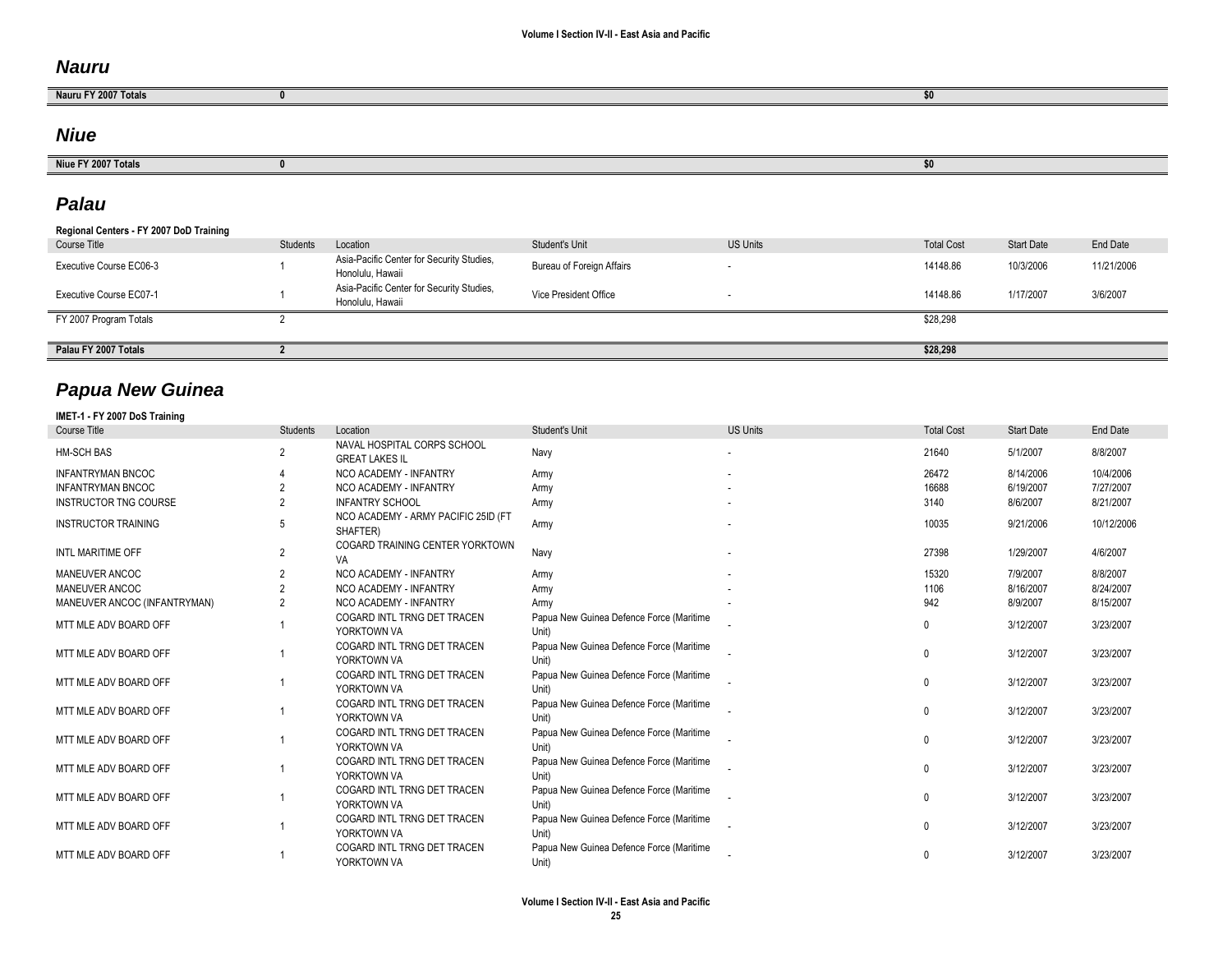| MTT MLE ADV BOARD OFF                                               |                | COGARD INTL TRNG DET TRACEN<br>YORKTOWN VA                    | Papua New Guinea Defence Force (Maritime<br>Unit) |                          | $\mathbf{0}$      | 3/12/2007         | 3/23/2007  |
|---------------------------------------------------------------------|----------------|---------------------------------------------------------------|---------------------------------------------------|--------------------------|-------------------|-------------------|------------|
| MTT MLE ADV BOARD OFF                                               |                | COGARD INTL TRNG DET TRACEN<br>YORKTOWN VA                    | Papua New Guinea Defence Force (Maritime<br>Unit) |                          | $\Omega$          | 3/12/2007         | 3/23/2007  |
| MTT MLE ADV BOARD OFF                                               |                | COGARD INTL TRNG DET TRACEN<br>YORKTOWN VA                    | Papua New Guinea Defence Force (Maritime<br>Unit) |                          | $\mathbf{0}$      | 3/12/2007         | 3/23/2007  |
| MTT MLE ADV BOARD OFF                                               | $\overline{1}$ | COGARD INTL TRNG DET TRACEN<br>YORKTOWN VA                    | Papua New Guinea Defence Force (Maritime<br>Unit) |                          | $\mathbf 0$       | 3/12/2007         | 3/23/2007  |
| MTT MLE ADV BOARD OFF                                               |                | COGARD INTL TRNG DET TRACEN<br>YORKTOWN VA                    | Papua New Guinea Defence Force (Maritime<br>Unit) |                          | 33243             | 3/12/2007         | 3/23/2007  |
| MTT MLE ADV BOARD OFF                                               |                | COGARD INTL TRNG DET TRACEN<br>YORKTOWN VA                    | Papua New Guinea Defence Force (Maritime<br>Unit) |                          | $\Omega$          | 3/12/2007         | 3/23/2007  |
| MTT MLE ADV BOARD OFF                                               |                | COGARD INTL TRNG DET TRACEN<br>YORKTOWN VA                    | Papua New Guinea Defence Force (Maritime<br>Unit) |                          | $\mathbf{0}$      | 3/12/2007         | 3/23/2007  |
| MTT MLE ADV BOARD OFF                                               |                | COGARD INTL TRNG DET TRACEN<br>YORKTOWN VA                    | Papua New Guinea Defence Force (Maritime<br>Unit) |                          | $\Omega$          | 3/12/2007         | 3/23/2007  |
| MTT MLE ADV BOARD OFF                                               |                | COGARD INTL TRNG DET TRACEN<br>YORKTOWN VA                    | Papua New Guinea Defence Force (Maritime<br>Unit) |                          | $\mathbf{0}$      | 3/12/2007         | 3/23/2007  |
| MTT MLE ADV BOARD OFF                                               |                | COGARD INTL TRNG DET TRACEN<br>YORKTOWN VA                    | Papua New Guinea Defence Force (Maritime<br>Unit) |                          | $\Omega$          | 3/12/2007         | 3/23/2007  |
| MTT MLE ADV BOARD OFF                                               |                | COGARD INTL TRNG DET TRACEN<br>YORKTOWN VA                    | Papua New Guinea Defence Force (Maritime<br>Unit) |                          | $\Omega$          | 3/12/2007         | 3/23/2007  |
| MTT MLE ADV BOARD OFF                                               | -1             | COGARD INTL TRNG DET TRACEN<br>YORKTOWN VA                    | Papua New Guinea Defence Force (Maritime<br>Unit) |                          | $\Omega$          | 3/12/2007         | 3/23/2007  |
| SERGEANTS MAJ (INTERNATIONAL FELLOWS)<br>PRE-CRS                    | $\overline{1}$ | SERGEANTS MAJOR ACADEMY                                       | Army                                              |                          | 17474             | 7/3/2007          | 7/31/2007  |
| <b>WARRIOR LEADER</b>                                               |                | NCO ACADEMY - ARMY PACIFIC 25ID (FT<br>SHAFTER)               | Army                                              |                          | 32484             | 8/21/2007         | 9/19/2007  |
| FY 2007 Program Totals                                              | 49             |                                                               |                                                   |                          | \$205.942         |                   |            |
| Regional Centers - FY 2007 DoD Training                             |                |                                                               |                                                   |                          |                   |                   |            |
| Course Title                                                        | Students       | Location                                                      | Student's Unit                                    | <b>US Units</b>          | <b>Total Cost</b> | <b>Start Date</b> | End Date   |
| Executive Course EC07-1                                             |                | Asia-Pacific Center for Security Studies,<br>Honolulu, Hawaii | School of Armour & Mechanized Warfare             | $\overline{\phantom{a}}$ | 14148.86          | 1/17/2007         | 3/6/2007   |
| Stability, Security, Transition and Reconstruction<br>Course SS06-2 | -1             | Asia-Pacific Center for Security Studies,<br>Honolulu, Hawaii | Military Intelligence                             |                          | 7939.6            | 11/29/2006        | 12/20/2006 |
| FY 2007 Program Totals                                              | 2              |                                                               |                                                   |                          | \$22.088          |                   |            |
| Papua New Guinea FY 2007 Totals                                     | 51             |                                                               |                                                   |                          | \$228,030         |                   |            |

# *Philippines*

**CTFP - FY 2007 DoD Training** Course Title Students Students Location Students Unit Student's Unit US Units Unit US Units Total Cost Start Date End Date 699 SPECIAL OPERATIONS -MS 1 MONTEREY, CA Navy - 58919 10/1/2006 6/15/2007 CNTRTERRORISM FEL PRGM -CT 1 NATIONAL DEFENSE UNIVERSITY Army - 125688 10/1/2006 6/7/2007 CNTRTERRORISM FEL PRGM -CT 2 NATIONAL DEFENSE UNIVERSITY Army - 67100 7/23/2007 9/30/2007 REGIONAL CENTERS SEMINARS 2 ASIA PACIFIC CTR FOE SECURITY STUDIES **ARMY** STUDIES - 3880 11/29/2006 12/6/2006 REGIONAL CENTERS SEMINARS 1 MARSHALL CENTER Army - 6303 1/26/2007 3/2/2007 REGIONAL CENTERS SEMINARS 5 ASIA PACIFIC CTR FOE SECURITY STUDIES Army - 9700 7/31/2007 8/22/2007 SENIOR EXECUTIVE SEMINAR (SES) 2 MARSHALL CENTER Army - 5200 8/22/2007 8/29/2007 SPEC/OPS COMBTNG TERRORISM 1 HURLBURT FIELD, FL Air Force - 7820 1/29/2007 2/9/2007 FY 2007 Program Totals 15 \$284,610

**FMF - FY 2007 DoS Training**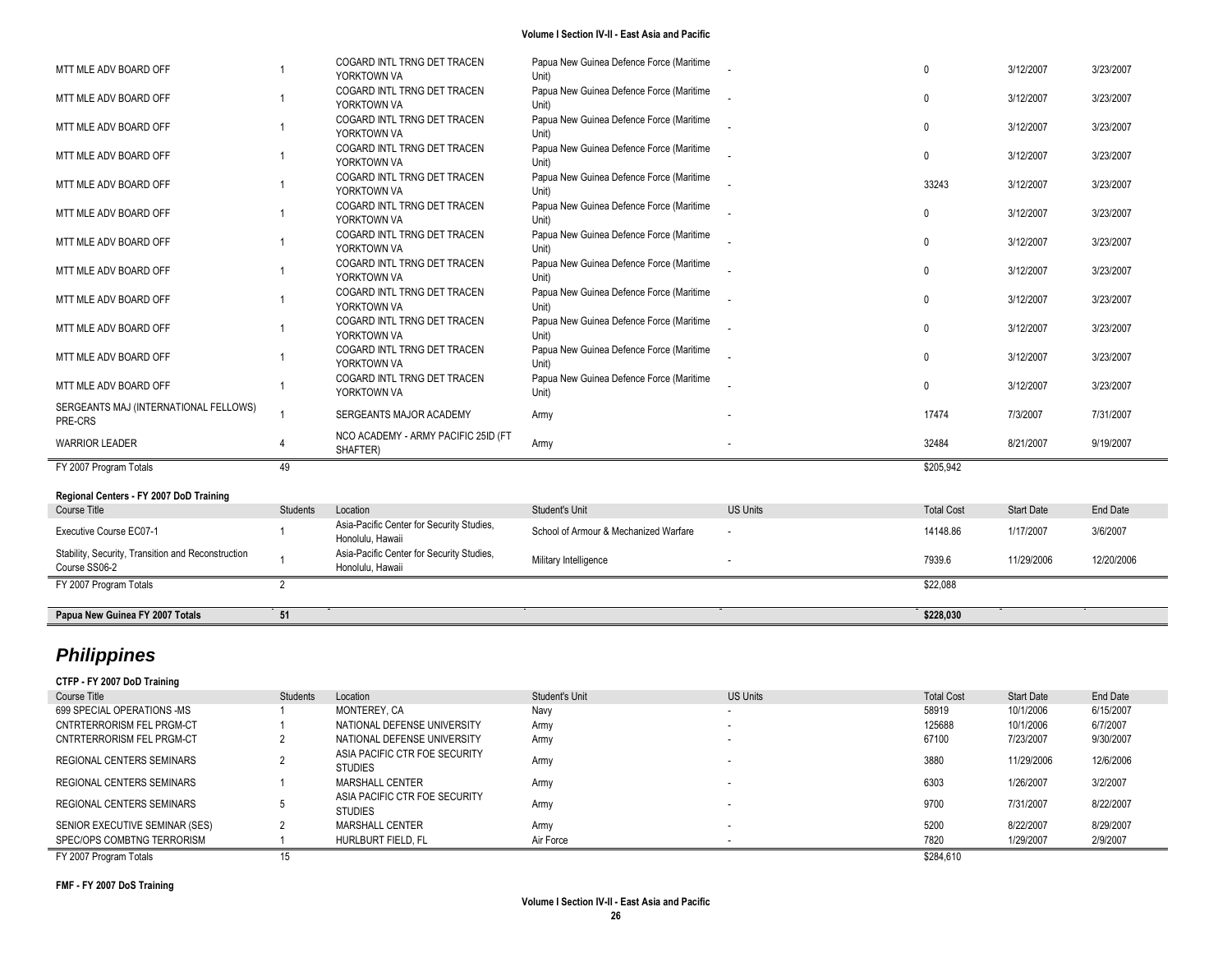| Course Title                    | Students | Location                                                             | Student's Unit                   | US Units | <b>Total Cost</b> | <b>Start Date</b>      | End Date               |
|---------------------------------|----------|----------------------------------------------------------------------|----------------------------------|----------|-------------------|------------------------|------------------------|
| AUTOMATED LOGISTICAL SPECIALIST |          | <b>QUARTERMASTER SCHOOL</b>                                          | Army                             |          | 15058             | 7/3/2007               | 9/7/2007               |
| ETSS-EXTND TNG SVC SPEC         |          | SECURITY ASSISTANCE TNG MGMT OFC                                     | 5ID, Phil Army                   |          | $\Omega$          | 10/1/2006              | 10/6/2006              |
| ETSS-EXTND TNG SVC SPEC         |          | SECURITY ASSISTANCE TNG MGMT OFC                                     | MBLT7                            |          | $\mathbf{0}$      | 10/1/2006              | 10/6/2006              |
| ETSS-EXTND TNG SVC SPEC         |          | SECURITY ASSISTANCE TNG MGMT OFC                                     | 8ID, Phil Army                   |          | $\mathbf{0}$      | 10/1/2006              | 10/6/2006              |
| ETSS-EXTND TNG SVC SPEC         |          | SECURITY ASSISTANCE TNG MGMT OFC                                     | 9ID, Phil Army                   |          | $\Omega$          | 10/1/2006              | 10/6/2006              |
| ETSS-EXTND TNG SVC SPEC         |          | SECURITY ASSISTANCE TNG MGMT OFC                                     | 1ID, Phil Army                   |          | $\Omega$          | 10/1/2006              | 10/6/2006              |
| ETSS-EXTND TNG SVC SPEC         |          | SECURITY ASSISTANCE TNG MGMT OFC                                     | 9ID< Phil Army                   |          | $\Omega$          | 10/1/2006              | 10/6/2006              |
| ETSS-EXTND TNG SVC SPEC         |          | SECURITY ASSISTANCE TNG MGMT OFC                                     | 10ID, Phil Army                  |          | $\Omega$          | 10/1/2006              | 10/6/2006              |
| ETSS-EXTND TNG SVC SPEC         |          | SECURITY ASSISTANCE TNG MGMT OFC                                     | 2ID, Phil Army                   |          | $\Omega$          | 10/1/2006              | 10/6/2006              |
| ETSS-EXTND TNG SVC SPEC         |          | SECURITY ASSISTANCE TNG MGMT OFC                                     | 9ID, Phil Army                   |          | $\Omega$          | 10/1/2006              | 10/6/2006              |
| ETSS-EXTND TNG SVC SPEC         |          | SECURITY ASSISTANCE TNG MGMT OFC                                     | <b>MCTC</b>                      |          | $\Omega$          | 10/1/2006              | 10/6/2006              |
| ETSS-EXTND TNG SVC SPEC         |          | SECURITY ASSISTANCE TNG MGMT OFC                                     | 2ID, Phil Army                   |          | $\Omega$          | 10/1/2006              | 10/6/2006              |
| ETSS-EXTND TNG SVC SPEC         |          | SECURITY ASSISTANCE TNG MGMT OFC                                     | 6ID, Phil Army                   |          | $\Omega$          | 10/1/2006              | 10/6/2006              |
| ETSS-EXTND TNG SVC SPEC         |          | SECURITY ASSISTANCE TNG MGMT OFC                                     | 1ID, Phil Army                   |          | $\Omega$          | 10/1/2006              | 10/6/2006              |
| ETSS-EXTND TNG SVC SPEC         |          | SECURITY ASSISTANCE TNG MGMT OFC                                     | 1ID, Phil Army                   |          | $\Omega$          | 10/1/2006              | 10/6/2006              |
| ETSS-EXTND TNG SVC SPEC         |          | SECURITY ASSISTANCE TNG MGMT OFC                                     | 8ID, Phil Army                   |          | $\Omega$          | 10/1/2006              | 10/6/2006              |
| ETSS-EXTND TNG SVC SPEC         |          | SECURITY ASSISTANCE TNG MGMT OFC                                     | MBLT 7                           |          | $\Omega$          | 10/1/2006              | 10/6/2006              |
| ETSS-EXTND TNG SVC SPEC         |          | SECURITY ASSISTANCE TNG MGMT OFC                                     | MBLT7                            |          | $\Omega$          | 10/1/2006              | 10/6/2006              |
| ETSS-EXTND TNG SVC SPEC         |          | SECURITY ASSISTANCE TNG MGMT OFC                                     | 5ID, Phil Army                   |          | 619659            | 10/1/2006              | 10/6/2006              |
| ETSS-EXTND TNG SVC SPEC         |          | SECURITY ASSISTANCE TNG MGMT OFC                                     | 1ID, Phil Army                   |          | $\Omega$          | 10/1/2006              | 10/6/2006              |
| ETSS-EXTND TNG SVC SPEC         |          | SECURITY ASSISTANCE TNG MGMT OFC                                     | 5ID, Phil Army                   |          | $\Omega$          | 10/1/2006              | 10/6/2006              |
| ETSS-EXTND TNG SVC SPEC         |          | SECURITY ASSISTANCE TNG MGMT OFC                                     | 4ID, Phil Army                   |          | $\Omega$          | 10/1/2006              | 10/6/2006              |
| ETSS-EXTND TNG SVC SPEC         |          | SECURITY ASSISTANCE TNG MGMT OFC                                     | 5ID, Phil Army                   |          | $\Omega$          | 10/1/2006              | 10/6/2006              |
| ETSS-EXTND TNG SVC SPEC         |          | SECURITY ASSISTANCE TNG MGMT OFC                                     | 1ID, Phil Army                   |          | $\Omega$          | 10/1/2006              | 10/6/2006              |
| ETSS-EXTND TNG SVC SPEC         |          | SECURITY ASSISTANCE TNG MGMT OFC                                     | 9ID, Phil Army                   |          |                   | 10/1/2006              | 10/6/2006              |
| ETSS-EXTND TNG SVC SPEC         |          | SECURITY ASSISTANCE TNG MGMT OFC                                     | <b>MCTC</b>                      |          | $\Omega$          | 10/1/2006              | 10/6/2006              |
| ETSS-EXTND TNG SVC SPEC         |          | SECURITY ASSISTANCE TNG MGMT OFC                                     | 10ID, Phil Army                  |          | $\Omega$          | 10/1/2006              | 10/6/2006              |
| ETSS-EXTND TNG SVC SPEC         |          | SECURITY ASSISTANCE TNG MGMT OFC                                     | 2ID, Phil Army                   |          | $\Omega$          | 10/1/2006              | 10/6/2006              |
| ETSS-EXTND TNG SVC SPEC         |          | SECURITY ASSISTANCE TNG MGMT OFC                                     | 1ID. Phil Army                   |          | $\Omega$          | 10/1/2006              | 10/6/2006              |
| ETSS-EXTND TNG SVC SPEC         |          | SECURITY ASSISTANCE TNG MGMT OFC                                     | 2ID, Phil Army                   |          | $\Omega$          | 10/1/2006              | 10/6/2006              |
| ETSS-EXTND TNG SVC SPEC         |          | SECURITY ASSISTANCE TNG MGMT OFC                                     | 10ID, Phil Army                  |          |                   | 10/1/2006              | 10/6/2006              |
| ETSS-EXTND TNG SVC SPEC         |          | SECURITY ASSISTANCE TNG MGMT OFC                                     |                                  |          | $\Omega$          | 10/1/2006              | 10/6/2006              |
| ETSS-EXTND TNG SVC SPEC         |          | SECURITY ASSISTANCE TNG MGMT OFC                                     | 6ID, Phil Army<br>MBLT7          |          | $\Omega$          | 10/1/2006              | 10/6/2006              |
| ETSS-EXTND TNG SVC SPEC         |          | SECURITY ASSISTANCE TNG MGMT OFC                                     | 2ID, Phil Army                   |          | $\Omega$          | 10/1/2006              | 10/6/2006              |
| ETSS-EXTND TNG SVC SPEC         |          | SECURITY ASSISTANCE TNG MGMT OFC                                     |                                  |          |                   | 10/1/2006              | 10/6/2006              |
| ETSS-EXTND TNG SVC SPEC         |          | SECURITY ASSISTANCE TNG MGMT OFC                                     | 3ID, Phil Army<br>7ID, Phil Army |          | $\Omega$          | 10/1/2006              | 10/6/2006              |
| ETSS-EXTND TNG SVC SPEC         |          | SECURITY ASSISTANCE TNG MGMT OFC                                     |                                  |          |                   | 10/1/2006              |                        |
| ETSS-EXTND TNG SVC SPEC         |          | SECURITY ASSISTANCE TNG MGMT OFC                                     | 3ID, Phil Army<br>6ID, Phil Army |          | $\Omega$          | 10/1/2006              | 10/6/2006<br>10/6/2006 |
| ETSS-EXTND TNG SVC SPEC         |          | SECURITY ASSISTANCE TNG MGMT OFC                                     | MBLT7                            |          | $\Omega$          | 10/1/2006              |                        |
| ETSS-EXTND TNG SVC SPEC         |          | SECURITY ASSISTANCE TNG MGMT OFC                                     | 2ID, Phil Army                   |          | $\Omega$          | 10/1/2006              | 10/6/2006<br>10/6/2006 |
| ETSS-EXTND TNG SVC SPEC         |          | SECURITY ASSISTANCE TNG MGMT OFC                                     | 5ID, Phil Army                   |          | $\Omega$          | 10/1/2006              | 10/6/2006              |
| ETSS-EXTND TNG SVC SPEC         |          | SECURITY ASSISTANCE TNG MGMT OFC                                     | 5ID, Phil Army                   |          | $\Omega$          | 10/1/2006              | 10/6/2006              |
| ETSS-EXTND TNG SVC SPEC         |          |                                                                      |                                  |          | $\Omega$          | 10/1/2006              |                        |
| ETSS-EXTND TNG SVC SPEC         |          | SECURITY ASSISTANCE TNG MGMT OFC<br>SECURITY ASSISTANCE TNG MGMT OFC | 6ID, Phil Army<br>1ID, Phil Army |          |                   | 10/1/2006              | 10/6/2006<br>10/6/2006 |
| ETSS-EXTND TNG SVC SPEC         |          | SECURITY ASSISTANCE TNG MGMT OFC                                     | 1ID, Phil Army                   |          |                   | 10/1/2006              | 10/6/2006              |
| ETSS-EXTND TNG SVC SPEC         |          | SECURITY ASSISTANCE TNG MGMT OFC                                     | 2ID, Phil Army                   |          |                   | 10/1/2006              | 10/6/2006              |
| ETSS-EXTND TNG SVC SPEC         |          | SECURITY ASSISTANCE TNG MGMT OFC                                     | 4ID, Phil Army                   |          | $\Omega$          | 10/1/2006              | 10/6/2006              |
|                                 |          |                                                                      |                                  |          |                   |                        |                        |
| ETSS-EXTND TNG SVC SPEC         |          | SECURITY ASSISTANCE TNG MGMT OFC                                     | 9ID, Phil Army                   |          | 0                 | 10/1/2006              | 10/6/2006              |
| ETSS-EXTND TNG SVC SPEC         |          | SECURITY ASSISTANCE TNG MGMT OFC                                     | 7ID, Phil Army                   |          | $\Omega$          | 10/1/2006<br>10/1/2006 | 10/6/2006              |
| ETSS-EXTND TNG SVC SPEC         |          | SECURITY ASSISTANCE TNG MGMT OFC                                     | 1ID, Phil Army                   |          |                   |                        | 10/6/2006              |
| ETSS-EXTND TNG SVC SPEC         |          | SECURITY ASSISTANCE TNG MGMT OFC                                     | 5ID, Phil Army<br>9ID, Phil Army |          |                   | 10/1/2006              | 10/6/2006              |
| ETSS-EXTND TNG SVC SPEC         |          | SECURITY ASSISTANCE TNG MGMT OFC                                     |                                  |          |                   | 10/1/2006              | 10/6/2006              |
| ETSS-EXTND TNG SVC SPEC         |          | SECURITY ASSISTANCE TNG MGMT OFC                                     | 10ID, Phil Army                  |          | $\Omega$          | 10/1/2006              | 10/6/2006              |
| ETSS-EXTND TNG SVC SPEC         |          | SECURITY ASSISTANCE TNG MGMT OFC                                     | 1ID, Phil Army                   |          | 0                 | 10/1/2006              | 10/6/2006              |
| ETSS-EXTND TNG SVC SPEC         |          | SECURITY ASSISTANCE TNG MGMT OFC                                     | 9ID, Phil Army                   |          | 0                 | 10/1/2006              | 10/6/2006              |
| ETSS-EXTND TNG SVC SPEC         |          | SECURITY ASSISTANCE TNG MGMT OFC                                     | 1ID, Phil Army                   |          | 0                 | 10/1/2006              | 10/6/2006              |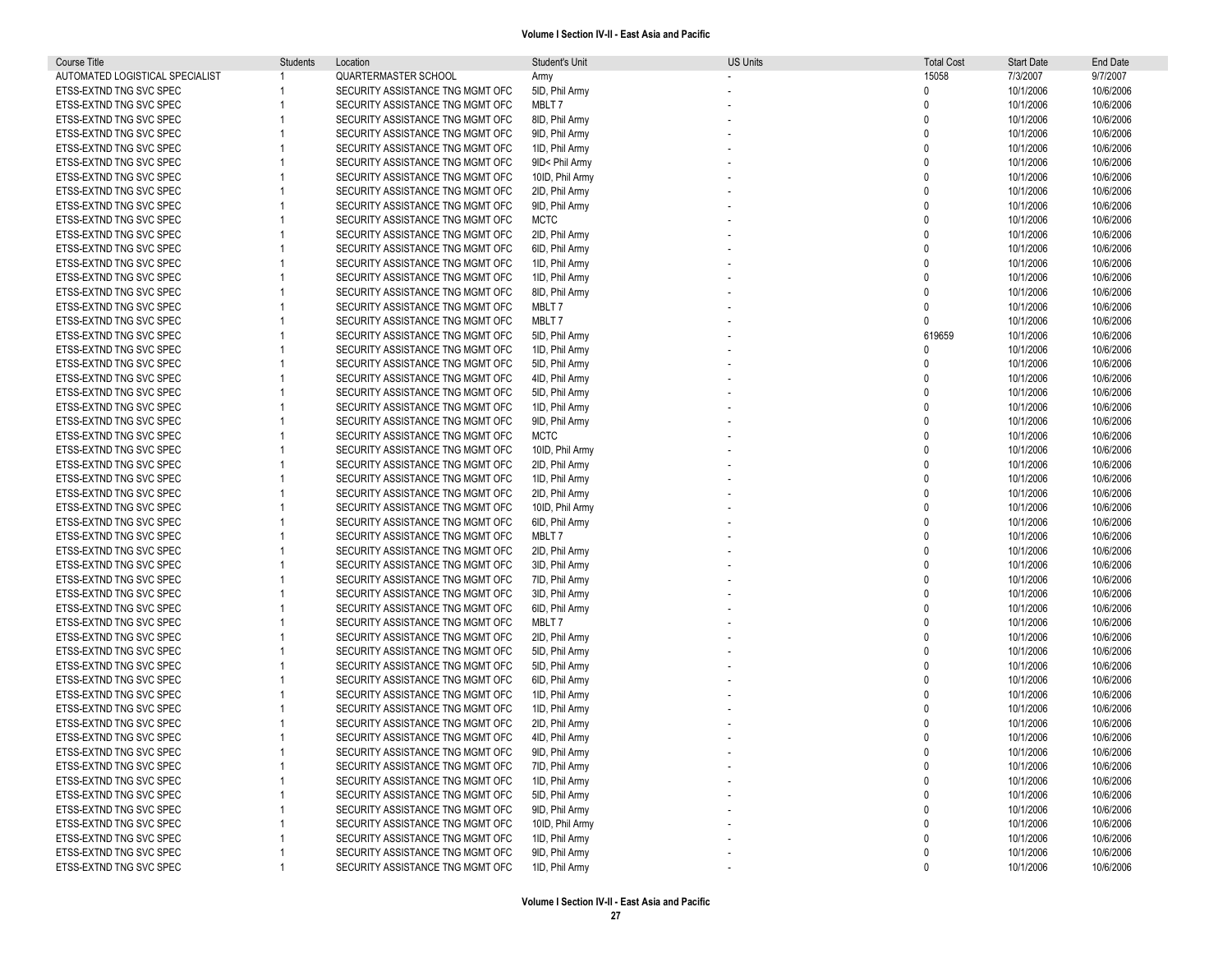| SUPPLY MANAGEMENT APR                             |    | LACKLAND AFB, TX (OTHER THAN DLI<br>AND IAAFA STUDENTS)                            | Air Force              | $\overline{\phantom{a}}$ | 6293          | 2/1/2007               | 3/20/2007              |
|---------------------------------------------------|----|------------------------------------------------------------------------------------|------------------------|--------------------------|---------------|------------------------|------------------------|
| SPECIALIZED ENG LANG TNG<br>SUPPLY MANAGEMENT APR |    | DLIELC, LACKLAND AFB TX<br>LACKLAND AFB, TX (OTHER THAN DLI<br>AND IAAFA STUDENTS) | Air Force<br>Air Force | $\sim$                   | 18090<br>6341 | 3/26/2007<br>1/10/2007 | 5/25/2007<br>2/27/2007 |
| SUPPLY MANAGEMENT APR                             |    | LACKLAND AFB, TX (OTHER THAN DLI                                                   | Air Force              |                          | 6133          | 5/23/2007              | 7/10/2007              |
|                                                   |    | AND IAAFA STUDENTS)                                                                |                        |                          |               |                        |                        |
| SUPPLY MANAGEMENT APR                             |    | LACKLAND AFB, TX (OTHER THAN DLI<br>AND IAAFA STUDENTS)                            | Air Force              | $\overline{\phantom{a}}$ | 6089          | 6/7/2007               | 7/24/2007              |
| SUPPLY MANAGEMENT APR                             |    | LACKLAND AFB, TX (OTHER THAN DLI<br>AND IAAFA STUDENTS)                            | Air Force              |                          | 6089          | 6/19/2007              | 8/3/2007               |
| SUPPLY MANAGEMENT APR                             |    | LACKLAND AFB, TX (OTHER THAN DLI<br>AND IAAFA STUDENTS)                            | Air Force              |                          | 6293          | 7/26/2007              | 9/11/2007              |
| UNIT SUPPLY SPECIALIST                            |    | QUARTERMASTER SCHOOL                                                               | Army                   |                          | 11036         | 7/17/2007              | 9/5/2007               |
| FY 2007 Program Totals                            | 72 |                                                                                    |                        |                          | \$752,937     |                        |                        |

#### **GPOI - FY 2007 DoS Training**

| Course Title           | Students | Location<br>.         | Student's Unit | <b>US Units</b> | <b>Total Cost</b> | <b>Start Date</b> | End Date  |
|------------------------|----------|-----------------------|----------------|-----------------|-------------------|-------------------|-----------|
| KHAAN QUEST 07 CPX     |          | Ulaanbaatar, Mongolia | N/A            |                 | 14006.79          | 8/1/2007          | 8/10/2007 |
| FY 2007 Program Totals |          |                       |                |                 | \$14,007          |                   |           |

#### **IMET -1 - FY 2007 DoS Training**

| Course Title                    | <b>Students</b> | Location                                             | Student's Unit | <b>US Units</b>          | <b>Total Cost</b> | <b>Start Date</b> | End Date   |
|---------------------------------|-----------------|------------------------------------------------------|----------------|--------------------------|-------------------|-------------------|------------|
| ADV TOPOGRAPHIC ANALYSIS        |                 | School of Geospatial-Intellegence                    | Army           |                          | 23984             | 7/6/2006          | 10/26/2006 |
| ADVANCED TRAUMA LIFE SUPPORT    |                 | <b>JMRTC</b>                                         | Army           | $\overline{\phantom{a}}$ | 4603              | 5/10/2007         | 5/12/2007  |
| AEROSPACE GRD EQUIP APR         |                 | SHEPPARD AFB, TX                                     | Air Force      |                          | 11230             | 5/15/2006         | 10/11/2006 |
| AEROSPACE MED PRI               |                 | <b>BROOKS CITY BASE</b>                              | Air Force      |                          | 6098              | 2/12/2007         | 3/30/2007  |
| AEROSPACE PHYSIOLOGY(SATP)      |                 | <b>BROOKS CITY BASE</b>                              | Air Force      |                          | 5989              | 7/9/2007          | 8/17/2007  |
| AIR COMD & STAFF COLLEGE        |                 | MAXWELL AFB. AL                                      | Air Force      |                          | 126969            | 8/9/2006          | 6/11/2007  |
| AIR WAR COLLEGE                 |                 | MAXWELL AFB. AL                                      | Air Force      |                          | 48800             | 7/24/2006         | 5/29/2007  |
| AIRCRAFT ELECTRICIAN RPR        |                 | <b>AVIATION LOGISTICS SCHOOL</b>                     | Army           |                          | 10667             | 8/7/2006          | 12/19/2006 |
| AIRCRAFT MAINTENANCE OFF        |                 | SHEPPARD AFB. TX                                     | Air Force      |                          | 11689             | 4/2/2007          | 7/2/2007   |
| AIRCRAFT STRUCTURAL REPAIRER    |                 | <b>AVIATION LOGISTICS SCHOOL</b>                     | Army           |                          | 10877             | 4/16/2007         | 7/27/2007  |
| AIRCREW LIFE SPT APR            |                 | SHEPPARD AFB. TX                                     | Air Force      |                          | 6601              | 2/21/2007         | 4/5/2007   |
| AMEDD CAPTAINS CAREER           |                 | ARMY MEDICAL DEPARTMENT CENTER<br>& SCHOOL           | Army           |                          | 8965              | 3/19/2007         | 5/18/2007  |
| AMEDD OFFICER CAREER - DL       |                 | ARMY MEDICAL DEPARTMENT CENTER<br>& SCHOOL           | Army           |                          | 10275             | 1/17/2007         | 3/16/2007  |
| AMMUNITION SPECIALIST           |                 | ORDNANCE MUNITIONS & ELECTRONICS<br>SCH              | Army           |                          | 10385             | 8/21/2006         | 11/2/2006  |
| AMMUNITION SPECIALIST           |                 | ORDNANCE MUNITIONS & ELECTRONICS<br>SCH              | Army           |                          | 11729             | 4/16/2007         | 6/28/2007  |
| ARMAMENT REPAIRER FULL CRS      |                 | ORDNANCE MECHANICAL<br><b>MAINTENANCE SCHOOL</b>     | Army           |                          | 17887             | 9/12/2006         | 2/6/2007   |
| ARMY WAR COLLEGE (RES CRS)      |                 | ARMY WAR COLLEGE                                     | Army           |                          | 59061             | 8/7/2006          | 6/9/2007   |
| ARNG PRE-RANGER COURSE          |                 | ARNG WARRIOR TRNG CTR                                | Army           |                          | 10293             | 6/23/2007         | 7/8/2007   |
| <b>AVIATION OPNS SPECIALIST</b> |                 | <b>AVIATION SCHOOL</b>                               | Army           |                          | 6738              | 9/18/2006         | 11/16/2006 |
| <b>AVIATION SAFETY OFFICER</b>  |                 | U.S. Army Combat Readiness Center                    | Army           |                          | 7661              | 1/4/2007          | 2/16/2007  |
| <b>AVIATION SAFETY OFFICER</b>  |                 | U.S. Army Combat Readiness Center                    | Army           |                          | 6711              | 7/9/2007          | 8/17/2007  |
| AVIONIC MECHANIC                |                 | <b>AVIATION LOGISTICS SCHOOL</b>                     | Army           |                          | 10630             | 9/11/2006         | 2/2/2007   |
| <b>BASIC COMMUNICATION OFFR</b> |                 | COMMANDING GENERAL, EDUCATION<br>COMMAND QUANTICO VA | Navy           |                          | 18154             | 7/10/2006         | 12/15/2006 |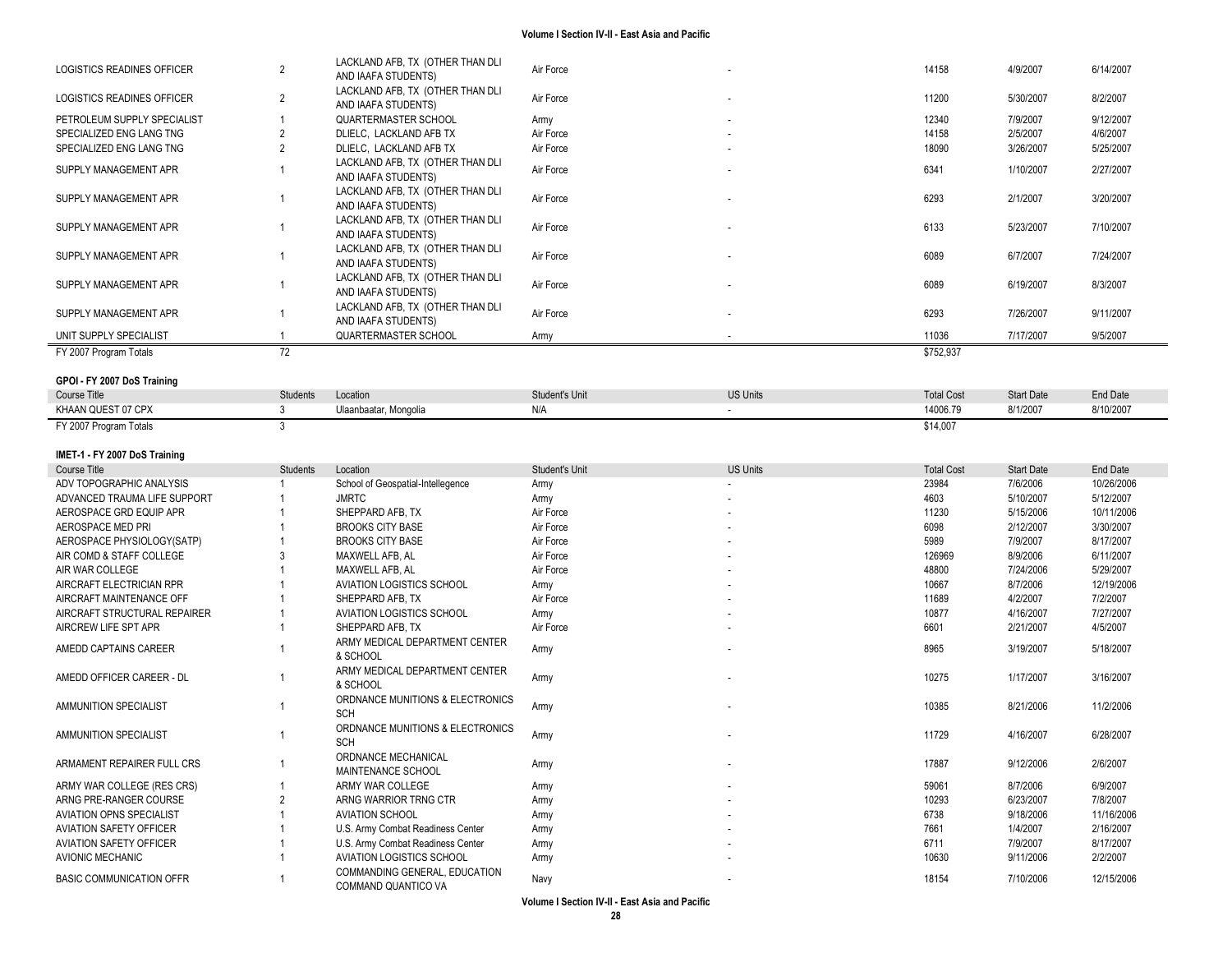| <b>BASIC INSTRUCTOR COURSE</b>     | 1              | <b>KEESLER AFB, MS</b>              | Air Force                         | 3206        | 4/9/2007  | 5/4/2007  |
|------------------------------------|----------------|-------------------------------------|-----------------------------------|-------------|-----------|-----------|
| <b>BASIC INSTRUCTOR COURSE</b>     |                | SHEPPARD AFB, TX                    | Air Force                         | 5117        | 6/25/2007 | 7/30/2007 |
| <b>BASIC OFFICER LDR BOLC II</b>   | $\overline{2}$ | <b>INFANTRY SCHOOL</b>              | Army                              | 15232       | 5/11/2007 | 6/22/2007 |
| CAVALRY SCOUT BNCOC                |                | NCO ACADEMY - ARMOR                 | Army                              | 7751        | 3/26/2007 | 5/3/2007  |
| CIVIL AFFAIRS QUALIFICATION        |                | JFK SPECIAL WARFARE CENTER          | Army                              | 10868       | 2/12/2007 | 4/19/2007 |
| COMB STRAT INTEL TNG PRGM          |                | Defense Intelligence Agency (CSITP) | Air Force                         | 11281       | 7/9/2007  | 8/24/2007 |
| <b>COMBAT CASUALTY CARE</b>        |                | <b>JMRTC</b>                        | Army                              | 2922        | 5/13/2007 | 5/18/2007 |
|                                    |                | ARMY LOGISTICS MANAGEMENT           |                                   |             |           |           |
| COMBINED LOG CPT CAREER            |                | <b>COLLEGE</b>                      | Army                              | 6295        | 9/11/2006 | 11/2/2006 |
|                                    |                |                                     |                                   |             |           |           |
| COMBINED LOGISTICS CAPTAINS CAREER | 3              | ARMY LOGISTICS MANAGEMENT           | Army                              | 39036       | 2/13/2007 | 5/25/2007 |
|                                    |                | COLLEGE                             |                                   |             |           |           |
| COMBINED LOGISTICS CAPTAINS CAREER | $\mathbf{1}$   | <b>QUARTERMASTER SCHOOL</b>         | Army                              | 3894        | 5/29/2007 | 6/29/2007 |
| COMBINED LOGISTICS CAPTAINS CAREER | $\mathbf{1}$   | TRANSPORTATION SCHOOL               | Army                              | 4389        | 5/29/2007 | 6/29/2007 |
| COMBINED LOGISTICS CAPTAINS CAREER | $\mathbf{1}$   | ORDNANCE MECHANICAL                 | Army                              | 5769        | 5/30/2007 | 6/29/2007 |
|                                    |                | MAINTENANCE SCHOOL                  |                                   |             |           |           |
| COMBINED LOGISTICS CAPTAINS CAREER | 3              | ARMY LOGISTICS MANAGEMENT           | Army                              | 3351        | 7/2/2007  | 7/6/2007  |
|                                    |                | COLLEGE                             |                                   |             |           |           |
| COMMAND & STAFF COLL USMC          | $\overline{1}$ | COMMANDING GENERAL, EDUCATION       | Navy                              | 49485       | 7/17/2006 | 6/6/2007  |
|                                    |                | COMMAND QUANTICO VA                 |                                   |             |           |           |
| CRITICAL CARE NURSING              |                | MADIGAN ARMY MEDICAL CENTER         | Army                              | 9867        | 4/16/2007 | 7/24/2007 |
| CRITICAL CARE NURSING - DL         |                | MADIGAN ARMY MEDICAL CENTER         | Army                              | 4965        | 3/29/2007 | 4/13/2007 |
|                                    |                | COMMANDING GENERAL, EDUCATION       |                                   |             |           |           |
| <b>CSCDEP INIT RESIDENT SMNR</b>   |                | COMMAND QUANTICO VA                 | Navy                              | 28982       | 6/11/2007 | 7/13/2007 |
| DEF RES MGT CRS                    |                | MONTEREY, CA                        | Navy                              | 10995       | 4/23/2007 | 5/17/2007 |
| DEF RES MGT CRS                    |                | MONTEREY, CA                        | Navy                              | 13181       | 8/20/2007 | 9/14/2007 |
|                                    |                | ARMY MEDICAL DEPARTMENT CENTER      |                                   |             |           |           |
| <b>DENTAL SPECIALIST</b>           |                | & SCHOOL                            | Army                              | 8320        | 7/25/2007 | 9/17/2007 |
|                                    |                | CNL SITE NAVAL LEADER TRAINING UNIT |                                   |             |           |           |
| DEPT HEAD LEADERSHIP CRS           |                | DAM NECK CREEK VA                   | Navy                              | 709         | 5/21/2007 | 5/25/2007 |
|                                    | 3              |                                     |                                   | 16593       |           |           |
| DISAM INTL-PURCHASER (IT)          |                | WRIGHT PATTERSON AFB, OH - DISAM    | Air Force                         | $\Omega$    | 7/18/2007 | 8/2/2007  |
| DISAM PLNG & RES MGT MET           |                | <b>VARIOUS</b>                      | A4, Phil Air Force                |             | 9/8/2007  | 9/15/2007 |
| DISAM PLNG & RES MGT MET           |                | <b>VARIOUS</b>                      | G5, Phil Army                     | $\Omega$    | 9/8/2007  | 9/15/2007 |
| DISAM PLNG & RES MGT MET           |                | <b>VARIOUS</b>                      | Has, Phil Marine Corps            | $\Omega$    | 9/8/2007  | 9/15/2007 |
| DISAM PLNG & RES MGT MET           |                | <b>VARIOUS</b>                      | A4, Phil Air Force                | $\Omega$    | 9/8/2007  | 9/15/2007 |
| DISAM PLNG & RES MGT MET           |                | <b>VARIOUS</b>                      | G3, Phil Army                     | $\Omega$    | 9/8/2007  | 9/15/2007 |
| DISAM PLNG & RES MGT MET           |                | <b>VARIOUS</b>                      | N4, Phil Navy                     | $\Omega$    | 9/8/2007  | 9/15/2007 |
| DISAM PLNG & RES MGT MET           |                | <b>VARIOUS</b>                      | 420th Strike Wing, Phil Air Force | $\Omega$    | 9/8/2007  | 9/15/2007 |
| DISAM PLNG & RES MGT MET           |                | <b>VARIOUS</b>                      | J4, AFP                           | $\Omega$    | 9/8/2007  | 9/15/2007 |
| DISAM PLNG & RES MGT MET           |                | <b>VARIOUS</b>                      | Dept of National Defense          | $\Omega$    | 9/8/2007  | 9/15/2007 |
| DISAM PLNG & RES MGT MET           |                | <b>VARIOUS</b>                      | N3, Phil Navy                     | $\Omega$    | 9/8/2007  | 9/15/2007 |
| DISAM PLNG & RES MGT MET           |                | <b>VARIOUS</b>                      | J4, AFP                           | $\Omega$    | 9/8/2007  | 9/15/2007 |
| DISAM PLNG & RES MGT MET           |                | <b>VARIOUS</b>                      | J4, AFP                           | $\Omega$    | 9/8/2007  | 9/15/2007 |
| DISAM PLNG & RES MGT MET           |                | <b>VARIOUS</b>                      | N4, Phil Navy                     | $\Omega$    | 9/8/2007  | 9/15/2007 |
| DISAM PLNG & RES MGT MET           |                | <b>VARIOUS</b>                      | 420th Strike Wing, Phil Air Force | $\Omega$    | 9/8/2007  | 9/15/2007 |
| DISAM PLNG & RES MGT MET           |                | <b>VARIOUS</b>                      | <b>AFP Procurement Service</b>    | $\Omega$    | 9/8/2007  | 9/15/2007 |
| DISAM PLNG & RES MGT MET           |                | <b>VARIOUS</b>                      | J3, AFP                           |             | 9/8/2007  | 9/15/2007 |
| DISAM PLNG & RES MGT MET           |                | <b>VARIOUS</b>                      | <b>AFP Procurement Service</b>    |             | 9/8/2007  | 9/15/2007 |
| DISAM PLNG & RES MGT MET           |                | <b>VARIOUS</b>                      | 420th Strike Wing, Phil Air Force | $\Omega$    | 9/8/2007  | 9/15/2007 |
| DISAM PLNG & RES MGT MET           |                | <b>VARIOUS</b>                      | Air Force                         | 7451        | 9/8/2007  | 9/15/2007 |
| DISAM PLNG & RES MGT MET           |                | <b>VARIOUS</b>                      | N3, Phil Navy                     | $\mathbf 0$ | 9/8/2007  | 9/15/2007 |
| DISAM PLNG & RES MGT MET           |                | <b>VARIOUS</b>                      | A3, Phil Air Force                | $\mathbf 0$ | 9/8/2007  | 9/15/2007 |
| DISAM PLNG & RES MGT MET           |                | <b>VARIOUS</b>                      | G4, Phil Army                     | $\mathbf 0$ | 9/8/2007  | 9/15/2007 |
| DISAM PLNG & RES MGT MET           |                | <b>VARIOUS</b>                      | <b>AFP Procurement Service</b>    | 0           | 9/8/2007  | 9/15/2007 |
| DISAM PLNG & RES MGT MET           |                | <b>VARIOUS</b>                      | 420th Strike Wing, Phil Air Force | 0           | 9/8/2007  | 9/15/2007 |
|                                    |                |                                     |                                   | $\mathbf 0$ |           |           |
| DISAM PLNG & RES MGT MET           |                | <b>VARIOUS</b>                      | N4, Phil Navy                     |             | 9/8/2007  | 9/15/2007 |
| DISAM PLNG & RES MGT MET           |                | <b>VARIOUS</b>                      | 420th Strike Wing, Phil Air Force | 14646       | 9/8/2007  | 9/15/2007 |
| DISAM PLNG & RES MGT MET           |                | <b>VARIOUS</b>                      | J3, AFP                           | 0           | 9/8/2007  | 9/15/2007 |
| DISAM PLNG & RES MGT MET           |                | <b>VARIOUS</b>                      | J4, AFP                           | 0           | 9/8/2007  | 9/15/2007 |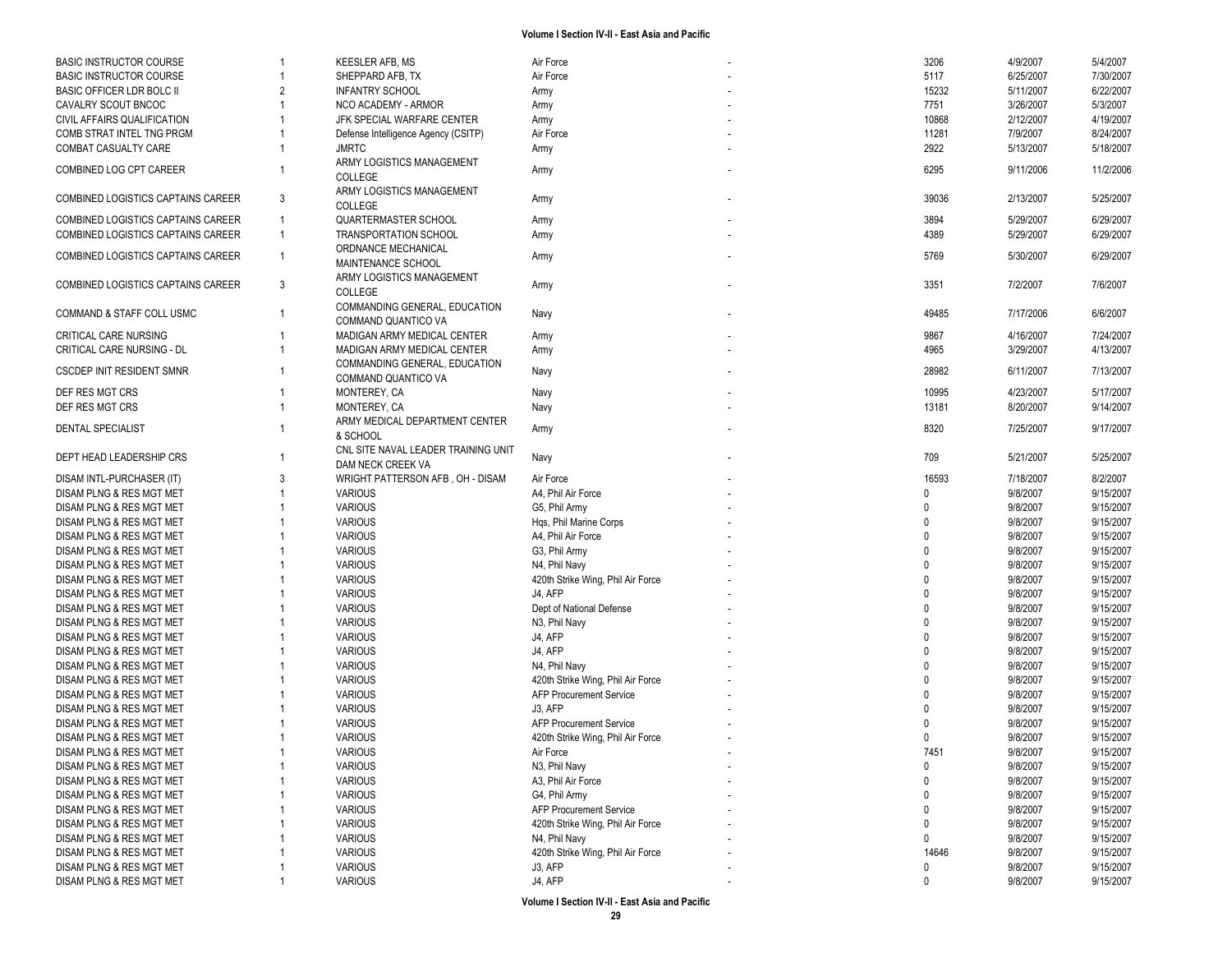| DISAM PLNG & RES MGT MET                    |                | <b>VARIOUS</b>                                   | Hqs, Phil Marine Corps            |  | $\mathbf{0}$ | 9/8/2007  | 9/15/2007  |
|---------------------------------------------|----------------|--------------------------------------------------|-----------------------------------|--|--------------|-----------|------------|
| DISAM PLNG & RES MGT MET                    |                | <b>VARIOUS</b>                                   | J4, AFP                           |  | $\Omega$     | 9/8/2007  | 9/15/2007  |
| DISAM PLNG & RES MGT MET                    |                | <b>VARIOUS</b>                                   | G4, Phil Army                     |  | $\Omega$     | 9/8/2007  | 9/15/2007  |
| DISAM PLNG & RES MGT MET                    |                | <b>VARIOUS</b>                                   | 420th Strike Wing, Phil Air Force |  | $\Omega$     | 9/8/2007  | 9/15/2007  |
| DISAM PLNG & RES MGT MET                    |                | <b>VARIOUS</b>                                   | A3, Phil Air Force                |  | $\Omega$     | 9/8/2007  | 9/15/2007  |
| DISAM PLNG & RES MGT MET                    |                | <b>VARIOUS</b><br>OIC, CENTER FOR SEABEES AND    | J4, AFP                           |  | $\Omega$     | 9/8/2007  | 9/15/2007  |
| <b>DISASTER PREP OPS SPEC</b>               | $\overline{2}$ | FACILITIES ENGINEERING DET FT<br>LEONARD WOOD MO | Navy                              |  | 8198         | 8/6/2007  | 8/31/2007  |
|                                             |                | COMMANDING GENERAL MARINE                        |                                   |  |              |           |            |
| DRILL INSTRUCTOR USMC                       |                | CORPS RECRUIT DEPOT WRR SAN<br>DIEGO CA          | Navy                              |  | 6810         | 7/5/2007  | 9/19/2007  |
| EDUCATION & TNG APPRENTICE                  |                | <b>KEESLER AFB, MS</b>                           | Air Force                         |  | 4525         | 5/21/2007 | 7/10/2007  |
| EDUCATION & TNG APPRENTICE                  |                | <b>KEESLER AFB, MS</b>                           | Air Force                         |  | 4945         | 6/25/2007 | 8/14/2007  |
| EM SURF SHIP ELEC ADV MT                    |                | CENNAVENGINEERING SITE TSC GREAT<br>LAKES        | Navy                              |  | 11499        | 7/31/2006 | 11/3/2006  |
| ENGINEER OFF CPT CAREER                     |                | <b>ENGINEER SCHOOL</b>                           | Army                              |  | 15953        | 7/17/2006 | 12/14/2006 |
| ENGR CCC INT'L STU PREP                     |                | CHEMICAL SCHOOL                                  | Army                              |  | 5251         | 7/2/2007  | 7/13/2007  |
|                                             |                | COMMANDING GENERAL, EDUCATION                    |                                   |  |              |           |            |
| EXPEDITIONARY WARFARE SCH                   |                | COMMAND QUANTICO VA                              | Navy                              |  | 37528        | 7/24/2006 | 5/11/2007  |
| FA OFF ADVANCED PREPARATORY-ALLIED          |                | FIELD ARTILLERY SCHOOL                           | Army                              |  | 6752         | 4/17/2007 | 5/9/2007   |
| <b>OFFICER</b>                              |                |                                                  |                                   |  |              |           |            |
| FA PLATOON SERGEANT ANCOC                   |                | NCO ACADEMY - FIELD ARTILLERY                    | Army                              |  | 5709         | 7/27/2007 | 8/24/2007  |
| FIELD ARTILLERY WEAPONS MAINTENANCE         |                | FIELD ARTILLERY SCHOOL                           | Army                              |  | 3137         | 11/6/2006 | 11/28/2006 |
| FIELD ARTILLERY WEAPONS MAINTENANCE         |                | FIELD ARTILLERY SCHOOL                           | Army                              |  | 2643         | 6/4/2007  | 6/22/2007  |
| FIELD ARTILLERY WEAPONS MAINTENANCE         |                | FIELD ARTILLERY SCHOOL                           | Army                              |  | 2962         | 8/31/2007 | 9/21/2007  |
| FIELD ARTY CAPTAINS CAREER                  |                | FIELD ARTILLERY SCHOOL                           | Army                              |  | 17473        | 6/13/2006 | 11/2/2006  |
| <b>FLIGHT NURSE</b>                         |                | <b>BROOKS CITY BASE</b>                          | Air Force                         |  | 2515         | 8/20/2007 | 9/17/2007  |
| FLT SAFETY OFF (SATP/FSO)                   |                | KIRKLAND AFB, NM                                 | Air Force                         |  | 14001        | 3/28/2007 | 6/8/2007   |
| FLYING SAFETY/*                             |                | VANCE AFB, OK                                    | Air Force                         |  | 1188         | 6/25/2007 | 6/29/2007  |
| GENERAL ENGLISH LANG TNG                    |                | DLIELC, LACKLAND AFB TX                          | Air Force                         |  | 2159         | 7/9/2007  | 7/20/2007  |
| HEALTH CARE SPECIALISTS                     |                | ARMY MEDICAL DEPARTMENT CENTER<br>& SCHOOL       | Army                              |  | 18258        | 5/7/2007  | 8/28/2007  |
| <b>HIV/AIDS CONFERENCE</b>                  | $\overline{2}$ | <b>DIMO</b>                                      | Air Force                         |  | 8701         | 12/2/2006 | 12/8/2006  |
|                                             |                | ADJUTANT GENERAL SCHOOL                          |                                   |  | 8618         | 1/16/2007 | 3/16/2007  |
| HUMAN RESOURCES SPECIALIST                  |                |                                                  | Army                              |  |              |           |            |
| HUMAN RESOURCES SPECIALIST                  |                | ADJUTANT GENERAL SCHOOL                          | Army                              |  | 8123         | 3/19/2007 | 5/8/2007   |
| HUMAN RESOURCES SPECIALIST                  |                | ADJUTANT GENERAL SCHOOL                          | Army                              |  | 8563         | 3/26/2007 | 5/23/2007  |
| <b>ICAF</b>                                 |                | INDUSTRIAL COLLEGE OF THE ARMED<br><b>FORCES</b> | Army                              |  | 88711        | 8/7/2006  | 6/6/2007   |
| IF PREPARATORY COURSE                       |                | NATIONAL WAR COLLEGE                             | Army                              |  | 55901        | 6/13/2007 | 8/3/2007   |
| <b>ILE OFFICER PREP</b>                     |                | COMMAND & GENERAL STAFF COLLEGE                  | Army                              |  | 3787         | 1/29/2007 | 2/9/2007   |
| <b>ILE OFFICER PREP</b>                     |                | COMMAND & GENERAL STAFF COLLEGE                  | Army                              |  | 4579         | 7/20/2007 | 8/10/2007  |
|                                             |                |                                                  |                                   |  |              |           | 11/30/2006 |
| <b>INFANTRY BASIC OFFICER LDR</b>           |                | <b>INFANTRY SCHOOL</b>                           | Army                              |  | 12951        | 8/28/2006 |            |
| INFANTRY SQUAD LEADER CRS                   | 3              | SCHOOL OF INFANTRY WEST CAMP<br>PENDELTON CA     | Navy                              |  | 18879        | 7/16/2007 | 9/21/2007  |
| INFO SYS OPNS PREPARATORY (53A)             |                | SIGNAL SCHOOL                                    | Army                              |  | 13030        | 1/3/2007  | 3/15/2007  |
| INFO SYS OPNS PREPARATORY (53A)             |                | SIGNAL SCHOOL                                    | Army                              |  | 12896        | 3/6/2007  | 5/14/2007  |
|                                             |                | <b>CENTER FOR INFORMATION</b>                    |                                   |  |              |           |            |
| INFO SYS TECH CLASS A                       |                | DOMINANCE DET CORRY STATION                      | Navy                              |  | 9639         | 7/31/2006 | 10/19/2006 |
|                                             |                | PENSACOLA FL                                     |                                   |  |              |           |            |
| <b>INFO SYSTEMS OPER-ANALYST</b>            |                | SIGNAL SCHOOL                                    |                                   |  | 12736        | 5/30/2006 | 10/18/2006 |
| INFO SYSTEMS OPER-ANALYST                   |                |                                                  | Army                              |  |              |           |            |
|                                             |                | SIGNAL SCHOOL                                    | Army                              |  | 12736        | 6/12/2006 | 10/31/2006 |
| INFORMATION SYSTEMS MANAGEMENT              |                | SIGNAL SCHOOL                                    | Army                              |  | 13737        | 3/16/2007 | 8/3/2007   |
| <b>INFORMATION SYSTEMS MGT</b>              |                | SIGNAL SCHOOL                                    | Army                              |  | 14070        | 7/27/2006 | 12/15/2006 |
| <b>INFORMATION SYSTEMS MGT</b>              |                | SIGNAL SCHOOL                                    | Army                              |  | 15075        | 9/15/2006 | 2/21/2007  |
| <b>INFORMATION SYSTEMS OPERATOR-ANALYST</b> |                | SIGNAL SCHOOL                                    | Army                              |  | 11864        | 2/19/2007 | 6/18/2007  |
| INFORMATION SYSTEMS OPERATOR-ANALYST        |                | SIGNAL SCHOOL                                    | Army                              |  | 11912        | 5/21/2007 | 9/18/2007  |
| INSTRUCTOR TNG COURSE                       |                | <b>INFANTRY SCHOOL</b>                           | Army                              |  | 1400         | 9/5/2007  | 9/14/2007  |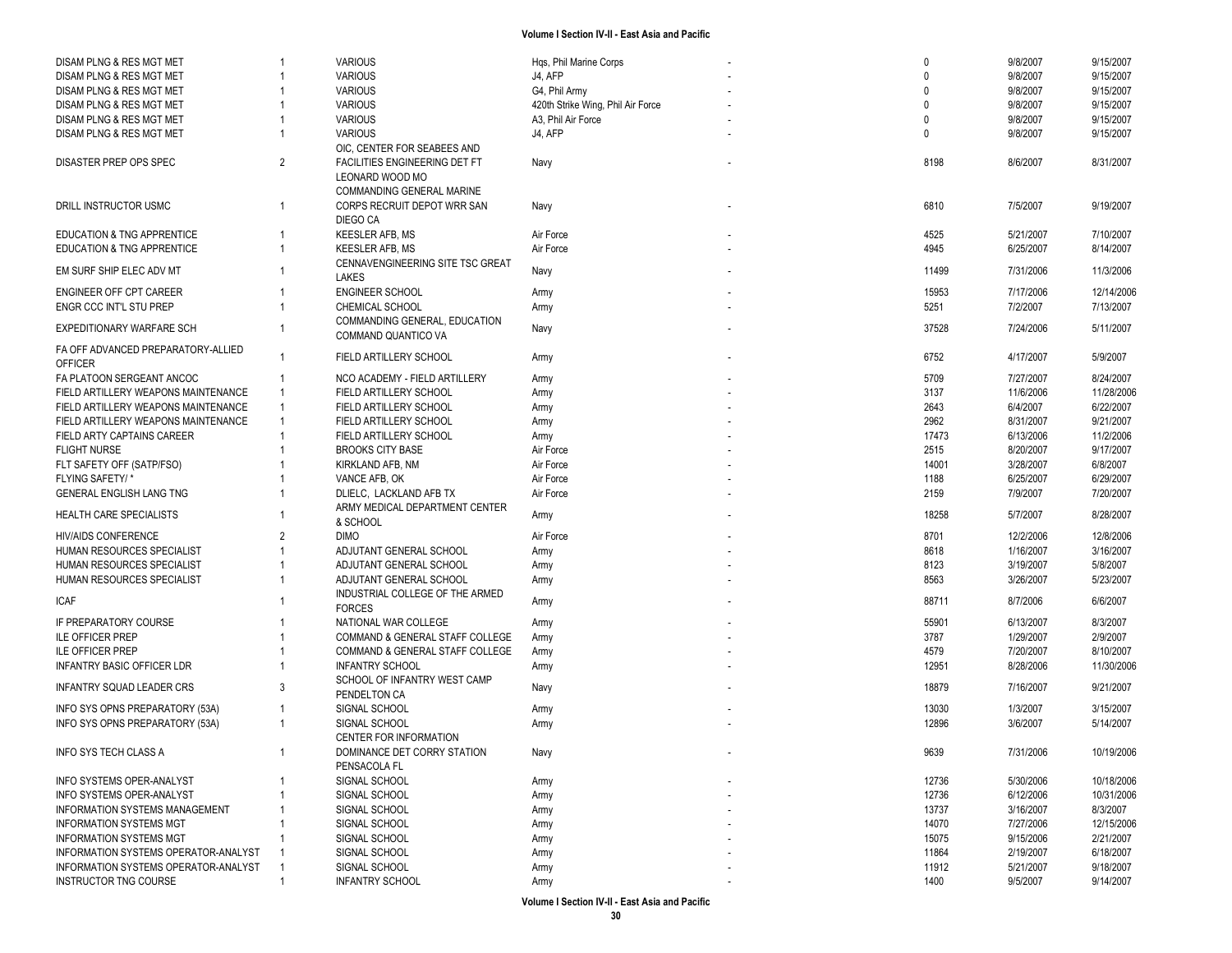| <b>INSTRUCTOR TRAINING</b>              | 20             | NCO ACADEMY - ARMY PACIFIC 25ID (FT<br>SHAFTER)       | Army      | 38060 | 9/21/2006  | 10/12/2006 |
|-----------------------------------------|----------------|-------------------------------------------------------|-----------|-------|------------|------------|
| <b>INSTRUCTOR TRAINING</b>              |                | FIELD ARTILLERY SCHOOL                                | Army      | 2022  | 9/10/2007  | 9/21/2007  |
| INSTRUCTOR TRAINING COURSE              |                | AIR DEFENSE ARTILLERY SCHOOL                          | Army      | 1856  | 2/5/2007   | 2/16/2007  |
| <b>INSTRUCTOR TRAINING COURSE</b>       |                | <b>QUARTERMASTER SCHOOL</b>                           | Army      | 2628  | 4/9/2007   | 4/25/2007  |
| <b>INSTRUCTOR TRAINING COURSE</b>       |                | AIR DEFENSE ARTILLERY SCHOOL                          | Army      | 1575  | 6/18/2007  | 6/29/2007  |
| INTELLIGENCE IN COMBATTING TERRORISM    |                | INTELLIGENCE SCHOOL                                   | Army      | 5088  | 1/22/2007  | 2/2/2007   |
| INTERMEDIATE LEVEL EDUC                 |                | COMMAND & GENERAL STAFF COLLEGE                       | Army      | 40899 | 2/13/2006  | 12/15/2006 |
| INTERNATIONAL MILITARY STUDENT OFFICER  |                | ARMOR SCHOOL                                          | Army      | 6265  | 1/12/2007  | 2/2/2007   |
| INTERNATIONAL MILITARY STUDENT OFFICER  | $\overline{1}$ | ARMOR SCHOOL                                          | Army      | 6366  | 4/16/2007  | 5/4/2007   |
| INTERNATIONAL OFF PREPARATORY - INF OFF |                |                                                       |           |       |            |            |
| ADV                                     | $\overline{2}$ | <b>INFANTRY SCHOOL</b>                                | Army      | 9238  | 3/5/2007   | 3/8/2007   |
| INTERNATIONAL OFFICER PREPARATORY       | -1             | COMMAND & GENERAL STAFF COLLEGE                       | Army      | 7276  | 1/10/2007  | 1/25/2007  |
| INTERNATIONAL OFFICER PREPARATORY       | $\overline{1}$ | COMMAND & GENERAL STAFF COLLEGE                       | Army      | 7992  | 7/3/2007   | 7/18/2007  |
| INTERNATIONAL OFFICER INTELLIGENCE CCC  |                |                                                       |           |       |            |            |
| <b>PREP</b>                             |                | INTELLIGENCE SCHOOL                                   | Army      | 5623  | 3/19/2007  | 3/30/2007  |
| INTERNATIONAL SPECIAL FORCES TRAINING   | 2              | JFK SPECIAL WARFARE CENTER                            | Army      | 38510 | 6/5/2007   | 9/14/2007  |
|                                         |                | CIVIL-MILITARY RELATIONS NPS                          |           |       |            |            |
| INTL DEF TRANSFORMATION                 |                | CENTER FOR MONTEREY CA                                | Navy      | 10998 | 10/23/2006 | 11/3/2006  |
| INTL FELLOWS ORIENTATION                |                | ARMY WAR COLLEGE                                      | Army      | 14784 | 6/25/2007  | 8/3/2007   |
| INTL INTELL OFFICER                     |                | GOODFELLOW, TX                                        | Air Force | 12844 | 4/30/2007  | 8/2/2007   |
|                                         |                | NAVY SUPPLY CORPS SCHOOL ATHENS                       |           |       |            |            |
| INTL LOG EXEC ADV DEV                   |                | GA                                                    | Navy      | 18918 | 6/3/2007   | 7/27/2007  |
| INTL OFF INTEL ADVANCED                 |                | INTELLIGENCE SCHOOL                                   | Army      | 26179 | 7/17/2006  | 12/13/2006 |
| INTL OFF INTEL ADVANCED                 |                | <b>INTELLIGENCE SCHOOL</b>                            | Army      | 27779 | 8/14/2006  | 1/30/2007  |
|                                         |                | ARMY LOGISTICS MANAGEMENT                             |           |       |            |            |
| INT'L OFF LOG PREP-CLC3                 | 3              | COLLEGE                                               | Army      | 19905 | 1/29/2007  | 2/9/2007   |
|                                         |                | ARMY LOGISTICS MANAGEMENT                             |           |       |            |            |
| INT'L OFF LOG PREP-CLC3                 |                | COLLEGE                                               | Army      | 6795  | 7/23/2007  | 8/3/2007   |
|                                         | $\overline{2}$ |                                                       | Air Force | 28610 |            | 7/27/2007  |
| INTL OFF SCH (FOR AC&SC)                |                | MAXWELL AFB, AL                                       |           | 14185 | 6/18/2007  |            |
| INTL OFF SCH (FOR AWC)                  |                | MAXWELL AFB, AL                                       | Air Force |       | 6/4/2007   | 7/13/2007  |
| <b>INTL SHIPYARD MGMT</b>               |                | NAVAL SHIP YARD PEARL HARBOR HI                       | Navy      | 16396 | 7/16/2007  | 8/24/2007  |
| JET ENGINE MISHAP INV                   |                | SHEPPARD AFB, TX                                      | Air Force | 1534  | 6/11/2007  | 6/21/2007  |
| JOINT TRANSITION COURSE                 |                | COMMANDANT JOINT FORCES STAFF                         | Navy      | 4116  | 4/2/2007   | 4/6/2007   |
|                                         |                | <b>COLLEGE NORFOLK VA</b>                             |           |       |            |            |
| JT/COMB WARFIGHT                        |                | COMMANDANT JOINT FORCES STAFF                         | Navy      | 8997  | 4/10/2007  | 6/14/2007  |
|                                         |                | <b>COLLEGE NORFOLK VA</b>                             |           |       |            |            |
| JUDGE ADVOCATE STAFF OFF                |                | MAXWELL AFB, AL                                       | Air Force | 9425  | 2/20/2007  | 4/20/2007  |
| JUDGE ADVOCATE STAFF OFF                |                | MAXWELL AFB, AL                                       | Air Force | 9301  | 7/16/2007  | 9/14/2007  |
| LEGAL ASPECTS CMBTERRORISM              |                | NEWPORT, RI                                           | Navy      | 9318  | 12/4/2006  | 12/15/2006 |
| LOGISTICS MANAGEMENT DEVELOPMENT        |                | ARMY LOGISTICS MANAGEMENT                             | Army      | 7670  | 1/22/2007  | 2/9/2007   |
|                                         |                | COLLEGE                                               |           |       |            |            |
| MAINT SCHEDULING APR                    |                | SHEPPARD AFB, TX                                      | Air Force | 6703  | 6/22/2007  | 8/8/2007   |
| MANEUVER ANCOC                          |                | NCO ACADEMY - INFANTRY                                | Army      | 5310  | 7/9/2007   | 8/8/2007   |
| MANEUVER ANCOC                          |                | NCO ACADEMY - INFANTRY                                | Army      | 553   | 8/16/2007  | 8/24/2007  |
| MANEUVER ANCOC (INFANTRYMAN)            |                | NCO ACADEMY - INFANTRY                                | Army      | 471   | 8/9/2007   | 8/15/2007  |
| MANEUVER CAPTAINS CAREER                |                | ARMOR SCHOOL                                          | Army      | 8325  | 2/5/2007   | 4/6/2007   |
| MANEUVER CAPTAINS CAREER                | 2              | <b>INFANTRY SCHOOL</b>                                | Army      | 15410 | 3/8/2007   | 5/8/2007   |
| MANEUVER CAPTAINS CAREER                |                | ARMOR SCHOOL                                          | Army      | 9162  | 4/9/2007   | 7/3/2007   |
| MANEUVER CAPTAINS CAREER                |                | ARMOR SCHOOL                                          | Army      | 8544  | 5/7/2007   | 7/9/2007   |
| MANEUVER CAPTAINS CAREER                | 2              | <b>INFANTRY SCHOOL</b>                                | Army      | 16378 | 5/9/2007   | 8/2/2007   |
| MANP PERS TRNG ED (MPT&E)               |                | NETSAFA INTERNATIONAL TRAINING<br>CENTER PENSACOLA FL | Navy      | 16044 | 10/10/2006 | 11/13/2006 |
| MANP PERS TRNG ED (MPT&E)               | 2              | NETSAFA INTERNATIONAL TRAINING                        | Navy      | 32140 | 7/16/2007  | 8/20/2007  |
|                                         |                | CENTER PENSACOLA FL                                   |           |       |            |            |
| MANPOWER PERSONNEL OFFICER              |                | KEESLER AFB, MS                                       | Air Force | 5204  | 1/22/2007  | 3/8/2007   |
| MANPOWER PERSONNEL OFFICER              | $\overline{2}$ | KEESLER AFB, MS                                       | Air Force | 13867 | 6/18/2007  | 8/2/2007   |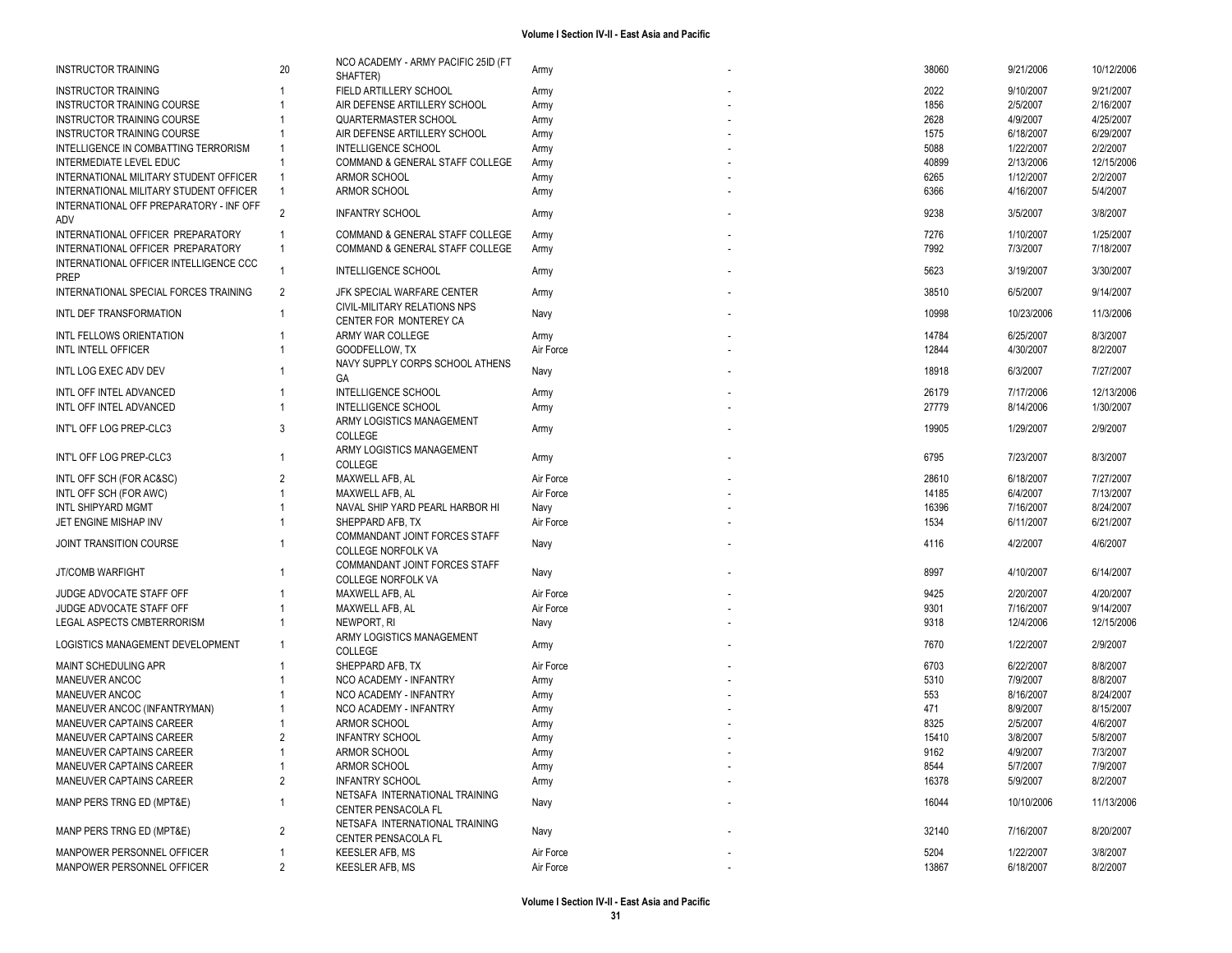| MEDICAL STRATEGIC LEADERSHIP PROGRAM                 | - 1            | ARMY MEDICAL DEPARTMENT CENTER                                     | Army      | 9368  | 7/13/2007 | 8/4/2007   |
|------------------------------------------------------|----------------|--------------------------------------------------------------------|-----------|-------|-----------|------------|
|                                                      |                | & SCHOOL                                                           |           |       |           |            |
| MIL & PCKEEP OPS IAW ROL                             | -1             | NEWPORT, RI                                                        | Navy      | 17174 | 4/9/2007  | 5/17/2007  |
| MIL OPS OTHER THAN WAR                               | $\overline{1}$ | EXPEDITIONARY WARFARE TRAINING<br><b>GROUP ATLANTIC NORFOLK VA</b> | Navy      | 3322  | 5/14/2007 | 5/18/2007  |
| MILITARY INTELLIGENCE CAPTAINS CAREER                | -1             | INTELLIGENCE SCHOOL                                                | Army      | 22838 | 3/30/2007 | 8/22/2007  |
| MILITARY LAW DEV PROGRAM                             | $\overline{1}$ | NEWPORT, RI                                                        | Navy      | 21979 | 10/9/2006 | 12/15/2006 |
| MILITARY POLICE INVESTIGATOR                         |                | MILITARY POLICE SCHOOL                                             | Army      | 7022  | 3/19/2007 | 5/11/2007  |
| MILITARY POLICE INVESTIGATOR                         |                | MILITARY POLICE SCHOOL                                             |           | 6812  |           | 6/6/2007   |
|                                                      |                |                                                                    | Army      |       | 4/11/2007 |            |
| MILITARY POLICE INVESTIGATOR                         |                | MILITARY POLICE SCHOOL                                             | Army      | 6812  | 7/17/2007 | 9/11/2007  |
| MILITARY TNG INSTRUCTOR                              | $\overline{2}$ | LACKLAND AFB, TX (OTHER THAN DLI<br>AND IAAFA STUDENTS)            | Air Force | 18070 | 1/19/2007 | 4/27/2007  |
| MP CCC INT'L STU PREP                                | -1             | CHEMICAL SCHOOL                                                    | Army      | 5240  | 4/23/2007 | 5/4/2007   |
| NAVAL COMMAND COLLEGE                                | -1             | NAVAL COMMAND COLLEGE NEWPORT<br><b>RI</b>                         | Navy      | 96061 | 7/26/2006 | 6/15/2007  |
|                                                      |                | CNL SITE NAVAL LEADER TRAINING UNIT                                |           |       |           |            |
| NAVAL LDRSHP FACILITATOR                             | -1             | DAM NECK CREEK VA                                                  | Navy      | 5975  | 7/9/2007  | 8/10/2007  |
| NAVAL STAFF COL - 10 MONTH                           | -1             | NAVAL STAFF COLLEGE NEWPORT RI                                     | Navy      | 95646 | 7/26/2006 | 6/15/2007  |
| NAVAL STAFF COL - 5 1/2 MO                           |                | NAVAL STAFF COLLEGE NEWPORT RI                                     |           | 51727 | 1/10/2007 | 6/15/2007  |
|                                                      |                |                                                                    | Navy      |       |           |            |
| OBS MED/HEALTH/HYG-CONUS                             | -1             | WREEDAMC                                                           | Army      | 6365  | 5/22/2007 | 6/8/2007   |
| OBSERVER (ECL70)                                     |                | LACKLAND AFB, TX (OTHER THAN DLI                                   | Air Force | 639   | 4/30/2007 | 5/4/2007   |
|                                                      |                | AND IAAFA STUDENTS)                                                |           |       |           |            |
|                                                      | -1             | LACKLAND AFB, TX (OTHER THAN DLI                                   |           | 3011  |           |            |
| OBSERVER (ECL70)                                     |                | AND IAAFA STUDENTS)                                                | Air Force |       | 4/30/2007 | 6/7/2007   |
| OJT ADMIN TNG-CONUS                                  | $\overline{1}$ | CANADA (IN COUNTRY TRAINING)                                       | Navy      | 400   | 9/25/2006 | 10/2/2006  |
|                                                      |                | OIC, CENTER FOR SEABEES AND                                        |           |       |           |            |
| OJT NAVEDTRACOM                                      | 2              | FACILITIES ENGINEERING DET FT                                      | Navy      | 1352  | 9/3/2007  | 9/7/2007   |
|                                                      |                | LEONARD WOOD MO                                                    |           |       |           |            |
|                                                      |                |                                                                    |           |       |           |            |
| OJT NAVSEA                                           | -1             | NAVAL SHIP YARD PEARL HARBOR HI                                    | Navy      | 3593  | 8/27/2007 | 9/7/2007   |
| <b>OUTBOARD MTR MT &amp; OVHL</b>                    | $\overline{1}$ | U S NAV SMALL CRAFT INSTR AND TECH                                 | Navy      | 14153 | 2/16/2007 | 4/12/2007  |
|                                                      |                | TRNG SCH STENNIS SPACE CTR MS                                      |           |       |           |            |
| <b>PA OFFICER QUAL CRS</b>                           | 3              | DEFENSE INFORMATION SCHOOL                                         | Army      | 33402 | 8/3/2006  | 10/5/2006  |
| PA OFFICER QUALIFICATION COURSE                      | $\overline{1}$ | DEFENSE INFORMATION SCHOOL                                         | Army      | 12939 | 3/13/2007 | 5/15/2007  |
| PA OFFICER QUALIFICATION COURSE                      | $\overline{2}$ | DEFENSE INFORMATION SCHOOL                                         | Army      | 26470 | 5/17/2007 | 7/20/2007  |
|                                                      |                | U S NAV SMALL CRAFT INSTR AND TECH                                 |           |       |           |            |
| PATROL CFT OPS RIVER ENV                             | -1             | TRNG SCH STENNIS SPACE CTR MS                                      | Navy      | 14153 | 2/16/2007 | 4/12/2007  |
| PK LATEST DEVELOPMENTS PKLD                          |                | NEWPORT, RI                                                        | Navy      | 12374 | 7/23/2007 | 8/3/2007   |
| PMEL APPRENTICE (USAF)                               |                |                                                                    |           | 8235  |           |            |
|                                                      |                | <b>KEESLER AFB, MS</b>                                             | Air Force |       | 9/29/2006 | 2/14/2007  |
| PRINCIPLES OF INSTRUCTION                            |                | SHEPPARD AFB, TX                                                   | Air Force | 1256  | 4/9/2007  | 4/20/2007  |
| PRINCIPLES OF INSTRUCTION                            |                | SHEPPARD AFB, TX                                                   | Air Force | 4045  | 5/7/2007  | 5/18/2007  |
| PRINCIPLES OF INSTRUCTION                            |                | SHEPPARD AFB, TX                                                   | Air Force | 3987  | 6/4/2007  | 6/15/2007  |
| PRINCIPLES OF INSTRUCTION                            |                | SHEPPARD AFB, TX                                                   | Air Force | 1581  | 8/6/2007  | 8/17/2007  |
| PSYC OPERATIONS OFFICER                              |                | JFK SPECIAL WARFARE CENTER                                         | Army      | 9063  | 9/25/2006 | 11/22/2006 |
| <b>RANGER</b>                                        |                | <b>INFANTRY SCHOOL</b>                                             | Army      | 7084  | 8/29/2006 | 10/6/2006  |
| RANGER                                               |                | <b>INFANTRY SCHOOL</b>                                             | Army      | 8663  | 11/6/2006 | 1/26/2007  |
| RANGER                                               |                | <b>INFANTRY SCHOOL</b>                                             | Army      | 7551  | 1/8/2007  | 3/9/2007   |
|                                                      | 2              |                                                                    |           |       |           |            |
| <b>RANGER</b>                                        |                | <b>INFANTRY SCHOOL</b>                                             | Army      | 12594 | 7/9/2007  | 9/7/2007   |
| SERGEANTS MAJ (INTERNATIONAL FELLOWS)                |                | SERGEANTS MAJOR ACADEMY                                            | Army      | 12509 | 7/3/2007  | 7/31/2007  |
| PRE-CRS                                              |                |                                                                    |           |       |           |            |
| SIGNAL CAPTAINS CAREER PREP-<br><b>INTERNATIONAL</b> | -1             | SIGNAL SCHOOL                                                      | Army      | 6695  | 5/17/2007 | 6/4/2007   |
|                                                      |                | ORDNANCE MECHANICAL                                                |           |       |           |            |
| SMALL ARMS/TOWED ARTILLERY                           | -1             | MAINTENANCE SCHOOL                                                 | Army      | 15203 | 8/8/2006  | 11/3/2006  |
|                                                      |                |                                                                    |           |       |           |            |
| SMALL ARMS/TOWED ARTILLERY REPAIRER                  | $\overline{1}$ | ORDNANCE MECHANICAL                                                | Army      | 8719  | 4/3/2007  | 5/10/2007  |
|                                                      |                | MAINTENANCE SCHOOL                                                 |           |       |           |            |
| SMALL ARMS/TOWED ARTILLERY REPAIRER                  | $\overline{1}$ | ORDNANCE MECHANICAL                                                | Army      | 9100  | 6/26/2007 | 8/3/2007   |
|                                                      |                | MAINTENANCE SCHOOL                                                 |           |       |           |            |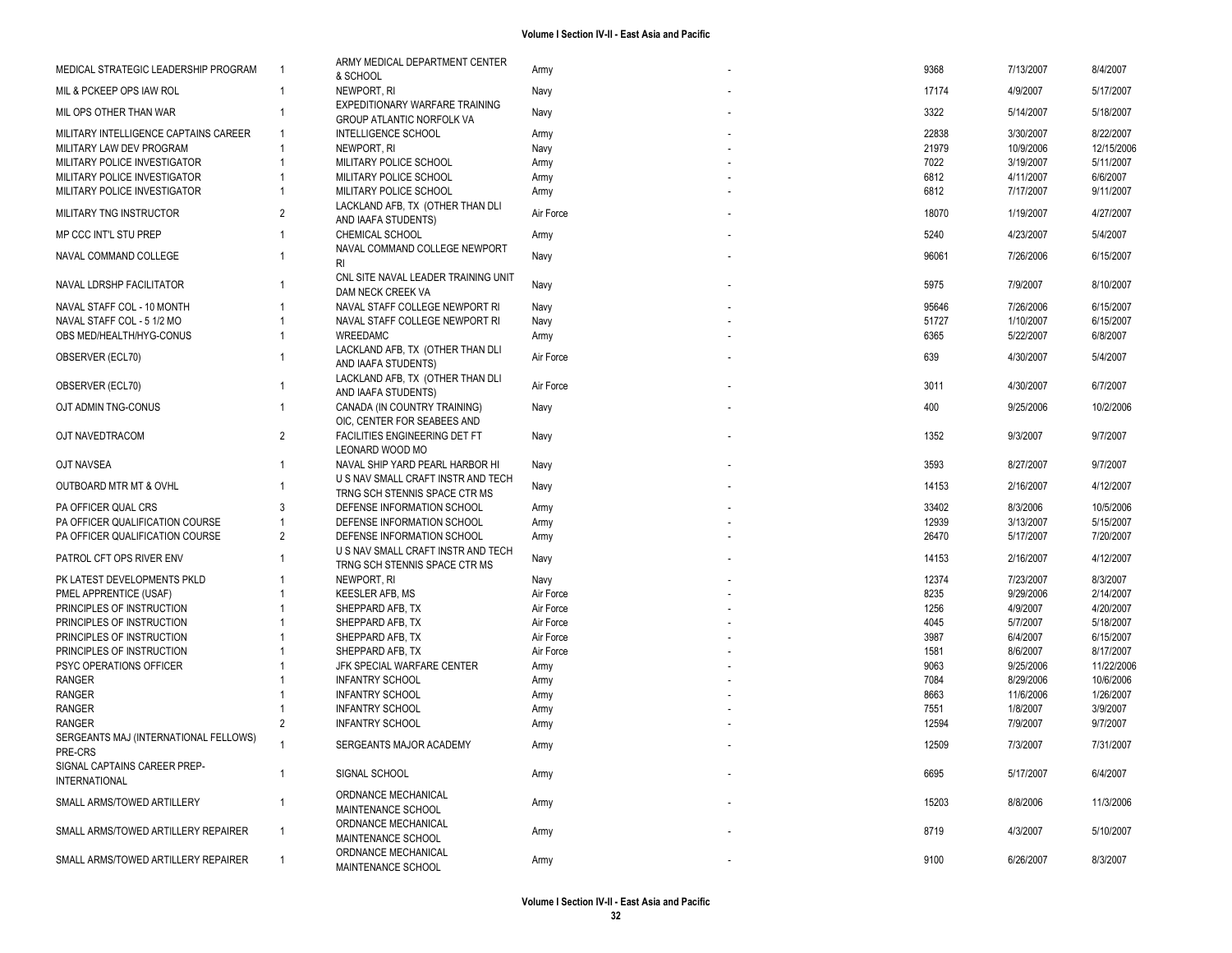| SMALL ARMS/TOWED ARTILLERY REPAIRER           | $\overline{1}$ | ORDNANCE MECHANICAL                       | Army                              |                 | 1709              | 5/11/2007         | 5/24/2007       |
|-----------------------------------------------|----------------|-------------------------------------------|-----------------------------------|-----------------|-------------------|-------------------|-----------------|
| (SMALL ARMS)                                  |                | MAINTENANCE SCHOOL                        |                                   |                 |                   |                   |                 |
| SMALL ARMS/TOWED ARTILLERY REPAIRER           | $\overline{1}$ | ORDNANCE MECHANICAL                       | Army                              |                 | 1709              | 8/6/2007          | 8/17/2007       |
| (SMALL ARMS)                                  |                | MAINTENANCE SCHOOL                        |                                   |                 |                   |                   |                 |
| SOS INT'L OFF SCH CRS                         |                | MAXWELL AFB, AL                           | Air Force                         |                 | 13885             | 1/8/2007          | 2/15/2007       |
| SOS INT'L OFF SCH CRS                         |                | MAXWELL AFB, AL                           | Air Force                         |                 | 14005             | 2/25/2007         | 4/4/2007        |
| SPECIALIZED ENG LANG TNG                      |                | DLIELC, LACKLAND AFB TX                   | Army                              |                 | 9955              | 1/1/2007          | 3/2/2007        |
| SPECIALIZED ENG LANG TNG                      |                | DLIELC, LACKLAND AFB TX                   | Army                              |                 | 17844             | 3/5/2007          | 5/4/2007        |
| SPECIALIZED ENG LANG TNG                      |                | DLIELC, LACKLAND AFB TX                   | Navy                              |                 | 9542              | 4/30/2007         | 6/29/2007       |
| SPECIALIZED ENG LANG TNG                      |                | DLIELC, LACKLAND AFB TX                   | Air Force                         |                 | 8649              | 5/7/2007          | 7/6/2007        |
| SPECIALIZED ENG LANG TNG                      |                | DLIELC, LACKLAND AFB TX                   | Navy                              |                 | 17448             | 5/28/2007         | 7/27/2007       |
| SPECIALIZED ENG LANG TNG                      |                | DLIELC, LACKLAND AFB TX                   | Air Force                         |                 | 8913              | 6/18/2007         | 8/17/2007       |
| SQUADRON OFFICER SCHOOL                       |                | MAXWELL AFB, AL                           | Air Force                         |                 | 5970              | 2/25/2007         | 3/28/2007       |
| SQUADRON OFFICER SCHOOL                       |                | MAXWELL AFB, AL                           | Air Force                         |                 | 5970              | 4/14/2007         | 5/16/2007       |
| SR INTERNATIONAL DEF MGT                      |                | MONTEREY, CA                              | Navy                              |                 | 11385             | 6/25/2007         | 7/20/2007       |
|                                               |                | COMMANDER OFFICER TRAINING                |                                   |                 |                   |                   |                 |
| SUPERVISORY CHAPLAINS COURSE (SCC)            | $\overline{1}$ | <b>COMMAND NEWPORT RI</b>                 | Navy                              |                 | 2317              | 6/4/2007          | 6/22/2007       |
| SUPPLY AND SERVICE MANAGEMENT OFFICER         | $\overline{1}$ | <b>QUARTERMASTER SCHOOL</b>               | Army                              |                 | 7419              | 2/26/2007         | 4/4/2007        |
| SUPPLY AND SERVICE MANAGEMENT OFFICER         | $\overline{1}$ | QUARTERMASTER SCHOOL                      | Army                              |                 | 7419              | 7/16/2007         | 8/22/2007       |
|                                               |                | SURFACE WARFARE OFFICERS SCHOOL           |                                   |                 |                   |                   |                 |
| SWO ADV DIESEL ENGINEERING                    | $\overline{1}$ | <b>COMMAND NEWPORT RI</b>                 | Navy                              |                 | 12550             | 7/23/2007         | 9/21/2007       |
|                                               |                |                                           |                                   |                 |                   |                   |                 |
| SWO DH OPS SPEC INTL                          | -1             | SURFACE WARFARE OFFICERS SCHOOL           | Navy                              |                 | 18040             | 4/23/2007         | 7/27/2007       |
|                                               |                | <b>COMMAND NEWPORT RI</b>                 |                                   |                 |                   |                   |                 |
| SWOS - INTL                                   | $\overline{2}$ | SURFACE WARFARE OFFICERS SCHOOL           | Navy                              |                 | 31524             | 8/21/2006         | 12/8/2006       |
|                                               |                | <b>COMMAND NEWPORT RI</b>                 |                                   |                 |                   |                   |                 |
| <b>TECHNICAL AMMUNITION</b>                   |                | DEFENSE AMMO CENTER & SCHOOL              | Army                              |                 | 11141             | 6/5/2007          | 6/13/2007       |
| U.S. ARMY SERGEANTS MAJOR                     | $\overline{2}$ | SERGEANTS MAJOR ACADEMY                   | Army                              |                 | 87414             | 8/14/2006         | 5/22/2007       |
| UH-60 HELO REPAIRER                           |                | <b>AVIATION LOGISTICS SCHOOL</b>          | Army                              |                 | 8767              | 7/24/2006         | 11/9/2006       |
| UNIT SUPPLY SPECIALIST                        |                | <b>QUARTERMASTER SCHOOL</b>               | Army                              |                 | 8202              | 2/13/2007         | 4/6/2007        |
| USAF SENIOR NCO ACADEMY                       |                | MAXWELL AFB, AL                           | Air Force                         |                 | 4908              | 7/31/2007         | 9/14/2007       |
| <b>WARRIOR LEADER</b>                         | 5              | NCO ACADEMY ALASKA                        | Army                              |                 | 18235             | 8/30/2007         | 9/28/2007       |
| <b>WEATHER OFFICER</b>                        |                | <b>KEESLER AFB, MS</b>                    | Air Force                         |                 | 9155              | 1/8/2007          | 4/13/2007       |
| FY 2007 Program Totals                        | 287            |                                           |                                   |                 | \$2,776,235       |                   |                 |
|                                               |                |                                           |                                   |                 |                   |                   |                 |
| Misc DOD/DOS Non-SA - FY 2007 DoD Training    |                |                                           |                                   |                 |                   |                   |                 |
| <b>Course Title</b>                           | Students       | Location                                  | Student's Unit                    | <b>US Units</b> | <b>Total Cost</b> | <b>Start Date</b> | <b>End Date</b> |
| EVIDENCE RECOVERY TRAINING 08-2               | 60             | COTABATO                                  | AFP/PNP                           | $\sim$          | 50000             | 7/19/2007         | 9/15/2007       |
|                                               | 60             |                                           |                                   |                 | \$50,000          |                   |                 |
| FY 2007 Program Totals                        |                |                                           |                                   |                 |                   |                   |                 |
|                                               |                |                                           |                                   |                 |                   |                   |                 |
| Regional Centers - FY 2007 DoD Training       |                |                                           |                                   |                 |                   |                   |                 |
| <b>Course Title</b>                           | Students       | Location                                  | Student's Unit                    | <b>US Units</b> | <b>Total Cost</b> | <b>Start Date</b> | <b>End Date</b> |
| Comprehensive Security Responses to Terrorism | $\overline{1}$ | Asia-Pacific Center for Security Studies, | Philippine Army                   |                 | 8661.84           | 11/29/2006        | 12/20/2006      |
| Course CS06-3                                 |                | Honolulu, Hawaii                          |                                   |                 |                   |                   |                 |
| Comprehensive Security Responses to Terrorism | $\overline{1}$ | Asia-Pacific Center for Security Studies, | Department of National Defense    |                 | 8661.84           | 11/29/2006        | 12/20/2006      |
| Course CS06-3                                 |                | Honolulu, Hawaii                          |                                   |                 |                   |                   |                 |
| Comprehensive Security Responses to Terrorism | $\overline{1}$ | Asia-Pacific Center for Security Studies, | Armed Forces of the Philippines   |                 | 8661.84           | 7/31/2007         | 8/22/2007       |
| Course CS07-1                                 |                | Honolulu, Hawaii                          |                                   |                 |                   |                   |                 |
| Comprehensive Security Responses to Terrorism | $\mathbf{1}$   | Asia-Pacific Center for Security Studies, |                                   |                 |                   |                   |                 |
| Course CS07-1                                 |                | Honolulu, Hawaii                          | Civil Security Group              |                 | 8661.84           | 7/31/2007         | 8/22/2007       |
| Comprehensive Security Responses to Terrorism |                | Asia-Pacific Center for Security Studies, |                                   |                 |                   |                   |                 |
| Course CS07-1                                 | 2              | Honolulu, Hawaii                          | Philippine Coast Guard            |                 | 17323.68          | 7/31/2007         | 8/22/2007       |
| Comprehensive Security Responses to Terrorism |                | Asia-Pacific Center for Security Studies, |                                   |                 |                   |                   |                 |
|                                               | $\overline{1}$ |                                           | <b>Philippine National Police</b> |                 | 8661.84           | 7/31/2007         | 8/22/2007       |

Southeastern Europe 1 S/14/2007 - 11 Marshall Center Garmisch, Germany UNK - 2746.79 5/14/2007 5/14/2007 5/18/2007<br>Southeastern Europe

Asia-Pacific Center for Security Studies,

Countering Ideological Support for Terrorism in

Executive Course EC06-3 1

Honolulu, Hawaii Composition of December 2006, 2010, Philippines National Police - 14148.86 10/3/2006 11/21/2006<br>Honolulu, Hawaii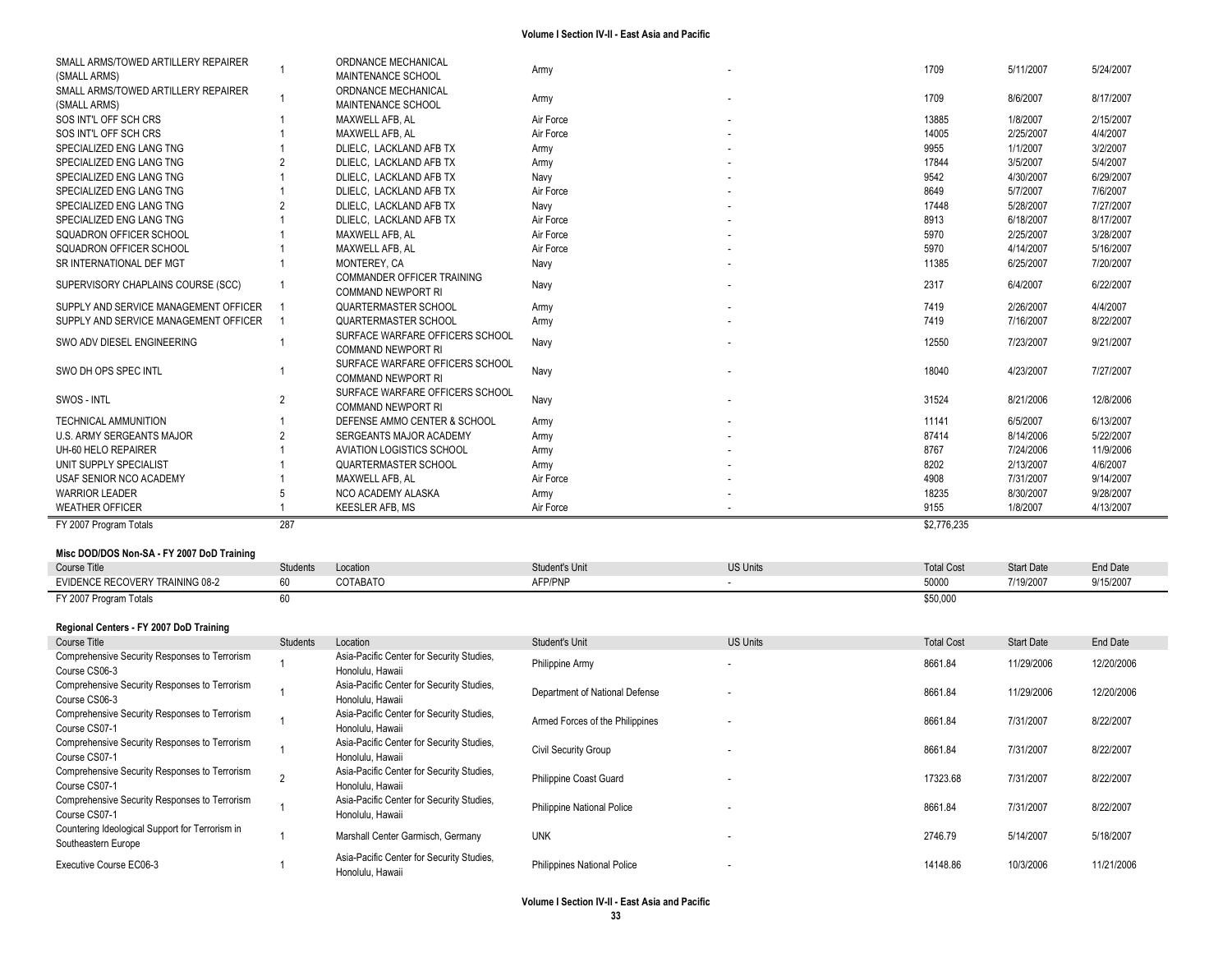| Executive Course EC06-3                                             |                | Asia-Pacific Center for Security Studies,<br>Honolulu, Hawaii | Armed Forces, 4th Infantry Division                   |                          | 14148.86  | 10/3/2006  | 11/21/2006 |
|---------------------------------------------------------------------|----------------|---------------------------------------------------------------|-------------------------------------------------------|--------------------------|-----------|------------|------------|
| Executive Course EC06-3                                             |                | Asia-Pacific Center for Security Studies,<br>Honolulu, Hawaii | Army, 7th Infantry Division                           |                          | 14148.86  | 10/3/2006  | 11/21/2006 |
| Executive Course EC06-3                                             |                | Asia-Pacific Center for Security Studies,<br>Honolulu, Hawaii | Defense Intelligence Office                           |                          | 14148.86  | 10/3/2006  | 11/21/2006 |
| Executive Course EC07-1                                             |                | Asia-Pacific Center for Security Studies,<br>Honolulu, Hawaii | <b>Philippine National Police</b>                     |                          | 14148.86  | 1/17/2007  | 3/6/2007   |
| Executive Course EC07-1                                             |                | Asia-Pacific Center for Security Studies,<br>Honolulu, Hawaii | Deputy Chief of Staff for Plans, J5                   |                          | 14148.86  | 1/17/2007  | 3/6/2007   |
| Managing Porous Borders (OR07-01)                                   |                | Asia-Pacific Center for Security Studies,<br>Honolulu, Hawaii | Embassy Republic of the Philippines                   |                          | 0         | 2/27/2007  | 3/2/2007   |
| Program on Terrorism and Security Studies<br>$07-2$                 |                | Marshall Center Garmisch, Germany                             | <b>UNK</b>                                            |                          | 5779      | 1/24/2007  | 3/4/2007   |
| Senior Executive Course SE06-3                                      |                | Asia-Pacific Center for Security Studies,<br>Honolulu, Hawaii | Armed Forces Office of the Inspector<br>General       |                          | 3885.3    | 11/13/2006 | 11/17/2006 |
| Senior Executive Course SE07-1                                      |                | Asia-Pacific Center for Security Studies,<br>Honolulu, Hawaii | Armed Forces Office of the Superintendent             | $\overline{\phantom{a}}$ | 3885.3    | 5/14/2007  | 5/18/2007  |
| Senior Executive Course SE07-2                                      |                | Asia-Pacific Center for Security Studies,<br>Honolulu, Hawaii | Department of National Defense, Plans &<br>Programs   |                          | 3885.3    | 8/27/2007  | 8/31/2007  |
| Senior Executive Seminar 07-6                                       | $\overline{2}$ | Marshall Center Garmisch, Germany                             | <b>UNK</b>                                            |                          | 7280      | 8/20/2007  | 8/31/2007  |
| Stability, Security, Transition and Reconstruction<br>Course SS06-2 |                | Asia-Pacific Center for Security Studies,<br>Honolulu, Hawaii | Intelligence and Security Group                       |                          | 7939.6    | 11/29/2006 | 12/20/2006 |
| Stability, Security, Transition and Reconstruction<br>Course SS06-2 |                | Asia-Pacific Center for Security Studies,<br>Honolulu, Hawaii | National Defense College of the Philippines           |                          | 7939.6    | 11/29/2006 | 12/20/2006 |
| Stability, Security, Transition and Reconstruction<br>Course SS07-1 |                | Asia-Pacific Center for Security Studies,<br>Honolulu, Hawaii | Directorate for Human Resource and Doc<br>Development |                          | 7939.6    | 4/11/2007  | 5/10/2007  |
| Stability, Security, Transition and Reconstruction<br>Course SS07-1 |                | Asia-Pacific Center for Security Studies,<br>Honolulu, Hawaii | <b>Command Operations Center</b>                      |                          | 7939.6    | 4/11/2007  | 5/10/2007  |
| FY 2007 Program Totals                                              | 25             |                                                               |                                                       |                          | \$204.746 |            |            |

## **Section 1004 - FY 2007 DoD Training**

| Course Title                                | Students | Location               | Student's Unit        | <b>US Units</b>          | <b>Total Cost</b> | <b>Start Date</b> | End Date  |
|---------------------------------------------|----------|------------------------|-----------------------|--------------------------|-------------------|-------------------|-----------|
| <b>BAKER PISTON 07-1</b>                    | 120      | MANILA // TUGEUGARAO   | PA//PDEA//PNP//NBI    | $\sim$                   | 400000            | 1/2/2007          | 4/6/2007  |
| BAKER PISTON 07-1 PRP2007CNT012W            | 120      | see notes              | see Notes             | ۰.                       | 346000            | 1/2/2007          | 4/6/2007  |
| BAKER PISTON 07-2                           | 60       | <b>GEN SANTOS CITY</b> | PA//PDEA//PNP//NBI    | $\sim$                   | 250000            | 7/1/2007          | 9/9/2007  |
| BAKER PISTON 07-2 PRP2007CNT018W            | 60       | see notes              | see Notes             |                          | 224000            | 7/1/2007          | 9/9/2007  |
| <b>FUSION PISTON 07-3</b>                   | 35       | <b>GEN SANTOS CITY</b> | PN//PCG//PDEA//PNP MG |                          | 215000            | 7/29/2007         | 8/28/2007 |
| FUSION PISTON 07-3 PRP2007CNT013N           | 35       | see notes              | see Notes             | $\sim$                   | 133000            | 7/29/2007         | 8/28/2007 |
| <b>FUSION PISTON 07-4</b>                   | 35       | SAN FERNANDO LA UNION  | PN//PCG//PDEA//PNP MG | ۰.                       | 205000            | 8/27/2007         | 9/29/2007 |
| FUSION PISTON 07-4 PRP2007CNT014N           | 35       | see notes              | see Notes             | ۰.                       | 122000            | 8/27/2007         | 9/29/2007 |
| <b>FUSION PISTON 07-1</b>                   | 40       | PALAWAN                | PN//PCG//PDEA//PNP MG | ۰.                       | 240000            | 11/6/2006         | 12/3/2006 |
| PRP2007CNT011N<br><b>FUSION PISTON 07-1</b> | 40       | see notes              | see Notes             | $\overline{\phantom{a}}$ | 120000            | 11/6/2006         | 12/3/2006 |
| I2 TRAINING 07-1A                           | 30       | MANILA                 | PDEA//PNP             | $\overline{\phantom{a}}$ | 32000             | 1/22/2007         | 2/2/2007  |
| INFO TECH TRAINING 08-1A                    | 30       | MANILA                 | PDEA//PNP             | ۰.                       | 10000             | 2/18/2007         | 2/22/2007 |
| INTEL SMEE 07-1A                            | 20       | MANILA                 | PDEA//PNP             | $\overline{\phantom{a}}$ | 15000             | 4/9/2007          | 4/13/2007 |
| INTEL SMEE 08-1B                            | 30       | MANILA                 | PDEA//PNP             | $\overline{\phantom{a}}$ | 15000             | 5/19/2007         | 5/23/2007 |
| <b>LEATHER PISTON 08-2</b>                  | 45       | SAN FERNANDO LA UNION  | PN//PCG//PDEA//PNP MG |                          | 190000            | 6/2/2007          | 7/7/2007  |
| SCMTT PISTON 07-1                           | 15       | MANILA                 | PN//PCG//PNP MG       | $\sim$                   | 100000            | 1/22/2007         | 2/9/2007  |
| <b>SCMTT PISTON 08-1</b>                    | 15       | MANILA // SAN FERNANDO | <b>PCG//PNP MG</b>    |                          | 100000            | 3/10/2007         | 3/28/2007 |
| SCMTT PISTON 08-2                           | 15       | PALAWAN                | PCG//PNP MG           |                          | 100000            | 5/19/2007         | 6/6/2007  |
| FY 2007 Program Totals                      | 780      |                        |                       |                          | \$2,817,000       |                   |           |

### **Service Academies - FY 2007 DoD Training**

| Course Title           | Students | Location           | Student's Unit | <b>US Units</b> | <b>Total Cost</b> | <b>Start Date</b> | End Date |
|------------------------|----------|--------------------|----------------|-----------------|-------------------|-------------------|----------|
| U.S. Naval Academy     |          | U.S. Naval Academy | N/f            |                 |                   | 7/1/2006          | 6/1/2007 |
| FY 2007 Program Totals |          |                    |                |                 |                   |                   |          |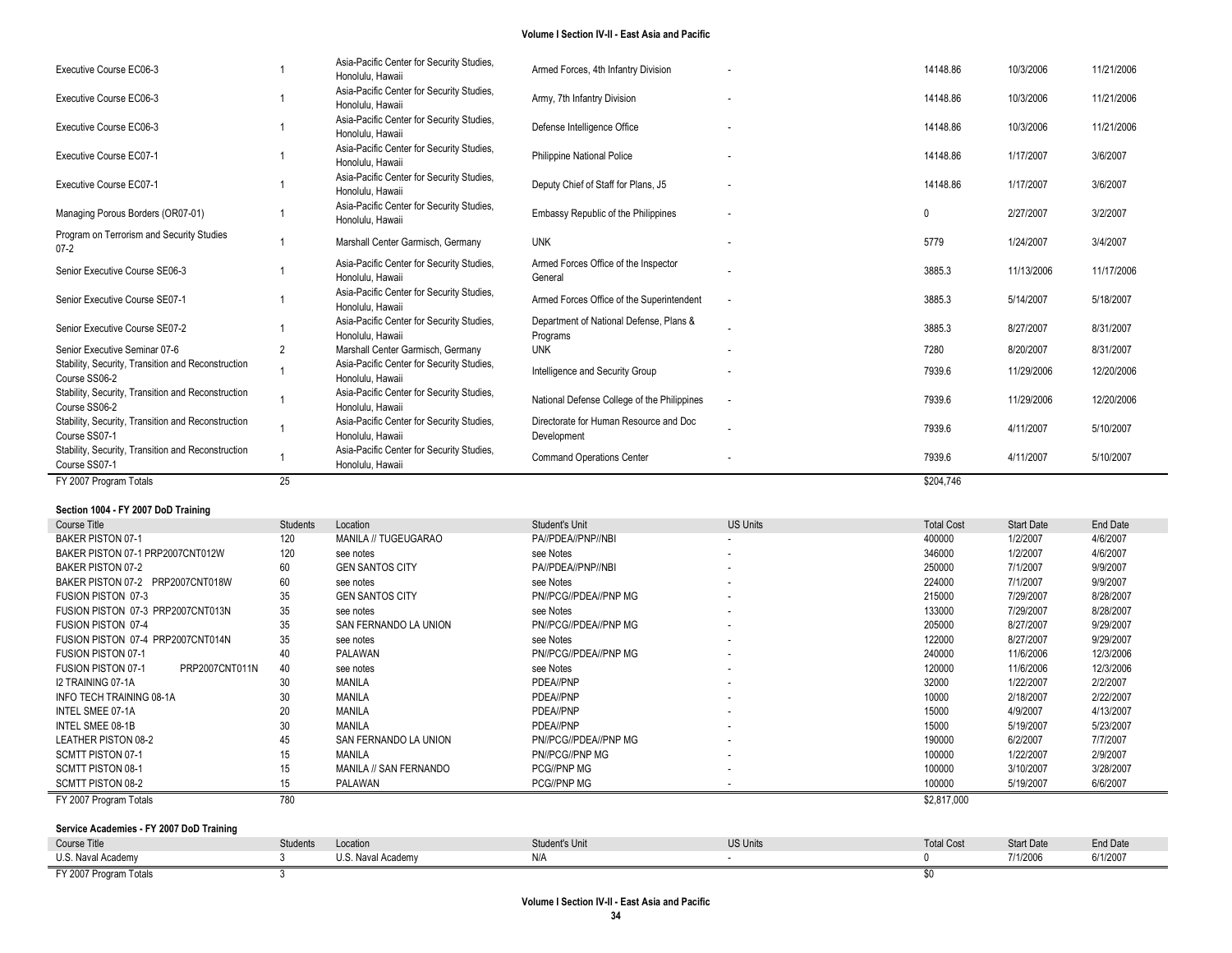## *Samoa*

### **IMET -1 - FY 2007 DoS Training**

| Course Title                 | <b>Students</b> | Location       | <b>Student's Unit</b>                                        | <b>US Units</b> | <b>Total Cost</b> | <b>Start Date</b> | <b>End Date</b> |
|------------------------------|-----------------|----------------|--------------------------------------------------------------|-----------------|-------------------|-------------------|-----------------|
| DISASTER PLANNING MET        |                 | <b>VARIOUS</b> | SAMOA SHIPPING CORPORATION                                   |                 | $\Omega$          | 7/18/2007         | 7/29/2007       |
| DISASTER PLANNING MET        | $\mathbf{1}$    | <b>VARIOUS</b> | <b>JICA</b>                                                  |                 | $\Omega$          | 7/18/2007         | 7/29/2007       |
| <b>DISASTER PLANNING MET</b> | $\overline{1}$  | <b>VARIOUS</b> | MINISTRY OF NATURAL RESOURCES &<br><b>ENVIRONMENT</b>        |                 | $\Omega$          | 7/18/2007         | 7/29/2007       |
| DISASTER PLANNING MET        | $\mathbf{1}$    | <b>VARIOUS</b> | MINISTRY OF NATURAL RESOURCES &<br><b>ENVIRONMENT</b>        |                 | $\mathbf 0$       | 7/18/2007         | 7/29/2007       |
| DISASTER PLANNING MET        | $\overline{1}$  | <b>VARIOUS</b> | FIRE EMERGENCY SERVICES<br><b>AUTHORITY</b>                  |                 | 26897             | 7/18/2007         | 7/29/2007       |
| <b>DISASTER PLANNING MET</b> |                 | <b>VARIOUS</b> | SAMOA BROADCASTING CORPORATION                               |                 | <sup>n</sup>      | 7/18/2007         | 7/29/2007       |
| DISASTER PLANNING MET        |                 | <b>VARIOUS</b> | NATIONAL COUNCIL OF CHURCHES                                 |                 | $\Omega$          | 7/18/2007         | 7/29/2007       |
| DISASTER PLANNING MET        |                 | <b>VARIOUS</b> | MINISTRY FOR REVENUE                                         |                 | $\Omega$          | 7/18/2007         | 7/29/2007       |
| <b>DISASTER PLANNING MET</b> |                 | <b>VARIOUS</b> | Air Force                                                    |                 | 8640              | 7/18/2007         | 7/29/2007       |
| <b>DISASTER PLANNING MET</b> |                 | <b>VARIOUS</b> | NATIONAL UNIVERSITY OF SAMOA                                 |                 | $\Omega$          | 7/18/2007         | 7/29/2007       |
| DISASTER PLANNING MET        | $\overline{1}$  | <b>VARIOUS</b> | MINISTRY OF AGRICULTURE &<br><b>FISHERIES</b>                |                 | $\Omega$          | 7/18/2007         | 7/29/2007       |
| <b>DISASTER PLANNING MET</b> | $\overline{1}$  | <b>VARIOUS</b> | SAMOA UMBRELLA FOR NON-<br><b>GOVERNMENTAL ORGANISATIONS</b> |                 | $\mathbf{0}$      | 7/18/2007         | 7/29/2007       |
| DISASTER PLANNING MET        | $\overline{1}$  | <b>VARIOUS</b> | MINISTRY OF WOMENS COMMUNITY &<br>SOCIAL DEVELOPMENT         |                 | $\mathbf{0}$      | 7/18/2007         | 7/29/2007       |
| DISASTER PLANNING MET        | $\overline{1}$  | <b>VARIOUS</b> | MINISTRY OF EDUCATION, SPORT &<br><b>CULTURE</b>             |                 | $\mathbf 0$       | 7/18/2007         | 7/29/2007       |
| DISASTER PLANNING MET        | $\overline{1}$  | <b>VARIOUS</b> | <b>MINISTRY OF WORKS &amp;</b><br><b>INFRASTRUCTURE</b>      |                 | $\mathbf 0$       | 7/18/2007         | 7/29/2007       |
| <b>DISASTER PLANNING MET</b> | $\mathbf{1}$    | <b>VARIOUS</b> | MINISTRY OF POLICE & PRISONS                                 |                 | $\Omega$          | 7/18/2007         | 7/29/2007       |
| <b>DISASTER PLANNING MET</b> | 1               | <b>VARIOUS</b> | SAMOA WATER AUTHORITY                                        |                 | $\Omega$          | 7/18/2007         | 7/29/2007       |
| <b>DISASTER PLANNING MET</b> | $\overline{1}$  | <b>VARIOUS</b> | MINISTRY OF COMMERCE, INDUSTRY<br><b>AND LABOR</b>           |                 | $\Omega$          | 7/18/2007         | 7/29/2007       |
| DISASTER PLANNING MET        | $\overline{1}$  | <b>VARIOUS</b> | MINISTRY OF HEALTH                                           |                 | 0                 | 7/18/2007         | 7/29/2007       |
| <b>DISASTER PLANNING MET</b> | $\overline{1}$  | <b>VARIOUS</b> | SAMOA UMBRELLA FOR NON-<br>GOVERNMENTAL ORGANISATIONS        |                 | $\mathbf{0}$      | 7/18/2007         | 7/29/2007       |
| DISASTER PLANNING MET        | -1              | <b>VARIOUS</b> | SAMOA PORTS AUTHORITY                                        |                 | $\Omega$          | 7/18/2007         | 7/29/2007       |
| DISASTER PLANNING MET        | $\overline{1}$  | <b>VARIOUS</b> | ELECTRIC POWER COMPANY                                       |                 | $\Omega$          | 7/18/2007         | 7/29/2007       |
|                              |                 |                | MINISTRY OF WOMENS COMMUNITY &                               |                 |                   |                   |                 |
| DISASTER PLANNING MET        | $\overline{1}$  | <b>VARIOUS</b> | SOCIAL DEVELOPMENT                                           |                 | $\mathbf{0}$      | 7/18/2007         | 7/29/2007       |
| DISASTER PLANNING MET        | $\overline{1}$  | <b>VARIOUS</b> | MINISTRY OF AGRICULTURE &<br><b>FISHERIES</b>                |                 | $\mathbf{0}$      | 7/18/2007         | 7/29/2007       |
| DISASTER PLANNING MET        |                 | <b>VARIOUS</b> | <b>WOMEN IN BUSINESS</b>                                     |                 | $\Omega$          | 7/18/2007         | 7/29/2007       |
| <b>DISASTER PLANNING MET</b> |                 | <b>VARIOUS</b> | SAMOA AIRPORT AUTHORITY                                      |                 | $\Omega$          | 7/18/2007         | 7/29/2007       |
| <b>DISASTER PLANNING MET</b> |                 | <b>VARIOUS</b> | MINISTRY OF HEALTH                                           |                 | $\mathbf{0}$      | 7/18/2007         | 7/29/2007       |
| DISASTER PLANNING MET        |                 | <b>VARIOUS</b> | MINISTRY OF COMMUNICATION &<br><b>INFORMATION</b>            |                 | $\Omega$          | 7/18/2007         | 7/29/2007       |
| <b>DISASTER PLANNING MET</b> |                 | <b>VARIOUS</b> | AUSTRALIAN HIGH COMMISSION                                   |                 | $\Omega$          | 7/18/2007         | 7/29/2007       |
| DISASTER PLANNING MET        | 1               | <b>VARIOUS</b> | <b>US PEACE CORPS</b>                                        |                 | $\Omega$          | 7/18/2007         | 7/29/2007       |
| DISASTER PLANNING MET        | $\overline{1}$  | <b>VARIOUS</b> | MINISTRY OF AGRICULTURE &<br><b>FISHERIES</b>                |                 | $\Omega$          | 7/18/2007         | 7/29/2007       |
| DISASTER PLANNING MET        | $\overline{1}$  | <b>VARIOUS</b> | <b>UN AGENCIES</b>                                           |                 | $\mathbf{0}$      | 7/18/2007         | 7/29/2007       |
| DISASTER PLANNING MET        | $\overline{1}$  | <b>VARIOUS</b> | MINISTRY OF NATURAL RESOURCES &<br><b>ENVIRONMENT</b>        |                 | $\mathbf{0}$      | 7/18/2007         | 7/29/2007       |
| DISASTER PLANNING MET        | -1              | <b>VARIOUS</b> | SAMOA RED CROSS SOCIETY                                      |                 | $\Omega$          | 7/18/2007         | 7/29/2007       |
| <b>DISASTER PLANNING MET</b> | $\overline{1}$  | <b>VARIOUS</b> | MINISTRY OF NATURAL RESOURCES &<br><b>ENVIRONMENT</b>        |                 | $\Omega$          | 7/18/2007         | 7/29/2007       |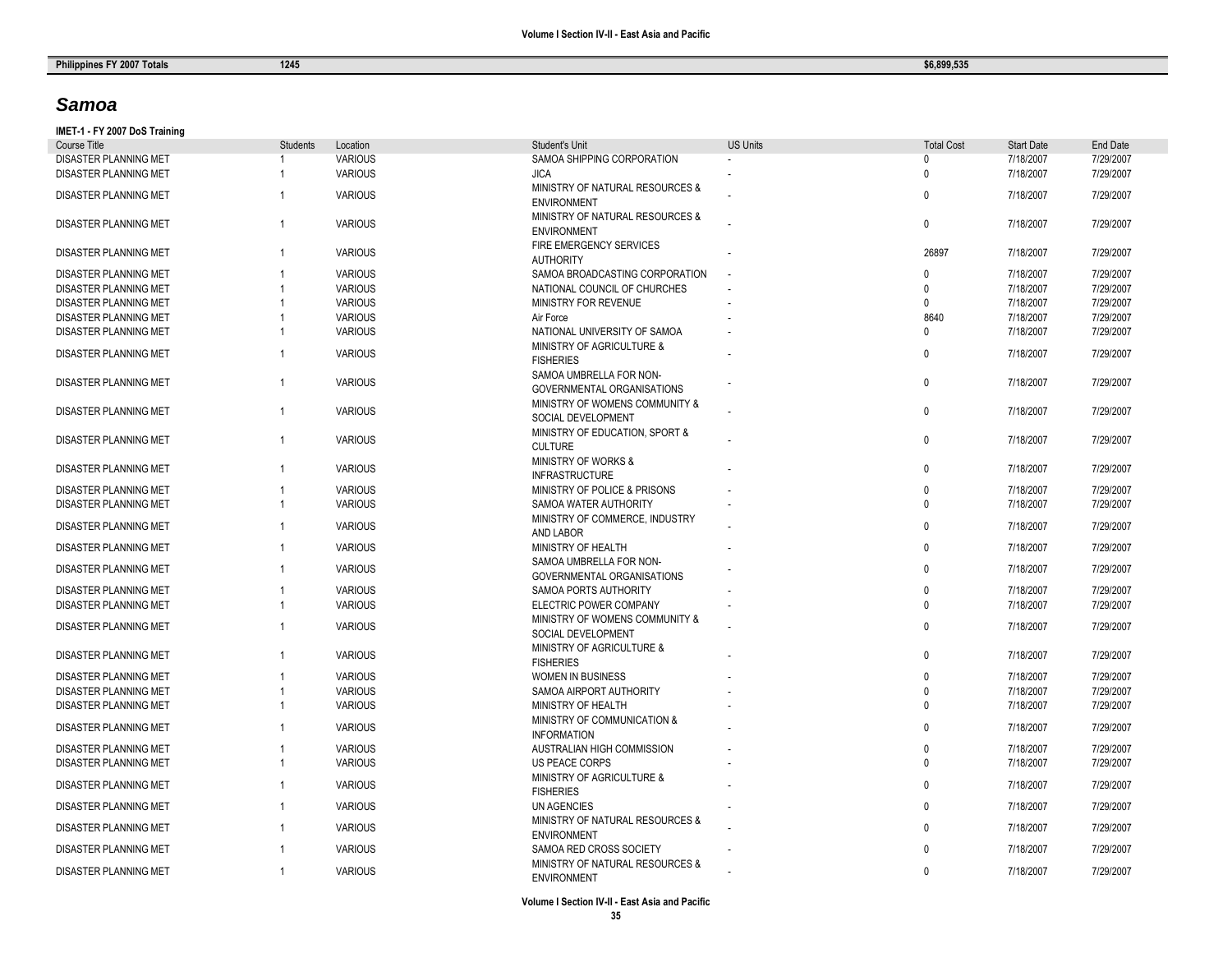| <b>DISASTER PLANNING MET</b>                                   |                 | <b>VARIOUS</b>                                                | <b>WOMEN IN BUSINESS</b>                              |                 | $\mathbf 0$       | 7/18/2007         | 7/29/2007  |
|----------------------------------------------------------------|-----------------|---------------------------------------------------------------|-------------------------------------------------------|-----------------|-------------------|-------------------|------------|
| DISASTER PLANNING MET                                          |                 | <b>VARIOUS</b>                                                | MINISTRY OF FINANCE<br>MINISTRY OF FOREIGN AFFAIRS &  |                 | $\mathbf{0}$      | 7/18/2007         | 7/29/2007  |
| DISASTER PLANNING MET                                          |                 | <b>VARIOUS</b>                                                | TRADE                                                 |                 | 0                 | 7/18/2007         | 7/29/2007  |
| DISASTER PLANNING MET                                          |                 | <b>VARIOUS</b>                                                | US PEACE CORPS                                        |                 | 0                 | 7/18/2007         | 7/29/2007  |
| DISASTER PLANNING MET                                          |                 | <b>VARIOUS</b>                                                | SAMOA UMBRELLA FOR NON-<br>GOVERNMENTAL ORGANISATIONS |                 | 0                 | 7/18/2007         | 7/29/2007  |
| DISASTER PLANNING MET                                          | $\overline{1}$  | <b>VARIOUS</b>                                                | MINISTRY OF AGRICULTURE &<br><b>FISHERIES</b>         |                 | $\mathbf 0$       | 7/18/2007         | 7/29/2007  |
| FY 2007 Program Totals                                         | 41              |                                                               |                                                       |                 | \$35,537          |                   |            |
| Regional Centers - FY 2007 DoD Training                        |                 |                                                               |                                                       |                 |                   |                   |            |
| <b>Course Title</b>                                            | Students        | Location                                                      | Student's Unit                                        | <b>US Units</b> | <b>Total Cost</b> | <b>Start Date</b> | End Date   |
| Executive Course EC07-1                                        | -1              | Asia-Pacific Center for Security Studies,<br>Honolulu, Hawaii | <b>Customs Service</b>                                |                 | 14148.86          | 1/17/2007         | 3/6/2007   |
| FY 2007 Program Totals                                         | -1              |                                                               |                                                       |                 | \$14,149          |                   |            |
| Samoa FY 2007 Totals                                           | 42              |                                                               |                                                       |                 | \$49,686          |                   |            |
|                                                                |                 |                                                               |                                                       |                 |                   |                   |            |
| <b>Singapore</b>                                               |                 |                                                               |                                                       |                 |                   |                   |            |
| CTFP - FY 2007 DoD Training                                    |                 |                                                               |                                                       |                 |                   |                   |            |
| <b>Course Title</b>                                            | <b>Students</b> | Location                                                      | Student's Unit                                        | <b>US Units</b> | <b>Total Cost</b> | <b>Start Date</b> | End Date   |
| REGIONAL CENTERS SEMINARS                                      | $\overline{2}$  | ASIA PACIFIC CTR FOE SECURITY<br><b>STUDIES</b>               | Army                                                  |                 | 3880              | 5/31/2007         | 6/21/2007  |
| FY 2007 Program Totals                                         | $\overline{2}$  |                                                               |                                                       |                 | \$3,880           |                   |            |
| DOHS/USCG - FY 2007 DOHS Training                              |                 |                                                               |                                                       |                 |                   |                   |            |
| <b>Course Title</b>                                            | <b>Students</b> | Location                                                      | Student's Unit                                        | <b>US Units</b> | <b>Total Cost</b> | <b>Start Date</b> | End Date   |
| INTL CRISIS CMD/CTRL                                           |                 | COGARD TRAINING CENTER YORKTOWN<br>VA                         | Navy                                                  |                 | 8295              | 9/10/2007         | 9/21/2007  |
| FY 2007 Program Totals                                         |                 |                                                               |                                                       |                 | \$8,295           |                   |            |
|                                                                |                 |                                                               |                                                       |                 |                   |                   |            |
| GPOI - FY 2007 DoS Training<br><b>Course Title</b>             | <b>Students</b> | Location                                                      | Student's Unit                                        | <b>US Units</b> | <b>Total Cost</b> | <b>Start Date</b> | End Date   |
| KHAAN QUEST 07 CPX                                             | 3               | Ulaanbaatar, Mongolia                                         | N/A                                                   |                 | 14006.79          | 8/1/2007          | 8/10/2007  |
| FY 2007 Program Totals                                         | 3               |                                                               |                                                       |                 | \$14,007          |                   |            |
|                                                                |                 |                                                               |                                                       |                 |                   |                   |            |
| Regional Centers - FY 2007 DoD Training<br>Course Title        | <b>Students</b> | Location                                                      | Student's Unit                                        | <b>US Units</b> | <b>Total Cost</b> | <b>Start Date</b> | End Date   |
|                                                                |                 | Asia-Pacific Center for Security Studies,                     |                                                       |                 |                   |                   |            |
| Asia-Pacific Orientation Course AP07-2                         | $\overline{2}$  | Honolulu, Hawaii                                              | Joint Intelligence Directorate                        |                 | $\mathbf 0$       | 7/23/2007         | 7/27/2007  |
| Comprehensive Security Responses to Terrorism<br>Course CS07-1 | -1              | Asia-Pacific Center for Security Studies,<br>Honolulu, Hawaii | Singapore Armed Forces                                |                 | 0                 | 7/31/2007         | 8/22/2007  |
| Comprehensive Security Responses to Terrorism<br>Course CS07-1 |                 | Asia-Pacific Center for Security Studies,<br>Honolulu, Hawaii | Ministry of Defense                                   |                 | 0                 | 7/31/2007         | 8/22/2007  |
| Junior Executive Course JEC07-1                                |                 | Asia-Pacific Center for Security Studies,<br>Honolulu, Hawaii | Singapore Armed Forces                                |                 | 0                 | 1/18/2007         | 2/2/2007   |
| Junior Executive Course JEC07-1                                |                 | Asia-Pacific Center for Security Studies,<br>Honolulu, Hawaii | Singapore Air Force                                   |                 | $\mathbf 0$       | 1/18/2007         | 2/2/2007   |
| Junior Executive Course JEC07-1                                |                 | Asia-Pacific Center for Security Studies,                     | Joint Plans & Transformation Department               |                 | $\mathbf 0$       | 1/18/2007         | 2/2/2007   |
| Managing Porous Borders (OR07-01)                              | $\overline{1}$  | Honolulu, Hawaii<br>Asia-Pacific Center for Security Studies, | <b>Embassy Republic of Singapore</b>                  |                 | 150               | 2/27/2007         | 3/2/2007   |
|                                                                |                 | Honolulu, Hawaii<br>Asia-Pacific Center for Security Studies, |                                                       |                 |                   |                   |            |
| Senior Executive Course SE06-3                                 | 1               | Honolulu, Hawaii                                              | Army Training and Doctrine Command                    |                 | 3885.3            | 11/13/2006        | 11/17/2006 |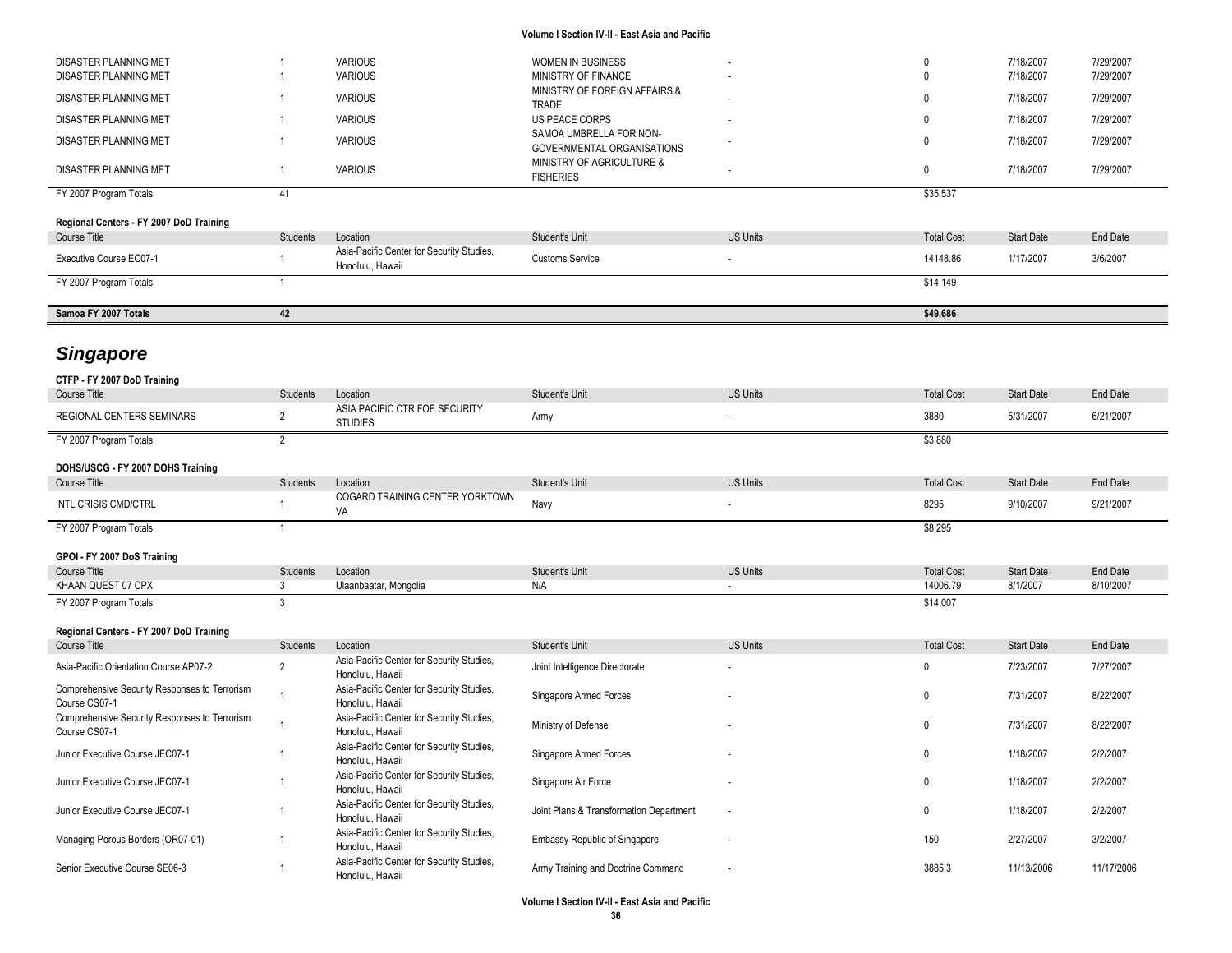| Senior Executive Course SE07-1           |                 | Asia-Pacific Center for Security Studies,<br>Honolulu, Hawaii | Joint Operations Department |                 | 3885.3            | 5/14/2007         | 5/18/2007 |
|------------------------------------------|-----------------|---------------------------------------------------------------|-----------------------------|-----------------|-------------------|-------------------|-----------|
| FY 2007 Program Totals                   | ΙU              |                                                               |                             |                 | \$7,921           |                   |           |
| Service Academies - FY 2007 DoD Training |                 |                                                               |                             |                 |                   |                   |           |
| Course Title                             | <b>Students</b> | Location                                                      | Student's Unit              | <b>US Units</b> | <b>Total Cost</b> | <b>Start Date</b> | End Date  |
| U.S. Naval Academy                       |                 | U.S. Naval Academy                                            | N/A                         | . .             | 71033             | 7/1/2006          | 6/1/2007  |
| FY 2007 Program Totals                   |                 |                                                               |                             |                 | \$71,033          |                   |           |
| Singapore FY 2007 Totals                 | 19              |                                                               |                             |                 | \$105,135         |                   |           |

# *Solomon Islands*

| IMET-1 - FY 2007 DoS Training |  |
|-------------------------------|--|
|-------------------------------|--|

| Course Title                   | Students | Location                                                      | Student's Unit | <b>US Units</b> | <b>Total Cost</b> | <b>Start Date</b> | End Date   |
|--------------------------------|----------|---------------------------------------------------------------|----------------|-----------------|-------------------|-------------------|------------|
| AIR TRAFFIC CONTRL AC A1       |          | CO NAVAL AIR TECHNICAL TRAINING<br><b>CENTER PENSACOLA FL</b> | Navy           |                 | 24298             | 7/27/2006         | 11/13/2006 |
| AIR TRAFFIC CONTRL AC A1       |          | CO NAVAL AIR TECHNICAL TRAINING<br><b>CENTER PENSACOLA FL</b> | Navy           |                 | 10401             | 9/29/2006         | 1/31/2007  |
| ENTRY LEVEL PORT OPS GMRP3     |          | COGARD TRAINING CENTER YORKTOWN<br>VA                         | Navy           |                 | 20877             | 10/2/2006         | 10/27/2006 |
| OJT OFF MARINE SAFETY          |          | COMLANTAREA COGARD PORTSMOUTH<br>VA                           | Navy           |                 | 2058              | 10/30/2006        | 11/3/2006  |
| FY 2007 Program Totals         |          |                                                               |                |                 | \$57,634          |                   |            |
|                                |          |                                                               |                |                 |                   |                   |            |
| Solomon Islands FY 2007 Totals |          |                                                               |                |                 | \$57,634          |                   |            |

# *Taiwan*

| Regional Centers - FY 2007 DoD Training  |          |                                                               |                                                |                          |                   |                   |            |
|------------------------------------------|----------|---------------------------------------------------------------|------------------------------------------------|--------------------------|-------------------|-------------------|------------|
| Course Title                             | Students | Location                                                      | Student's Unit                                 | <b>US Units</b>          | <b>Total Cost</b> | <b>Start Date</b> | End Date   |
| Executive Course EC07-1                  |          | Asia-Pacific Center for Security Studies,<br>Honolulu, Hawaii | East Asian and Pacific Affairs                 | ۰                        | 0                 | 1/17/2007         | 3/6/2007   |
| Executive Course EC07-1                  |          | Asia-Pacific Center for Security Studies,<br>Honolulu, Hawaii | Department of Information & Cultural Affairs   | $\overline{\phantom{a}}$ | $\mathbf{0}$      | 1/17/2007         | 3/6/2007   |
| Senior Executive Course SE06-3           |          | Asia-Pacific Center for Security Studies,<br>Honolulu, Hawaii | Republic of China Navy Command<br>Headquarters |                          | 3885.3            | 11/13/2006        | 11/17/2006 |
| Senior Executive Course SE07-2           |          | Asia-Pacific Center for Security Studies,<br>Honolulu, Hawaii | MOFA, Department of North American<br>Affairs  |                          | 3885.3            | 8/27/2007         | 8/31/2007  |
| FY 2007 Program Totals                   |          |                                                               |                                                |                          | \$7,771           |                   |            |
| Service Academies - FY 2007 DoD Training |          |                                                               |                                                |                          |                   |                   |            |
| <b>Course Title</b>                      | Students | Location                                                      | <b>Student's Unit</b>                          | <b>US Units</b>          | <b>Total Cost</b> | <b>Start Date</b> | End Date   |
| Military Training Exchange               |          | United States Military Academy, West Point                    | Cadet Field Training                           | $\overline{\phantom{a}}$ | 0                 | 6/21/2007         | 8/1/2007   |
| U.S. Naval Academy                       |          | U.S. Naval Academy                                            | N/A                                            | ٠                        | 71033             | 7/1/2006          | 6/1/2007   |
| <b>USAFA</b>                             |          | USAFA, Colorado Springs Colorado                              | N/A                                            |                          | 67914             | 6/21/2006         | 5/30/2007  |
| FY 2007 Program Totals                   | 10       |                                                               |                                                |                          | \$138,947         |                   |            |
| Taiwan FY 2007 Totals                    | 11       |                                                               |                                                |                          | \$146,718         |                   |            |
|                                          |          |                                                               |                                                |                          |                   |                   |            |

# *Thailand*

| - FY 2007 DoD Training<br>$CTFP -$ |         |                              |               |          |                   |                   |           |
|------------------------------------|---------|------------------------------|---------------|----------|-------------------|-------------------|-----------|
| <b>Course Title</b>                | tudent, | ccation                      | tudent's Unit | US Units | <b>Total Cost</b> | <b>Start Date</b> | End Date  |
| 699 SPECIAL OPERATIONS -MS         |         | MONTEREY CA<br>$\sim$ $\sim$ | Navy          |          | 84337             | 10/1/2006         | 9/30/2007 |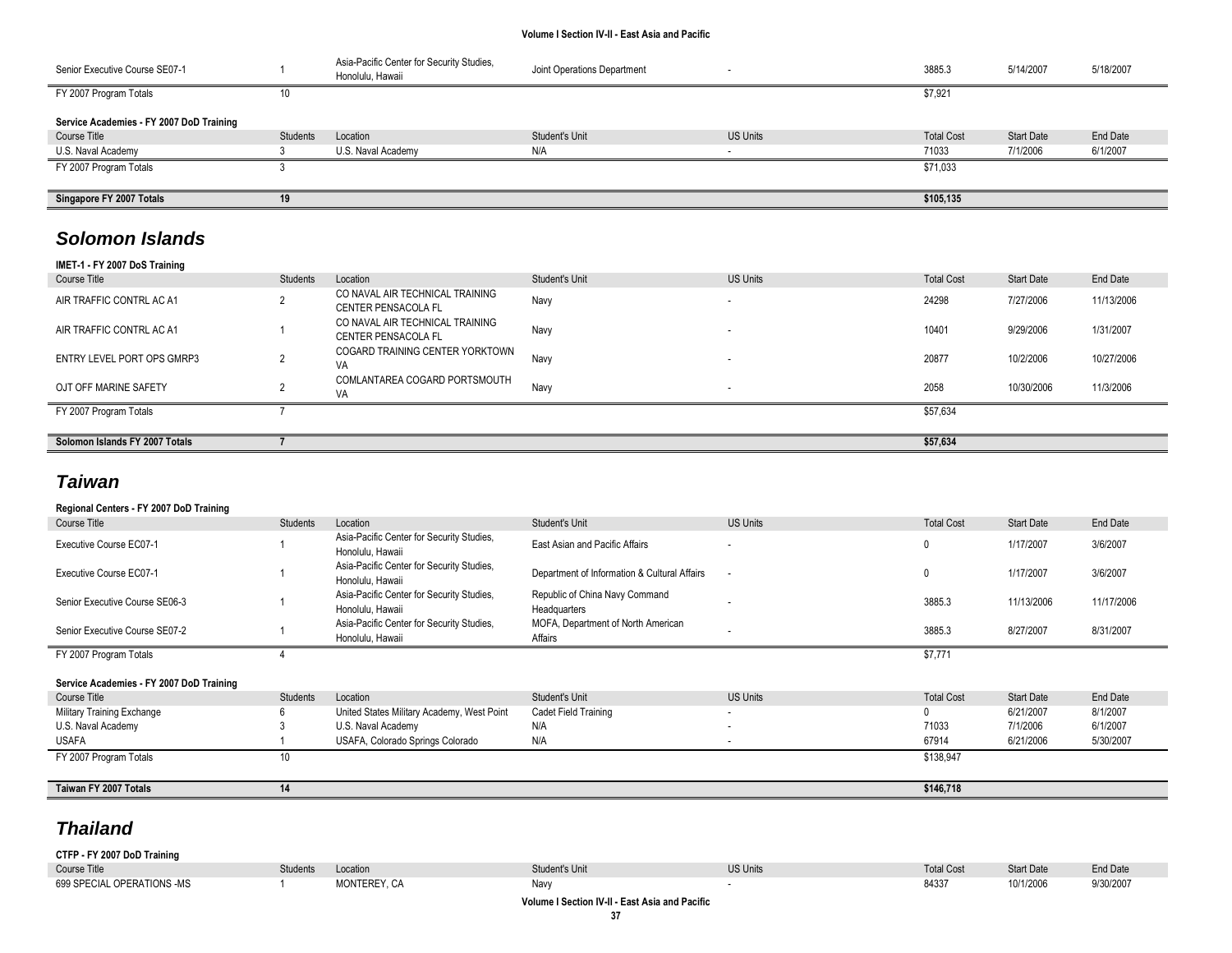| CIV-MIL RESP TO TERRORISM                               | 2              | CIVIL-MILITARY RELATIONS NPS                               | Navy                                                                            | 21878           | 4/2/2007              | 4/13/2007             |
|---------------------------------------------------------|----------------|------------------------------------------------------------|---------------------------------------------------------------------------------|-----------------|-----------------------|-----------------------|
|                                                         |                | CENTER FOR MONTEREY CA                                     |                                                                                 |                 |                       |                       |
| CNTRTERRORISM FEL PRGM-CT<br>CNTRTERRORISM FELLOWS PRGM | 1              | NATIONAL DEFENSE UNIVERSITY<br>NATIONAL DEFENSE UNIVERSITY | Army<br>Army                                                                    | 33805<br>146763 | 7/23/2007<br>8/7/2006 | 9/30/2007<br>6/7/2007 |
|                                                         |                | COGARD TRAINING CENTER YORKTOWN                            |                                                                                 |                 |                       |                       |
| <b>INTL CRISIS CMD/CTRL</b>                             | $\overline{2}$ | VA                                                         | Navy                                                                            | 37058           | 9/10/2007             | 9/21/2007             |
| JOINT TRANSITION COURSE                                 | 2              | COMMANDANT JOINT FORCES STAFF<br><b>COLLEGE NORFOLK VA</b> | Navy                                                                            | 9476            | 9/4/2007              | 9/7/2007              |
| JT/COMB WARFIGHT                                        | 2              | COMMANDANT JOINT FORCES STAFF<br><b>COLLEGE NORFOLK VA</b> | Navy                                                                            | 15798           | 10/1/2006             | 11/17/2006            |
| <b>MET DIILS SEMINARS</b>                               | $\mathbf{1}$   | THAILAND (IN COUNTRY TRAINING)                             | JUDGE ADVOCATE DIV, ROYAL THAI<br><b>NAVY</b>                                   | 0               | 5/16/2007             | 5/25/2007             |
| <b>MET DIILS SEMINARS</b>                               | $\mathbf{1}$   | THAILAND (IN COUNTRY TRAINING)                             | JUDGE ADVOCATE DIV, ROYAL THAI<br><b>NAVY</b>                                   | 0               | 5/16/2007             | 5/25/2007             |
| <b>MET DIILS SEMINARS</b>                               | $\mathbf{1}$   | THAILAND (IN COUNTRY TRAINING)                             | JUDGE ADVOCATE DIV, ROYAL THAI<br><b>NAVY</b>                                   | 0               | 5/16/2007             | 5/25/2007             |
| <b>MET DIILS SEMINARS</b>                               | $\mathbf{1}$   | THAILAND (IN COUNTRY TRAINING)                             | JUDGE ADVOCATE DIV, ROYAL THAI<br><b>NAVY</b>                                   | 0               | 5/16/2007             | 5/25/2007             |
| <b>MET DIILS SEMINARS</b>                               | $\mathbf{1}$   | THAILAND (IN COUNTRY TRAINING)                             | JUDGE ADVOCATE DIV, ROYAL THAI<br><b>NAVY</b>                                   | 0               | 5/16/2007             | 5/25/2007             |
| <b>MET DIILS SEMINARS</b>                               | $\mathbf{1}$   | THAILAND (IN COUNTRY TRAINING)                             | JUDGE ADVOCATE DIV, ROYAL THAI<br><b>NAVY</b>                                   | 0               | 5/16/2007             | 5/25/2007             |
| <b>MET DIILS SEMINARS</b>                               | 1              | THAILAND (IN COUNTRY TRAINING)                             | JUDGE ADVOCATE DIV, ROYAL THAI<br><b>NAVY</b>                                   | 0               | 5/16/2007             | 5/25/2007             |
| <b>MET DIILS SEMINARS</b>                               | $\mathbf{1}$   | THAILAND (IN COUNTRY TRAINING)                             | JUDGE ADVOCATE DIV, ROYAL THAI<br><b>NAVY</b>                                   | 0               | 5/16/2007             | 5/25/2007             |
| <b>MET DIILS SEMINARS</b>                               | 1              | THAILAND (IN COUNTRY TRAINING)                             | JUDGE ADVOCATE DIV, ROYAL THAI<br><b>NAVY</b>                                   | 0               | 5/16/2007             | 5/25/2007             |
| <b>MET DIILS SEMINARS</b>                               | $\mathbf{1}$   | THAILAND (IN COUNTRY TRAINING)                             | JUDGE ADVOCATE DIV, ROYAL THAI<br><b>NAVY</b>                                   | 0               | 5/16/2007             | 5/25/2007             |
| <b>MET DIILS SEMINARS</b>                               | $\mathbf{1}$   | THAILAND (IN COUNTRY TRAINING)                             | JUDGE ADVOCATE DIV, ROYAL THAI<br><b>NAVY</b>                                   | 0               | 5/16/2007             | 5/25/2007             |
| <b>MET DIILS SEMINARS</b>                               | $\mathbf{1}$   | THAILAND (IN COUNTRY TRAINING)                             | JUDGE ADVOCATE DIV, ROYAL THAI<br><b>NAVY</b>                                   | 0               | 5/16/2007             | 5/25/2007             |
| <b>MET DIILS SEMINARS</b>                               | $\mathbf{1}$   | THAILAND (IN COUNTRY TRAINING)                             | JUDGE ADVOCATE DIV, ROYAL THAI<br><b>NAVY</b><br>JUDGE ADVOCATE DIV, ROYAL THAI | $\mathbf 0$     | 5/16/2007             | 5/25/2007             |
| <b>MET DIILS SEMINARS</b>                               | $\mathbf{1}$   | THAILAND (IN COUNTRY TRAINING)                             | <b>NAVY</b><br>JUDGE ADVOCATE DIV, ROYAL THAI                                   | 0               | 5/16/2007             | 5/25/2007             |
| <b>MET DIILS SEMINARS</b>                               | $\mathbf{1}$   | THAILAND (IN COUNTRY TRAINING)                             | <b>NAVY</b><br>JUDGE ADVOCATE DIV, ROYAL THAI                                   | 0               | 5/16/2007             | 5/25/2007             |
| <b>MET DIILS SEMINARS</b>                               | $\mathbf{1}$   | THAILAND (IN COUNTRY TRAINING)                             | <b>NAVY</b><br>JUDGE ADVOCATE DIV, ROYAL THAI                                   | 0               | 5/16/2007             | 5/25/2007             |
| <b>MET DIILS SEMINARS</b>                               | $\mathbf{1}$   | THAILAND (IN COUNTRY TRAINING)                             | <b>NAVY</b><br>JUDGE ADVOCATE DIV, ROYAL THAI                                   | 0               | 5/16/2007             | 5/25/2007             |
| <b>MET DIILS SEMINARS</b>                               | $\mathbf{1}$   | THAILAND (IN COUNTRY TRAINING)                             | <b>NAVY</b><br>JUDGE ADVOCATE DIV, ROYAL THAI                                   | 0               | 5/16/2007             | 5/25/2007             |
| <b>MET DIILS SEMINARS</b>                               | $\mathbf{1}$   | THAILAND (IN COUNTRY TRAINING)                             | <b>NAVY</b><br>JUDGE ADVOCATE DIV, ROYAL THAI                                   | $\mathbf{0}$    | 5/16/2007             | 5/25/2007             |
| MET DIILS SEMINARS                                      |                | THAILAND (IN COUNTRY TRAINING)                             | <b>NAVY</b><br>JUDGE ADVOCATE DIV, ROYAL THAI                                   | 0               | 5/16/2007             | 5/25/2007             |
| <b>MET DIILS SEMINARS</b>                               | $\mathbf{1}$   | THAILAND (IN COUNTRY TRAINING)                             | <b>NAVY</b><br>JUDGE ADVOCATE DIV, ROYAL THAI                                   | 0               | 5/16/2007             | 5/25/2007             |
| <b>MET DIILS SEMINARS</b>                               | $\mathbf{1}$   | THAILAND (IN COUNTRY TRAINING)                             | <b>NAVY</b><br>JUDGE ADVOCATE DIV, ROYAL THAI                                   | 0               | 5/16/2007             | 5/25/2007             |
| <b>MET DIILS SEMINARS</b>                               | $\mathbf{1}$   | THAILAND (IN COUNTRY TRAINING)                             | <b>NAVY</b><br>JUDGE ADVOCATE DIV, ROYAL THAI                                   | 0               | 5/16/2007             | 5/25/2007             |
| <b>MET DIILS SEMINARS</b>                               | $\mathbf{1}$   | THAILAND (IN COUNTRY TRAINING)                             | <b>NAVY</b>                                                                     | 0               | 5/16/2007             | 5/25/2007             |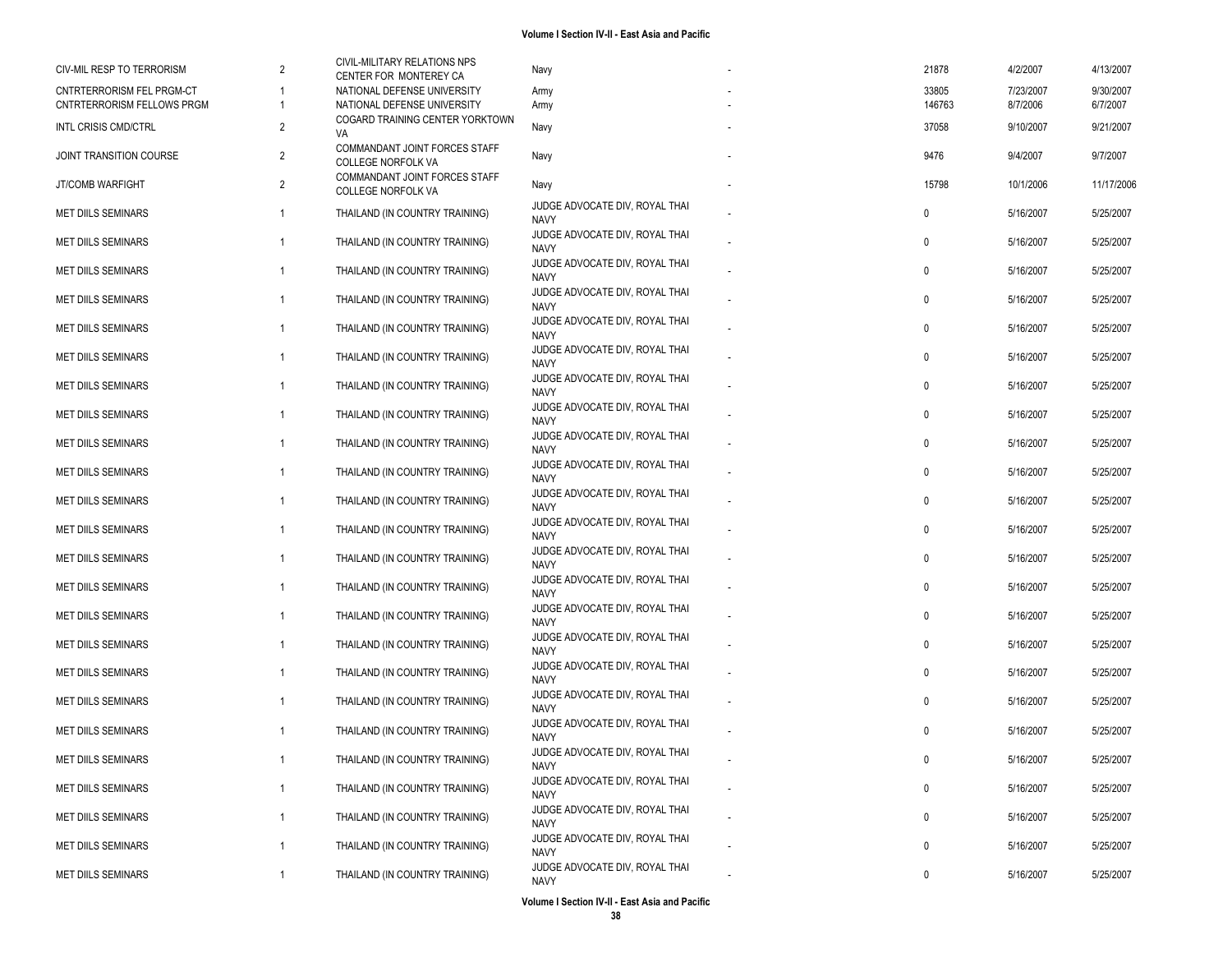| <b>MET DIILS SEMINARS</b> | $\mathbf{1}$ | THAILAND (IN COUNTRY TRAINING)             | JUDGE ADVOCATE DIV, ROYAL THAI<br><b>NAVY</b>  | 0            | 5/16/2007 | 5/25/2007 |
|---------------------------|--------------|--------------------------------------------|------------------------------------------------|--------------|-----------|-----------|
| <b>MET DIILS SEMINARS</b> | 1            | THAILAND (IN COUNTRY TRAINING)             | JUDGE ADVOCATE DIV, ROYAL THAI<br><b>NAVY</b>  | 0            | 5/16/2007 | 5/25/2007 |
| <b>MET DIILS SEMINARS</b> | 1            | THAILAND (IN COUNTRY TRAINING)             | JUDGE ADVOCATE DIV, ROYAL THAI<br><b>NAVY</b>  | 0            | 5/16/2007 | 5/25/2007 |
| <b>MET DIILS SEMINARS</b> | $\mathbf{1}$ | THAILAND (IN COUNTRY TRAINING)             | JUDGE ADVOCATE DIV, ROYAL THAI<br><b>NAVY</b>  | $\mathbf{0}$ | 5/16/2007 | 5/25/2007 |
| <b>MET DIILS SEMINARS</b> | $\mathbf{1}$ | THAILAND (IN COUNTRY TRAINING)             | JUDGE ADVOCATE DIV, ROYAL THAI<br><b>NAVY</b>  | 54948        | 5/16/2007 | 5/25/2007 |
| <b>MET DIILS SEMINARS</b> | 1            | THAILAND (IN COUNTRY TRAINING)             | JUDGE ADVOCATE DIV, ROYAL THAI<br><b>NAVY</b>  | 0            | 5/16/2007 | 5/25/2007 |
| <b>MET DIILS SEMINARS</b> | 1            | THAILAND (IN COUNTRY TRAINING)             | JUDGE ADVOCATE DIV, ROYAL THAI<br><b>NAVY</b>  | 0            | 5/16/2007 | 5/25/2007 |
| <b>MET DIILS SEMINARS</b> | 1            | THAILAND (IN COUNTRY TRAINING)             | JUDGE ADVOCATE DIV, ROYAL THAI<br><b>NAVY</b>  | 0            | 5/16/2007 | 5/25/2007 |
| <b>MET DIILS SEMINARS</b> | $\mathbf{1}$ | THAILAND (IN COUNTRY TRAINING)             | JUDGE ADVOCATE DIV, ROYAL THAI<br><b>NAVY</b>  | 0            | 5/16/2007 | 5/25/2007 |
| <b>MET DIILS SEMINARS</b> | $\mathbf{1}$ | THAILAND (IN COUNTRY TRAINING)             | JUDGE ADVOCATE DIV, ROYAL THAI<br><b>NAVY</b>  | 0            | 5/16/2007 | 5/25/2007 |
| <b>MET DIILS SEMINARS</b> | $\mathbf{1}$ | THAILAND (IN COUNTRY TRAINING)             | JUDGE ADVOCATE DIV, ROYAL THAI<br><b>NAVY</b>  | 0            | 5/16/2007 | 5/25/2007 |
| <b>MET DIILS SEMINARS</b> | 1            | THAILAND (IN COUNTRY TRAINING)             | JUDGE ADVOCATE DIV, ROYAL THAI<br><b>NAVY</b>  | 0            | 5/16/2007 | 5/25/2007 |
| <b>MET DIILS SEMINARS</b> | 1            | THAILAND (IN COUNTRY TRAINING)             | JUDGE ADVOCATE DIV, ROYAL THAI<br><b>NAVY</b>  | 0            | 5/16/2007 | 5/25/2007 |
| <b>MET DIILS SEMINARS</b> | 1            | THAILAND (IN COUNTRY TRAINING)             | JUDGE ADVOCATE DIV, ROYAL THAI<br><b>NAVY</b>  | 0            | 5/16/2007 | 5/25/2007 |
| <b>MET DIILS SEMINARS</b> | $\mathbf{1}$ | THAILAND (IN COUNTRY TRAINING)             | JUDGE ADVOCATE DIV, ROYAL THAI<br><b>NAVY</b>  | 0            | 5/16/2007 | 5/25/2007 |
| <b>MET DIILS SEMINARS</b> | 1            | THAILAND (IN COUNTRY TRAINING)             | JUDGE ADVOCATE DIV, ROYAL THAI<br><b>NAVY</b>  | 0            | 5/16/2007 | 5/25/2007 |
| <b>MET DIILS SEMINARS</b> | $\mathbf{1}$ | THAILAND (IN COUNTRY TRAINING)             | JUDGE ADVOCATE DIV, ROYAL THAI<br><b>NAVY</b>  | 0            | 5/16/2007 | 5/25/2007 |
| <b>MET DIILS SEMINARS</b> | $\mathbf{1}$ | THAILAND (IN COUNTRY TRAINING)             | JUDGE ADVOCATE DIV, ROYAL THAI<br><b>NAVY</b>  | $\mathbf 0$  | 5/16/2007 | 5/25/2007 |
| <b>MET DIILS SEMINARS</b> | 1            | THAILAND (IN COUNTRY TRAINING)             | JUDGE ADVOCATE DIV, ROYAL THAI<br><b>NAVY</b>  | 0            | 5/16/2007 | 5/25/2007 |
| <b>MET DIILS SEMINARS</b> | 1            | THAILAND (IN COUNTRY TRAINING)             | JUDGE ADVOCATE DIV, ROYAL THAI<br><b>NAVY</b>  | 0            | 5/16/2007 | 5/25/2007 |
| MTT MLE ADV BOARD OFF     | 1            | COGARD INTL TRNG DET TRACEN<br>YORKTOWN VA | ROYAL THAI MARINE CUSTOMS                      | 0            | 1/4/2007  | 1/21/2007 |
| MTT MLE ADV BOARD OFF     |              | COGARD INTL TRNG DET TRACEN<br>YORKTOWN VA | ROYAL THAI MARINE POLICE                       | 0            | 1/4/2007  | 1/21/2007 |
| MTT MLE ADV BOARD OFF     | 1            | COGARD INTL TRNG DET TRACEN<br>YORKTOWN VA | ROYAL THAI IMMIGRATION POLICE                  | 0            | 1/4/2007  | 1/21/2007 |
| MTT MLE ADV BOARD OFF     |              | COGARD INTL TRNG DET TRACEN<br>YORKTOWN VA | ROYAL THAI MARINE POLICE                       | $\mathbf{0}$ | 1/4/2007  | 1/21/2007 |
| MTT MLE ADV BOARD OFF     |              | COGARD INTL TRNG DET TRACEN<br>YORKTOWN VA | ROYAL THAI POLICE/SPECIAL FORCE<br><b>UNIT</b> | $\mathbf 0$  | 1/4/2007  | 1/21/2007 |
| MTT MLE ADV BOARD OFF     | 1            | COGARD INTL TRNG DET TRACEN<br>YORKTOWN VA | ROYAL THAI MARINE POLICE                       | 47252        | 1/4/2007  | 1/21/2007 |
| MTT MLE ADV BOARD OFF     | $\mathbf{1}$ | COGARD INTL TRNG DET TRACEN<br>YORKTOWN VA | ROYAL THAI MARINE POLICE                       | 0            | 1/4/2007  | 1/21/2007 |
| MTT MLE ADV BOARD OFF     | 1            | COGARD INTL TRNG DET TRACEN<br>YORKTOWN VA | ROYAL THAI POLICE/SPECIAL FORCE<br><b>UNIT</b> | 0            | 1/4/2007  | 1/21/2007 |
| MTT MLE ADV BOARD OFF     | 1            | COGARD INTL TRNG DET TRACEN<br>YORKTOWN VA | ROYAL THAI POLICE/SPECIAL FORCE<br><b>UNIT</b> | 0            | 1/4/2007  | 1/21/2007 |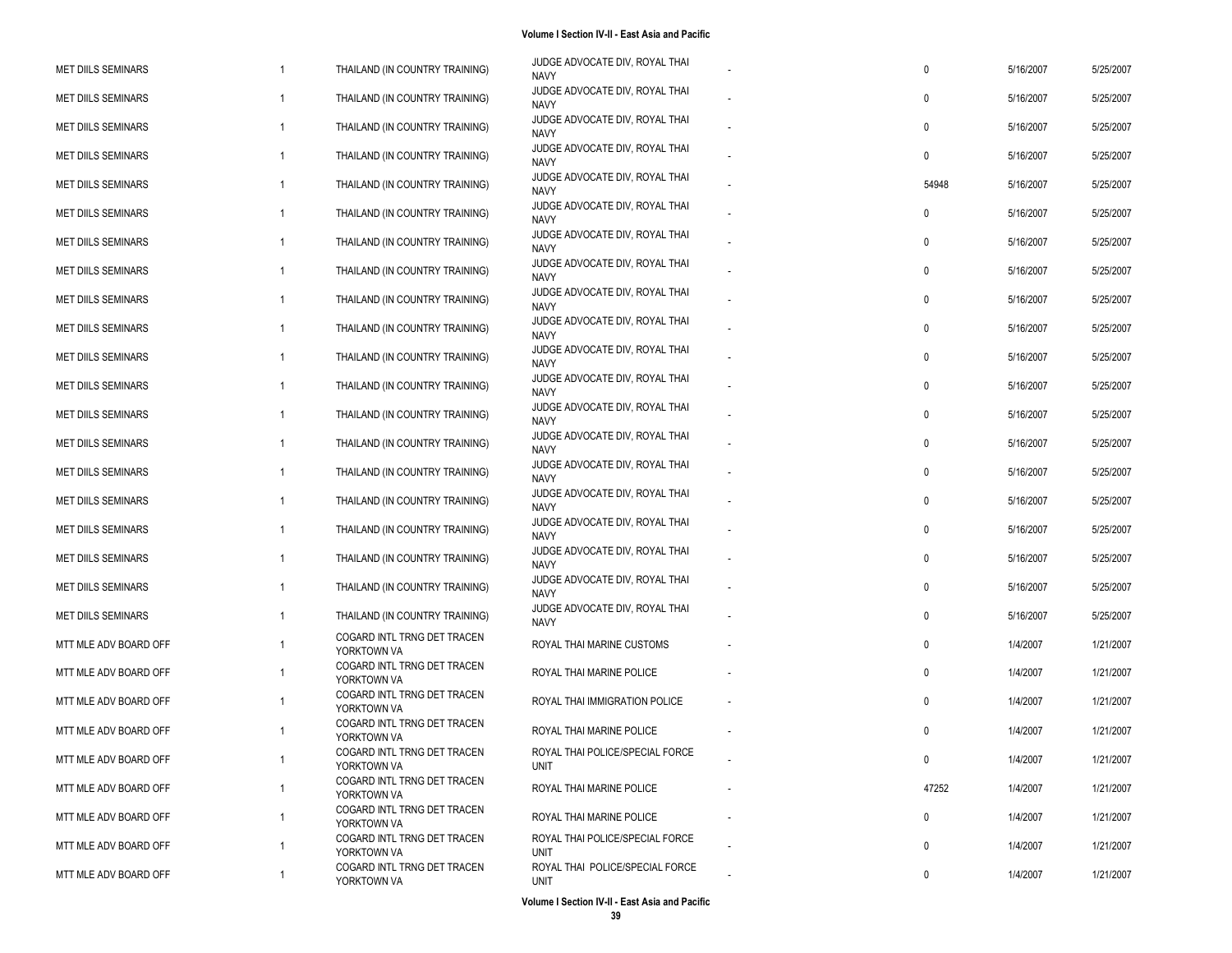| FY 2007 Program Totals           | 82             |                                                 |                                                | \$481,568    |            |           |
|----------------------------------|----------------|-------------------------------------------------|------------------------------------------------|--------------|------------|-----------|
| SPEC/OPS COMBTNG TERRORISM       |                | HURLBURT FIELD. FL                              | Air Force                                      | 16190        | 6/4/2007   | 6/15/2007 |
| <b>REGIONAL CENTERS SEMINARS</b> | $\overline{2}$ | ASIA PACIFIC CTR FOE SECURITY<br><b>STUDIES</b> | Army                                           | 3880         | 5/31/2007  | 6/21/2007 |
| <b>REGIONAL CENTERS SEMINARS</b> |                | <b>MARSHALL CENTER</b>                          | Army                                           | 6303         | 1/26/2007  | 3/2/2007  |
| <b>REGIONAL CENTERS SEMINARS</b> | $\overline{2}$ | ASIA PACIFIC CTR FOE SECURITY<br><b>STUDIES</b> | Army                                           | 3880         | 11/29/2006 | 12/6/2006 |
| MTT MLE ADV BOARD OFF            |                | COGARD INTL TRNG DET TRACEN<br>YORKTOWN VA      | ROYAL THAI MARINE POLICE                       | $\mathbf{0}$ | 1/4/2007   | 1/21/2007 |
| MTT MLE ADV BOARD OFF            |                | COGARD INTL TRNG DET TRACEN<br>YORKTOWN VA      | ROYAL THAI MARINE POLICE                       | $\Omega$     | 1/4/2007   | 1/21/2007 |
| MTT MLE ADV BOARD OFF            |                | COGARD INTL TRNG DET TRACEN<br>YORKTOWN VA      | ROYAL THAI POLICE/SPECIAL FORCE<br><b>UNIT</b> | $\Omega$     | 1/4/2007   | 1/21/2007 |
| MTT MLE ADV BOARD OFF            |                | COGARD INTL TRNG DET TRACEN<br>YORKTOWN VA      | ROYAL THAI MARINE POLICE                       | $\Omega$     | 1/4/2007   | 1/21/2007 |
| MTT MLE ADV BOARD OFF            |                | COGARD INTL TRNG DET TRACEN<br>YORKTOWN VA      | ROYAL THAI MARINE CUSTOMS                      | $\Omega$     | 1/4/2007   | 1/21/2007 |
| MTT MLE ADV BOARD OFF            |                | COGARD INTL TRNG DET TRACEN<br>YORKTOWN VA      | ROYAL THAI MARINE CUSTOMS                      | $\mathbf{0}$ | 1/4/2007   | 1/21/2007 |
| MTT MLE ADV BOARD OFF            |                | COGARD INTL TRNG DET TRACEN<br>YORKTOWN VA      | ROYAL THAI POLICE/SPECIAL FORCE<br>UNIT        | $\mathbf{0}$ | 1/4/2007   | 1/21/2007 |
| MTT MLE ADV BOARD OFF            |                | COGARD INTL TRNG DET TRACEN<br>YORKTOWN VA      | ROYAL THAI MARINE POLICE                       | $\Omega$     | 1/4/2007   | 1/21/2007 |
| MTT MLE ADV BOARD OFF            |                | COGARD INTL TRNG DET TRACEN<br>YORKTOWN VA      | ROYAL THAI MARINE POLICE                       | $\Omega$     | 1/4/2007   | 1/21/2007 |
| MTT MLE ADV BOARD OFF            |                | COGARD INTL TRNG DET TRACEN<br>YORKTOWN VA      | ROYAL THAI IMMIGRATION POLICE                  | $\Omega$     | 1/4/2007   | 1/21/2007 |
| MTT MLE ADV BOARD OFF            |                | COGARD INTL TRNG DET TRACEN<br>YORKTOWN VA      | ROYAL THAI MARINE POLICE                       | $\Omega$     | 1/4/2007   | 1/21/2007 |

### **IMET -1 - FY 2007 DoS Training**

| Course Title                         | <b>Students</b> | Location                                                           | Student's Unit | <b>US Units</b>          | <b>Total Cost</b> | <b>Start Date</b> | End Date   |
|--------------------------------------|-----------------|--------------------------------------------------------------------|----------------|--------------------------|-------------------|-------------------|------------|
| ADA BASIC OFFICER LEADER             |                 | AIR DEFENSE ARTILLERY SCHOOL                                       | Army           |                          | 16851             | 7/28/2006         | 11/17/2006 |
| AG BASIC OFFICER LEADER              |                 | ADJUTANT GENERAL SCHOOL                                            | Army           | $\sim$                   | 14297             | 8/24/2006         | 10/27/2006 |
| AIR COMD & STAFF COLLEGE             |                 | MAXWELL AFB. AL                                                    | Air Force      |                          | 84646             | 8/9/2006          | 6/11/2007  |
| AIR DEF ARTY CAPT CAREER             |                 | AIR DEFENSE ARTILLERY SCHOOL                                       | Army           | $\sim$                   | 18750             | 8/8/2006          | 1/11/2007  |
| AIR TRAFFIC CONTROL FUND             |                 | KEESLER AFB. MS                                                    | Air Force      |                          | 3811              | 8/30/2006         | 10/10/2006 |
| AIR TRAFFIC CTR TOWER APP            |                 | <b>KEESLER AFB. MS</b>                                             | Air Force      |                          | 5490              | 10/11/2006        | 12/13/2006 |
| AIR WAR COLLEGE                      |                 | MAXWELL AFB. AL                                                    | Air Force      | $\sim$                   | 47520             | 7/24/2006         | 5/29/2007  |
| AIRFIELD OPERATIONS OFFCR            |                 | <b>KEESLER AFB. MS</b>                                             | Air Force      |                          | 9455              | 9/29/2006         | 1/29/2007  |
| AMPHIB AIR OPS COORD                 |                 | EXPEDITIONARY WARFARE TRAINING<br><b>GROUP ATLANTIC NORFOLK VA</b> | Navy           |                          | 1640              | 2/14/2007         | 2/15/2007  |
| ARMY WAR COLLEGE (RES CRS)           |                 | ARMY WAR COLLEGE                                                   | Army           |                          | 55287             | 8/7/2006          | 6/9/2007   |
| AVN CAPTAINS CAREER - ALL            |                 | <b>AVIATION SCHOOL</b>                                             | Army           |                          | 18273             | 6/19/2006         | 11/7/2006  |
| <b>BASIC OFFICER CRS USMC</b>        |                 | COMMANDING GENERAL, EDUCATION<br>COMMAND QUANTICO VA               | Navy           | $\sim$                   | 26124             | 7/10/2006         | 1/19/2007  |
| CHEMICAL BASIC OFFICER LDR           |                 | <b>CHEMICAL SCHOOL</b>                                             | Army           | $\sim$                   | 9789              | 7/31/2006         | 11/1/2006  |
| <b>COMMAND &amp; STAFF COLL USMC</b> |                 | COMMANDING GENERAL, EDUCATION<br>COMMAND QUANTICO VA               | Navy           |                          | 55689             | 7/17/2006         | 6/6/2007   |
| COMM-COMP SYS OPNS APPR              |                 | KEESLER AFB. MS                                                    | Air Force      |                          | 7131              | 7/12/2006         | 10/4/2006  |
| DEF RES MGT CRS                      |                 | MONTEREY, CA                                                       | Navv           | $\overline{\phantom{a}}$ | 16690             | 7/23/2007         | 8/16/2007  |
| DIVER SECOND CLASS                   |                 | NAVDIVSALVTRACEN PANAMA CITY FL                                    | Navv           |                          | 4636              | 8/1/2006          | 11/8/2006  |
| DIVING OFF MEDICAL DEPT              |                 | NAVDIVSALVTRACEN PANAMA CITY FL                                    | Navy           |                          | 3610              | 8/21/2006         | 10/24/2006 |
| EXPEDITIONARY WARFARE SCH            |                 | COMMANDING GENERAL, EDUCATION<br>COMMAND QUANTICO VA               | Navy           |                          | 42770             | 7/24/2006         | 5/11/2007  |
| F16 ARMAMENT SYS (SATP)              |                 | SHEPPARD AFB. TX                                                   | Air Force      |                          | 7012              | 7/31/2006         | 10/23/2006 |
| FIRE SUPPORT COORDINATION            |                 | EXPEDITIONARY WARFARE TRAINING<br><b>GROUP ATLANTIC NORFOLK VA</b> | Navy           |                          | 4657              | 1/22/2007         | 2/2/2007   |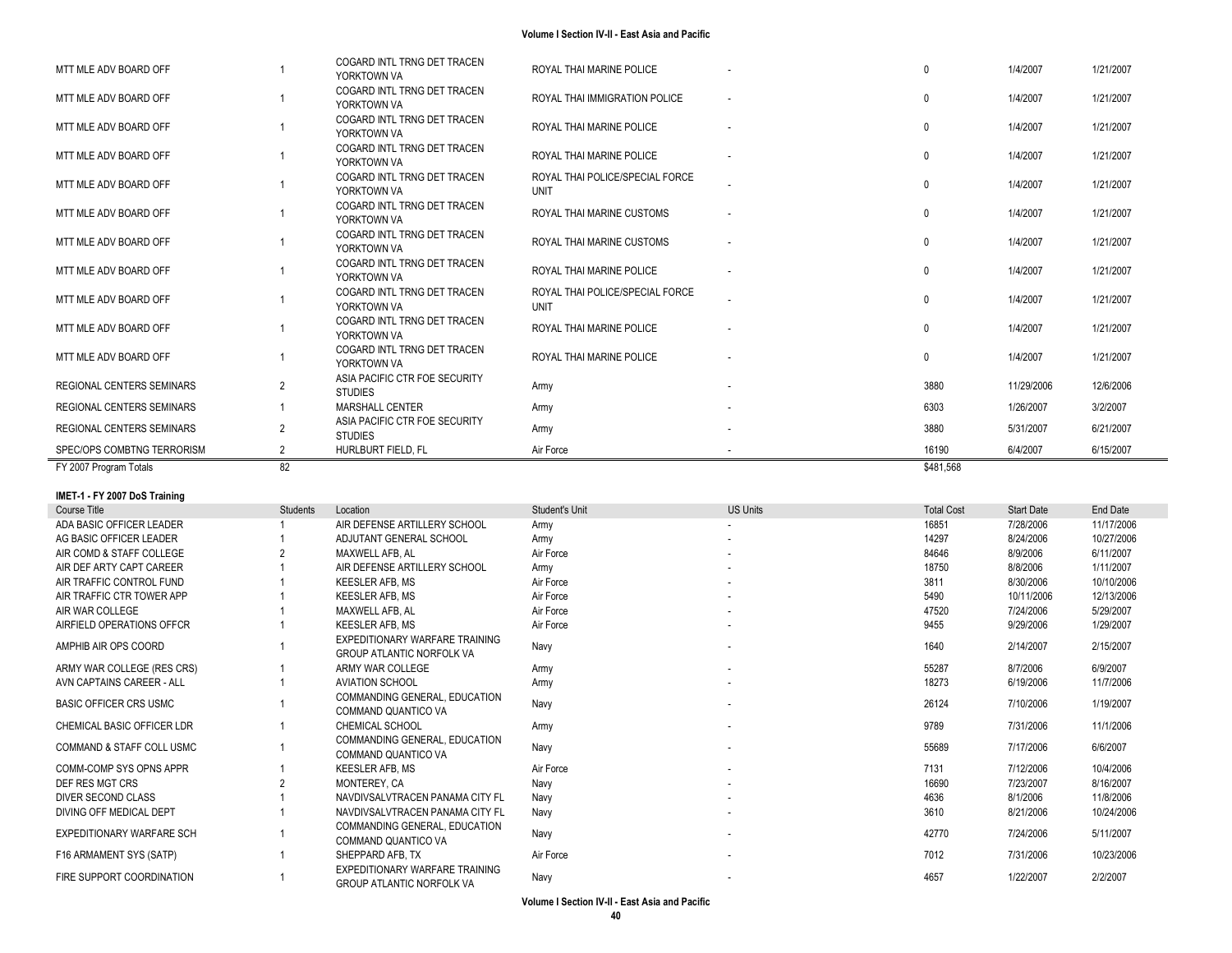| <b>FOSCO FUNCTL SUPP CENTRAL</b>                               | $\overline{1}$ | NAVAL INVENTORY CONTROL POINT                                 | Navy                                           |                 | 2704              | 11/13/2006        | 11/17/2006 |
|----------------------------------------------------------------|----------------|---------------------------------------------------------------|------------------------------------------------|-----------------|-------------------|-------------------|------------|
|                                                                |                | PHILADELPHIA PA<br>FLEET AND INDUSTRIAL SUPPLY                |                                                |                 |                   |                   |            |
| FOSCO-SUP MGT JUNIOR OFF                                       | $\overline{1}$ | CENTER JACKSONVILLE                                           | Navy                                           |                 | 1485              | 10/30/2006        | 11/8/2006  |
| <b>INFANTRY CAPTS CAREER CRS</b>                               | $\overline{1}$ | <b>INFANTRY SCHOOL</b>                                        | Army                                           |                 | 15898             | 7/20/2006         | 12/13/2006 |
| <b>INFANTRY MORTAR LEADER</b>                                  | $\overline{1}$ | <b>INFANTRY SCHOOL</b>                                        | Navy                                           |                 | 5808              | 2/26/2007         | 4/6/2007   |
| INTERMEDIATE LEVEL EDUC                                        | $\overline{1}$ | COMMAND & GENERAL STAFF COLLEGE                               | Army                                           |                 | 40805             | 8/14/2006         | 6/15/2007  |
| INTL EOD PH II                                                 |                | NAVAL SCHOOL EXPLOSIVE ORDNANCE                               |                                                |                 | 18493             | 10/26/2006        | 2/21/2007  |
|                                                                |                | DISPOSAL EGLIN AFB FL                                         | Navy                                           |                 |                   |                   |            |
| INTL EOD PHASE I                                               | $\overline{1}$ | NAVAL SCHOOL EXPLOSIVE ORDNANCE                               | Navy                                           |                 | 1803              | 8/14/2006         | 10/16/2006 |
|                                                                |                | DISPOSAL EGLIN AFB FL                                         |                                                |                 |                   |                   |            |
| INTL INTELL OFFICER                                            | $\overline{1}$ | GOODFELLOW, TX                                                | Air Force                                      |                 | 9304              | 8/24/2006         | 11/30/2006 |
| INTL MARITIME OFF                                              | $\overline{2}$ | COGARD TRAINING CENTER YORKTOWN<br>VA                         | Navy                                           |                 | 19014             | 10/2/2006         | 12/8/2006  |
| INTL OFF INTEL ADVANCED                                        | $\overline{1}$ | <b>INTELLIGENCE SCHOOL</b>                                    | Army                                           |                 | 28243             | 8/14/2006         | 1/30/2007  |
|                                                                |                | NAVY SUPPLY CORPS SCHOOL ATHENS                               |                                                |                 |                   |                   |            |
| INTL OFFR SUPPLY-IOSCO PHI                                     | $\overline{1}$ | GA                                                            | Navy                                           |                 | 7608              | 9/18/2006         | 10/6/2006  |
|                                                                |                | NAVY SUPPLY CORPS SCHOOL ATHENS                               |                                                |                 |                   |                   |            |
| <b>IOSCO GRADUATION</b>                                        | $\overline{1}$ | GA                                                            | Navy                                           |                 | 520               | 11/20/2006        | 11/20/2006 |
|                                                                | $\overline{2}$ | COMMANDANT JOINT FORCES STAFF                                 |                                                |                 | 21338             |                   |            |
| <b>JT/COMB WARFIGHT</b>                                        |                | <b>COLLEGE NORFOLK VA</b>                                     | Navy                                           |                 |                   | 9/11/2006         | 11/17/2006 |
| <b>JT/COMB WARFIGHT</b>                                        | $\overline{1}$ | COMMANDANT JOINT FORCES STAFF                                 | Navy                                           |                 | 10423             | 9/13/2006         | 11/17/2006 |
|                                                                |                | <b>COLLEGE NORFOLK VA</b>                                     |                                                |                 |                   |                   |            |
| LANGUAGE INSTRUCTOR/ADV                                        | $\overline{2}$ | DLIELC, LACKLAND AFB TX                                       | Air Force                                      |                 | 27288             | 8/14/2006         | 12/1/2006  |
| LANGUAGE INSTRUCTOR/BASIC                                      | 3              | DLIELC, LACKLAND AFB TX                                       | Air Force                                      |                 | 60657             | 5/29/2006         | 12/1/2006  |
| <b>LOGISTICS OFFICER</b>                                       |                | CO MARINE CORPS COMBAT SERVICE<br>SUPPORT SCH CAMP LEJEUNE NC | Navy                                           |                 | 9916              | 7/10/2006         | 10/12/2006 |
|                                                                |                | NAVY SUPPLY CORPS SCHOOL ATHENS                               |                                                |                 |                   |                   |            |
| LOGTOOL (LIT)                                                  | $\overline{1}$ | GA                                                            | Navy                                           |                 | 1997              | 10/10/2006        | 10/13/2006 |
|                                                                |                | LACKLAND AFB, TX (OTHER THAN DLI                              |                                                |                 |                   |                   |            |
| MIL WORK DOG HANDLER                                           | $\mathbf 1$    | AND IAAFA STUDENTS)                                           | Air Force                                      |                 | 5573              | 7/31/2006         | 10/17/2006 |
| MILITARY INTELLIGENCE BASIC OFFICER                            | $\overline{1}$ | <b>INTELLIGENCE SCHOOL</b>                                    | Army                                           |                 | 17837             | 8/24/2006         | 12/13/2006 |
| LEADER                                                         |                |                                                               |                                                |                 |                   |                   |            |
| <b>MISC DRMI TRNG</b>                                          | $\mathbf 1$    | MONTEREY, CA                                                  | Navy                                           |                 | 3745              | 6/18/2007         | 7/20/2007  |
| <b>MISC DRMI TRNG</b>                                          | $\overline{1}$ | MONTEREY, CA                                                  | Navy                                           |                 | 6996              | 6/25/2007         | 7/20/2007  |
| NAVAL COMMAND COLLEGE                                          |                | NAVAL COMMAND COLLEGE NEWPORT                                 | Navy                                           |                 | 96654             | 7/26/2006         | 6/15/2007  |
|                                                                |                | <b>RI</b>                                                     |                                                |                 |                   |                   |            |
| NWC INTERNATIONAL FELLOWS                                      |                | NATIONAL WAR COLLEGE                                          | Army                                           |                 | 87898             | 8/7/2006          | 6/7/2007   |
| OBS DRMI MONTEREY                                              |                | MONTEREY, CA                                                  | Navy                                           |                 | 2015              | 6/11/2007         | 6/15/2007  |
| OBS DRMI MONTEREY                                              |                | MONTEREY, CA                                                  | Navy                                           |                 | 9765              | 6/18/2007         | 6/22/2007  |
| PRIN INVEN CTRL (WPN SYS)                                      |                | NAVY SUPPLY CORPS SCHOOL ATHENS<br>GA                         | Navy                                           |                 | 1696              | 10/16/2006        | 10/27/2006 |
| <b>QM OFFICER BASIC</b>                                        | -1             | QUARTERMASTER SCHOOL                                          |                                                |                 | 17332             | 6/12/2006         | 10/3/2006  |
| <b>RANGER</b>                                                  | -1             | <b>INFANTRY SCHOOL</b>                                        | Army<br>Army                                   |                 | 7188              | 8/29/2006         | 10/27/2006 |
| FY 2007 Program Totals                                         | 57             |                                                               |                                                |                 | \$994,131         |                   |            |
|                                                                |                |                                                               |                                                |                 |                   |                   |            |
| Misc DOD/DOS Non-SA - FY 2007 DoD Training                     |                |                                                               |                                                |                 |                   |                   |            |
| Course Title                                                   | Students       | Location                                                      | <b>Student's Unit</b>                          | <b>US Units</b> | <b>Total Cost</b> | <b>Start Date</b> | End Date   |
| Health Emergencies in Large Populations (HELP)                 | 3              | East West Center, Honolulu, HI                                | Center for Excellence in Disaster              |                 | 6746              | 7/16/2007         | 8/3/2007   |
| Course 2007                                                    |                |                                                               | Management and HumanitarianAssistance          |                 |                   |                   |            |
| FY 2007 Program Totals                                         | 3              |                                                               |                                                |                 | \$6,746           |                   |            |
|                                                                |                |                                                               |                                                |                 |                   |                   |            |
| Regional Centers - FY 2007 DoD Training                        |                |                                                               |                                                |                 |                   |                   |            |
| Course Title                                                   | Students       | Location                                                      | Student's Unit                                 | <b>US Units</b> | <b>Total Cost</b> | Start Date        | End Date   |
| Comprehensive Security Responses to Terrorism                  |                | Asia-Pacific Center for Security Studies,                     | Supreme Command HQ                             |                 | 8661.84           | 11/29/2006        | 12/20/2006 |
| Course CS06-3                                                  |                | Honolulu. Hawaii                                              |                                                |                 |                   |                   |            |
| Comprehensive Security Responses to Terrorism<br>Course CS06-3 |                | Asia-Pacific Center for Security Studies,<br>Honolulu, Hawaii | Royal Thai Police                              |                 | 8661.84           | 11/29/2006        | 12/20/2006 |
|                                                                |                |                                                               | Volume I Section IV-II - East Asia and Pacific |                 |                   |                   |            |
|                                                                |                |                                                               |                                                |                 |                   |                   |            |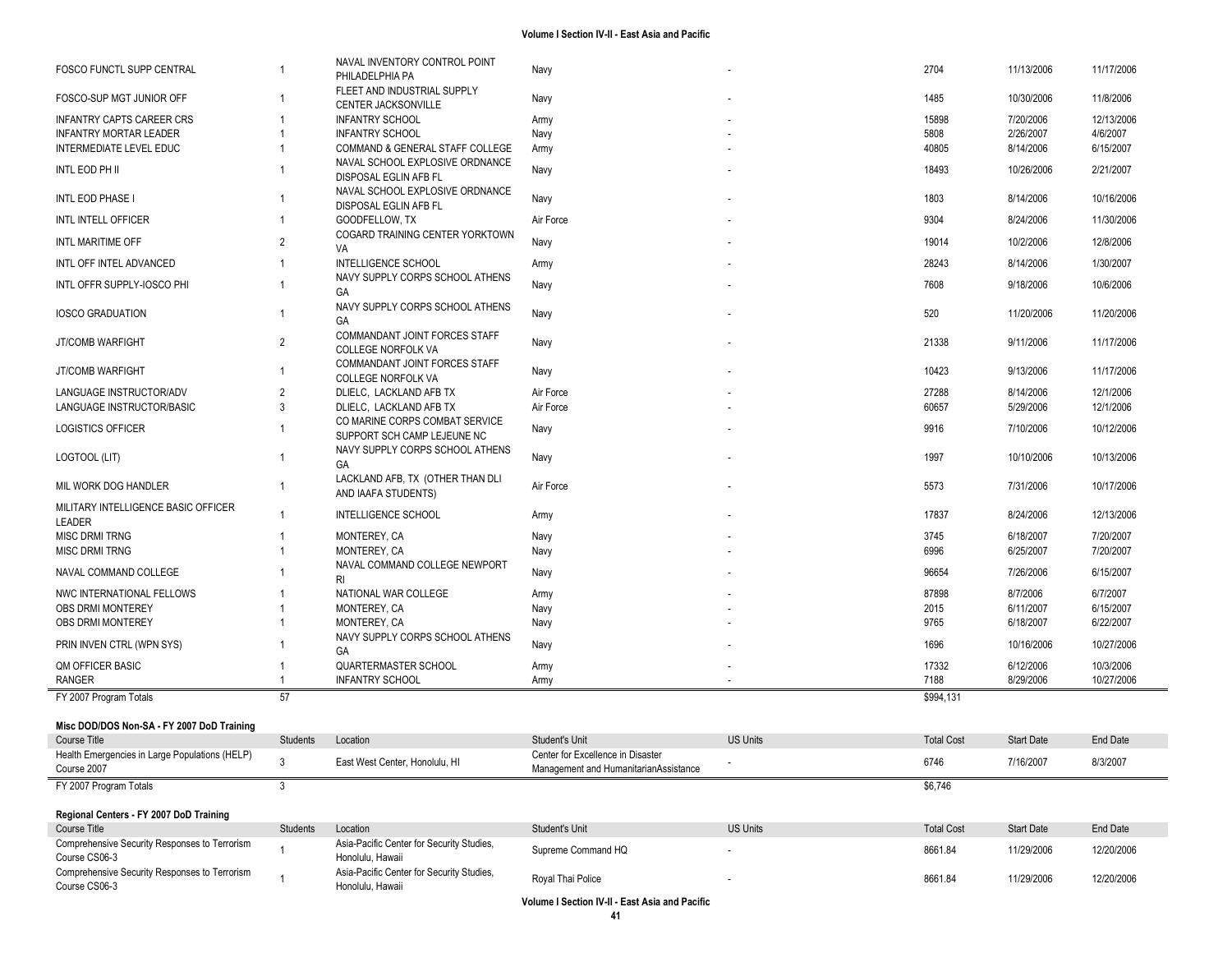| Comprehensive Security Responses to Terrorism<br>Course CS07-1      | $\overline{1}$ | Asia-Pacific Center for Security Studies,<br>Honolulu, Hawaii | Ministry of Defense                        | 8661.84      | 7/31/2007  | 8/22/2007  |
|---------------------------------------------------------------------|----------------|---------------------------------------------------------------|--------------------------------------------|--------------|------------|------------|
| Comprehensive Security Responses to Terrorism<br>Course CS07-1      |                | Asia-Pacific Center for Security Studies,<br>Honolulu, Hawaii | Ministry of Foreign Affairs                | 8661.84      | 7/31/2007  | 8/22/2007  |
| Comprehensive Security Responses to Terrorism<br>Course CS07-1      | $\overline{1}$ | Asia-Pacific Center for Security Studies,<br>Honolulu, Hawaii | Ministry of Interior                       | 8661.84      | 7/31/2007  | 8/22/2007  |
| Comprehensive Security Responses to Terrorism<br>Course CS07-1      | $\overline{1}$ | Asia-Pacific Center for Security Studies,<br>Honolulu, Hawaii | Royal Thai Police                          | 8661.84      | 7/31/2007  | 8/22/2007  |
| Executive Course EC06-3                                             |                | Asia-Pacific Center for Security Studies,<br>Honolulu, Hawaii | Directorate of Operations                  | 14148.86     | 10/3/2006  | 11/21/2006 |
| Executive Course EC06-3                                             |                | Asia-Pacific Center for Security Studies,<br>Honolulu, Hawaii | National Defense Study Institute           | 14148.86     | 10/3/2006  | 11/21/2006 |
| Executive Course EC06-3                                             |                | Asia-Pacific Center for Security Studies,<br>Honolulu. Hawaii | National Intelligence Agency               | 14148.86     | 10/3/2006  | 11/21/2006 |
| Executive Course EC07-1                                             |                | Asia-Pacific Center for Security Studies,<br>Honolulu, Hawaii | Naval Civil Affairs Department             | 14148.86     | 1/17/2007  | 3/6/2007   |
| <b>Executive Course EC07-1</b>                                      |                | Asia-Pacific Center for Security Studies,<br>Honolulu, Hawaii | Directorate of Intelligence                | 14148.86     | 1/17/2007  | 3/6/2007   |
| Managing Porous Borders (OR07-01)                                   |                | Asia-Pacific Center for Security Studies,<br>Honolulu, Hawaii | Interpol Liaison Office                    | $\Omega$     | 2/27/2007  | 3/2/2007   |
| Managing Porous Borders (OR07-01)                                   |                | Asia-Pacific Center for Security Studies,<br>Honolulu, Hawaii | Intl Law Enforcement Academy               | $\mathbf{0}$ | 2/27/2007  | 3/2/2007   |
| Managing Porous Borders (OR07-01)                                   | $\overline{2}$ | Asia-Pacific Center for Security Studies,<br>Honolulu, Hawaii | National Security Council                  | 2171.82      | 2/27/2007  | 3/2/2007   |
| Managing Porous Borders (OR07-01)                                   |                | Asia-Pacific Center for Security Studies,<br>Honolulu, Hawaii | Office of the Narcotics Control Board      | 808.82       | 2/27/2007  | 3/2/2007   |
| Managing Porous Borders (OR07-01)                                   | -1             | Asia-Pacific Center for Security Studies,<br>Honolulu, Hawaii | Armed Forces Security Center               | 1185.67      | 2/27/2007  | 3/2/2007   |
| Program on Terrorism and Security Studies<br>07-2                   | $\overline{1}$ | Marshall Center Garmisch, Germany                             | <b>UNK</b>                                 | 5748         | 1/24/2007  | 3/4/2007   |
| Senior Executive Course SE06-3                                      |                | Asia-Pacific Center for Security Studies,<br>Honolulu, Hawaii | Internal Security Operation Command        | 3885.3       | 11/13/2006 | 11/17/2006 |
| Senior Executive Course SE07-1                                      |                | Asia-Pacific Center for Security Studies,<br>Honolulu, Hawaii | Office of Policy and Planning              | 3885.3       | 5/14/2007  | 5/18/2007  |
| Senior Executive Course SE07-2                                      | -1             | Asia-Pacific Center for Security Studies,<br>Honolulu, Hawaii | Strategic Research Institute               | 3885.3       | 8/27/2007  | 8/31/2007  |
| Stability, Security, Transition and Reconstruction<br>Course SS06-2 | $\overline{1}$ | Asia-Pacific Center for Security Studies,<br>Honolulu, Hawaii | National Intelligence Agency               | 7939.6       | 11/29/2006 | 12/20/2006 |
| Stability, Security, Transition and Reconstruction<br>Course SS06-2 |                | Asia-Pacific Center for Security Studies,<br>Honolulu, Hawaii | Office of Policy and Planning              | 7939.6       | 11/29/2006 | 12/20/2006 |
| Stability, Security, Transition and Reconstruction<br>Course SS07-1 | $\overline{1}$ | Asia-Pacific Center for Security Studies,<br>Honolulu, Hawaii | Ministry of Interior                       | 7939.6       | 4/11/2007  | 5/10/2007  |
| Stability, Security, Transition and Reconstruction<br>Course SS07-1 | $\overline{1}$ | Asia-Pacific Center for Security Studies,<br>Honolulu, Hawaii | <b>Counter Terrorist Operations Center</b> | 7939.6       | 4/11/2007  | 5/10/2007  |
| FY 2007 Program Totals                                              | 25             |                                                               |                                            | \$176,044    |            |            |

**Section 1004 - FY 2007 DoD Training**

| Course Title                       | Students | Location            | Student's Unit | <b>US Units</b> | <b>Total Cost</b> | <b>Start Date</b> | End Date  |
|------------------------------------|----------|---------------------|----------------|-----------------|-------------------|-------------------|-----------|
| BAKER TORCH 07-2A                  | 60       | <b>UDON THANI</b>   | <b>BPP</b>     |                 | 197000            | 2/22/2007         | 4/7/2007  |
| BAKER TORCH 07-2A PTH2007CNT016W   | 60       | <b>UDON THANI</b>   | <b>BPP</b>     |                 | 120000            | 2/22/2007         | 4/7/2007  |
| BAKER TORCH 07-3A                  | 40       | HUA HIN             | <b>BPP</b>     |                 | 200000            | 6/23/2007         | 9/30/2007 |
| BAKER TORCH 07-3A/B PTH2007CNT019W | 40       | HUA HIN/CHIANG MAI  | <b>BPP</b>     |                 | 332000            | 6/23/2007         | 9/30/2007 |
| BAKER TORCH 07-3B                  | 40       | <b>CHIANG MAI</b>   | <b>BPP</b>     |                 | 200000            | 8/20/2007         | 9/30/2007 |
| BAKER TORCH 07-4A                  | 45       | NAKHON SI THAMMARAT | <b>BPP</b>     |                 | 200000            | 3/25/2007         | 5/11/2007 |
| BAKER TORCH 07-4A/B PTH2007CNT017W | 45       | NAKHON SI THAMMARAT | <b>BPP</b>     |                 | 272000            | 3/25/2007         | 5/11/2007 |
| BAKER TORCH 07-4B                  | 40       | HUA HIN             | <b>BPP</b>     |                 | 200000            | 5/14/2007         | 6/21/2007 |
| BAKER TORCH 08-1                   | 60       | HUA HIN             | <b>BPP</b>     |                 | 225000            | 7/21/2007         | 9/1/2007  |
| CHECKPOINT TRAINING 07-1           |          | PHAYUHA KHIRI       | RTC//RTP//NSB  |                 | 90000             | 1/3/1900          | 9/14/2007 |
|                                    |          |                     |                |                 |                   |                   |           |

a.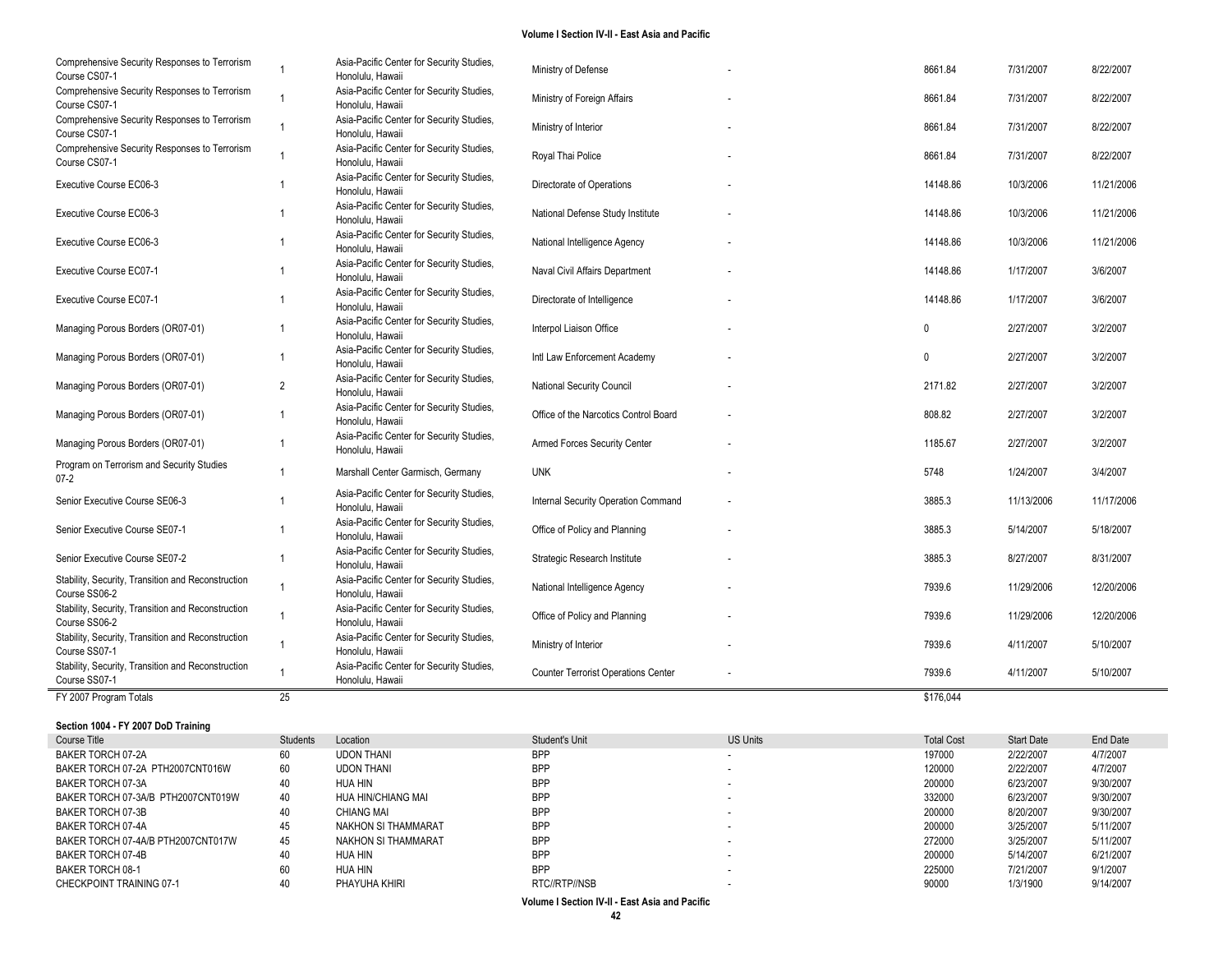| FUSION TORCH 07-1                        | 65              | CHONBURI // CHANTABURI | RTMP//SPECWARGRP | ٠               | 165000            | 10/16/2006        | 11/21/2006 |
|------------------------------------------|-----------------|------------------------|------------------|-----------------|-------------------|-------------------|------------|
| PTH2007CNT015N<br>FUSION TORCH 07-1      | 65              | CHONBURI // CHANTABURI | RTMP//SPECWARGRP |                 | 131000            | 10/16/2006        | 11/21/2006 |
| <b>FUSION TORCH 07-2</b>                 | 60              | PHUKET // UDON THANI   | RTMP//SPECWARGRP | ٠               | 180000            | 7/2/2007          | 9/1/2007   |
| FUSION TORCH 07-2 PTH2007CNT020N         | 60              | PHUKET // UDON THANI   | RTMP//SPECWARGRP | ٠               | 279000            | 7/2/2007          | 9/1/2007   |
| I2 TRAINING 07-1B                        | 45              | <b>CHINAG MAI</b>      | RTA//BPP//RTP    | ٠               | 32000             | 2/5/2007          | 2/16/2007  |
| I2 TRAINING 08-1A                        | 30              | <b>CHIANG MAI</b>      | RTA/BPP/RTP      | ۰.              | 20000             | 6/9/2007          | 6/20/2007  |
| INFO TECH TRAINING 08-1C                 | 30              | <b>CHIANG MAI</b>      | RTA/BPP/RTP      | ۰               | 10000             | 3/3/2007          | 3/7/2007   |
| INTEL SMEE 07-1C                         | 20              | <b>CHIANG MAI</b>      | RTA//BPP//RTP    | ٠               | 15000             | 4/23/2007         | 4/27/2007  |
| INTEL SMEE 08-1C                         | 30              | <b>CHIANG MAI</b>      | RTA/BPP/RTP      | ٠               | 15000             | 5/26/2007         | 5/30/2007  |
| LEATHER TORCH 08-2                       | 40              | <b>UDON THANI</b>      | BPP//RTMP        |                 | 197000            | 7/14/2007         | 8/11/2007  |
| LEATHER TORCH 07-1                       | 45              | <b>UDON THANI</b>      | BPP//RTMP        | ٠               | 180000            | 4/30/2007         | 6/4/2007   |
| LEATHER TORCH 07-1 PTH2007CNT001M        | 45              | <b>UDON THANI</b>      | BPP//RTMP        | ٠               | 154000            | 4/30/2007         | 6/4/2007   |
| LEATHER TORCH 08-1                       | 40              | NAKHON SI THAMMARAT    | <b>BPP</b>       |                 | 197000            | 6/2/2007          | 7/4/2007   |
| SCMTT TORCH 08-1                         | 15              | NONG KHAI              | <b>RTMP</b>      |                 | 100000            | 2/4/2007          | 2/22/2007  |
| SCMTT TORCH 08-2                         | 15              | <b>UNKNOWN</b>         | <b>RTMP</b>      |                 | 100000            | 7/28/2007         | 8/15/2007  |
| FY 2007 Program Totals                   | 1075            |                        |                  |                 | \$3,811,000       |                   |            |
|                                          |                 |                        |                  |                 |                   |                   |            |
| Service Academies - FY 2007 DoD Training |                 |                        |                  |                 |                   |                   |            |
| Course Title                             | <b>Students</b> | Location               | Student's Unit   | <b>US Units</b> | <b>Total Cost</b> | <b>Start Date</b> | End Date   |
| U.S. Naval Academy                       |                 | U.S. Naval Academy     | N/A              |                 |                   | 7/1/2006          | 6/1/2007   |
| FY 2007 Program Totals                   |                 |                        |                  |                 | \$0               |                   |            |
|                                          |                 |                        |                  |                 |                   |                   |            |

**Thailand FY 2007 Totals 1244 1244 1244 125,469,489 125,469,489 126,469,489 126,469,489 126,469,489** 

# *Timor-Leste*

### **IMET-1 - FY 2007 DoS Training**

| <b>Course Title</b>             | Students | Location                                   | <b>Student's Unit</b>   | <b>US Units</b> | <b>Total Cost</b> | <b>Start Date</b> | End Date  |
|---------------------------------|----------|--------------------------------------------|-------------------------|-----------------|-------------------|-------------------|-----------|
| DLI ENGLISH LANGUAGE TECH       |          | <b>VARIOUS</b>                             | Air Force               |                 | 72391             | 1/8/2007          | 5/11/2007 |
| ENG BOLCIII INT'L STU PREP      |          | <b>CHEMICAL SCHOOL</b>                     | Army                    |                 | 2839              | 5/7/2007          | 5/18/2007 |
| ENGINEER BASIC OFFICER LEADER   |          | <b>ENGINEER SCHOOL</b>                     | Army                    |                 | 10093             | 5/23/2007         | 9/6/2007  |
| <b>GENERAL ENGLISH LANG TNG</b> |          | DLIELC. LACKLAND AFB TX                    | Air Force               |                 | 39108             | 12/18/2006        | 5/25/2007 |
| INTL SHIPYARD MGMT              |          | NAVAL SHIP YARD PEARL HARBOR HI            | Navy                    |                 | 14689             | 7/16/2007         | 8/24/2007 |
| LANGUAGE INSTRUCTOR/BASIC       |          | DLIELC. LACKLAND AFB TX                    | Air Force               |                 | 10666             | 5/28/2007         | 7/10/2007 |
| MTT PORT SECURITY, VUL ASM      |          | COGARD INTL TRNG DET TRACEN<br>YORKTOWN VA | <b>Customs Office</b>   |                 | 0                 | 8/16/2007         | 8/26/2007 |
| MTT PORT SECURITY. VUL ASM      |          | COGARD INTL TRNG DET TRACEN<br>YORKTOWN VA | Maritime Police         |                 | $\Omega$          | 8/16/2007         | 8/26/2007 |
| MTT PORT SECURITY. VUL ASM      |          | COGARD INTL TRNG DET TRACEN<br>YORKTOWN VA | Dili Port Office        |                 | $\Omega$          | 8/16/2007         | 8/26/2007 |
| MTT PORT SECURITY, VUL ASM      |          | COGARD INTL TRNG DET TRACEN<br>YORKTOWN VA | <b>Civil Protection</b> |                 | $\Omega$          | 8/16/2007         | 8/26/2007 |
| MTT PORT SECURITY. VUL ASM      |          | COGARD INTL TRNG DET TRACEN<br>YORKTOWN VA | <b>Civil Protection</b> |                 | $\mathbf{0}$      | 8/16/2007         | 8/26/2007 |
| MTT PORT SECURITY, VUL ASM      |          | COGARD INTL TRNG DET TRACEN<br>YORKTOWN VA | Customs Office          |                 | $\mathbf{0}$      | 8/16/2007         | 8/26/2007 |
| MTT PORT SECURITY, VUL ASM      |          | COGARD INTL TRNG DET TRACEN<br>YORKTOWN VA | Hera Base               |                 | $\mathbf{0}$      | 8/16/2007         | 8/26/2007 |
| MTT PORT SECURITY, VUL ASM      |          | COGARD INTL TRNG DET TRACEN<br>YORKTOWN VA | Dili Port Office        |                 | 0                 | 8/16/2007         | 8/26/2007 |
| MTT PORT SECURITY. VUL ASM      |          | COGARD INTL TRNG DET TRACEN<br>YORKTOWN VA | <b>Customs Office</b>   |                 | $\Omega$          | 8/16/2007         | 8/26/2007 |
| MTT PORT SECURITY. VUL ASM      |          | COGARD INTL TRNG DET TRACEN<br>YORKTOWN VA | <b>Customs Office</b>   |                 | $\mathbf{0}$      | 8/16/2007         | 8/26/2007 |
| MTT PORT SECURITY, VUL ASM      |          | COGARD INTL TRNG DET TRACEN<br>YORKTOWN VA | Costoms Office          |                 |                   | 8/16/2007         | 8/26/2007 |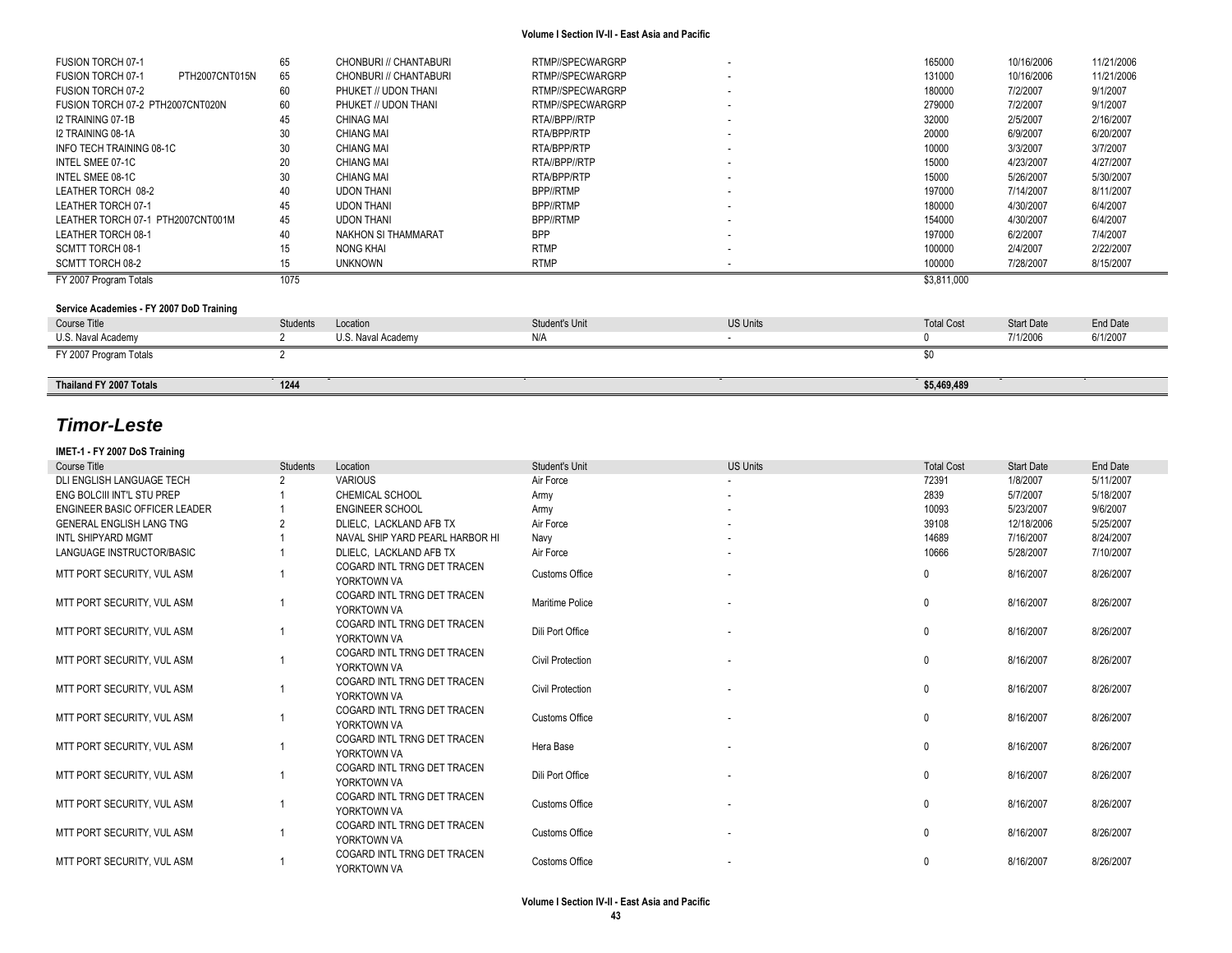| Timor-Leste FY 2007 Totals | 34 |                                            |                       | \$190,800 |           |           |
|----------------------------|----|--------------------------------------------|-----------------------|-----------|-----------|-----------|
| FY 2007 Program Totals     | 34 |                                            |                       | \$190,800 |           |           |
| SPECIALIZED ENG LANG TNG   |    | DLIELC. LACKLAND AFB TX                    | Army                  | 11252     | 2/19/2007 | 4/20/2007 |
| <b>OJT NAVSEA</b>          |    | NAVAL SHIP YARD PEARL HARBOR HI            | Navy                  | 3593      | 8/27/2007 | 9/7/2007  |
| MTT PORT SECURITY, VUL ASM |    | COGARD INTL TRNG DET TRACEN<br>YORKTOWN VA | <b>Customs Office</b> | $\Omega$  | 8/16/2007 | 8/26/2007 |
| MTT PORT SECURITY, VUL ASM |    | COGARD INTL TRNG DET TRACEN<br>YORKTOWN VA | Hera Base             |           | 8/16/2007 | 8/26/2007 |
| MTT PORT SECURITY, VUL ASM |    | COGARD INTL TRNG DET TRACEN<br>YORKTOWN VA | Immigration           | $\Omega$  | 8/16/2007 | 8/26/2007 |
| MTT PORT SECURITY, VUL ASM |    | COGARD INTL TRNG DET TRACEN<br>YORKTOWN VA | Maritime Police       |           | 8/16/2007 | 8/26/2007 |
| MTT PORT SECURITY, VUL ASM |    | COGARD INTL TRNG DET TRACEN<br>YORKTOWN VA | Immigration           | $\Omega$  | 8/16/2007 | 8/26/2007 |
| MTT PORT SECURITY, VUL ASM |    | COGARD INTL TRNG DET TRACEN<br>YORKTOWN VA | Maritime Police       |           | 8/16/2007 | 8/26/2007 |
| MTT PORT SECURITY, VUL ASM |    | COGARD INTL TRNG DET TRACEN<br>YORKTOWN VA | Maritime Police       |           | 8/16/2007 | 8/26/2007 |
| MTT PORT SECURITY, VUL ASM |    | COGARD INTL TRNG DET TRACEN<br>YORKTOWN VA | Maritime Police       |           | 8/16/2007 | 8/26/2007 |
| MTT PORT SECURITY, VUL ASM |    | COGARD INTL TRNG DET TRACEN<br>YORKTOWN VA | Maritime Police       |           | 8/16/2007 | 8/26/2007 |
| MTT PORT SECURITY, VUL ASM |    | COGARD INTL TRNG DET TRACEN<br>YORKTOWN VA | Hera Base             | $\Omega$  | 8/16/2007 | 8/26/2007 |
| MTT PORT SECURITY, VUL ASM |    | COGARD INTL TRNG DET TRACEN<br>YORKTOWN VA | <b>Customs Office</b> | 26169     | 8/16/2007 | 8/26/2007 |
| MTT PORT SECURITY, VUL ASM |    | COGARD INTL TRNG DET TRACEN<br>YORKTOWN VA | Customs office        | $\Omega$  | 8/16/2007 | 8/26/2007 |
| MTT PORT SECURITY, VUL ASM |    | COGARD INTL TRNG DET TRACEN<br>YORKTOWN VA | Hera Base             | $\Omega$  | 8/16/2007 | 8/26/2007 |

# *Tonga*

|  |  |  |  | GPOI - FY 2007 DoS Training |
|--|--|--|--|-----------------------------|
|--|--|--|--|-----------------------------|

| Course Title                      | Students | Location                                             | Student's Unit | <b>US Units</b>          | <b>Total Cost</b> | Start Date        | End Date   |
|-----------------------------------|----------|------------------------------------------------------|----------------|--------------------------|-------------------|-------------------|------------|
| KHAAN QUEST 07 CPX                |          | Ulaanbaatar, Mongolia                                | N/A            | $\overline{\phantom{a}}$ | 9337.86           | 8/1/2007          | 8/10/2007  |
| KHAAN QUEST 07 FTX                | 37       | Tavan Tolgoi (Five Hills Training Area),<br>Mongolia | N/A            | ٠                        | 172750.41         | 7/25/2007         | 8/15/2007  |
| FY 2007 Program Totals            | 39       |                                                      |                |                          | \$182,088         |                   |            |
| IMET-1 - FY 2007 DoS Training     |          |                                                      |                |                          |                   |                   |            |
| Course Title                      | Students | Location                                             | Student's Unit | <b>US Units</b>          | <b>Total Cost</b> | <b>Start Date</b> | End Date   |
| <b>FIRST SERGEANT</b>             |          | SERGEANTS MAJOR ACADEMY                              | Army           | $\overline{\phantom{a}}$ | 7984              | 8/1/2007          | 8/27/2007  |
| <b>FIRST SERGEANT</b>             |          | SERGEANTS MAJOR ACADEMY                              | Army           | ٠                        | 4292              | 8/29/2007         | 9/19/2007  |
|                                   |          | <b>MARINE CORPS</b>                                  |                |                          |                   |                   |            |
| <b>GROUND RADIO INTERM REPAIR</b> |          | COMMUNICATIONS/ELECTRONICS                           | Navy           | ٠                        | 5069              | 9/25/2006         | 12/13/2006 |
|                                   |          | <b>SCHOOL</b>                                        |                |                          |                   |                   |            |
| <b>ILE OFFICER PREP</b>           |          | COMMAND & GENERAL STAFF COLLEGE                      | Army           | $\overline{\phantom{a}}$ | 4579              | 7/20/2007         | 8/10/2007  |
| <b>INFANTRY MORTAR LEADER</b>     |          | <b>INFANTRY SCHOOL</b>                               | Army           |                          | 5939              | 10/2/2006         | 11/14/2006 |
|                                   |          | NCO ACADEMY - ARMY PACIFIC 25ID (FT                  |                |                          |                   |                   |            |
| <b>INSTRUCTOR TRAINING</b>        |          | SHAFTER)                                             | Army           | ٠                        | 2215              | 9/21/2006         | 10/12/2006 |
| INTERNATIONAL OFFICER PREPARATORY |          | COMMAND & GENERAL STAFF COLLEGE                      | Army           |                          | 11227             | 7/3/2007          | 7/18/2007  |
|                                   |          | COGARD TRAINING CENTER YORKTOWN                      |                |                          |                   |                   |            |
| INTL MARITIME OFF                 |          | VA                                                   | Navy           | $\overline{\phantom{a}}$ | 13309             | 6/4/2007          | 8/10/2007  |
|                                   |          | COMMANDANT JOINT FORCES STAFF                        |                |                          |                   |                   |            |
| JOINT TRANSITION COURSE           |          | <b>COLLEGE NORFOLK VA</b>                            | Navy           |                          | 5516              | 6/18/2007         | 6/22/2007  |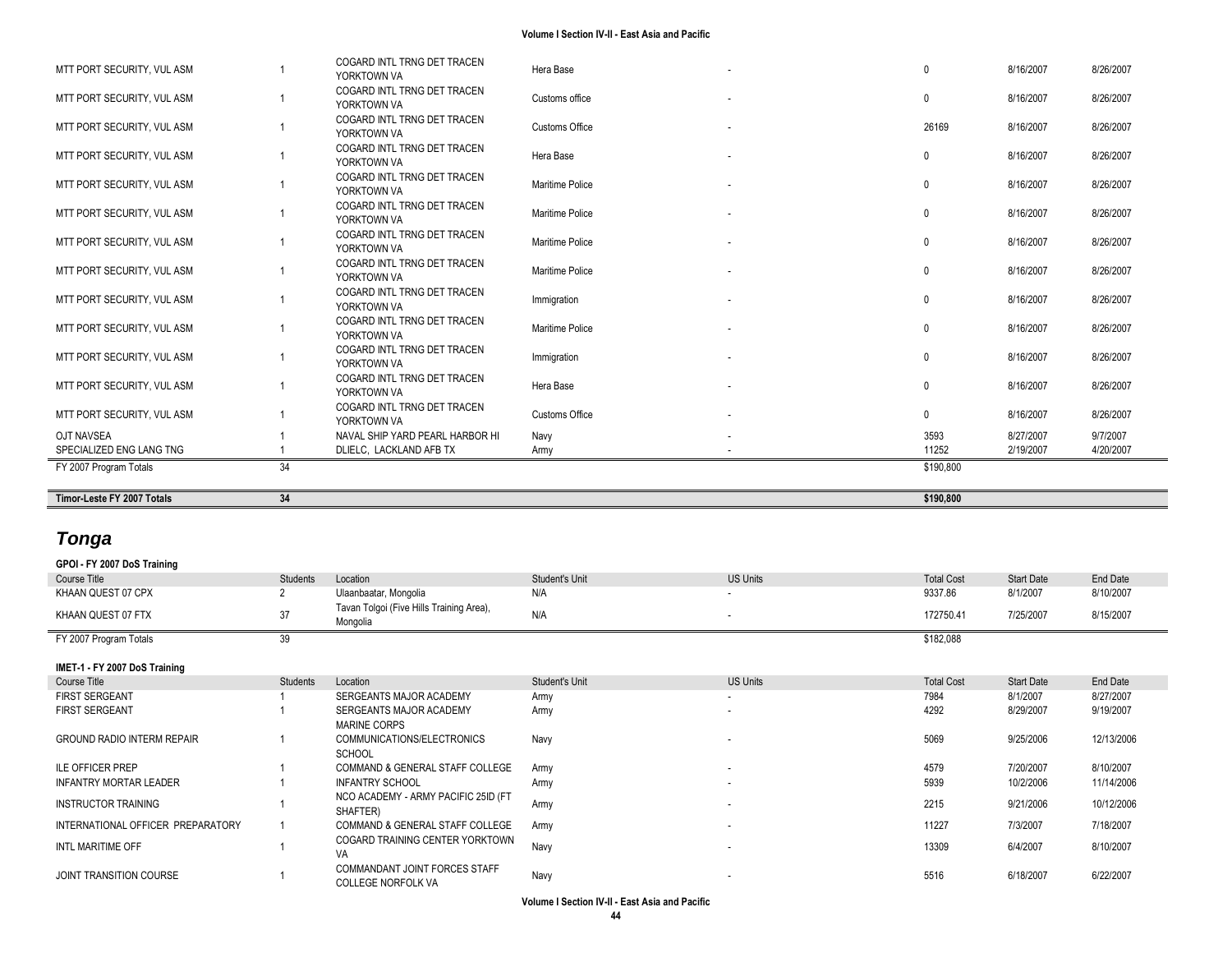| JT/COMB WARFIGHT                        |          | COMMANDANT JOINT FORCES STAFF<br><b>COLLEGE NORFOLK VA</b>    | Navy                                    | ۰.                       | 9089              | 6/25/2007         | 8/31/2007  |
|-----------------------------------------|----------|---------------------------------------------------------------|-----------------------------------------|--------------------------|-------------------|-------------------|------------|
| SEARCH/RESCUE MARITIME                  |          | COGARD TRAINING CENTER YORKTOWN<br>VA                         | Navy                                    | $\overline{\phantom{a}}$ | 2951              | 8/20/2007         | 9/12/2007  |
| <b>WARRIOR LEADER</b>                   |          | NCO ACADEMY - ARMY PACIFIC 25ID (FT<br>SHAFTER)               | Army                                    | $\overline{\phantom{a}}$ | 14442             | 8/21/2007         | 9/19/2007  |
| FY 2007 Program Totals                  | 13       |                                                               |                                         |                          | \$86,612          |                   |            |
| Regional Centers - FY 2007 DoD Training |          |                                                               |                                         |                          |                   |                   |            |
| Course Title                            | Students | Location                                                      | Student's Unit                          | <b>US Units</b>          | <b>Total Cost</b> | <b>Start Date</b> | End Date   |
| Executive Course EC06-3                 |          | Asia-Pacific Center for Security Studies,<br>Honolulu, Hawaii | Ministry of Foreign Affairs and Defence | $\overline{\phantom{a}}$ | 14148.86          | 10/3/2006         | 11/21/2006 |
| Executive Course EC07-1                 |          | Asia-Pacific Center for Security Studies,<br>Honolulu, Hawaii | Ministry of Defence                     | $\sim$                   | 14148.86          | 1/17/2007         | 3/6/2007   |
| Senior Executive Course SE07-1          |          | Asia-Pacific Center for Security Studies,<br>Honolulu, Hawaii | Ministry of Foreign Affairs             | $\overline{\phantom{a}}$ | 3885.3            | 5/14/2007         | 5/18/2007  |
| FY 2007 Program Totals                  |          |                                                               |                                         |                          | \$32,183          |                   |            |
| Tonga FY 2007 Totals                    | 55       |                                                               |                                         |                          | \$300,883         |                   |            |

# *Tuvalu*

| Regional Centers - FY 2007 DoD Training |                 |                                                               |                               |                 |                   |                   |          |
|-----------------------------------------|-----------------|---------------------------------------------------------------|-------------------------------|-----------------|-------------------|-------------------|----------|
| Course Title                            | <b>Students</b> | Location                                                      | Student's Unit                | <b>US Units</b> | <b>Total Cost</b> | <b>Start Date</b> | End Date |
| Executive Course EC07-1                 |                 | Asia-Pacific Center for Security Studies,<br>Honolulu, Hawaii | <b>Tuvalu Customs Service</b> |                 | 14148.86          | 1/17/2007         | 3/6/2007 |
| FY 2007 Program Totals                  |                 |                                                               |                               |                 | \$14,149          |                   |          |
|                                         |                 |                                                               |                               |                 |                   |                   |          |
| Tuvalu FY 2007 Totals                   |                 |                                                               |                               |                 | \$14,149          |                   |          |

## *Vanuatu*

| IMET-1 - FY 2007 DoS Training           |                 |                                                               |                          |                 |                   |                   |           |
|-----------------------------------------|-----------------|---------------------------------------------------------------|--------------------------|-----------------|-------------------|-------------------|-----------|
| Course Title                            | Students        | Location                                                      | Student's Unit           | <b>US Units</b> | <b>Total Cost</b> | <b>Start Date</b> | End Date  |
| BOARDING TEAM MEMBER EIMET              |                 | USCG MARITIME LAW ENFORCEMENT<br>ACAD FLETC CHARLESTON        | Navy                     | ۰               | 10367             | 8/27/2007         | 9/7/2007  |
| CIVIL AFFAIRS QUALIFICATION             |                 | JFK SPECIAL WARFARE CENTER                                    | Army                     |                 | 11965             | 5/21/2007         | 7/25/2007 |
| <b>INSTRUCTOR DEVELOPMENT</b>           |                 | COGARD TRAINING CENTER YORKTOWN<br>VA                         | Navy                     |                 | 1129              | 9/10/2007         | 9/14/2007 |
| INTL MARITIME OFF                       |                 | COGARD TRAINING CENTER YORKTOWN<br>VA                         | Navy                     |                 | 10389             | 6/4/2007          | 8/10/2007 |
| LEADERSHIP & MGMT G-P-OLAM              |                 | COGARD TRAINING CENTER YORKTOWN<br>VA                         | Navy                     |                 | 5910              | 5/28/2007         | 6/1/2007  |
| SEARCH/RESCUE MARITIME                  |                 | COGARD TRAINING CENTER YORKTOWN<br>VA                         | Navy                     | ۰               | 9092              | 7/9/2007          | 8/7/2007  |
| FY 2007 Program Totals                  |                 |                                                               |                          |                 | \$48,852          |                   |           |
| Regional Centers - FY 2007 DoD Training |                 |                                                               |                          |                 |                   |                   |           |
| Course Title                            | <b>Students</b> | Location                                                      | Student's Unit           | <b>US Units</b> | <b>Total Cost</b> | <b>Start Date</b> | End Date  |
| Executive Course EC07-1                 |                 | Asia-Pacific Center for Security Studies,<br>Honolulu, Hawaii | Southern Police District | ٠               | 14148.86          | 1/17/2007         | 3/6/2007  |
| FY 2007 Program Totals                  |                 |                                                               |                          |                 | \$14,149          |                   |           |
| Vanuatu FY 2007 Totals                  |                 |                                                               |                          |                 | \$63,001          |                   |           |